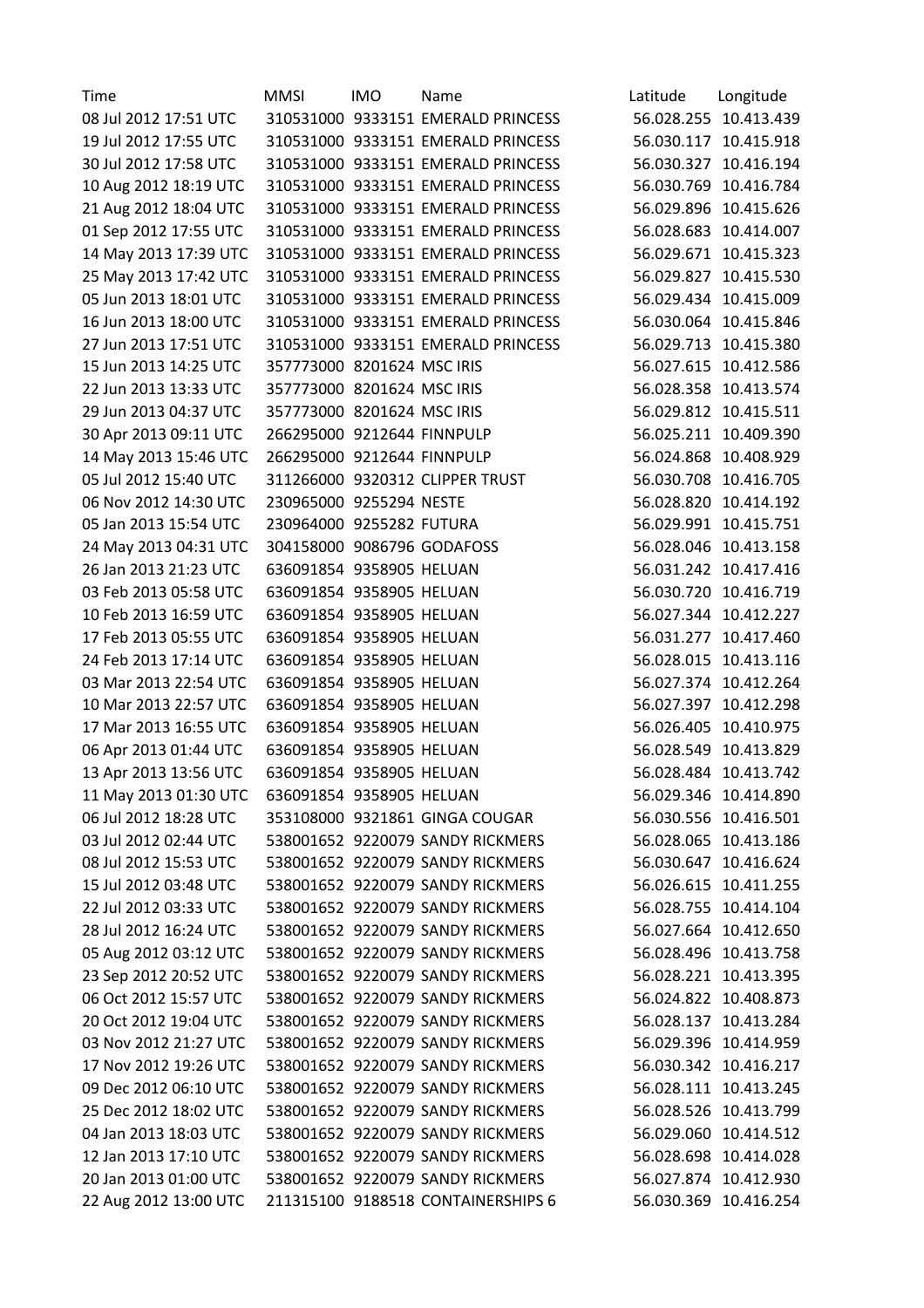28 Sep 2012 19:53 UTC 211845000 9336244 CONTAINERSHIPS VIII 56.030.838 10.416.875 29 Sep 2012 15:44 UTC 211845000 9336244 CONTAINERSHIPS VIII 56.029.427 10.414.998 23 Nov 2012 22:32 UTC 211845000 9336244 CONTAINERSHIPS VIII 56.031.384 10.417.603 12 Dec 2012 16:59 UTC 373353000 9624782 CHEMSTAR JEWEL 56.031.956 10.418.365 03 Apr 2013 12:28 UTC 373353000 9624782 CHEMSTAR JEWEL 56.031.353 10.417.565 02 Jan 2013 14:23 UTC 636091254 9395616 DS AGILITY 56.027.107 10.411.909 08 Feb 2013 16:44 UTC 636091254 9395616 DS AGILITY 56.029.575 10.415.195 14 Feb 2013 03:28 UTC 636091254 9395616 DS AGILITY 56.029.671 10.415.321 14 Feb 2013 14:36 UTC 636091254 9395616 DS AGILITY 56.030.453 10.416.363 21 Feb 2013 15:58 UTC 636091254 9395616 DS AGILITY 56.029.793 10.415.484 12 Jun 2013 20:49 UTC 355814000 9657478 FAIRCHEM SABRE 56.031.635 10.417.940 30 Jan 2013 21:11 UTC 256981000 9249594 GLOBAL AKER 56.028.645 10.413.958 20 Mar 2013 00:16 UTC 355726000 9291456 FAIRCHEM STALLION 56.028.522 10.413.795 02 Jun 2013 01:16 UTC 373272000 9558402 FAIRCHEM MAVERICK 56.027.596 10.412.561 15 Aug 2012 15:20 UTC 231775000 9301873 FURE WEST 56.029.938 10.415.681 21 Aug 2012 15:38 UTC 235093505 9640097 LINCOLN PARK 56.031.158 10.417.306 07 Jul 2012 08:07 UTC 209629000 9322554 SLEIPNER 56.029.541 10.415.152 08 Aug 2012 10:26 UTC 209696000 9322542 JORK RANGER 56.026.833 10.411.548 29 Aug 2012 12:01 UTC 209629000 9322554 SLEIPNER 56.029.678 10.415.331 06 Oct 2012 02:22 UTC 209696000 9322542 JORK RANGER 56.033.871 10.420.915 24 Oct 2012 09:38 UTC 209629000 9322554 SLEIPNER 56.029.613 10.415.247 21 Dec 2012 20:08 UTC 209629000 9322554 SLEIPNER 56.029.579 10.415.199 25 Jan 2013 18:48 UTC 209696000 9322542 JORK RANGER 56.033.245 10.420.082 15 Mar 2013 11:30 UTC 305531000 9429211 CERES 56.025.436 10.409.689 23 Mar 2013 18:13 UTC 209696000 9322542 JORK RANGER 56.032.078 10.418.530 26 Apr 2013 00:39 UTC 209629000 9322554 SLEIPNER 56.030.006 10.415.771 16 May 2013 17:13 UTC 209629000 9322554 SLEIPNER 56.029.343 10.414.885 06 Jun 2013 23:32 UTC 209629000 9322554 SLEIPNER 56.029.049 10.414.495 13 Jun 2013 19:44 UTC 209696000 9322542 JORK RANGER 56.032.738 10.419.405 27 Jun 2013 22:50 UTC 209629000 9322554 SLEIPNER 56.029.106 10.414.569 05 Dec 2012 09:49 UTC 636092436 9371402 TONGAN 56.029.064 10.414.516 28 Mar 2013 12:35 UTC 305773000 9287807 VOHBURG 56.029.030 10.414.471 20 Jun 2013 21:29 UTC 305773000 9287807 VOHBURG 56.028.671 10.413.990 22 Jun 2013 22:42 UTC 304972000 9349186 ALDEBARAN J 56.029.266 10.414.783 15 Aug 2012 19:19 UTC 219104000 0 PETER WILLEMOES 56.031.311 10.417.506 20 Feb 2013 22:39 UTC 219104000 0 PETER WILLEMOES 56.027.008 10.411.779 21 Feb 2013 00:19 UTC 219104000 0 PETER WILLEMOES 56.027.020 10.411.795 11 Mar 2013 20:39 UTC 219104000 0 PETER WILLEMOES 56.030.994 10.417.087 14 Mar 2013 19:10 UTC 219104000 0 PETER WILLEMOES 56.028.847 10.414.227 19 Mar 2013 19:20 UTC 219961000 8810918 LALANDIA SWAN 56.029.896 10.415.625 12 Jul 2012 19:42 UTC 231356000 9306017 HELGAFELL 56.030.788 10.416.811 19 Jul 2012 18:32 UTC 231355000 9306005 ARNARFELL 56.030.529 10.416.468 26 Jul 2012 15:44 UTC 231356000 9306017 HELGAFELL 56.027.222 10.412.062 02 Aug 2012 18:01 UTC 231355000 9306005 ARNARFELL 56.031.212 10.417.376 09 Aug 2012 22:40 UTC 231356000 9306017 HELGAFELL 56.030.869 10.416.918 16 Aug 2012 23:14 UTC 231355000 9306005 ARNARFELL 56.027.901 10.412.966 23 Aug 2012 20:53 UTC 231356000 9306017 HELGAFELL 56.030.865 10.416.912 06 Sep 2012 20:14 UTC 231356000 9306017 HELGAFELL 56.030.682 10.416.669 28 Sep 2012 08:20 UTC 231356000 9306017 HELGAFELL 56.029.789 10.415.482 06 Oct 2012 22:28 UTC 231355000 9306005 ARNARFELL 56.029.160 10.414.640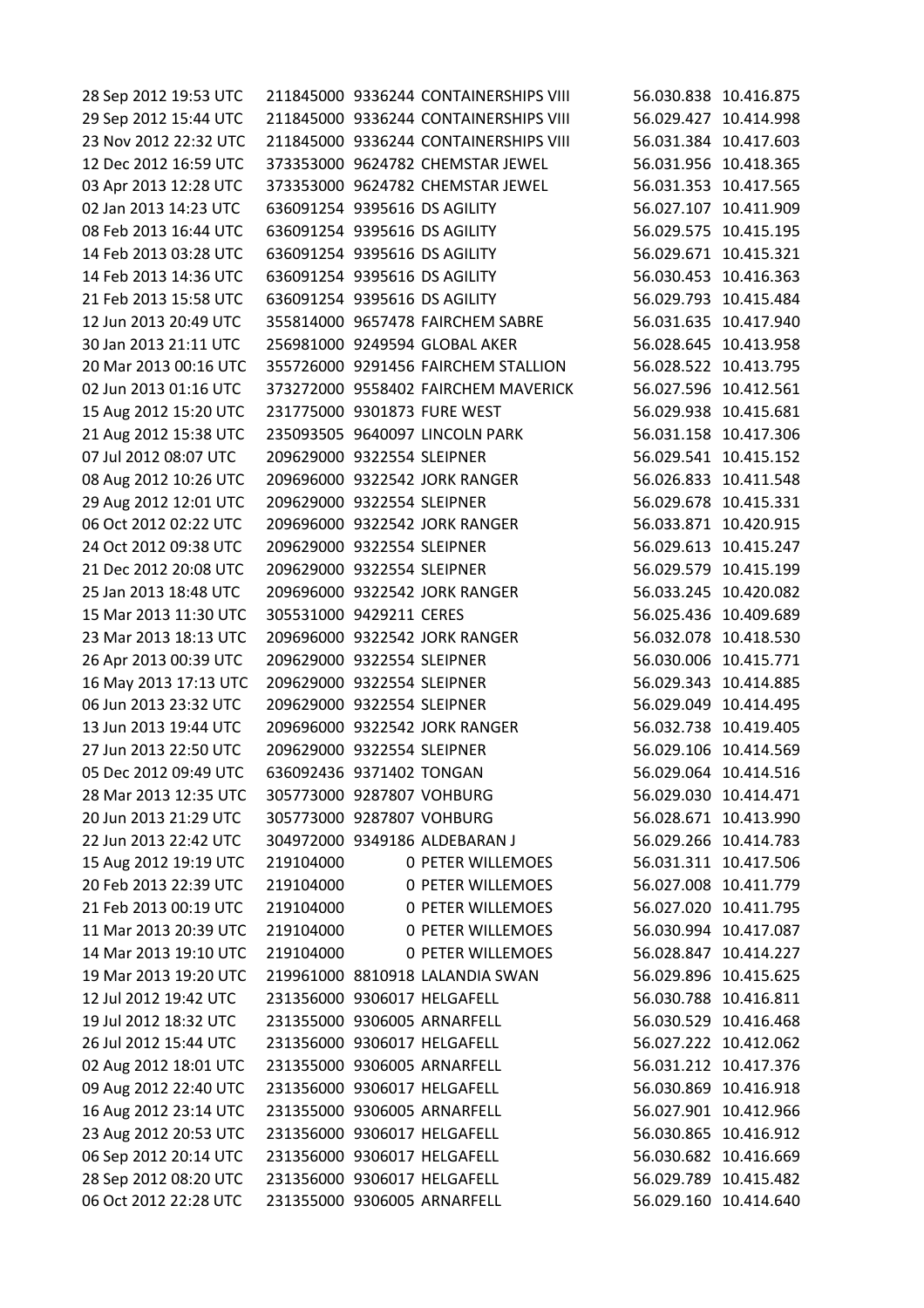| 11 Oct 2012 21:02 UTC |                           | 231356000 9306017 HELGAFELL       | 56.028.522 10.413.795 |
|-----------------------|---------------------------|-----------------------------------|-----------------------|
| 25 Oct 2012 21:19 UTC |                           | 231356000 9306017 HELGAFELL       | 56.028.034 10.413.143 |
| 01 Nov 2012 17:26 UTC |                           | 231355000 9306005 ARNARFELL       | 56.031.441 10.417.678 |
| 09 Nov 2012 09:31 UTC |                           | 231356000 9306017 HELGAFELL       | 56.030.174 10.415.995 |
| 16 Nov 2012 09:59 UTC |                           | 231355000 9306005 ARNARFELL       | 56.029.507 10.415.104 |
| 07 Dec 2012 01:59 UTC |                           | 231356000 9306017 HELGAFELL       | 56.029.667 10.415.320 |
| 03 Jan 2013 07:48 UTC |                           | 231355000 9306005 ARNARFELL       | 56.029.377 10.414.933 |
| 10 Jan 2013 21:56 UTC |                           | 231356000 9306017 HELGAFELL       | 56.027.554 10.412.503 |
| 18 Jan 2013 02:12 UTC |                           | 231355000 9306005 ARNARFELL       | 56.029.804 10.415.503 |
| 26 Jan 2013 06:45 UTC |                           | 231356000 9306017 HELGAFELL       | 56.030.426 10.416.328 |
| 01 Feb 2013 15:25 UTC |                           | 231355000 9306005 ARNARFELL       | 56.032.650 10.419.290 |
| 08 Feb 2013 04:21 UTC |                           | 231356000 9306017 HELGAFELL       | 56.030.460 10.416.373 |
| 21 Feb 2013 18:48 UTC |                           | 231356000 9306017 HELGAFELL       | 56.029.018 10.414.454 |
| 04 Apr 2013 17:13 UTC |                           | 231356000 9306017 HELGAFELL       | 56.030.243 10.416.084 |
| 11 Apr 2013 13:01 UTC |                           | 231355000 9306005 ARNARFELL       | 56.030.193 10.416.018 |
| 26 Apr 2013 00:15 UTC |                           | 231355000 9306005 ARNARFELL       | 56.031.200 10.417.357 |
| 03 May 2013 04:13 UTC |                           | 231356000 9306017 HELGAFELL       | 56.028.812 10.414.178 |
| 09 May 2013 14:45 UTC |                           | 231355000 9306005 ARNARFELL       | 56.031.925 10.418.324 |
| 14 May 2013 21:36 UTC |                           | 304868000 9349291 FREYA SCAN      | 56.029.568 10.415.184 |
| 16 May 2013 15:54 UTC |                           | 231356000 9306017 HELGAFELL       | 56.030.060 10.415.842 |
| 05 Jul 2012 11:23 UTC | 305234000 9277412 FRANCOP |                                   | 56.030.960 10.417.040 |
| 16 Sep 2012 18:37 UTC |                           | 538002835 9360960 FAIRCHEM BRONCO | 56.030.304 10.416.165 |
| 21 May 2013 11:05 UTC | 209715000 9234991 JORK    |                                   | 56.029.118 10.414.586 |
| 29 May 2013 11:01 UTC | 209715000 9234991 JORK    |                                   | 56.028.835 10.414.212 |
| 12 Jul 2012 11:53 UTC | 209627000 9234989 AURORA  |                                   | 56.029.922 10.415.658 |
| 19 Jul 2012 13:28 UTC | 209627000 9234989 AURORA  |                                   | 56.029.358 10.414.907 |
| 26 Jul 2012 12:01 UTC | 209627000 9234989 AURORA  |                                   | 56.028.847 10.414.225 |
| 02 Aug 2012 14:16 UTC | 209300000 9354349 ROBERT  |                                   | 56.028.580 10.413.873 |
| 09 Aug 2012 14:19 UTC | 209627000 9234989 AURORA  |                                   | 56.028.175 10.413.333 |
| 16 Aug 2012 13:28 UTC | 209627000 9234989 AURORA  |                                   | 56.029.560 10.415.176 |
| 29 Aug 2012 14:02 UTC | 209300000 9354349 ROBERT  |                                   | 56.031.017 10.417.117 |
| 30 Aug 2012 14:01 UTC |                           | 218044000 9354430 HENNEKE RAMBOW  | 56.030.247 10.416.088 |
| 21 Sep 2012 11:15 UTC |                           | 211141000 9297591 BIANCA RAMBOW   | 56.028.534 10.413.808 |
| 27 Sep 2012 12:04 UTC | 209300000 9354349 ROBERT  |                                   | 56.030.029 10.415.802 |
| 04 Oct 2012 11:51 UTC |                           | 211141000 9297591 BIANCA RAMBOW   | 56.028.938 10.414.347 |
| 11 Oct 2012 12:00 UTC |                           | 211141000 9297591 BIANCA RAMBOW   | 56.029.236 10.414.746 |
| 19 Oct 2012 11:38 UTC |                           | 235011850 9354363 ANNABELLA       | 56.029.594 10.415.224 |
| 25 Oct 2012 11:41 UTC |                           | 218044000 9354430 HENNEKE RAMBOW  | 56.029.945 10.415.689 |
| 15 Nov 2012 11:53 UTC |                           | 211141000 9297591 BIANCA RAMBOW   | 56.028.847 10.414.228 |
| 22 Nov 2012 16:11 UTC |                           | 211141000 9297591 BIANCA RAMBOW   | 56.028.564 10.413.848 |
| 06 Dec 2012 15:13 UTC |                           | 211141000 9297591 BIANCA RAMBOW   | 56.028.992 10.414.421 |
| 13 Dec 2012 16:10 UTC |                           | 211141000 9297591 BIANCA RAMBOW   | 56.028.595 10.413.890 |
| 05 Jan 2013 16:54 UTC | 212636000 9376048 HANNA   |                                   | 56.030.315 10.416.183 |
| 08 Jan 2013 11:29 UTC | 209627000 9234989 AURORA  |                                   | 56.029.228 10.414.734 |
| 15 Jan 2013 12:28 UTC | 209627000 9234989 AURORA  |                                   | 56.029.453 10.415.036 |
| 22 Jan 2013 16:41 UTC | 209627000 9234989 AURORA  |                                   | 56.028.645 10.413.956 |
| 29 Jan 2013 12:10 UTC | 209627000 9234989 AURORA  |                                   | 56.028.904 10.414.300 |
| 05 Feb 2013 19:37 UTC | 209627000 9234989 AURORA  |                                   | 56.028.843 10.414.224 |
| 09 Feb 2013 20:46 UTC |                           | 211606000 9315032 FINNLANDIA      | 56.030.472 10.416.391 |
| 10 Feb 2013 11:27 UTC |                           | 211606000 9315032 FINNLANDIA      | 56.029.530 10.415.133 |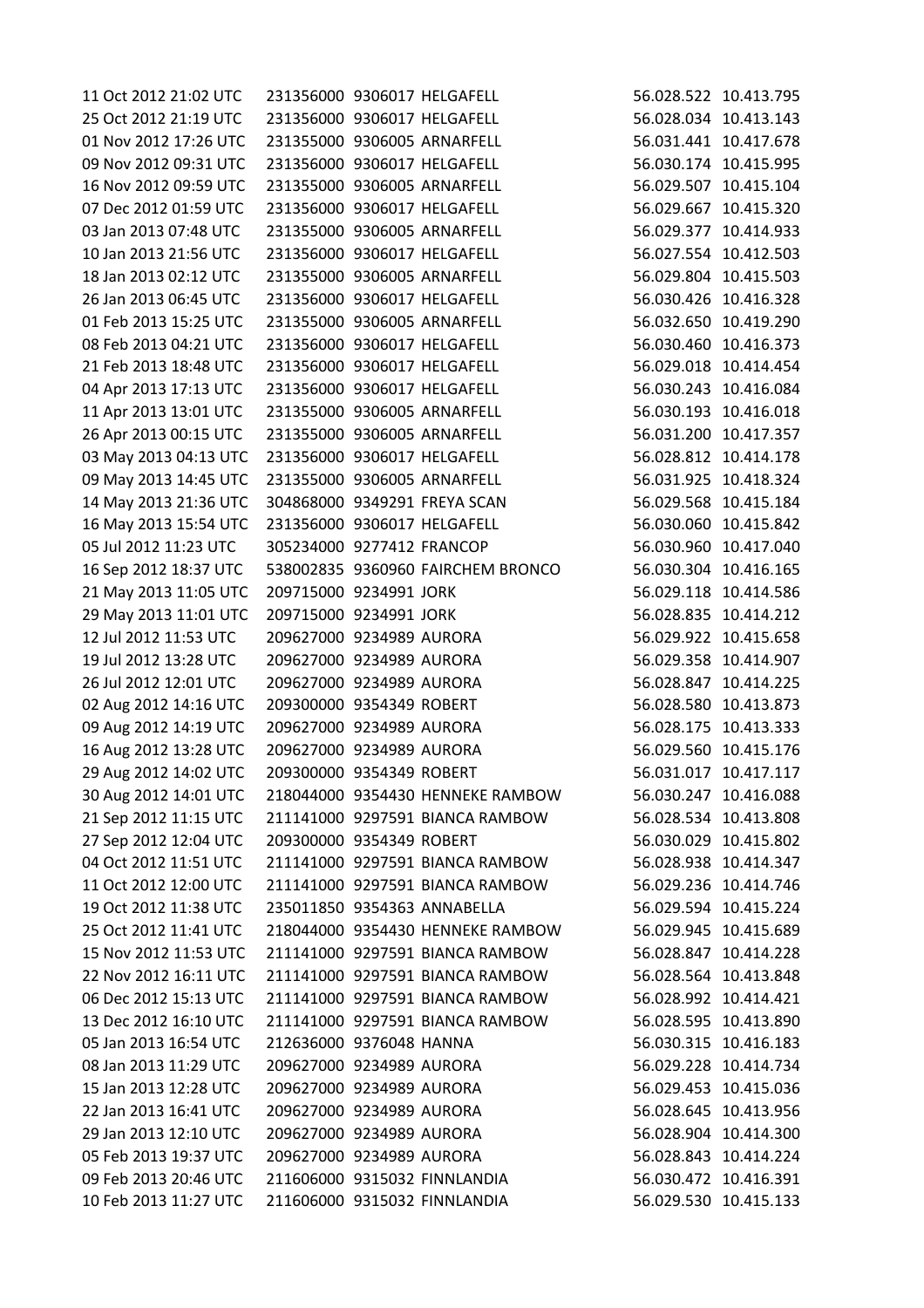| 13 Feb 2013 12:48 UTC | 209627000 9234989 AURORA   |                                  | 56.028.862 10.414.246 |
|-----------------------|----------------------------|----------------------------------|-----------------------|
| 19 Feb 2013 12:25 UTC | 209627000 9234989 AURORA   |                                  | 56.028.954 10.414.366 |
| 19 Feb 2013 19:37 UTC | 209627000 9234989 AURORA   |                                  | 56.027.935 10.413.012 |
| 24 Feb 2013 03:58 UTC |                            | 211606000 9315032 FINNLANDIA     | 56.031.162 10.417.312 |
| 24 Feb 2013 09:21 UTC |                            | 211606000 9315032 FINNLANDIA     | 56.028.847 10.414.228 |
| 26 Feb 2013 16:25 UTC | 209627000 9234989 AURORA   |                                  | 56.028.809 10.414.173 |
| 05 Mar 2013 10:42 UTC | 209627000 9234989 AURORA   |                                  | 56.028.034 10.413.147 |
| 05 Mar 2013 18:32 UTC | 209627000 9234989 AURORA   |                                  | 56.028.469 10.413.724 |
| 07 Mar 2013 15:15 UTC |                            | 211141000 9297591 BIANCA RAMBOW  | 56.028.831 10.414.205 |
| 07 Mar 2013 18:19 UTC |                            | 211606000 9315032 FINNLANDIA     | 56.028.599 10.413.897 |
| 14 Mar 2013 12:48 UTC |                            | 211141000 9297591 BIANCA RAMBOW  | 56.029.537 10.415.143 |
| 20 Mar 2013 00:07 UTC | 209300000 9354349 ROBERT   |                                  | 56.028.893 10.414.289 |
| 21 Mar 2013 18:59 UTC | 209627000 9234989 AURORA   |                                  | 56.028.717 10.414.056 |
| 26 Mar 2013 16:21 UTC | 212641000 9246566 LARISSA  |                                  | 56.029.987 10.415.744 |
| 05 Apr 2013 15:10 UTC | 209627000 9234989 AURORA   |                                  | 56.028.358 10.413.574 |
| 16 Apr 2013 05:36 UTC |                            | 211141000 9297591 BIANCA RAMBOW  | 56.031.055 10.417.166 |
| 16 Apr 2013 16:34 UTC |                            | 211141000 9297591 BIANCA RAMBOW  | 56.028.736 10.414.077 |
| 04 May 2013 20:27 UTC | 209627000 9234989 AURORA   |                                  | 56.028.934 10.414.343 |
| 08 May 2013 10:54 UTC |                            | 211141000 9297591 BIANCA RAMBOW  | 56.028.625 10.413.932 |
| 09 May 2013 13:44 UTC |                            | 235011850 9354363 ANNABELLA      | 56.028.999 10.414.428 |
| 15 May 2013 10:53 UTC |                            | 211141000 9297591 BIANCA RAMBOW  | 56.028.450 10.413.698 |
| 16 May 2013 11:43 UTC |                            | 235011850 9354363 ANNABELLA      | 56.029.026 10.414.467 |
| 24 May 2013 15:23 UTC | 212641000 9246566 LARISSA  |                                  | 56.029.396 10.414.955 |
| 25 May 2013 11:35 UTC |                            | 211606000 9315032 FINNLANDIA     | 56.031.769 10.418.116 |
| 25 May 2013 18:25 UTC |                            | 211606000 9315032 FINNLANDIA     | 56.030.243 10.416.085 |
| 04 Jun 2013 15:23 UTC | 209627000 9234989 AURORA   |                                  | 56.028.893 10.414.288 |
| 06 Jun 2013 13:08 UTC |                            | 211141000 9297591 BIANCA RAMBOW  | 56.029.129 10.414.601 |
| 11 Jun 2013 14:27 UTC | 209627000 9234989 AURORA   |                                  | 56.028.820 10.414.188 |
| 13 Jun 2013 12:52 UTC |                            | 211141000 9297591 BIANCA RAMBOW  | 56.030.064 10.415.849 |
| 15 Jun 2013 17:23 UTC |                            | 253124000 9315032 FINNLANDIA     | 56.029.575 10.415.197 |
| 18 Jun 2013 13:31 UTC | 209627000 9234989 AURORA   |                                  | 56.026.840 10.411.554 |
| 26 Jun 2013 11:19 UTC |                            | 211141000 9297591 BIANCA RAMBOW  | 56.029.709 10.415.377 |
| 28 Jun 2013 02:35 UTC |                            | 218044000 9354430 HENNEKE RAMBOW | 56.030.483 10.416.408 |
| 28 Jun 2013 15:38 UTC |                            | 218044000 9354430 HENNEKE RAMBOW | 56.030.148 10.415.956 |
| 01 Sep 2012 15:15 UTC | 209405000 9112765 KATTEGAT |                                  | 56.031.334 10.417.536 |
| 02 Sep 2012 10:43 UTC | 209405000 9112765 KATTEGAT |                                  | 56.029.938 10.415.679 |
| 24 Sep 2012 18:12 UTC | 209405000 9112765 KATTEGAT |                                  | 56.029.526 10.415.129 |
| 24 Sep 2012 20:56 UTC | 209405000 9112765 KATTEGAT |                                  | 56.029.469 10.415.054 |
| 12 Oct 2012 20:43 UTC | 209405000 9112765 KATTEGAT |                                  | 56.028.984 10.414.411 |
| 25 Nov 2012 11:41 UTC | 209405000 9112765 KATTEGAT |                                  | 56.030.796 10.416.821 |
| 10 Dec 2012 05:55 UTC | 209405000 9112765 KATTEGAT |                                  | 56.029.942 10.415.686 |
| 10 Dec 2012 11:29 UTC | 209405000 9112765 KATTEGAT |                                  | 56.030.422 10.416.323 |
| 10 Dec 2012 13:47 UTC | 209405000 9112765 KATTEGAT |                                  | 56.028.847 10.414.225 |
| 10 Dec 2012 19:22 UTC | 209405000 9112765 KATTEGAT |                                  | 56.028.694 10.414.024 |
| 10 Dec 2012 21:56 UTC | 209405000 9112765 KATTEGAT |                                  | 56.026.360 10.410.915 |
| 11 Dec 2012 03:44 UTC | 209405000 9112765 KATTEGAT |                                  | 56.029.705 10.415.369 |
| 11 Dec 2012 06:26 UTC | 209405000 9112765 KATTEGAT |                                  | 56.029.678 10.415.336 |
| 11 Dec 2012 11:31 UTC | 209405000 9112765 KATTEGAT |                                  | 56.028.740 10.414.083 |
| 14 Dec 2012 23:42 UTC |                            | 235613000 9244207 CONMAR HAWK    | 56.029.842 10.415.553 |
| 21 Dec 2012 05:47 UTC | 209405000 9112765 KATTEGAT |                                  | 56.037.296 10.425.478 |
|                       |                            |                                  |                       |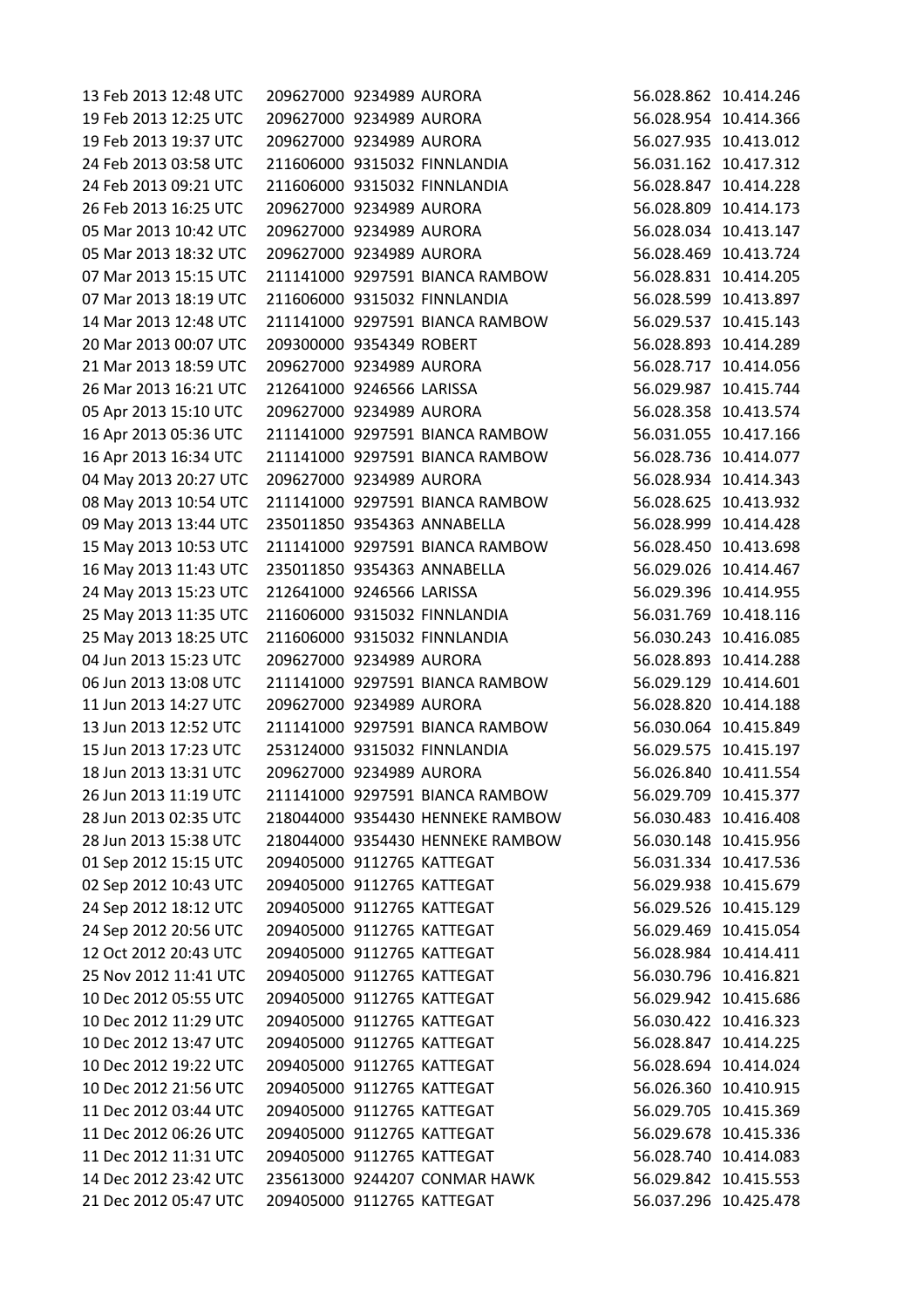| 21 Dec 2012 13:46 UTC<br>209405000 9112765 KATTEGAT<br>21 Dec 2012 19:12 UTC<br>209405000 9112765 KATTEGAT<br>21 Dec 2012 21:47 UTC<br>209405000 9112765 KATTEGAT<br>30 Jan 2013 10:36 UTC<br>235613000 9244207 CONMAR HAWK |                       |
|-----------------------------------------------------------------------------------------------------------------------------------------------------------------------------------------------------------------------------|-----------------------|
|                                                                                                                                                                                                                             | 56.029.030 10.414.470 |
|                                                                                                                                                                                                                             | 56.029.537 10.415.146 |
|                                                                                                                                                                                                                             | 56.029.503 10.415.100 |
|                                                                                                                                                                                                                             | 56.030.807 10.416.836 |
| 19 Feb 2013 05:44 UTC<br>209405000 9112765 KATTEGAT                                                                                                                                                                         | 56.028.801 10.414.165 |
| 19 Feb 2013 11:29 UTC<br>209405000 9112765 KATTEGAT                                                                                                                                                                         | 56.030.151 10.415.961 |
| 19 Feb 2013 19:15 UTC<br>209405000 9112765 KATTEGAT                                                                                                                                                                         | 56.029.739 10.415.414 |
| 19 Feb 2013 21:46 UTC<br>209405000 9112765 KATTEGAT                                                                                                                                                                         | 56.029.751 10.415.431 |
| 20 Feb 2013 03:15 UTC<br>209405000 9112765 KATTEGAT                                                                                                                                                                         | 56.028.301 10.413.499 |
| 20 Feb 2013 05:45 UTC<br>209405000 9112765 KATTEGAT                                                                                                                                                                         | 56.029.034 10.414.476 |
| 20 Feb 2013 11:27 UTC<br>209405000 9112765 KATTEGAT                                                                                                                                                                         | 56.028.858 10.414.244 |
| 20 Feb 2013 13:48 UTC<br>209405000 9112765 KATTEGAT                                                                                                                                                                         | 56.029.957 10.415.703 |
| 10 Mar 2013 17:12 UTC<br>209405000 9112765 KATTEGAT                                                                                                                                                                         | 56.027.748 10.412.762 |
| 10 Mar 2013 19:55 UTC<br>209405000 9112765 KATTEGAT                                                                                                                                                                         | 56.028.473 10.413.728 |
| 11 Mar 2013 11:26 UTC<br>209405000 9112765 KATTEGAT                                                                                                                                                                         | 56.027.241 10.412.086 |
| 11 Mar 2013 13:49 UTC<br>209405000 9112765 KATTEGAT                                                                                                                                                                         | 56.029.541 10.415.150 |
| 17 Mar 2013 19:56 UTC<br>209405000 9112765 KATTEGAT                                                                                                                                                                         | 56.029.236 10.414.746 |
| 209405000 9112765 KATTEGAT<br>18 Mar 2013 11:34 UTC                                                                                                                                                                         | 56.028.656 10.413.975 |
| 18 Mar 2013 13:47 UTC<br>209405000 9112765 KATTEGAT                                                                                                                                                                         | 56.027.737 10.412.746 |
| 18 Mar 2013 19:06 UTC<br>209405000 9112765 KATTEGAT                                                                                                                                                                         | 56.029.217 10.414.721 |
| 18 Mar 2013 21:44 UTC<br>209405000 9112765 KATTEGAT                                                                                                                                                                         | 56.027.836 10.412.879 |
| 19 Mar 2013 05:43 UTC<br>209405000 9112765 KATTEGAT                                                                                                                                                                         | 56.028.629 10.413.935 |
| 19 Mar 2013 11:26 UTC<br>209405000 9112765 KATTEGAT                                                                                                                                                                         | 56.027.843 10.412.893 |
| 19 Mar 2013 13:45 UTC<br>209405000 9112765 KATTEGAT                                                                                                                                                                         | 56.027.187 10.412.017 |
| 19 Mar 2013 19:11 UTC<br>209405000 9112765 KATTEGAT                                                                                                                                                                         | 56.028.103 10.413.237 |
| 19 Mar 2013 21:44 UTC<br>209405000 9112765 KATTEGAT                                                                                                                                                                         | 56.028.847 10.414.226 |
| 20 Mar 2013 03:07 UTC<br>209405000 9112765 KATTEGAT                                                                                                                                                                         | 56.029.358 10.414.906 |
| 20 Mar 2013 05:43 UTC<br>209405000 9112765 KATTEGAT                                                                                                                                                                         | 56.028.072 10.413.197 |
| 20 Mar 2013 11:24 UTC<br>209405000 9112765 KATTEGAT                                                                                                                                                                         | 56.028.469 10.413.724 |
| 20 Mar 2013 13:43 UTC<br>209405000 9112765 KATTEGAT                                                                                                                                                                         | 56.028.893 10.414.287 |
| 21 Mar 2013 13:50 UTC<br>209405000 9112765 KATTEGAT                                                                                                                                                                         | 56.028.870 10.414.258 |
| 22 Mar 2013 11:31 UTC<br>209405000 9112765 KATTEGAT                                                                                                                                                                         | 56.029.461 10.415.044 |
| 209405000 9112765 KATTEGAT<br>22 Mar 2013 13:45 UTC                                                                                                                                                                         | 56.028.725 10.414.066 |
| 22 Mar 2013 19:11 UTC<br>209405000 9112765 KATTEGAT                                                                                                                                                                         | 56.028.595 10.413.891 |
| 22 Mar 2013 21:42 UTC<br>209405000 9112765 KATTEGAT                                                                                                                                                                         | 56.029.152 10.414.631 |
|                                                                                                                                                                                                                             | 56.029.465 10.415.050 |
| 29 May 2013 12:48 UTC<br>209405000 9112765 KATTEGAT                                                                                                                                                                         |                       |
| 25 Dec 2012 13:18 UTC<br>245448000 9242986 MERWEDIJK                                                                                                                                                                        | 56.030.045 10.415.820 |
| 03 Jul 2012 05:41 UTC<br>219849000 8802052 CALORIUS                                                                                                                                                                         | 56.031.136 10.417.274 |
| 219849000 8802052 CALORIUS<br>03 Jul 2012 10:47 UTC                                                                                                                                                                         | 56.030.155 10.415.965 |
| 06 Jul 2012 13:45 UTC<br>210122000 9339026 MARNEDIJK                                                                                                                                                                        | 56.029.831 10.415.535 |
| 07 Jul 2012 06:43 UTC<br>219849000 8802052 CALORIUS                                                                                                                                                                         | 56.031.334 10.417.537 |
| 07 Jul 2012 11:43 UTC<br>219849000 8802052 CALORIUS                                                                                                                                                                         | 56.032.635 10.419.267 |
| 219849000 8802052 CALORIUS<br>12 Jul 2012 11:08 UTC                                                                                                                                                                         | 56.031.391 10.417.612 |
| 12 Jul 2012 15:49 UTC<br>219849000 8802052 CALORIUS                                                                                                                                                                         | 56.034.206 10.421.364 |
| 219849000 8802052 CALORIUS<br>15 Jul 2012 10:36 UTC                                                                                                                                                                         | 56.032.990 10.419.744 |
| 15 Jul 2012 15:14 UTC<br>219849000 8802052 CALORIUS                                                                                                                                                                         | 56.032.867 10.419.579 |
| 219849000 8802052 CALORIUS<br>18 Jul 2012 17:52 UTC                                                                                                                                                                         | 56.031.666 10.417.978 |
| 219849000 8802052 CALORIUS<br>19 Jul 2012 12:57 UTC                                                                                                                                                                         | 56.032.475 10.419.055 |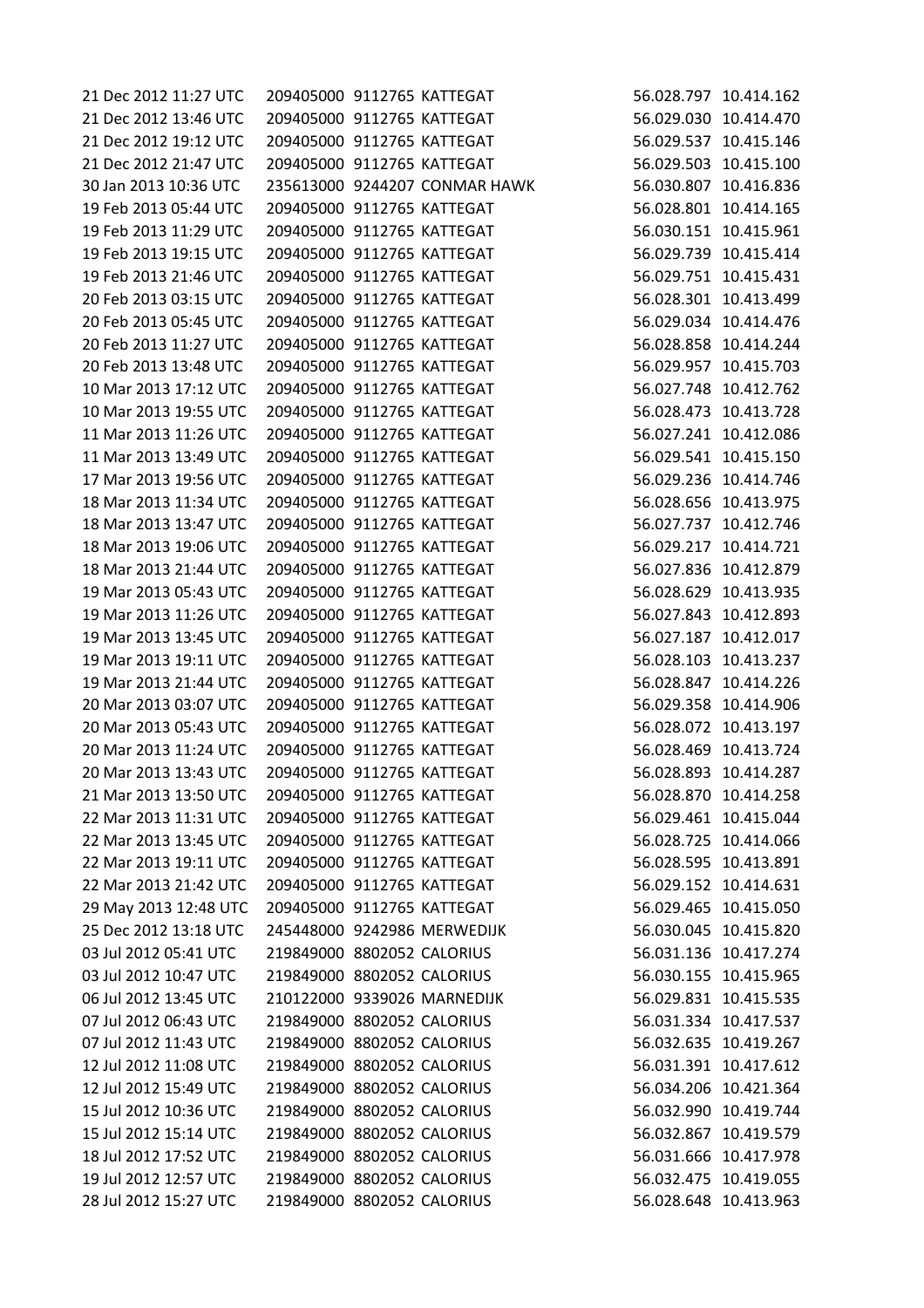| 31 Jul 2012 19:13 UTC | 219849000 8802052 CALORIUS |                             |                       | 56.030.975 10.417.059 |
|-----------------------|----------------------------|-----------------------------|-----------------------|-----------------------|
| 31 Jul 2012 23:09 UTC | 219849000 8802052 CALORIUS |                             |                       | 56.031.105 10.417.234 |
| 08 Aug 2012 03:00 UTC | 219849000 8802052 CALORIUS |                             |                       | 56.029.476 10.415.065 |
| 08 Aug 2012 07:23 UTC | 219849000 8802052 CALORIUS |                             |                       | 56.029.102 10.414.565 |
| 17 Aug 2012 02:27 UTC | 219849000 8802052 CALORIUS |                             |                       | 56.031.361 10.417.570 |
| 17 Aug 2012 16:20 UTC | 219849000 8802052 CALORIUS |                             |                       | 56.031.635 10.417.940 |
| 18 Aug 2012 16:00 UTC | 219849000 8802052 CALORIUS |                             |                       | 56.031.101 10.417.228 |
| 18 Aug 2012 20:29 UTC | 219849000 8802052 CALORIUS |                             |                       | 56.034.081 10.421.193 |
| 25 Aug 2012 01:43 UTC | 219849000 8802052 CALORIUS |                             | 56.028.961 10.414.376 |                       |
| 25 Aug 2012 06:43 UTC | 219849000 8802052 CALORIUS |                             |                       | 56.031.933 10.418.334 |
| 30 Aug 2012 04:20 UTC | 219849000 8802052 CALORIUS |                             |                       | 56.029.358 10.414.908 |
| 30 Aug 2012 10:48 UTC | 219849000 8802052 CALORIUS |                             |                       | 56.032.051 10.418.491 |
| 05 Sep 2012 02:05 UTC | 219849000 8802052 CALORIUS |                             |                       | 56.030.354 10.416.233 |
| 06 Sep 2012 14:35 UTC |                            | 210122000 9339026 MARNEDIJK | 56.028.797 10.414.163 |                       |
| 08 Sep 2012 06:18 UTC | 219849000 8802052 CALORIUS |                             |                       | 56.031.040 10.417.148 |
| 08 Sep 2012 11:15 UTC | 219849000 8802052 CALORIUS |                             |                       | 56.031.883 10.418.269 |
| 16 Sep 2012 02:07 UTC | 219849000 8802052 CALORIUS |                             |                       | 56.030.746 10.416.754 |
| 17 Sep 2012 05:43 UTC | 219849000 8802052 CALORIUS |                             |                       | 56.032.238 10.418.739 |
| 17 Sep 2012 16:17 UTC | 219849000 8802052 CALORIUS |                             | 56.031.284 10.417.473 |                       |
| 19 Sep 2012 03:48 UTC | 219849000 8802052 CALORIUS |                             |                       | 56.032.009 10.418.438 |
| 19 Sep 2012 15:38 UTC | 219849000 8802052 CALORIUS |                             |                       | 56.032.177 10.418.658 |
| 20 Sep 2012 15:34 UTC | 219849000 8802052 CALORIUS |                             |                       | 56.031.441 10.417.682 |
| 22 Sep 2012 06:04 UTC | 219849000 8802052 CALORIUS |                             | 56.031.818 10.418.181 |                       |
| 22 Sep 2012 13:28 UTC | 219849000 8802052 CALORIUS |                             |                       | 56.031.471 10.417.719 |
| 30 Sep 2012 19:32 UTC | 219849000 8802052 CALORIUS |                             |                       | 56.031.105 10.417.233 |
| 01 Oct 2012 17:54 UTC | 219849000 8802052 CALORIUS |                             |                       | 56.031.532 10.417.801 |
| 02 Oct 2012 17:42 UTC | 219849000 8802052 CALORIUS |                             |                       | 56.029.785 10.415.476 |
| 02 Oct 2012 22:27 UTC | 219849000 8802052 CALORIUS |                             |                       | 56.031.841 10.418.211 |
| 10 Oct 2012 07:14 UTC | 219849000 8802052 CALORIUS |                             |                       | 56.030.258 10.416.105 |
| 14 Oct 2012 07:04 UTC | 219849000 8802052 CALORIUS |                             |                       | 56.031.670 10.417.982 |
| 14 Oct 2012 11:18 UTC | 219849000 8802052 CALORIUS |                             |                       | 56.031.456 10.417.702 |
| 28 Oct 2012 03:18 UTC | 219849000 8802052 CALORIUS |                             |                       | 56.031.357 10.417.566 |
| 28 Oct 2012 18:07 UTC | 219849000 8802052 CALORIUS |                             |                       | 56.032.711 10.419.372 |
| 31 Oct 2012 07:19 UTC | 219849000 8802052 CALORIUS |                             |                       | 56.030.209 10.416.041 |
| 01 Nov 2012 19:16 UTC | 219849000 8802052 CALORIUS |                             |                       | 56.030.712 10.416.707 |
| 03 Nov 2012 04:03 UTC | 219849000 8802052 CALORIUS |                             |                       | 56.031.605 10.417.896 |
| 03 Nov 2012 09:49 UTC | 219849000 8802052 CALORIUS |                             |                       | 56.031.101 10.417.230 |
| 05 Nov 2012 04:23 UTC | 219849000 8802052 CALORIUS |                             |                       | 56.031.082 10.417.200 |
| 05 Nov 2012 16:32 UTC | 219849000 8802052 CALORIUS |                             |                       | 56.031.475 10.417.724 |
| 14 Nov 2012 02:43 UTC | 219849000 8802052 CALORIUS |                             |                       | 56.032.291 10.418.811 |
| 16 Nov 2012 10:08 UTC | 219849000 8802052 CALORIUS |                             |                       | 56.030.434 10.416.339 |
| 16 Nov 2012 18:18 UTC | 219849000 8802052 CALORIUS |                             |                       | 56.030.674 10.416.657 |
| 19 Nov 2012 12:27 UTC | 219849000 8802052 CALORIUS |                             |                       | 56.032.173 10.418.656 |
| 07 Dec 2012 11:03 UTC | 219849000 8802052 CALORIUS |                             |                       | 56.031.105 10.417.231 |
| 15 Dec 2012 06:38 UTC | 219849000 8802052 CALORIUS |                             |                       | 56.030.472 10.416.389 |
| 16 Dec 2012 19:44 UTC | 219849000 8802052 CALORIUS |                             |                       | 56.030.994 10.417.085 |
| 23 Dec 2012 20:12 UTC | 219849000 8802052 CALORIUS |                             |                       | 56.031.006 10.417.103 |
| 25 Dec 2012 23:10 UTC | 219849000 8802052 CALORIUS |                             |                       | 56.030.296 10.416.156 |
| 27 Dec 2012 02:58 UTC |                            |                             |                       |                       |
|                       | 219849000 8802052 CALORIUS |                             |                       | 56.029.762 10.415.443 |
| 27 Dec 2012 07:14 UTC | 219849000 8802052 CALORIUS |                             |                       | 56.029.339 10.414.881 |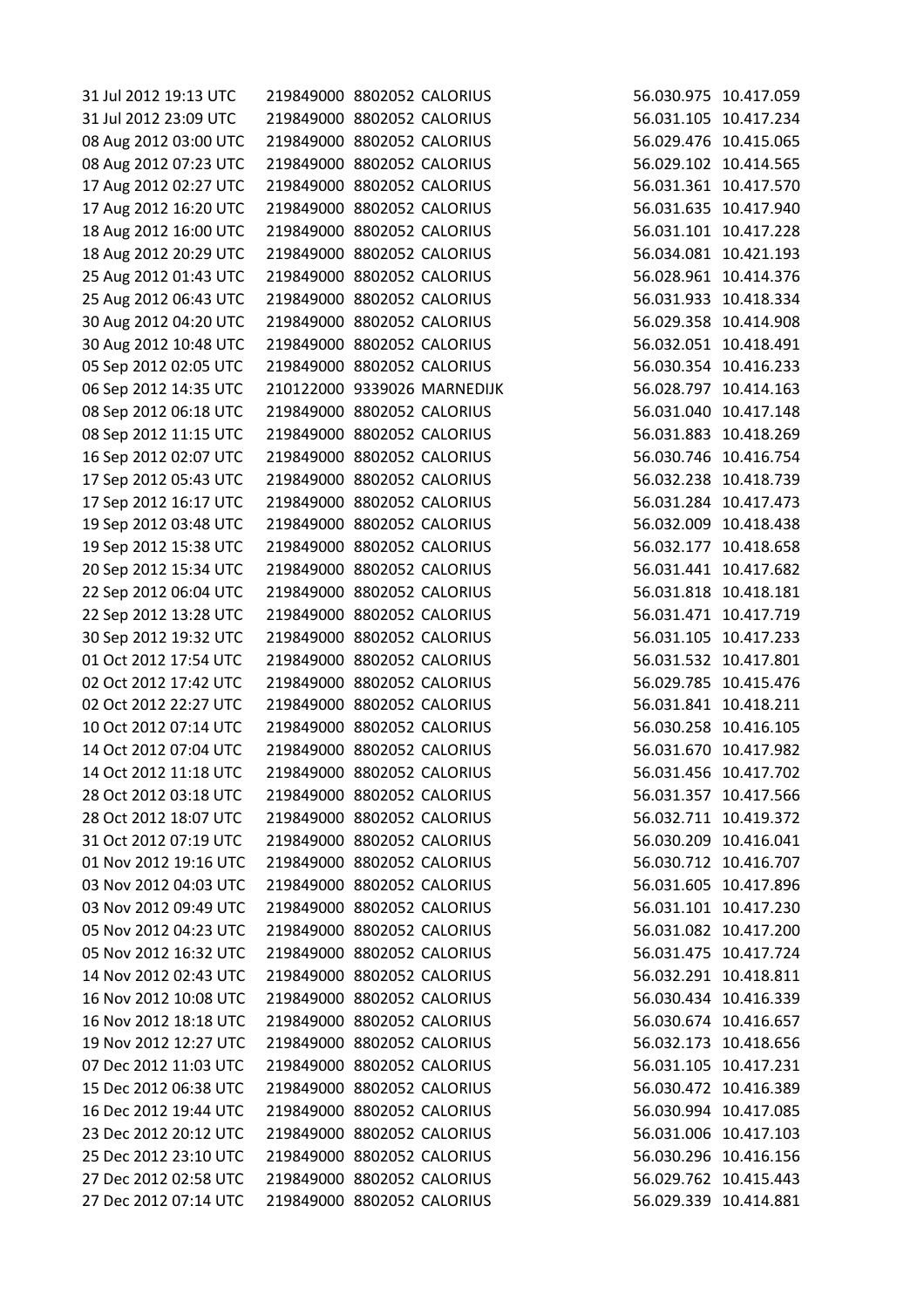| 09 Feb 2013 01:46 UTC | 219849000 8802052 CALORIUS |                             | 56.030.907 10.416.969 |
|-----------------------|----------------------------|-----------------------------|-----------------------|
| 16 Feb 2013 02:16 UTC | 219849000 8802052 CALORIUS |                             | 56.031.158 10.417.304 |
| 17 Feb 2013 04:52 UTC | 219849000 8802052 CALORIUS |                             | 56.030.979 10.417.063 |
| 19 Feb 2013 09:43 UTC | 219849000 8802052 CALORIUS |                             | 56.030.746 10.416.754 |
| 19 Feb 2013 14:12 UTC | 219849000 8802052 CALORIUS |                             | 56.031.849 10.418.224 |
| 21 Feb 2013 02:54 UTC | 219849000 8802052 CALORIUS |                             | 56.030.960 10.417.040 |
| 23 Feb 2013 10:48 UTC | 219849000 8802052 CALORIUS |                             | 56.029.724 10.415.395 |
| 24 Feb 2013 08:56 UTC | 219849000 8802052 CALORIUS |                             | 56.030.308 10.416.173 |
| 02 Mar 2013 15:27 UTC | 219849000 8802052 CALORIUS |                             | 56.031.544 10.417.817 |
| 03 Mar 2013 20:55 UTC | 219849000 8802052 CALORIUS |                             | 56.031.872 10.418.253 |
| 04 Mar 2013 09:36 UTC | 219849000 8802052 CALORIUS |                             | 56.032.257 10.418.768 |
| 10 Mar 2013 08:43 UTC | 219849000 8802052 CALORIUS |                             | 56.027.855 10.412.907 |
| 10 Mar 2013 23:22 UTC | 219849000 8802052 CALORIUS |                             | 56.028.698 10.414.026 |
| 13 Mar 2013 13:05 UTC | 219849000 8802052 CALORIUS |                             | 56.031.147 10.417.290 |
| 13 Mar 2013 17:41 UTC | 219849000 8802052 CALORIUS |                             | 56.026.508 10.411.117 |
| 16 Mar 2013 11:16 UTC | 219849000 8802052 CALORIUS |                             | 56.029.694 10.415.353 |
| 17 Mar 2013 12:33 UTC | 219849000 8802052 CALORIUS |                             | 56.029.778 10.415.464 |
| 20 Mar 2013 04:52 UTC | 219849000 8802052 CALORIUS |                             | 56.028.465 10.413.718 |
| 20 Mar 2013 10:14 UTC | 219849000 8802052 CALORIUS |                             | 56.030.174 10.415.993 |
| 21 Mar 2013 10:35 UTC | 219849000 8802052 CALORIUS |                             | 56.030.914 10.416.979 |
| 21 Mar 2013 15:36 UTC | 219849000 8802052 CALORIUS |                             | 56.030.052 10.415.832 |
| 22 Mar 2013 19:43 UTC | 219849000 8802052 CALORIUS |                             | 56.029.747 10.415.422 |
| 23 Mar 2013 00:25 UTC | 219849000 8802052 CALORIUS |                             | 56.030.556 10.416.500 |
| 24 Mar 2013 03:41 UTC | 219849000 8802052 CALORIUS |                             | 56.029.720 10.415.391 |
| 24 Mar 2013 19:06 UTC | 219849000 8802052 CALORIUS |                             | 56.029.205 10.414.705 |
| 01 Apr 2013 04:32 UTC | 219849000 8802052 CALORIUS |                             | 56.029.915 10.415.648 |
| 01 Apr 2013 15:16 UTC | 219849000 8802052 CALORIUS |                             | 56.032.032 10.418.468 |
| 05 Apr 2013 12:20 UTC | 219849000 8802052 CALORIUS |                             | 56.031.120 10.417.252 |
| 08 Apr 2013 10:56 UTC | 219849000 8802052 CALORIUS |                             | 56.032.440 10.419.012 |
| 11 Apr 2013 01:37 UTC | 219849000 8802052 CALORIUS |                             | 56.031.727 10.418.062 |
| 13 Apr 2013 12:12 UTC | 219849000 8802052 CALORIUS |                             | 56.030.315 10.416.183 |
| 17 Apr 2013 09:42 UTC | 219849000 8802052 CALORIUS |                             | 56.031.460 10.417.706 |
| 19 Apr 2013 18:32 UTC |                            | 210122000 9339026 MARNEDIJK | 56.029.499 10.415.092 |
| 20 Apr 2013 22:17 UTC | 219849000 8802052 CALORIUS |                             | 56.031.551 10.417.827 |
| 27 Apr 2013 12:37 UTC | 219849000 8802052 CALORIUS |                             | 56.032.532 10.419.133 |
| 06 May 2013 16:11 UTC | 219849000 8802052 CALORIUS |                             | 56.030.487 10.416.408 |
| 06 May 2013 21:38 UTC | 219849000 8802052 CALORIUS |                             | 56.034.012 10.421.102 |
| 10 May 2013 16:28 UTC | 219849000 8802052 CALORIUS |                             | 56.032.352 10.418.893 |
| 10 May 2013 21:07 UTC | 219849000 8802052 CALORIUS |                             | 56.032.661 10.419.303 |
| 19 May 2013 07:52 UTC | 219849000 8802052 CALORIUS |                             | 56.030.624 10.416.593 |
| 19 May 2013 18:04 UTC | 219849000 8802052 CALORIUS |                             | 56.030.819 10.416.850 |
| 25 May 2013 02:31 UTC | 219849000 8802052 CALORIUS |                             | 56.031.105 10.417.231 |
| 25 May 2013 06:47 UTC | 219849000 8802052 CALORIUS |                             | 56.029.045 10.414.492 |
|                       | 219849000 8802052 CALORIUS |                             |                       |
| 27 May 2013 02:38 UTC |                            |                             | 56.031.231 10.417.402 |
| 27 May 2013 10:17 UTC | 219849000 8802052 CALORIUS |                             | 56.030.182 10.416.001 |
| 31 May 2013 02:36 UTC | 219849000 8802052 CALORIUS |                             | 56.031.654 10.417.962 |
| 31 May 2013 08:11 UTC | 219849000 8802052 CALORIUS |                             | 56.031.036 10.417.141 |
| 05 Jun 2013 13:36 UTC | 219849000 8802052 CALORIUS |                             | 56.031.677 10.417.992 |
| 07 Jun 2013 01:16 UTC | 219849000 8802052 CALORIUS |                             | 56.031.982 10.418.400 |
| 08 Jun 2013 07:20 UTC | 219849000 8802052 CALORIUS |                             | 56.031.223 10.417.390 |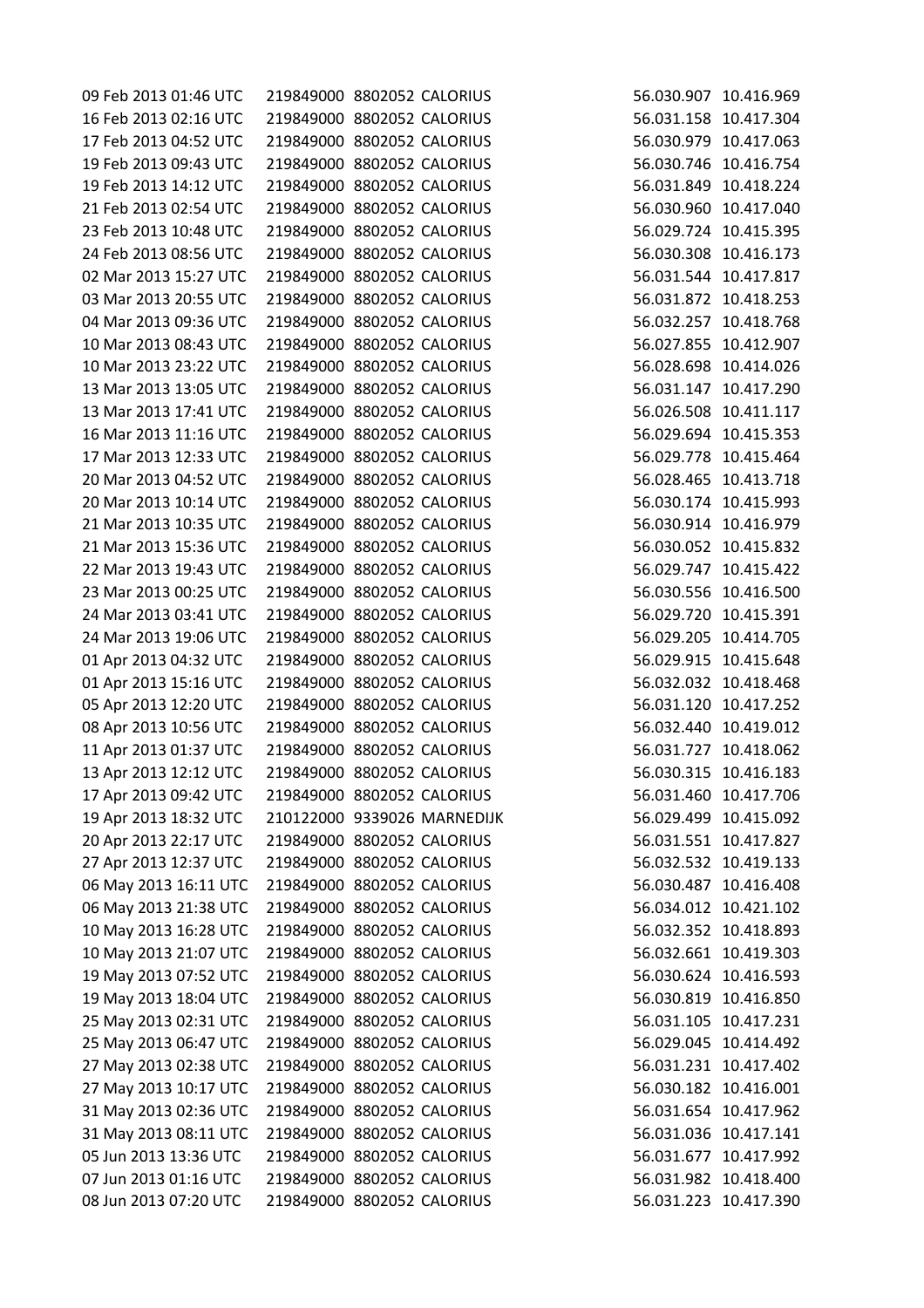| 08 Jun 2013 11:37 UTC | 219849000 8802052 CALORIUS   |                                 |                       | 56.032.558 10.419.166 |
|-----------------------|------------------------------|---------------------------------|-----------------------|-----------------------|
| 14 Jun 2013 01:42 UTC | 219849000 8802052 CALORIUS   |                                 | 56.031.910 10.418.306 |                       |
| 15 Jun 2013 06:28 UTC | 219849000 8802052 CALORIUS   |                                 | 56.031.300 10.417.490 |                       |
| 15 Jun 2013 12:24 UTC | 219849000 8802052 CALORIUS   |                                 | 56.032.104 10.418.564 |                       |
| 21 Jun 2013 14:44 UTC |                              | 210122000 9339026 MARNEDIJK     | 56.030.075 10.415.862 |                       |
| 25 Jun 2013 22:13 UTC |                              | 210122000 9339026 MARNEDIJK     | 56.027.676 10.412.669 |                       |
| 28 Jun 2013 16:13 UTC |                              | 210122000 9339026 MARNEDIJK     | 56.029.362 10.414.913 |                       |
| 03 Aug 2012 12:17 UTC | 209324000 9341964 JRS ALSTER |                                 | 56.025.337 10.409.554 |                       |
| 31 Aug 2012 16:10 UTC |                              | 209840000 9339038 WMS GRONINGEN | 56.030.617 10.416.580 |                       |
| 07 Sep 2012 15:12 UTC |                              | 235095162 9341964 CONMAR GULF   | 56.024.830 10.408.882 |                       |
| 28 Sep 2012 17:10 UTC |                              | 209840000 9339038 WMS GRONINGEN | 56.029.884 10.415.607 |                       |
| 09 Nov 2012 03:32 UTC | 311059100 8917895 SC ASTREA  |                                 | 56.029.842 10.415.553 |                       |
| 21 Nov 2012 05:42 UTC |                              | 209840000 9339038 WMS GRONINGEN | 56.030.582 10.416.537 |                       |
| 23 Nov 2012 16:39 UTC |                              | 209840000 9339038 WMS GRONINGEN | 56.028.767 10.414.118 |                       |
| 07 Dec 2012 17:58 UTC |                              | 209840000 9339038 WMS GRONINGEN | 56.029.362 10.414.910 |                       |
| 15 Dec 2012 03:09 UTC |                              | 209840000 9339038 WMS GRONINGEN | 56.029.514 10.415.113 |                       |
| 17 Jan 2013 12:44 UTC |                              | 209840000 9339038 WMS GRONINGEN | 56.030.239 10.416.079 |                       |
| 24 Jan 2013 11:26 UTC |                              | 209840000 9339038 WMS GRONINGEN | 56.030.373 10.416.257 |                       |
| 02 Oct 2012 02:48 UTC | 219850000 8802064 JOULIUS    |                                 | 56.032.883 10.419.599 |                       |
| 02 Oct 2012 17:45 UTC |                              |                                 | 56.032.719 10.419.379 |                       |
|                       | 219850000 8802064 JOULIUS    |                                 |                       |                       |
| 01 Feb 2013 04:21 UTC | 219850000 8802064 JOULIUS    |                                 | 56.032.803 10.419.494 |                       |
| 01 Feb 2013 13:49 UTC | 219850000 8802064 JOULIUS    |                                 | 56.033.268 10.420.115 |                       |
| 03 Feb 2013 15:50 UTC | 219850000 8802064 JOULIUS    |                                 | 56.032.372 10.418.921 |                       |
| 03 Feb 2013 20:25 UTC | 219850000 8802064 JOULIUS    |                                 | 56.032.757 10.419.432 |                       |
| 11 Feb 2013 03:29 UTC | 219850000 8802064 JOULIUS    |                                 | 56.032.814 10.419.506 |                       |
| 11 Feb 2013 08:53 UTC | 219850000 8802064 JOULIUS    |                                 | 56.032.787 10.419.472 |                       |
| 18 Feb 2013 06:56 UTC | 219850000 8802064 JOULIUS    |                                 | 56.032.818 10.419.515 |                       |
| 18 Feb 2013 11:52 UTC | 219850000 8802064 JOULIUS    |                                 | 56.032.749 10.419.419 |                       |
| 28 Feb 2013 16:56 UTC | 219850000 8802064 JOULIUS    |                                 | 56.032.829 10.419.527 |                       |
| 28 Feb 2013 21:26 UTC | 219850000 8802064 JOULIUS    |                                 | 56.032.749 10.419.419 |                       |
| 02 Mar 2013 03:39 UTC | 219850000 8802064 JOULIUS    |                                 | 56.032.784 10.419.466 |                       |
| 02 Mar 2013 08:05 UTC | 219850000 8802064 JOULIUS    |                                 | 56.032.726 10.419.394 |                       |
| 05 Mar 2013 03:21 UTC | 219850000 8802064 JOULIUS    |                                 | 56.032.799 10.419.490 |                       |
| 05 Mar 2013 20:57 UTC | 219850000 8802064 JOULIUS    |                                 | 56.032.734 10.419.403 |                       |
| 07 Mar 2013 04:40 UTC | 219850000 8802064 JOULIUS    |                                 | 56.032.146 10.418.618 |                       |
| 07 Mar 2013 10:44 UTC | 219850000 8802064 JOULIUS    |                                 | 56.031.441 10.417.677 |                       |
| 28 Mar 2013 09:17 UTC | 219850000 8802064 JOULIUS    |                                 | 56.032.806 10.419.497 |                       |
| 08 Apr 2013 14:17 UTC | 219850000 8802064 JOULIUS    |                                 | 56.032.997 10.419.752 |                       |
| 08 Apr 2013 16:31 UTC | 219850000 8802064 JOULIUS    |                                 | 56.032.940 10.419.674 |                       |
| 19 Apr 2013 01:53 UTC | 219850000 8802064 JOULIUS    |                                 | 56.032.742 10.419.412 |                       |
| 29 Apr 2013 14:03 UTC | 219850000 8802064 JOULIUS    |                                 | 56.032.780 10.419.461 |                       |
| 29 Apr 2013 20:07 UTC | 219850000 8802064 JOULIUS    |                                 | 56.032.803 10.419.494 |                       |
| 12 May 2013 15:11 UTC | 219850000 8802064 JOULIUS    |                                 | 56.032.677 10.419.323 |                       |
| 12 May 2013 19:42 UTC | 219850000 8802064 JOULIUS    |                                 | 56.032.856 10.419.565 |                       |
| 23 May 2013 05:04 UTC | 219850000 8802064 JOULIUS    |                                 | 56.032.837 10.419.538 |                       |
| 23 May 2013 09:51 UTC | 219850000 8802064 JOULIUS    |                                 | 56.032.894 10.419.615 |                       |
| 02 Jun 2013 01:55 UTC | 219850000 8802064 JOULIUS    |                                 | 56.032.791 10.419.478 |                       |
| 02 Jun 2013 06:12 UTC | 219850000 8802064 JOULIUS    |                                 | 56.032.906 10.419.629 |                       |
| 10 Jun 2013 02:00 UTC | 219850000 8802064 JOULIUS    |                                 | 56.032.806 10.419.497 |                       |
| 10 Jun 2013 06:10 UTC | 219850000 8802064 JOULIUS    |                                 | 56.032.829 10.419.527 |                       |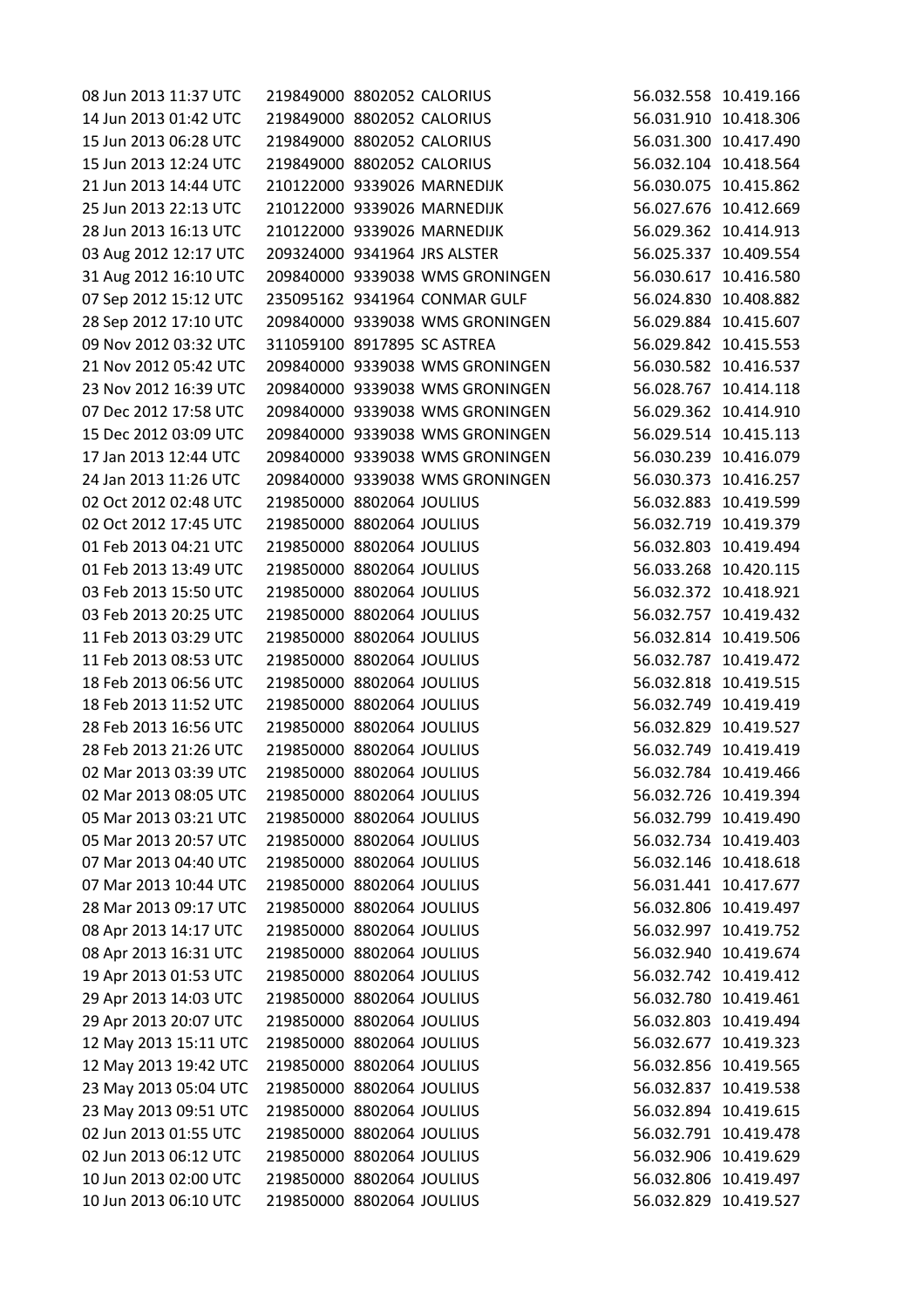| 13 Jun 2013 01:54 UTC | 219850000 8802064 JOULIUS   |                                    |                       | 56.032.764 10.419.441 |
|-----------------------|-----------------------------|------------------------------------|-----------------------|-----------------------|
| 13 Jun 2013 06:08 UTC | 219850000 8802064 JOULIUS   |                                    |                       | 56.032.692 10.419.348 |
| 24 Jun 2013 16:50 UTC | 219175000 9321615 TELLUS    |                                    |                       | 56.030.518 10.416.451 |
| 18 Jul 2012 17:57 UTC |                             | 249446000 9431056 M/T MAINLAND     |                       | 56.030.224 10.416.058 |
| 04 Aug 2012 20:58 UTC |                             | 249446000 9431056 M/T MAINLAND     |                       | 56.029.976 10.415.730 |
| 06 Aug 2012 06:44 UTC |                             | 249283000 9442914 BESIKTAS HALLAND |                       | 56.028.641 10.413.954 |
| 18 Aug 2012 10:16 UTC |                             | 249446000 9431056 M/T MAINLAND     | 56.030.384 10.416.273 |                       |
| 19 Aug 2012 09:16 UTC |                             | 249446000 9431056 M/T MAINLAND     |                       | 56.029.907 10.415.639 |
| 25 Aug 2012 14:47 UTC |                             | 249283000 9442914 BESIKTAS HALLAND |                       | 56.029.549 10.415.160 |
| 17 Oct 2012 02:42 UTC |                             | 249283000 9442914 BESIKTAS HALLAND | 56.028.687 10.414.013 |                       |
| 29 Oct 2012 13:57 UTC |                             | 249446000 9431056 M/T MAINLAND     |                       | 56.030.090 10.415.883 |
| 31 Oct 2012 01:24 UTC |                             | 249446000 9431056 M/T MAINLAND     | 56.029.575 10.415.195 |                       |
| 27 Dec 2012 23:02 UTC |                             | 249446000 9431056 M/T MAINLAND     |                       | 56.029.545 10.415.156 |
| 15 Jan 2013 22:46 UTC |                             | 249446000 9431056 M/T MAINLAND     |                       | 56.030.441 10.416.348 |
| 09 Mar 2013 10:18 UTC |                             | 249446000 9431056 M/T MAINLAND     |                       | 56.029.831 10.415.539 |
| 21 Mar 2013 12:05 UTC |                             | 249283000 9442914 BESIKTAS HALLAND | 56.029.957 10.415.704 |                       |
| 28 Mar 2013 07:58 UTC |                             | 249446000 9431056 M/T MAINLAND     | 56.028.641 10.413.953 |                       |
| 29 Mar 2013 03:42 UTC |                             | 249446000 9431056 M/T MAINLAND     |                       | 56.030.064 10.415.848 |
| 16 Apr 2013 07:49 UTC |                             | 249446000 9431056 M/T MAINLAND     |                       | 56.028.637 10.413.948 |
| 15 May 2013 11:06 UTC |                             | 249446000 9431056 M/T MAINLAND     |                       | 56.031.479 10.417.731 |
| 16 May 2013 05:11 UTC |                             | 249446000 9431056 M/T MAINLAND     |                       | 56.029.217 10.414.718 |
| 28 May 2013 18:54 UTC |                             | 249446000 9431056 M/T MAINLAND     |                       | 56.028.751 10.414.097 |
| 29 May 2013 13:07 UTC |                             | 249446000 9431056 M/T MAINLAND     | 56.028.385 10.413.610 |                       |
| 07 Jun 2013 07:43 UTC |                             | 249446000 9431056 M/T MAINLAND     | 56.029.106 10.414.570 |                       |
| 14 Nov 2012 02:59 UTC |                             | 212723000 9130432 BF FORTALEZA     |                       | 56.026.215 10.410.724 |
| 14 Nov 2012 13:49 UTC |                             | 212723000 9130432 BF FORTALEZA     |                       | 56.028.221 10.413.392 |
| 18 Dec 2012 12:59 UTC |                             | 212723000 9130432 BF FORTALEZA     |                       | 56.025.864 10.410.254 |
| 10 Jul 2012 10:51 UTC |                             | 244843000 9260380 BRO GOTHIA       |                       | 56.031.719 10.418.051 |
| 11 Jul 2012 07:11 UTC |                             | 244843000 9260380 BRO GOTHIA       | 56.029.408 10.414.972 |                       |
| 15 Jul 2012 00:09 UTC |                             | 244843000 9260380 BRO GOTHIA       |                       | 56.029.945 10.415.690 |
| 31 Jul 2012 22:28 UTC | 219132000 9232840 MARINUS   |                                    |                       | 56.030.228 10.416.066 |
| 12 Dec 2012 23:41 UTC | 219132000 9232840 MARINUS   |                                    |                       | 56.024.216 10.408.061 |
| 15 Dec 2012 07:25 UTC | 219132000 9232840 MARINUS   |                                    |                       | 56.026.638 10.411.289 |
| 11 Jan 2013 15:02 UTC | 246497000 9219862 ELISABETH |                                    | 56.027.527 10.412.471 |                       |
| 18 Jan 2013 06:57 UTC | 235009020 9268265 TESSA PG  |                                    |                       | 56.030.132 10.415.939 |
| 19 Jan 2013 17:43 UTC | 235009020 9268265 TESSA PG  |                                    | 56.029.865 10.415.583 |                       |
| 05 Feb 2013 18:25 UTC |                             |                                    |                       |                       |
|                       |                             | 249749000 9403827 PURPLE GEM       |                       | 56.029.301 10.414.830 |
| 19 Feb 2013 17:24 UTC | 219431000 9410507 NIMBUS    |                                    |                       | 56.029.758 10.415.442 |
| 20 Feb 2013 07:05 UTC | 219431000 9410507 NIMBUS    |                                    |                       | 56.031.673 10.417.992 |
| 03 Jun 2013 07:54 UTC | 219132000 9232840 MARINUS   |                                    |                       | 56.030.117 10.415.915 |
| 18 Jun 2013 21:25 UTC | 219132000 9232840 MARINUS   |                                    |                       | 56.031.410 10.417.637 |
| 19 Jun 2013 15:04 UTC | 219132000 9232840 MARINUS   |                                    | 56.032.200 10.418.689 |                       |
| 02 Aug 2012 21:22 UTC |                             | 538002583 9272735 ESHIPS QUEST     | 56.030.300 10.416.159 |                       |
| 12 Aug 2012 04:18 UTC |                             | 266009000 9263930 BITFLOWER        |                       | 56.029.800 10.415.497 |
| 05 Mar 2013 10:56 UTC |                             | 266110000 9283459 WISBY VERITY     | 56.027.733 10.412.743 |                       |
| 04 Aug 2012 03:29 UTC |                             | 244678000 9393345 BRO GARLAND      |                       | 56.028.255 10.413.441 |
| 23 Oct 2012 13:22 UTC |                             | 244678000 9393345 BRO GARLAND      |                       | 56.029.453 10.415.035 |
| 21 Feb 2013 11:29 UTC | 259876000 9167930 TARNFORS  |                                    |                       | 56.029.297 10.414.827 |
| 13 Sep 2012 17:07 UTC | 341469000 8877253 GRAND     |                                    |                       | 56.027.611 10.412.583 |
| 31 Jan 2013 22:06 UTC | 341469000 8877253 GRAND     |                                    |                       | 56.034.615 10.421.904 |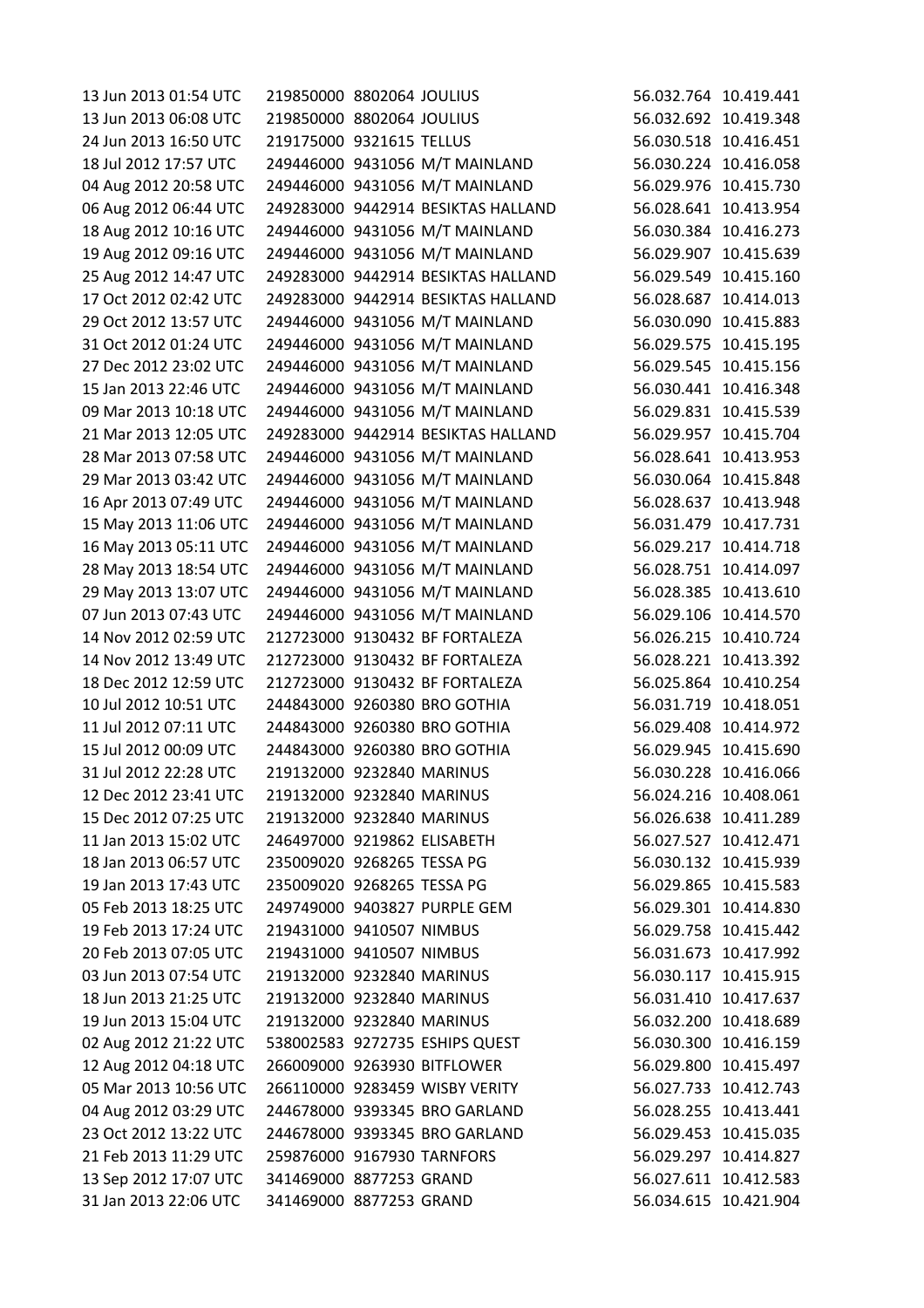| 23 Mar 2013 04:59 UTC | 375549000 8230572 VODLA 2 |                                  | 56.028.572 10.413.861 |
|-----------------------|---------------------------|----------------------------------|-----------------------|
| 07 Jun 2013 22:31 UTC | 341469000 8877253 GRAND   |                                  | 56.029.625 10.415.264 |
| 08 Jun 2013 02:06 UTC |                           | 219018272 9308900 OW PACIFIC     | 56.029.049 10.414.496 |
| 26 Jun 2013 23:24 UTC |                           | 219018272 9308900 OW PACIFIC     | 56.029.869 10.415.588 |
| 21 Oct 2012 15:37 UTC | 229015000 9525584 TANA    |                                  | 56.029.099 10.414.562 |
| 24 Nov 2012 05:06 UTC |                           | 273313900 8873087 OMSKIY-137     | 56.030.064 10.415.846 |
| 26 Nov 2012 15:47 UTC |                           | 273313900 8873087 OMSKIY-137     | 56.028.896 10.414.290 |
| 13 Feb 2013 14:05 UTC |                           | 273313900 8873087 OMSKIY-137     | 56.030.457 10.416.369 |
| 14 Feb 2013 07:04 UTC | 245846000                 | 0 GRONINGEN                      | 56.022.594 10.405.904 |
| 19 Apr 2013 20:25 UTC |                           | 273310600 8873764 OMSKIY-141     | 56.030.300 10.416.160 |
| 30 Nov 2012 03:34 UTC |                           | 248373000 9165451 BITTEN THERESA | 56.029.964 10.415.712 |
| 12 Jan 2013 00:21 UTC |                           | 248891000 9268239 KEY MARMARA    | 56.030.567 10.416.516 |
| 08 Jul 2012 13:20 UTC |                           | 245902000 9190200 BRO GLORY      | 56.030.766 10.416.780 |
| 09 Jul 2012 06:01 UTC |                           | 245902000 9190200 BRO GLORY      | 56.032.314 10.418.840 |
| 10 Jul 2012 19:59 UTC | 538002019 8221363 DANAVIK |                                  | 56.033.581 10.420.527 |
| 18 Jul 2012 07:24 UTC | 538002019 8221363 DANAVIK |                                  | 56.030.796 10.416.821 |
| 18 Jul 2012 15:21 UTC | 538002019 8221363 DANAVIK |                                  | 56.031.857 10.418.235 |
| 10 Aug 2012 22:16 UTC |                           | 245902000 9190200 BRO GLORY      | 56.030.106 10.415.902 |
| 11 Aug 2012 14:46 UTC |                           | 245902000 9190200 BRO GLORY      | 56.029.930 10.415.669 |
| 12 Aug 2012 10:47 UTC | 538002019 8221363 DANAVIK |                                  | 56.032.715 10.419.374 |
| 20 Aug 2012 13:15 UTC |                           | 245902000 9190200 BRO GLORY      | 56.031.342 10.417.550 |
| 21 Aug 2012 02:44 UTC |                           | 245902000 9190200 BRO GLORY      | 56.031.700 10.418.024 |
| 30 Aug 2012 16:04 UTC | 538002019 8221363 DANAVIK |                                  | 56.031.528 10.417.794 |
| 17 Sep 2012 13:28 UTC |                           | 245902000 9190200 BRO GLORY      | 56.031.574 10.417.855 |
| 04 Oct 2012 14:30 UTC | 538002019 8221363 DANAVIK |                                  | 56.033.913 10.420.972 |
| 05 Oct 2012 01:29 UTC | 538002019 8221363 DANAVIK |                                  | 56.032.032 10.418.468 |
| 23 Oct 2012 09:14 UTC |                           | 245902000 9190200 BRO GLORY      | 56.032.055 10.418.496 |
| 25 Oct 2012 16:28 UTC |                           | 245902000 9190200 BRO GLORY      | 56.029.762 10.415.444 |
| 09 Nov 2012 02:09 UTC |                           | 245902000 9190200 BRO GLORY      | 56.030.285 10.416.139 |
| 09 Nov 2012 10:30 UTC | 538002019 8221363 DANAVIK |                                  | 56.037.090 10.425.204 |
| 09 Nov 2012 13:07 UTC |                           | 245902000 9190200 BRO GLORY      | 56.030.399 10.416.293 |
| 07 Jan 2013 18:48 UTC |                           | 245902000 9190200 THUN GLORY     | 56.030.251 10.416.096 |
| 08 Jan 2013 08:30 UTC |                           | 245902000 9190200 THUN GLORY     | 56.031.338 10.417.540 |
| 05 Feb 2013 19:14 UTC |                           | 245902000 9190200 THUN GLORY     | 56.030.983 10.417.068 |
| 16 Feb 2013 00:13 UTC | 538002019 8221363 DANAVIK |                                  | 56.031.898 10.418.287 |
| 11 May 2013 17:59 UTC |                           | 215211000 8712166 KEY FIGHTER    | 56.033.504 10.420.427 |
| 03 Jul 2012 18:03 UTC |                           | 245461000 9190195 BRO GRACE      | 56.029.747 10.415.427 |
| 04 Jul 2012 06:15 UTC |                           | 245461000 9190195 BRO GRACE      | 56.030.178 10.415.997 |
| 13 Jul 2012 01:44 UTC |                           | 219252000 9268186 OW ATLANTIC    | 56.030.460 10.416.376 |
| 09 Sep 2012 16:33 UTC |                           | 245461000 9190195 BRO GRACE      | 56.029.469 10.415.054 |
| 30 Sep 2012 22:42 UTC |                           | 245461000 9190195 BRO GRACE      | 56.031.040 10.417.146 |
| 01 Oct 2012 12:45 UTC |                           | 245461000 9190195 BRO GRACE      | 56.030.693 10.416.683 |
| 03 Jan 2013 20:38 UTC |                           | 245461000 9190195 THUN GRACE     | 56.030.487 10.416.409 |
| 04 Jan 2013 08:59 UTC |                           | 245461000 9190195 THUN GRACE     | 56.030.460 10.416.374 |
| 21 Jan 2013 23:25 UTC |                           | 219252000 9268186 OW ATLANTIC    | 56.028.679 10.414.004 |
| 12 Feb 2013 19:00 UTC |                           | 245461000 9190195 THUN GRACE     | 56.029.549 10.415.162 |
| 13 Feb 2013 08:06 UTC |                           | 245461000 9190195 THUN GRACE     | 56.030.300 10.416.162 |
| 29 Mar 2013 21:08 UTC |                           | 245461000 9190195 THUN GRACE     | 56.027.966 10.413.052 |
| 30 Mar 2013 11:06 UTC |                           | 245461000 9190195 THUN GRACE     | 56.030.727 10.416.731 |
| 31 Mar 2013 23:46 UTC |                           | 245461000 9190195 THUN GRACE     | 56.030.270 10.416.121 |
|                       |                           |                                  |                       |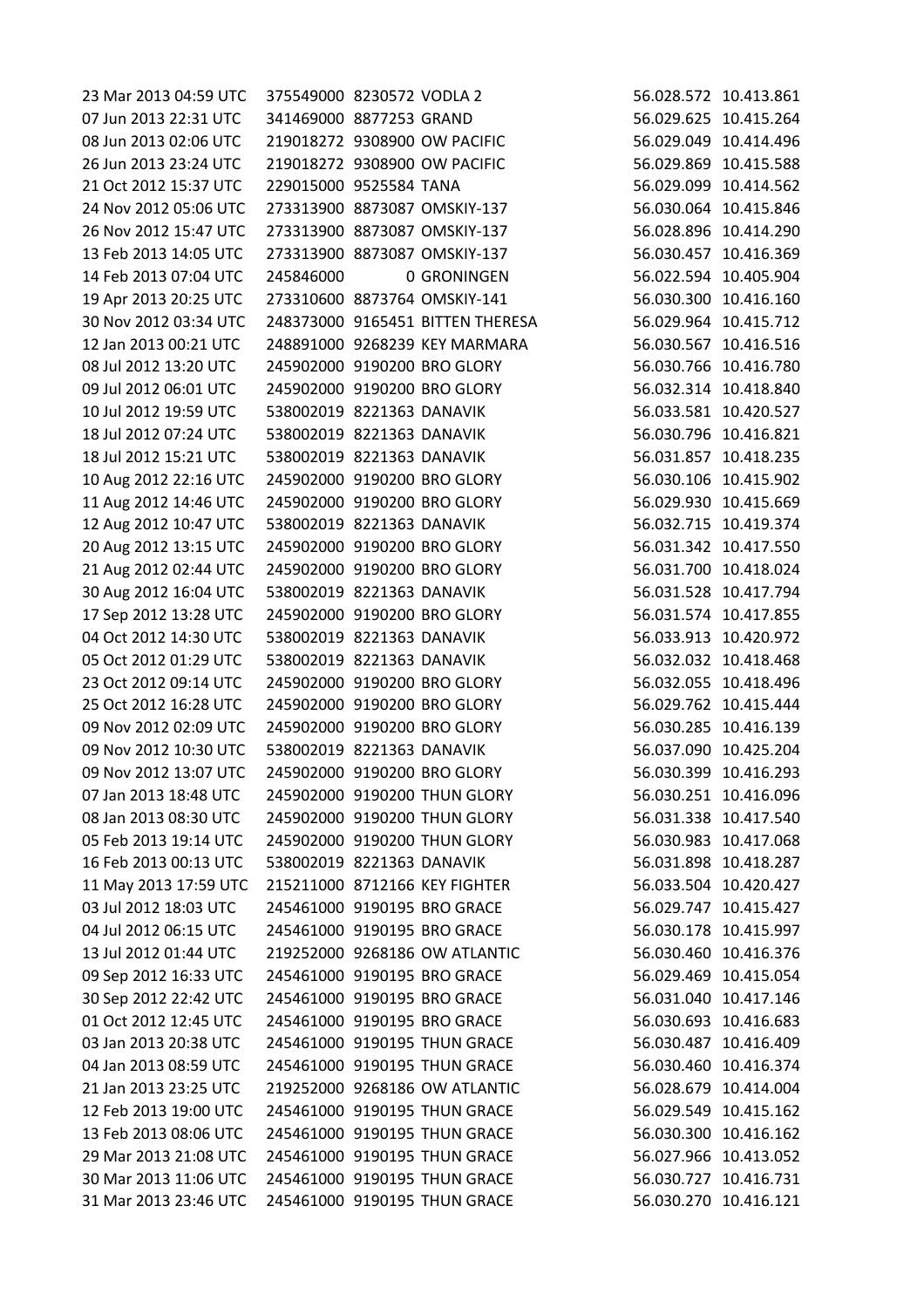| 06 May 2013 10:58 UTC |  | 245461000 9190195 THUN GRACE | 56.030.777 10.416.794 |
|-----------------------|--|------------------------------|-----------------------|
| 06 May 2013 22:28 UTC |  | 245461000 9190195 THUN GRACE | 56.030.956 10.417.033 |
| 30 May 2013 08:28 UTC |  | 245461000 9190195 THUN GRACE | 56.030.556 10.416.502 |
| 30 May 2013 20:02 UTC |  | 245461000 9190195 THUN GRACE | 56.029.446 10.415.026 |
| 08 Jun 2013 11:58 UTC |  | 245461000 9190195 THUN GRACE | 56.027.954 10.413.039 |
| 10 Jun 2013 16:19 UTC |  | 245461000 9190195 THUN GRACE | 56.030.087 10.415.877 |
| 14 Jun 2013 18:53 UTC |  | 245461000 9190195 THUN GRACE | 56.030.380 10.416.266 |
| 15 Jun 2013 06:58 UTC |  | 245461000 9190195 THUN GRACE | 56.029.972 10.415.723 |
| 06 Jul 2012 13:20 UTC |  | 236362000 9144689 NOR FEEDER | 56.029.331 10.414.870 |
| 13 Jul 2012 14:24 UTC |  | 236362000 9144689 NOR FEEDER | 56.029.430 10.415.005 |
| 22 Jul 2012 13:24 UTC |  | 236362000 9144689 NOR FEEDER | 56.030.128 10.415.932 |
| 26 Jul 2012 03:06 UTC |  | 236362000 9144689 NOR FEEDER | 56.031.586 10.417.872 |
| 02 Aug 2012 02:14 UTC |  | 236362000 9144689 NOR FEEDER | 56.032.368 10.418.915 |
| 08 Aug 2012 18:38 UTC |  | 236362000 9144689 NOR FEEDER | 56.030.685 10.416.674 |
| 11 Aug 2012 14:07 UTC |  | 211234480 9126211 DORNBUSCH  | 56.028.755 10.414.104 |
| 16 Aug 2012 03:03 UTC |  | 236362000 9144689 NOR FEEDER | 56.032.246 10.418.754 |
| 23 Aug 2012 05:03 UTC |  | 236362000 9144689 NOR FEEDER | 56.031.860 10.418.241 |
| 14 Sep 2012 15:37 UTC |  | 236362000 9144689 NOR FEEDER | 56.027.901 10.412.967 |
| 21 Sep 2012 15:35 UTC |  | 236362000 9144689 NOR FEEDER | 56.029.945 10.415.689 |
| 28 Sep 2012 19:56 UTC |  | 236362000 9144689 NOR FEEDER | 56.026.436 10.411.016 |
| 05 Oct 2012 22:48 UTC |  | 236362000 9144689 NOR FEEDER | 56.029.346 10.414.892 |
| 17 Oct 2012 21:52 UTC |  | 236362000 9144689 NOR FEEDER | 56.033.077 10.419.858 |
| 02 Nov 2012 14:26 UTC |  | 236362000 9144689 NOR FEEDER | 56.028.831 10.414.207 |
| 15 Nov 2012 09:03 UTC |  | 236362000 9144689 NOR FEEDER | 56.032.440 10.419.008 |
| 29 Nov 2012 14:58 UTC |  | 211234480 9126211 DORNBUSCH  | 56.028.934 10.414.345 |
| 07 Dec 2012 15:55 UTC |  | 236362000 9144689 NOR FEEDER | 56.029.648 10.415.292 |
| 19 Dec 2012 10:42 UTC |  | 236362000 9144689 NOR FEEDER | 56.032.211 10.418.708 |
| 27 Dec 2012 10:20 UTC |  | 236362000 9144689 NOR FEEDER | 56.030.708 10.416.707 |
| 04 Jan 2013 15:43 UTC |  | 236362000 9144689 NOR FEEDER | 56.029.343 10.414.885 |
| 10 Jan 2013 17:51 UTC |  | 236362000 9144689 NOR FEEDER | 56.028.923 10.414.328 |
| 18 Jan 2013 00:04 UTC |  | 236362000 9144689 NOR FEEDER | 56.028.385 10.413.612 |
| 24 Jan 2013 18:52 UTC |  | 236362000 9144689 NOR FEEDER | 56.028.507 10.413.774 |
| 09 Feb 2013 12:56 UTC |  | 236362000 9144689 NOR FEEDER | 56.029.964 10.415.713 |
| 14 Feb 2013 11:48 UTC |  | 236362000 9144689 NOR FEEDER | 56.028.847 10.414.226 |
| 28 Feb 2013 13:50 UTC |  | 236362000 9144689 NOR FEEDER | 56.029.781 10.415.470 |
| 07 Mar 2013 17:49 UTC |  | 236362000 9144689 NOR FEEDER | 56.029.694 10.415.355 |
| 15 Mar 2013 14:58 UTC |  | 236362000 9144689 NOR FEEDER | 56.029.198 10.414.692 |
| 21 Mar 2013 14:53 UTC |  | 236362000 9144689 NOR FEEDER | 56.028.873 10.414.264 |
| 28 Mar 2013 12:19 UTC |  | 236362000 9144689 NOR FEEDER | 56.028.587 10.413.883 |
| 25 Apr 2013 12:56 UTC |  | 236362000 9144689 NOR FEEDER | 56.028.957 10.414.375 |
| 30 Apr 2013 06:12 UTC |  | 236362000 9144689 NOR FEEDER | 56.033.798 10.420.817 |
| 08 May 2013 10:31 UTC |  | 236362000 9144689 NOR FEEDER | 56.032.913 10.419.641 |
| 16 May 2013 12:52 UTC |  | 236362000 9144689 NOR FEEDER | 56.027.912 10.412.980 |
| 23 May 2013 12:58 UTC |  | 236362000 9144689 NOR FEEDER | 56.028.744 10.414.088 |
| 30 May 2013 11:01 UTC |  | 236362000 9144689 NOR FEEDER | 56.028.698 10.414.028 |
| 13 Jun 2013 09:46 UTC |  | 236362000 9144689 NOR FEEDER | 56.028.358 10.413.578 |
| 20 Jun 2013 16:47 UTC |  | 236362000 9144689 NOR FEEDER | 56.028.679 10.414.001 |
| 27 Jun 2013 10:49 UTC |  | 236362000 9144689 NOR FEEDER | 56.028.172 10.413.327 |
| 16 Aug 2012 07:31 UTC |  | 236131000 9108489 BAUMWALL   | 56.030.983 10.417.068 |
| 21 Jun 2013 19:15 UTC |  | 265887000 9237711 VINGATANK  | 56.029.377 10.414.931 |
|                       |  |                              |                       |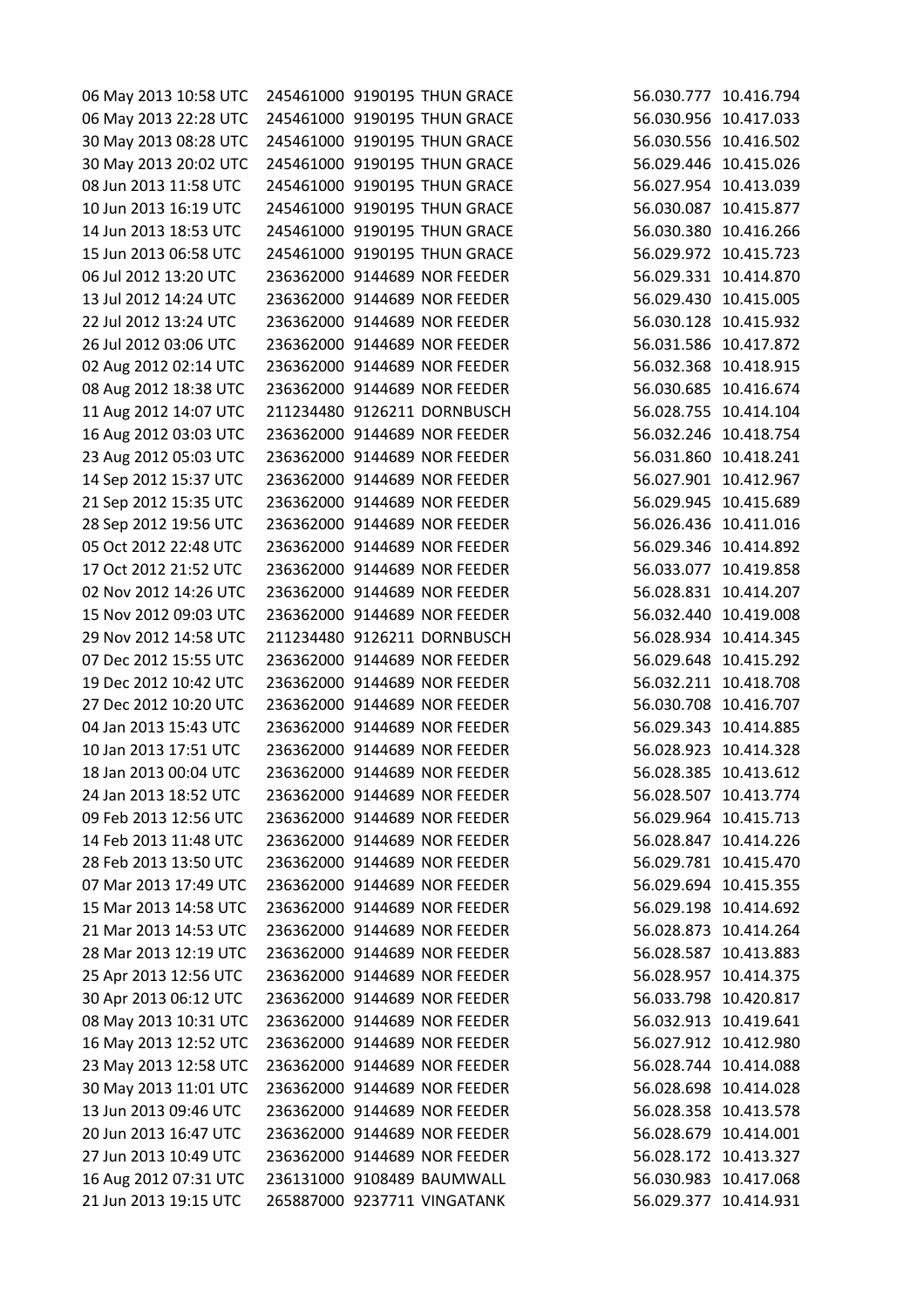| 24 Jun 2013 12:03 UTC |                             | 265887000 9237711 VINGATANK     | 56.032.856 10.419.561 |            |
|-----------------------|-----------------------------|---------------------------------|-----------------------|------------|
| 18 Aug 2012 16:59 UTC | 236561000 7928251 VISNES    |                                 | 56.030.846 10.416.886 |            |
| 08 Feb 2013 21:42 UTC |                             | 236111791 9344265 BROVIG BREEZE | 56.028.717 10.414.056 |            |
| 04 Jul 2012 17:38 UTC | 377664000 7221469 LAVINIA   |                                 | 56.029.488 10.415.081 |            |
| 03 Apr 2013 18:13 UTC | 377664000 7221469 LAVINIA   |                                 | 56.031.078 10.417.196 |            |
| 31 Jul 2012 21:25 UTC |                             | 220609000 9327475 OW AALBORG    | 56.029.366 10.414.918 |            |
| 22 Nov 2012 10:07 UTC |                             | 220609000 9327475 OW AALBORG    | 56.032.963 10.419.705 |            |
| 21 Dec 2012 12:51 UTC |                             | 220609000 9327475 OW AALBORG    | 56.031.261 10.417.441 |            |
| 11 Feb 2013 00:47 UTC |                             | 220609000 9327475 OW AALBORG    | 56.029.499 10.415.097 |            |
| 06 Mar 2013 01:26 UTC |                             | 220609000 9327475 OW AALBORG    | 56.028.645 10.413.955 |            |
| 02 Apr 2013 22:58 UTC |                             | 220609000 9327475 OW AALBORG    | 56.030.258 10.416.104 |            |
| 19 Jul 2012 16:58 UTC |                             | 305804000 9196175 MAI LEHMANN   | 56.029.198 10.414.695 |            |
| 24 Jul 2012 20:53 UTC |                             | 246546000 9341782 DEPENDENT     | 56.032.784            | 10.419.467 |
| 01 Aug 2012 17:34 UTC |                             | 220614000 9327487 OW COPENHAGEN | 56.031.193 10.417.349 |            |
| 17 Mar 2013 16:37 UTC |                             | 304145000 9225562 ANNA LEHMANN  | 56.039.650 10.428.613 |            |
| 08 May 2013 02:43 UTC |                             | 236111779 9135743 FRI LANGESUND | 56.031.349 10.417.557 |            |
| 08 May 2013 18:15 UTC |                             | 236111779 9135743 FRI LANGESUND | 56.033.035 10.419.803 |            |
| 25 Jun 2013 13:17 UTC | 236281000 9136216 LISTERVIK |                                 | 56.029.785            | 10.415.475 |
| 13 Jul 2012 07:24 UTC |                             | 236414000 9100114 SUELLBERG     | 56.031.197 10.417.356 |            |
| 14 Jul 2012 00:41 UTC |                             | 236414000 9100114 SUELLBERG     | 56.030.731 10.416.738 |            |
| 07 Aug 2012 14:11 UTC | 248993000 9508653 RENE A    |                                 | 56.029.541 10.415.150 |            |
| 02 Jan 2013 01:17 UTC |                             | 236414000 9100114 SUELLBERG     | 56.030.968 10.417.049 |            |
| 02 Jan 2013 14:43 UTC | 218492000 9117959 NEULAND   |                                 | 56.028.431 10.413.672 |            |
| 03 Jan 2013 00:22 UTC |                             | 236414000 9100114 SUELLBERG     | 56.029.156 10.414.636 |            |
| 17 Feb 2013 02:19 UTC |                             | 236414000 9100114 SUELLBERG     | 56.030.262 10.416.108 |            |
| 17 Feb 2013 14:41 UTC |                             | 236414000 9100114 SUELLBERG     | 56.030.781 10.416.802 |            |
| 08 Mar 2013 18:49 UTC | 236414000 9100114 SUELLBERG |                                 | 56.028.149 10.413.300 |            |
| 09 Mar 2013 08:21 UTC |                             | 236414000 9100114 SUELLBERG     | 56.027.596 10.412.560 |            |
| 12 Apr 2013 06:36 UTC |                             | 236414000 9100114 SUELLBERG     | 56.029.503 10.415.101 |            |
| 12 Apr 2013 20:20 UTC |                             | 236414000 9100114 SUELLBERG     | 56.030.354 10.416.231 |            |
| 16 Jun 2013 17:18 UTC |                             | 236414000 9100114 SUELLBERG     | 56.032.028 10.418.461 |            |
| 20 Jul 2012 14:21 UTC |                             | 304010448 9065962 MARGARETHA    | 56.031.284 10.417.471 |            |
| 24 Jul 2012 21:11 UTC |                             | 236342000 9297228 BROVIG MARIN  | 56.027.489 10.412.417 |            |
| 29 Jul 2012 15:32 UTC |                             | 248886000 9329306 TRANS FJELL   | 56.030.968 10.417.052 |            |
| 03 Sep 2012 05:09 UTC | 219157000 9310317 LEXUS     |                                 | 56.030.243 10.416.083 |            |
| 03 Sep 2012 12:18 UTC | 219157000 9310317 LEXUS     |                                 | 56.030.708 10.416.702 |            |
| 05 Sep 2012 05:35 UTC | 219157000 9310317 LEXUS     |                                 | 56.030.670 10.416.651 |            |
| 05 Sep 2012 19:11 UTC | 219157000 9310317 LEXUS     |                                 | 56.029.041 10.414.485 |            |
| 11 Sep 2012 11:39 UTC | 246449000 9166443 LELIE     |                                 | 56.035.419 10.422.977 |            |
| 25 Sep 2012 00:41 UTC |                             | 236342000 9297228 BROVIG MARIN  | 56.029.427 10.415.000 |            |
| 25 Sep 2012 14:25 UTC |                             | 236342000 9297228 BROVIG MARIN  | 56.030.308 10.416.173 |            |
| 26 Sep 2012 19:36 UTC |                             | 248886000 9329306 TRANS FJELL   | 56.031.952 10.418.362 |            |
| 22 Oct 2012 05:15 UTC | 219157000 9310317 LEXUS     |                                 | 56.031.509 10.417.769 |            |
| 22 Oct 2012 23:38 UTC |                             | 236342000 9297228 BROVIG MARIN  | 56.028.751 10.414.099 |            |
| 02 Nov 2012 10:49 UTC | 219157000 9310317 LEXUS     |                                 | 56.030.750 10.416.759 |            |
| 03 Dec 2012 05:03 UTC |                             | 236342000 9297228 BROVIG MARIN  | 56.029.526 10.415.129 |            |
| 05 Dec 2012 16:08 UTC |                             | 248886000 9329306 TRANS FJELL   | 56.030.773 10.416.790 |            |
| 19 Dec 2012 03:04 UTC | 219157000 9310317 LEXUS     |                                 | 56.031.055 10.417.167 |            |
| 19 Dec 2012 15:42 UTC | 219157000 9310317 LEXUS     |                                 | 56.029.518 10.415.119 |            |
| 14 Jan 2013 15:46 UTC |                             | 236342000 9297228 BROVIG MARIN  | 56.029.064 10.414.514 |            |
|                       |                             |                                 |                       |            |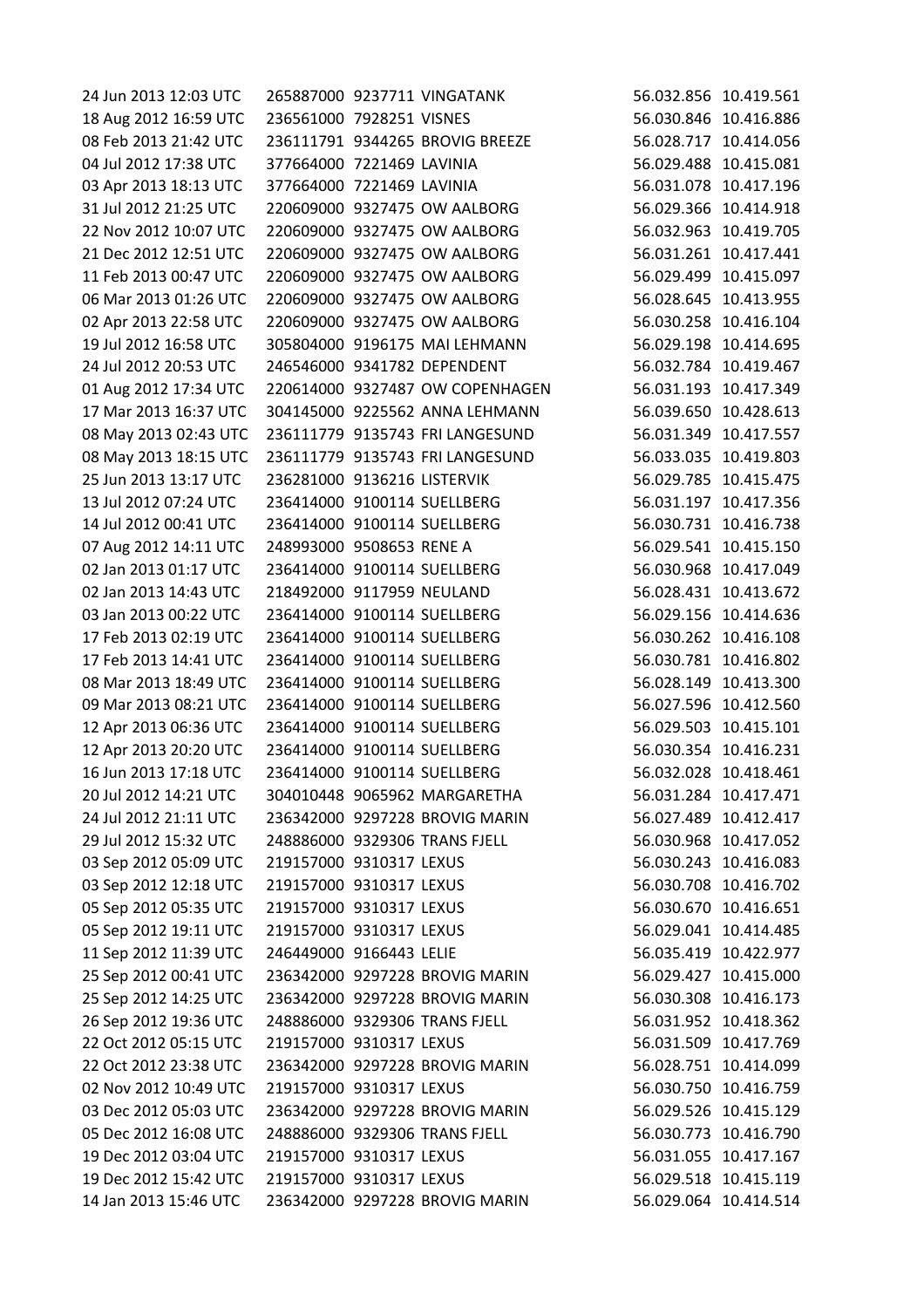21 Feb 2013 17:31 UTC 236342000 9297228 BROVIG MARIN 56.030.056 10.415.834 15 Apr 2013 21:45 UTC 256595000 9132038 HAGLAND BONA 56.027.355 10.412.240 23 Apr 2013 13:31 UTC 219157000 9310317 LEXUS 56.030.716 10.416.716 24 Apr 2013 06:43 UTC 219157000 9310317 LEXUS 56.029.198 10.414.694 24 Apr 2013 18:24 UTC 219157000 9310317 LEXUS 56.029.297 10.414.827 28 Apr 2013 09:04 UTC 236342000 9297228 BROVIG MARIN 56.029.320 10.414.855 14 May 2013 09:52 UTC 304010571 8504260 HEIKE LEHMANN 56.037.365 10.425.566 14 May 2013 12:47 UTC 245301000 9466221 TINA 56.030.216 10.416.047 06 Jun 2013 05:46 UTC 305309000 8104541 TRAVEBERG 56.029.160 10.414.644 06 Jun 2013 16:52 UTC 305309000 8104541 TRAVEBERG 56.029.186 10.414.678 08 Jun 2013 21:18 UTC 305309000 8104541 TRAVEBERG 56.028.847 10.414.225 10 Jun 2013 14:30 UTC 305309000 8104541 TRAVEBERG 56.027.931 10.413.008 07 Feb 2013 18:09 UTC 219165000 9297137 LOTUS 56.029.919 10.415.653 15 Mar 2013 09:10 UTC 311045200 9051210 FORTUNA 56.038.811 10.427.494 18 Jun 2013 16:44 UTC 249934000 9171058 HAGLAND BOSS 56.030.609 10.416.573 19 Aug 2012 16:12 UTC 220550000 9037903 M/V ANN ROUSING 56.030.506 10.416.436 20 Aug 2012 15:55 UTC 220550000 9037903 M/V ANN ROUSING 56.031.746 10.418.087 24 Aug 2012 16:23 UTC 219639000 7827330 ORAKOTA 56.034.443 10.421.679 26 Oct 2012 17:49 UTC 220550000 9037903 M/V ANN ROUSING 56.030.899 10.416.961 27 Oct 2012 13:47 UTC 220550000 9037903 M/V ANN ROUSING 56.029.713 10.415.379 23 Nov 2012 16:34 UTC 220550000 9037903 M/V ANN ROUSING 56.032.562 10.419.170 24 Nov 2012 14:19 UTC 220550000 9037903 M/V ANN ROUSING 56.029.602 10.415.234 12 Dec 2012 16:44 UTC 220550000 9037903 M/V ANN ROUSING 56.028.175 10.413.332 13 Dec 2012 15:10 UTC 220550000 9037903 M/V ANN ROUSING 56.028.660 10.413.980 29 Dec 2012 06:07 UTC 219639000 7827330 ORAKOTA 56.033.947 10.421.017 12 Jan 2013 06:47 UTC 219639000 7827330 ORAKOTA 56.031.822 10.418.190 31 Jan 2013 17:18 UTC 219639000 7827330 ORAKOTA 56.031.689 10.418.009 16 Mar 2013 15:37 UTC 220550000 9037903 M/V ANN ROUSING 56.032.421 10.418.987 17 Mar 2013 14:21 UTC 220550000 9037903 M/V ANN ROUSING 56.031.132 10.417.268 04 Apr 2013 23:51 UTC 304741000 9115987 RMS BEECK 56.032.513 10.419.106 15 Apr 2013 14:18 UTC 220550000 9037903 M/V ANN ROUSING 56.031.097 10.417.224 16 Apr 2013 13:45 UTC 220550000 9037903 M/V ANN ROUSING 56.029.484 10.415.076 13 May 2013 12:50 UTC 219675000 8023527 ORATECA 56.030.048 10.415.828 14 May 2013 12:13 UTC 219675000 8023527 ORATECA 56.025.753 10.410.110 25 May 2013 13:29 UTC 220550000 9037903 M/V ANN ROUSING 56.031.124 10.417.256 26 May 2013 16:38 UTC 220550000 9037903 M/V ANN ROUSING 56.028.389 10.413.616 27 May 2013 18:40 UTC 304010285 9041318 A S T R A 56.033.211 10.420.035 28 May 2013 13:58 UTC 304010285 9041318 A S T R A 56.030.880 10.416.932 05 Jun 2013 02:38 UTC 220550000 9037903 M/V ANN ROUSING 56.029.434 10.415.007 05 Jun 2013 14:40 UTC 220550000 9037903 M/V ANN ROUSING 56.028.584 10.413.875 07 Nov 2012 12:26 UTC 215085000 9556753 AQASIA 56.029.613 10.415.249 08 Dec 2012 15:20 UTC 219011922 9341419 OW SCANDINAVIA 56.031.269 10.417.451 10 Dec 2012 11:24 UTC 219011922 9341419 OW SCANDINAVIA 56.030.693 10.416.686 10 Dec 2012 21:09 UTC 219011922 9341419 OW SCANDINAVIA 56.030.315 10.416.180 11 Dec 2012 19:52 UTC 219011922 9341419 OW SCANDINAVIA 56.030.975 10.417.061 12 Dec 2012 08:11 UTC 219011922 9341419 OW SCANDINAVIA 56.030.285 10.416.140 14 Dec 2012 05:23 UTC 219011922 9341419 OW SCANDINAVIA 56.030.582 10.416.535 13 Feb 2013 00:23 UTC 219011922 9341419 OW SCANDINAVIA 56.030.460 10.416.377 17 Mar 2013 17:29 UTC 219011922 9341419 OW SCANDINAVIA 56.026.958 10.411.711 26 May 2013 11:32 UTC 219011922 9341419 OW SCANDINAVIA 56.027.267 10.412.123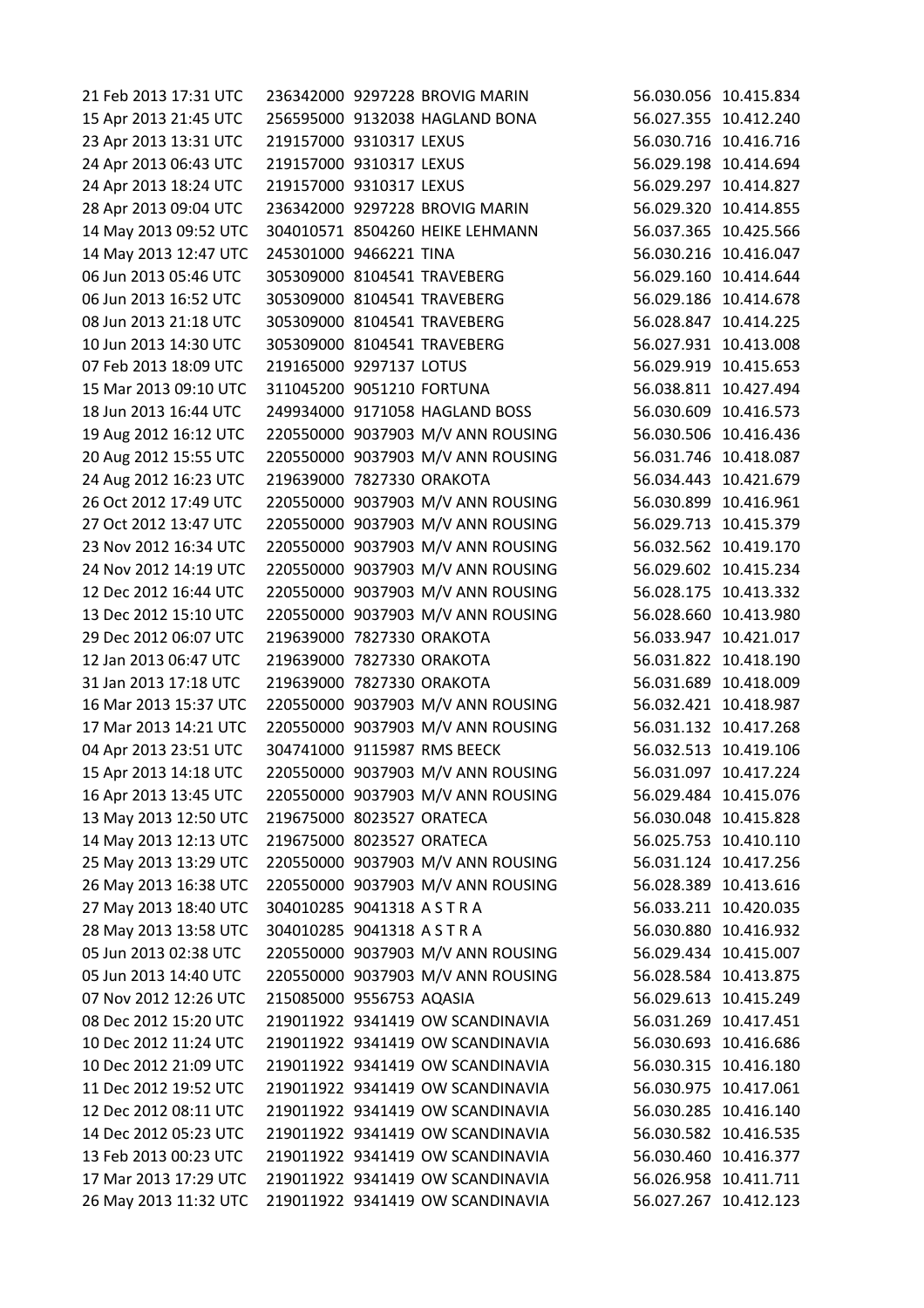27 May 2013 13:06 UTC 219011922 9341419 OW SCANDINAVIA 56.031.063 10.417.177 10 Jun 2013 07:19 UTC 219011922 9341419 OW SCANDINAVIA 56.030.647 10.416.622 11 Jun 2013 03:16 UTC 219011922 9341419 OW SCANDINAVIA 56.030.827 10.416.861 11 Jun 2013 16:06 UTC 219011922 9341419 OW SCANDINAVIA 56.032.394 10.418.950 12 Jun 2013 11:57 UTC 219011922 9341419 OW SCANDINAVIA 56.031.204 10.417.364 13 Jun 2013 04:12 UTC 219011922 9341419 OW SCANDINAVIA 56.032.787 10.419.471 24 Jun 2013 13:37 UTC 305306000 8511029 SIMON B 56.031.376 10.417.594 09 Jul 2012 14:54 UTC 257943000 9034494 WINDSTAR 56.030.262 10.416.111 27 Jul 2012 11:40 UTC 209301000 9422653 ORALAKE 56.028.904 10.414.301 14 Mar 2013 14:09 UTC 246499000 9279068 NOORDERLICHT 56.032.242 10.418.745 15 Mar 2013 16:57 UTC 246499000 9279068 NOORDERLICHT 56.032.066 10.418.514 25 Jun 2013 21:57 UTC 209301000 9422653 ORALAKE 56.030.636 10.416.609 30 Jun 2013 02:03 UTC 209301000 9422653 ORALAKE 56.030.899 10.416.957 03 Jul 2012 12:06 UTC 246276000 9080687 PASSAAT 56.030.895 10.416.955 04 Jul 2012 02:37 UTC 218759000 8518558 HALLAND 56.023.472 10.407.073 04 Jul 2012 13:10 UTC 218759000 8518558 HALLAND 56.027.214 10.412.052 12 Jul 2012 13:29 UTC 220385000 8321656 REBECCA ROUSING 56.029.804 10.415.501 30 Jul 2012 14:33 UTC 220385000 8321656 REBECCA ROUSING 56.028.965 10.414.384 25 Aug 2012 00:21 UTC 305661000 8611013 LENE D 56.030.968 10.417.048 23 Sep 2012 17:19 UTC 305661000 8611013 LENE D 56.031.139 10.417.279 07 Oct 2012 02:03 UTC 210319000 8613358 IDA 56.039.207 10.428.021 07 Nov 2012 08:05 UTC 305184000 8817370 ROSEBURG 56.027.893 10.412.955 07 Nov 2012 09:11 UTC 305661000 8611013 LENE D 56.028.881 10.414.270 10 Nov 2012 02:52 UTC 220385000 8321656 REBECCA ROUSING 56.028.267 10.413.454 10 Nov 2012 13:16 UTC 220385000 8321656 REBECCA ROUSING 56.033.646 10.420.613 26 Nov 2012 14:03 UTC 305661000 8611013 LENE D 56.031.563 10.417.841 29 Dec 2012 20:55 UTC 246179000 9013062 ANMAR-S 56.026.798 10.411.502 02 Jan 2013 16:46 UTC 246179000 9013062 ANMAR-S 56.026.489 10.411.090 08 Jan 2013 23:29 UTC 325493000 8409654 FLA S 56.031.937 10.418.339 10 Jan 2013 13:33 UTC 325493000 8409654 ELA S 56.030.300 10.416.162 04 Feb 2013 12:11 UTC 305661000 8611013 LENE D 56.025.692 10.410.029 12 Feb 2013 16:37 UTC 218759000 8518558 HALLAND 56.026.310 10.410.848 13 Feb 2013 15:01 UTC 218759000 8518558 HALLAND 56.025.265 10.409.457 06 Jun 2013 10:12 UTC 218759000 8518558 HALLAND 56.026.371 10.410.933 07 Jun 2013 11:46 UTC 218759000 8518558 HALLAND 56.028.442 10.413.691 10 Jun 2013 02:28 UTC 236038000 9138197 BALTIC CARRIER 56.031.193 10.417.350 18 Jun 2013 06:47 UTC 305661000 8611013 LENE D 56.031.879 10.418.263 18 Jun 2013 15:37 UTC 305661000 8611013 LENE D 56.031.582 10.417.865 09 Jul 2012 10:02 UTC 304010688 8919221 ANDRINA F. 56.029.522 10.415.124 13 Aug 2012 12:53 UTC 304010688 8919221 ANDRINA F. 56.027.939 10.413.015 17 Aug 2012 17:02 UTC 304010688 8919221 ANDRINA F. 56.029.316 10.414.849 29 Aug 2012 15:25 UTC 304010688 8919221 ANDRINA F. 56.029.415 10.414.982 19 Oct 2012 19:14 UTC 304010688 8919221 ANDRINA F. 56.027.988 10.413.082 02 Nov 2012 19:03 UTC 304010688 8919221 ANDRINA F. 56.028.351 10.413.565 09 Jul 2012 12:52 UTC 266204000 9200158 VINGA SAFIR 56.030.663 10.416.646 10 Jul 2012 00:43 UTC 266204000 9200158 VINGA SAFIR 56.030.052 10.415.829 22 Jul 2012 20:48 UTC 266204000 9200158 VINGA SAFIR 56.030.235 10.416.074 06 Oct 2012 10:32 UTC 245815000 8315449 LIFANA 56.026.230 10.410.745 08 Oct 2012 15:08 UTC 245815000 8315449 LIFANA 56.033.215 10.420.041 22 Oct 2012 21:42 UTC 211204290 8420098 LANGELAND 56.030.739 10.416.747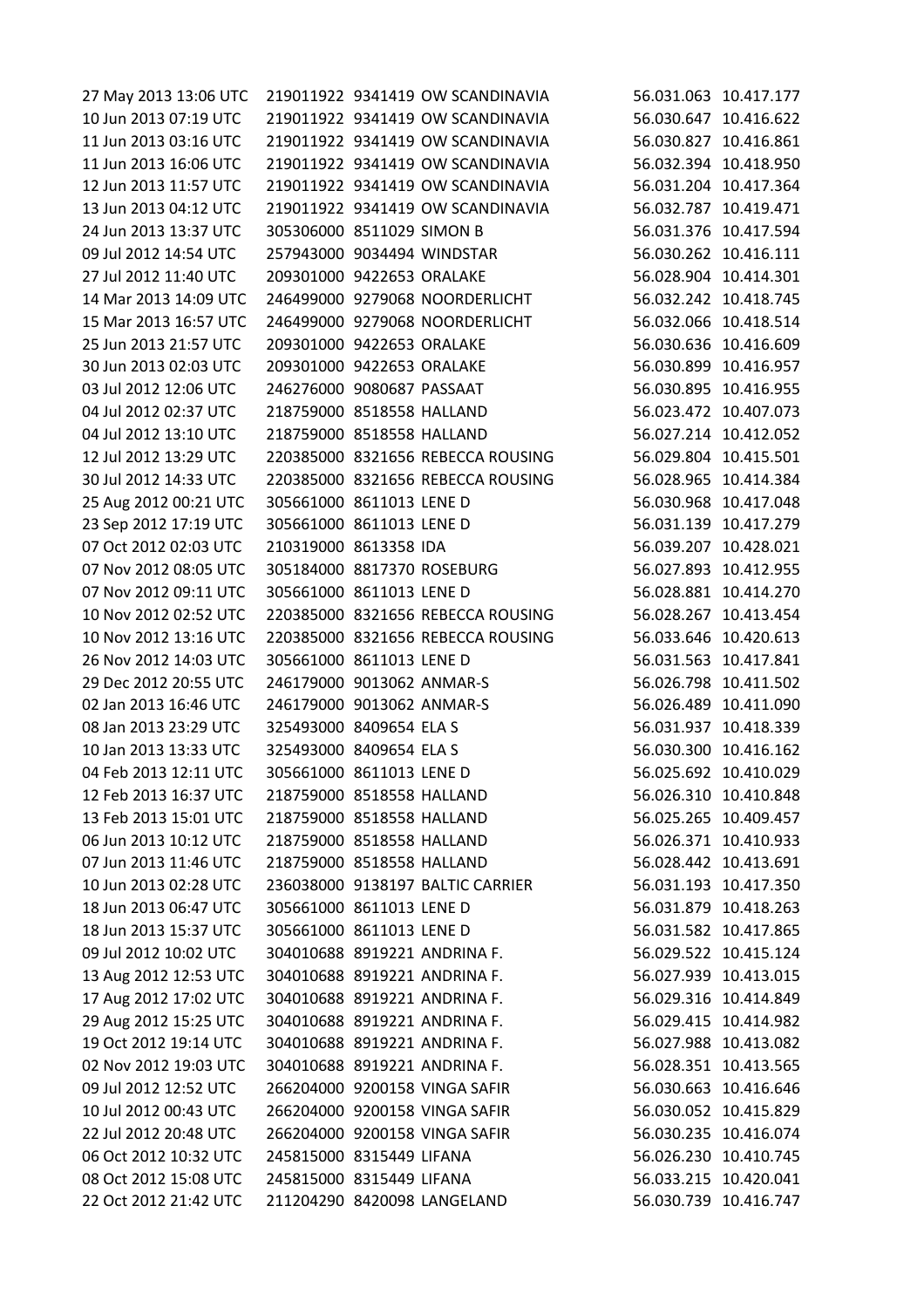| 31 Oct 2012 14:39 UTC | 312933000 7359125 BEWA      |                                 | 56.030.972 10.417.054 |
|-----------------------|-----------------------------|---------------------------------|-----------------------|
| 03 Nov 2012 11:33 UTC |                             | 211204290 8420098 LANGELAND     | 56.029.327 10.414.865 |
| 23 Apr 2013 16:22 UTC | 245815000 8315449 LIFANA    |                                 | 56.030.121 10.415.922 |
| 04 May 2013 11:20 UTC | 312933000 7359125 BEWA      |                                 | 56.033.253 10.420.093 |
| 10 Sep 2012 13:47 UTC | 211898000 8016902 LOLLAND   |                                 | 56.034.492 10.421.741 |
| 30 Oct 2012 14:21 UTC | 211898000 8016902 LOLLAND   |                                 | 56.028.122 10.413.261 |
| 07 Nov 2012 12:56 UTC | 211898000 8016902 LOLLAND   |                                 | 56.030.182 10.416.006 |
| 03 Dec 2012 09:38 UTC |                             | 245689000 9266413 BRO GRATITUDE | 56.032.246 10.418.751 |
| 15 Aug 2012 14:41 UTC |                             | 211244230 9138757 EVERT PRAHM   | 56.030.258 10.416.105 |
| 15 Nov 2012 18:41 UTC |                             | 211244230 9138757 EVERT PRAHM   | 56.029.041 10.414.488 |
| 06 Jan 2013 05:05 UTC |                             | 211244230 9138757 EVERT PRAHM   | 56.030.357 10.416.237 |
| 25 Mar 2013 20:34 UTC |                             | 211244230 9138757 EVERT PRAHM   | 56.029.739 10.415.414 |
| 20 Aug 2012 12:47 UTC |                             | 218406000 7803475 MS JUETLAND   | 56.029.087 10.414.549 |
| 03 Sep 2012 02:15 UTC | 245549000 8137770 TIME      |                                 | 56.030.895 10.416.952 |
| 19 Sep 2012 16:58 UTC |                             | 218406000 7803475 MS JUETLAND   | 56.028.328 10.413.536 |
| 17 Dec 2012 14:32 UTC |                             | 218406000 7803475 MS JUETLAND   | 56.031.296 10.417.484 |
| 10 Nov 2012 05:24 UTC | 219509000 7117424 ORADANA   |                                 | 56.034.801 10.422.155 |
| 04 Jan 2013 03:03 UTC | 219509000 7117424 ORADANA   |                                 | 56.031.567 10.417.845 |
| 04 Jan 2013 23:22 UTC | 219509000 7117424 ORADANA   |                                 | 56.030.651 10.416.627 |
| 10 Jul 2012 07:40 UTC | 325457000 7516694 MARTHA    |                                 | 56.031.090 10.417.212 |
| 19 Jul 2012 02:32 UTC | 265276000 7035420 STERNO    |                                 | 56.035.267 10.422.774 |
| 03 Aug 2012 22:46 UTC | 325457000 7516694 MARTHA    |                                 | 56.032.085 10.418.537 |
| 09 Feb 2013 19:30 UTC | 305008000 9013036 PRISCILLA |                                 | 56.032.032 10.418.468 |
| 28 Jul 2012 18:29 UTC | 304559000 8205187 LISA D    |                                 | 56.030.743 10.416.751 |
|                       | 304559000 8205187 LISA D    |                                 |                       |
| 30 Jul 2012 13:35 UTC |                             |                                 | 56.031.010 10.417.107 |
| 09 Aug 2012 04:21 UTC | 218439000 8208062 KARINA W  |                                 | 56.028.183 10.413.342 |
| 09 Aug 2012 11:34 UTC | 218439000 8208062 KARINA W  |                                 | 56.028.225 10.413.400 |
| 21 Aug 2012 11:38 UTC |                             | 636011343 8713809 COPERNICUS    | 56.029.839 10.415.545 |
| 06 Sep 2012 11:23 UTC | 304010384 8814196 ELKE D    |                                 | 56.031.345 10.417.554 |
| 12 Sep 2012 22:55 UTC | 304010384 8814196 ELKE D    |                                 | 56.031.502 10.417.761 |
| 13 Sep 2012 11:58 UTC | 304010384 8814196 ELKE D    |                                 | 56.032.734 10.419.404 |
| 22 Sep 2012 08:55 UTC | 304559000 8205187 LISA D    |                                 | 56.030.872 10.416.924 |
| 25 Sep 2012 16:31 UTC | 304559000 8205187 LISA D    |                                 | 56.029.198 10.414.693 |
| 30 Oct 2012 23:51 UTC | 304559000 8205187 LISA D    |                                 | 56.029.449 10.415.030 |
| 17 Dec 2012 22:58 UTC | 304559000 8205187 LISA D    |                                 | 56.030.613 10.416.575 |
| 19 Dec 2012 14:24 UTC | 304559000 8205187 LISA D    |                                 | 56.030.731 10.416.734 |
| 27 Dec 2012 21:26 UTC |                             | 636011343 8713809 COPERNICUS    | 56.028.645 10.413.958 |
| 07 Jan 2013 13:11 UTC | 304559000 8205187 LISA D    |                                 | 56.031.658 10.417.970 |
| 22 Feb 2013 18:28 UTC |                             | 636011343 8713809 COPERNICUS    | 56.028.423 10.413.661 |
| 23 Mar 2013 17:31 UTC | 273351670 8017011 MAKS      |                                 | 56.032.623 10.419.251 |
| 24 Mar 2013 18:08 UTC |                             | 636011343 8713809 COPERNICUS    | 56.028.721 10.414.061 |
| 25 Mar 2013 14:08 UTC | 273351670 8017011 MAKS      |                                 | 56.029.495 10.415.092 |
| 22 Sep 2012 23:04 UTC | 377801000 7420962 LIAN      |                                 | 56.030.190 10.416.016 |
| 06 Nov 2012 17:26 UTC | 218179000 8504947 ILKA      |                                 | 56.031.578 10.417.864 |
| 01 Jul 2012 20:08 UTC |                             | 325423000 6713283 ANNEMARIE     | 56.031.235 10.417.404 |
| 02 Jul 2012 13:40 UTC |                             | 325423000 6713283 ANNEMARIE     | 56.026.947 10.411.696 |
| 05 Jul 2012 22:12 UTC |                             | 325423000 6713283 ANNEMARIE     | 56.029.697 10.415.358 |
| 09 Jul 2012 15:18 UTC |                             | 325423000 6713283 ANNEMARIE     | 56.033.649 10.420.622 |
| 29 Jul 2012 08:33 UTC | 377255000 6507983 SAN REMO  |                                 | 56.031.185 10.417.341 |
| 22 Oct 2012 03:48 UTC |                             | 218784000 6713283 ANNEMARIE     | 56.031.910 10.418.305 |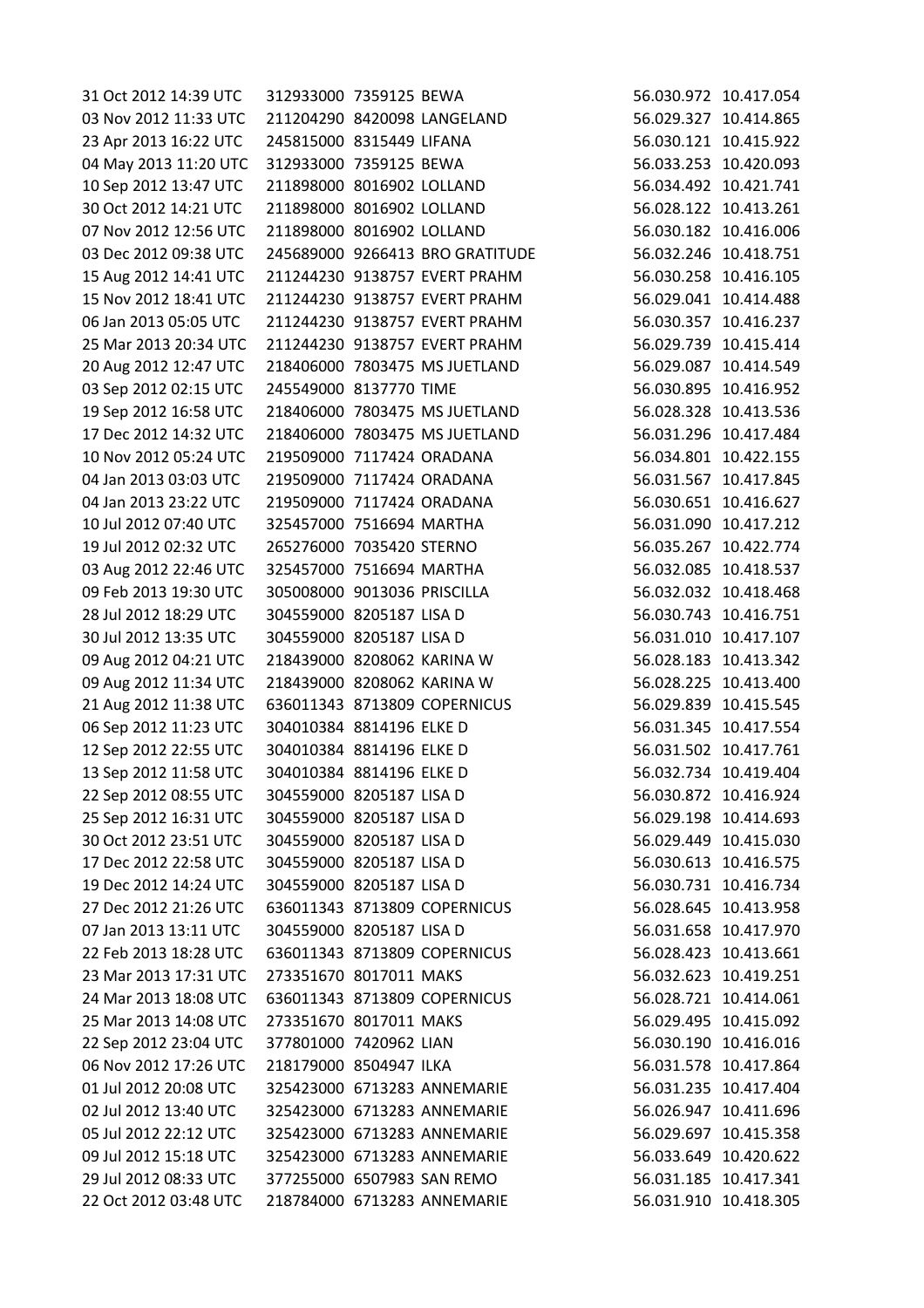| 22 Oct 2012 14:43 UTC |                             | 218784000 6713283 ANNEMARIE | 56.031.883 10.418.267 |
|-----------------------|-----------------------------|-----------------------------|-----------------------|
| 10 Dec 2012 21:56 UTC | 377255000 6507983 SAN REMO  |                             | 56.029.610 10.415.243 |
| 13 Dec 2012 19:39 UTC | 377255000 6507983 SAN REMO  |                             | 56.030.895 10.416.955 |
| 08 Feb 2013 13:55 UTC | 377255000 6507983 SAN REMO  |                             | 56.029.900 10.415.628 |
| 13 Mar 2013 12:41 UTC | 377255000 6507983 SAN REMO  |                             | 56.029.179 10.414.668 |
| 04 Jun 2013 14:42 UTC | 377255000 6507983 SAN REMO  |                             | 56.029.850 10.415.562 |
| 11 Jun 2013 07:28 UTC | 377255000 6507983 SAN REMO  |                             | 56.030.392 10.416.283 |
| 12 Jun 2013 15:54 UTC | 377255000 6507983 SAN REMO  |                             | 56.029.526 10.415.130 |
| 03 Jul 2012 22:27 UTC | 377085000 6808090 ALVA      |                             | 56.032.879 10.419.592 |
| 18 Jul 2012 04:10 UTC | 304010366 6617855 MISTRAL   |                             | 56.030.293 10.416.153 |
| 29 Jul 2012 13:58 UTC | 353192000 6812637 ALA       |                             | 56.031.200 10.417.358 |
| 31 Aug 2012 12:07 UTC | 304010366 6617855 MISTRAL   |                             | 56.028.854 10.414.236 |
| 13 Sep 2012 15:37 UTC | 304010366 6617855 MISTRAL   |                             | 56.029.678 10.415.335 |
| 18 Sep 2012 12:44 UTC | 304010366 6617855 MISTRAL   |                             | 56.030.224 10.416.059 |
| 25 Sep 2012 15:59 UTC | 377085000 6808090 ALVA      |                             | 56.027.901 10.412.967 |
| 10 Feb 2013 04:56 UTC |                             | 266281000 9280110 FJORD ONE | 56.030.285 10.416.141 |
| 10 Feb 2013 14:09 UTC |                             | 266281000 9280110 FJORD ONE | 56.030.182 10.416.001 |
| 21 Feb 2013 11:12 UTC | 304010366 6617855 MISTRAL   |                             | 56.032.166 10.418.643 |
| 26 Feb 2013 12:10 UTC | 304010366 6617855 MISTRAL   |                             | 56.029.400 10.414.962 |
| 27 Feb 2013 08:01 UTC | 266281000 9280110 FJORD ONE |                             | 56.030.632 10.416.603 |
| 27 Feb 2013 16:24 UTC |                             | 266281000 9280110 FJORD ONE | 56.028.389 10.413.619 |
| 10 Apr 2013 12:29 UTC | 304010366 6617855 MISTRAL   |                             | 56.030.304 10.416.164 |
| 11 Apr 2013 12:15 UTC | 304010366 6617855 MISTRAL   |                             | 56.030.682 10.416.668 |
| 18 Apr 2013 22:41 UTC | 266281000 9280110 FJORD ONE |                             | 56.030.952 10.417.027 |
| 19 Apr 2013 14:50 UTC |                             | 266281000 9280110 FJORD ONE | 56.027.927 10.413.003 |
| 28 Apr 2013 20:44 UTC | 266281000 9280110 FJORD ONE |                             | 56.030.849 10.416.891 |
| 29 Apr 2013 11:11 UTC | 266281000 9280110 FJORD ONE |                             | 56.030.296 10.416.156 |
| 29 Jun 2013 12:39 UTC | 266281000 9280110 FJORD ONE |                             | 56.029.751 10.415.431 |
| 29 Jun 2013 20:52 UTC | 266281000 9280110 FJORD ONE |                             | 56.027.363 10.412.250 |
| 22 Aug 2012 15:30 UTC | 219000949                   | 0 SAMSON                    | 56.031.055 10.417.165 |
| 24 Aug 2012 08:03 UTC | 219000949                   | 0 SAMSON                    | 56.031.796 10.418.151 |
| 04 Sep 2012 13:11 UTC | 219000949                   | 0 SAMSON                    | 56.031.651 10.417.957 |
| 07 Sep 2012 02:01 UTC | 219000949                   | 0 SAMSON                    | 56.032.078 10.418.528 |
| 25 Oct 2012 14:40 UTC | 219000949                   | 0 SAMSON                    | 56.031.017 10.417.117 |
| 30 Oct 2012 16:02 UTC | 219000949                   | 0 SAMSON                    | 56.031.590 10.417.878 |
| 27 Sep 2012 17:45 UTC | 377455000 7823334 GLOBIA    |                             | 56.029.270 10.414.788 |
| 28 Sep 2012 11:54 UTC | 377455000 7823334 GLOBIA    |                             | 56.031.208 10.417.369 |
| 03 Oct 2012 19:29 UTC | 377455000 7823334 GLOBIA    |                             | 56.029.469 10.415.054 |
| 25 Jun 2013 19:14 UTC | 377455000 7823334 GLOBIA    |                             | 56.030.052 10.415.831 |
| 24 Feb 2013 14:00 UTC | 219000195 8400048 BALTIC    |                             | 56.028.442 10.413.688 |
| 16 Mar 2013 14:38 UTC | 219000195 8400048 BALTIC    |                             | 56.031.002 10.417.095 |
| 17 Mar 2013 19:24 UTC | 219000195 8400048 BALTIC    |                             | 56.027.901 10.412.968 |
| 18 Mar 2013 22:36 UTC | 219000195 8400048 BALTIC    |                             | 56.028.694 10.414.024 |
| 27 Mar 2013 18:14 UTC | 219000195 8400048 BALTIC    |                             | 56.032.013 10.418.441 |
| 15 Apr 2013 01:29 UTC | 219000195 8400048 BALTIC    |                             | 56.031.914 10.418.310 |
| 28 Apr 2013 10:30 UTC | 219000195 8400048 BALTIC    |                             | 56.031.994 10.418.416 |
| 20 May 2013 05:24 UTC | 219000195 8400048 BALTIC    |                             | 56.030.357 10.416.235 |
| 26 May 2013 14:25 UTC | 219000195 8400048 BALTIC    |                             | 56.032.829 10.419.527 |
| 03 Jun 2013 18:08 UTC | 219000195 8400048 BALTIC    |                             | 56.033.604 10.420.557 |
| 04 Jun 2013 15:54 UTC | 219000195 8400048 BALTIC    |                             | 56.039.619 10.428.569 |
|                       |                             |                             |                       |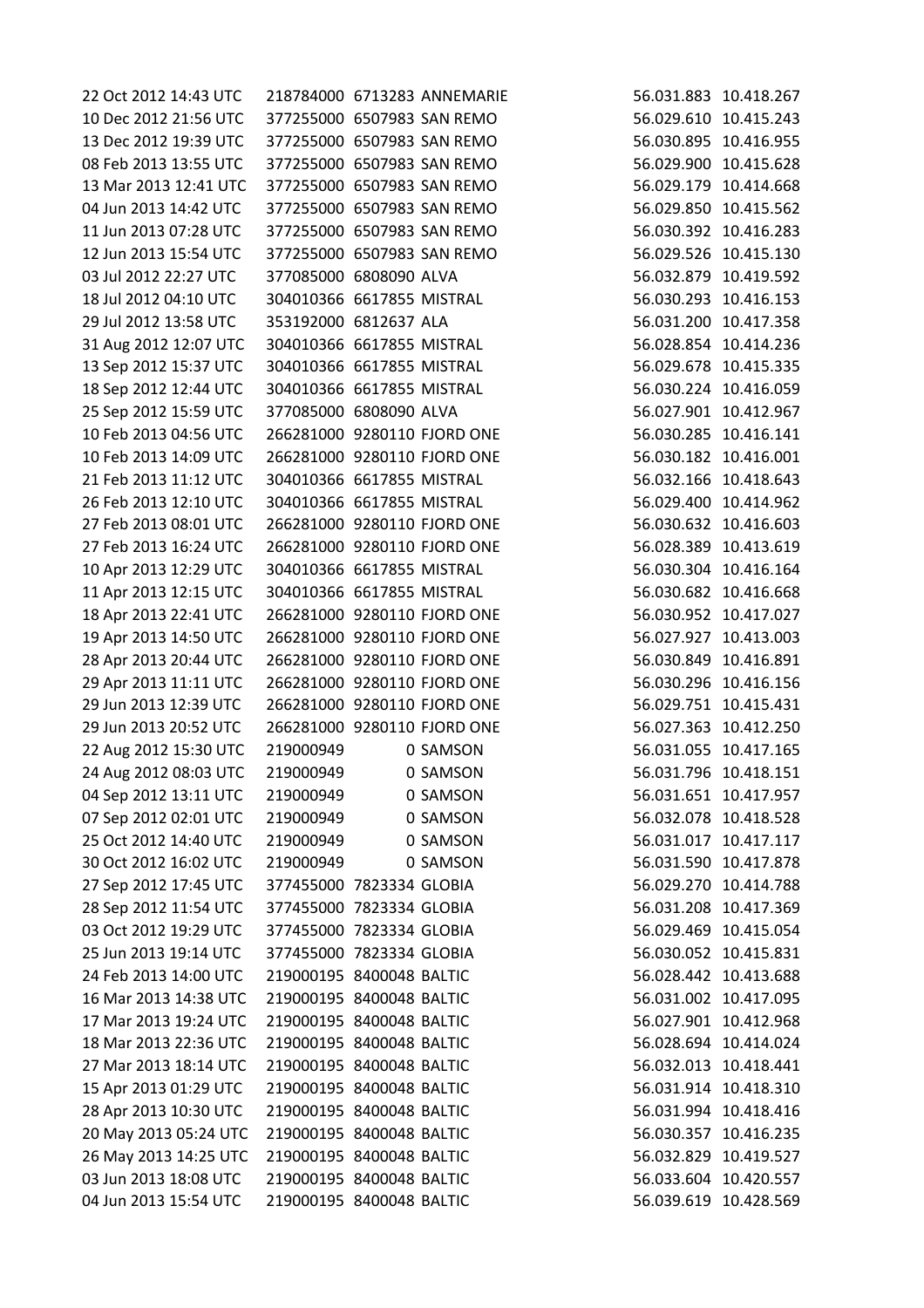| 19 Jun 2013 13:45 UTC | 219000195 8400048 BALTIC    |                              | 56.032.387 10.418.938 |
|-----------------------|-----------------------------|------------------------------|-----------------------|
| 20 Jun 2013 22:43 UTC | 219000195 8400048 BALTIC    |                              | 56.035.622 10.423.244 |
| 29 Jan 2013 22:07 UTC | 230987660 8906224 NATHALIE  |                              | 56.031.170 10.417.320 |
| 23 Mar 2013 18:25 UTC | 230954000 8521696 JOSEFINE  |                              | 56.022.968 10.406.404 |
| 08 Jul 2012 21:07 UTC | 304822000 7819864 ELVI KULL |                              | 56.030.178 10.415.999 |
| 09 Jul 2012 11:08 UTC | 304822000 7819864 ELVI KULL |                              | 56.029.720 10.415.389 |
| 18 Jul 2012 18:05 UTC | 304822000 7819864 ELVI KULL |                              | 56.029.766 10.415.448 |
| 22 Jul 2012 07:40 UTC | 304822000 7819864 ELVI KULL |                              | 56.029.305 10.414.835 |
| 24 Jul 2012 01:05 UTC | 304822000 7819864 ELVI KULL |                              | 56.032.074 10.418.520 |
| 24 Jul 2012 14:33 UTC | 304822000 7819864 ELVI KULL |                              | 56.029.324 10.414.860 |
| 07 Aug 2012 19:01 UTC | 304822000 7819864 ELVI KULL |                              | 56.029.648 10.415.293 |
| 09 Aug 2012 11:03 UTC | 304822000 7819864 ELVI KULL |                              | 56.029.648 10.415.294 |
| 03 Sep 2012 10:14 UTC | 304822000 7819864 ELVI KULL |                              | 56.029.682 10.415.337 |
| 06 Dec 2012 18:06 UTC | 304822000 7819864 ELVI KULL |                              | 56.029.697 10.415.359 |
| 07 Dec 2012 11:23 UTC | 304822000 7819864 ELVI KULL |                              | 56.029.591 10.415.217 |
| 29 Dec 2012 00:15 UTC | 304822000 7819864 ELVI KULL |                              | 56.030.228 10.416.063 |
| 02 Jan 2013 13:07 UTC | 304822000 7819864 ELVI KULL |                              | 56.024.914 10.408.992 |
| 05 Feb 2013 20:17 UTC | 304822000 7819864 ELVI KULL |                              | 56.028.843 10.414.224 |
| 20 Jun 2013 12:08 UTC | 304822000 7819864 ELVI KULL |                              | 56.029.636 10.415.278 |
| 23 Jun 2013 17:47 UTC | 304822000 7819864 ELVI KULL |                              | 56.029.720 10.415.391 |
| 17 Jul 2012 18:46 UTC | 304010870 6901593 LISA S    |                              | 56.030.685 10.416.675 |
| 18 Jul 2012 14:43 UTC | 304010870 6901593 LISA S    |                              | 56.030.857 10.416.903 |
| 24 Jul 2012 16:46 UTC | 304010870 6901593 LISA S    |                              | 56.031.937 10.418.338 |
| 11 Oct 2012 22:03 UTC | 304010870 6901593 LISA S    |                              | 56.031.017 10.417.116 |
| 12 Oct 2012 10:59 UTC | 304010870 6901593 LISA S    |                              | 56.030.258 10.416.102 |
| 25 Oct 2012 14:19 UTC | 304010870 6901593 LISA S    |                              | 56.027.916 10.412.988 |
| 14 May 2013 15:29 UTC |                             | 218706000 8915902 LORE PRAHM | 56.031.055 10.417.165 |
| 15 May 2013 12:14 UTC |                             | 218706000 8915902 LORE PRAHM | 56.028.606 10.413.908 |
| 08 Jul 2012 21:56 UTC | 219000141 7320485 NORDIA-N  |                              | 56.031.883 10.418.268 |
| 13 Jul 2012 01:08 UTC | 219000141 7320485 NORDIA-N  |                              | 56.033.062 10.419.840 |
| 13 Jul 2012 21:32 UTC | 219000141 7320485 NORDIA-N  |                              | 56.032.284 10.418.802 |
| 14 Jul 2012 11:47 UTC | 219000141 7320485 NORDIA-N  |                              | 56.031.338 10.417.542 |
| 20 Jul 2012 18:47 UTC | 219000141 7320485 NORDIA-N  |                              | 56.031.994 10.418.416 |
| 21 Jul 2012 06:09 UTC | 219000141 7320485 NORDIA-N  |                              | 56.029.301 10.414.833 |
| 21 Jul 2012 21:05 UTC | 219000141 7320485 NORDIA-N  |                              | 56.031.010 10.417.107 |
| 22 Jul 2012 05:23 UTC | 219000141 7320485 NORDIA-N  |                              | 56.032.173 10.418.654 |
| 22 Jul 2012 20:04 UTC | 219000141 7320485 NORDIA-N  |                              | 56.031.311 10.417.506 |
| 23 Jul 2012 04:04 UTC | 219000141 7320485 NORDIA-N  |                              | 56.031.513 10.417.777 |
| 23 Jul 2012 20:41 UTC | 219000141 7320485 NORDIA-N  |                              | 56.032.406 10.418.963 |
| 24 Jul 2012 06:39 UTC | 219000141 7320485 NORDIA-N  |                              | 56.034.401 10.421.620 |
| 24 Jul 2012 21:41 UTC | 219000141 7320485 NORDIA-N  |                              | 56.033.157 10.419.964 |
| 25 Jul 2012 09:02 UTC | 219000141 7320485 NORDIA-N  |                              | 56.034.439 10.421.674 |
| 26 Jul 2012 00:50 UTC | 219000141 7320485 NORDIA-N  |                              | 56.034.985 10.422.400 |
| 26 Jul 2012 09:03 UTC | 219000141 7320485 NORDIA-N  |                              | 56.030.293 10.416.149 |
| 27 Jul 2012 02:11 UTC | 219000141 7320485 NORDIA-N  |                              | 56.030.655 10.416.634 |
| 28 Jul 2012 03:48 UTC | 219000141 7320485 NORDIA-N  |                              | 56.030.296 10.416.155 |
| 04 Aug 2012 15:34 UTC | 219000141 7320485 NORDIA-N  |                              | 56.027.588 10.412.552 |
| 06 Aug 2012 00:20 UTC | 219000141 7320485 NORDIA-N  |                              | 56.032.425 10.418.988 |
| 17 Oct 2012 14:09 UTC | 219000141 7320485 NORDIA-N  |                              | 56.034.531 10.421.792 |
| 24 Oct 2012 13:41 UTC | 219000141 7320485 NORDIA-N  |                              | 56.031.364 10.417.577 |
|                       |                             |                              |                       |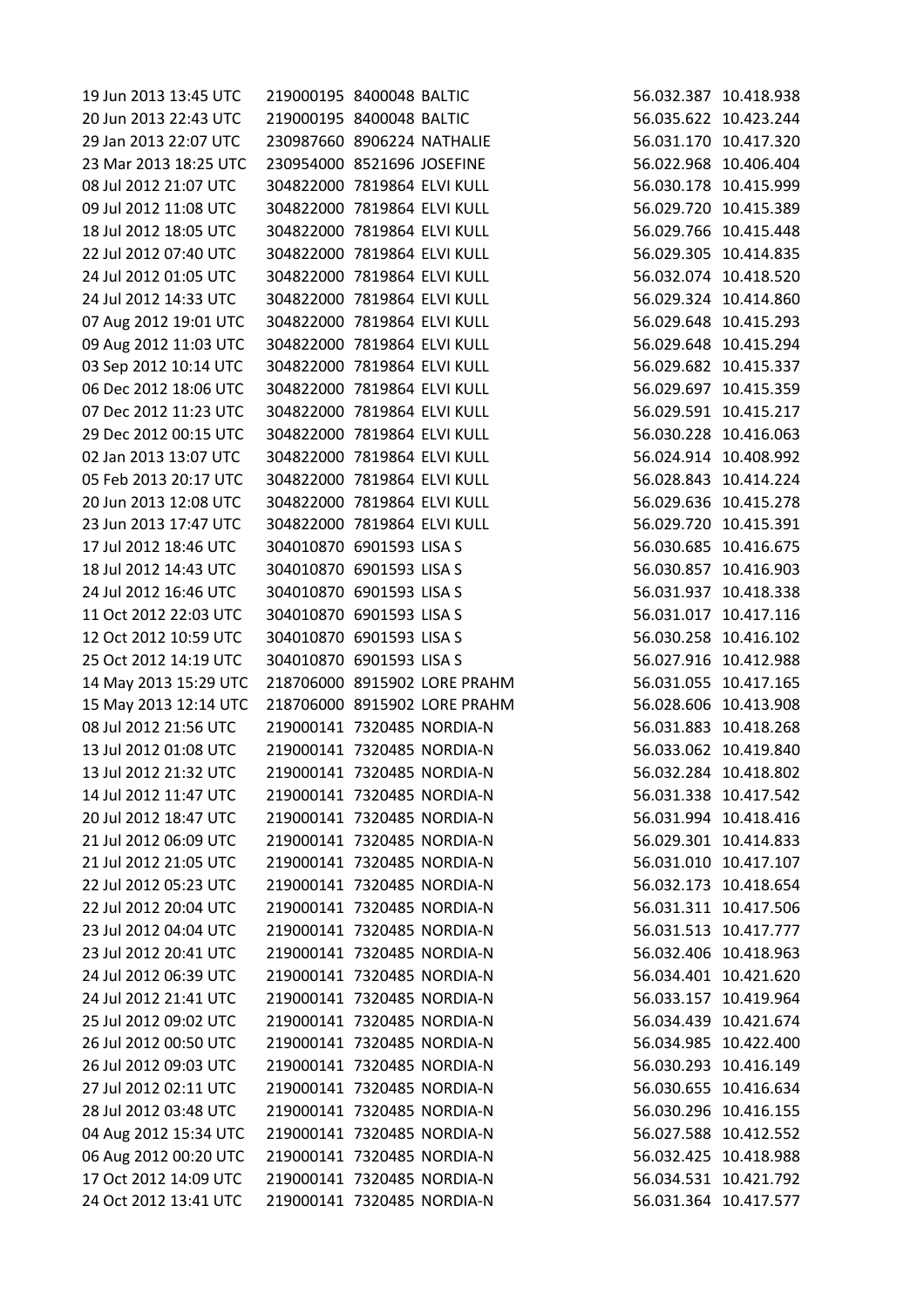| 25 Oct 2012 12:53 UTC | 219000141 7320485 NORDIA-N |                                       |            | 56.032.425 10.418.991 |
|-----------------------|----------------------------|---------------------------------------|------------|-----------------------|
| 19 Nov 2012 10:20 UTC | 211210630                  | 0 S75 ZOBEL                           |            | 56.035.683 10.423.326 |
| 19 Nov 2012 10:20 UTC | 211210600                  | 0 S72 PUMA                            |            | 56.036.324 10.424.181 |
| 19 Nov 2012 10:21 UTC | 211210640                  | 0 S76 FRETTCHEN                       |            | 56.035.988 10.423.737 |
| 22 Nov 2012 12:22 UTC | 219000141 7320485 NORDIA-N |                                       |            | 56.030.224 10.416.060 |
| 23 Jan 2013 05:48 UTC | 219000141 7320485 NORDIA-N |                                       |            | 56.027.828 10.412.871 |
| 24 Jan 2013 23:28 UTC | 219000141 7320485 NORDIA-N |                                       |            | 56.029.709 10.415.375 |
| 30 Jan 2013 13:35 UTC | 219000141 7320485 NORDIA-N |                                       |            | 56.029.003 10.414.434 |
| 02 Mar 2013 18:34 UTC | 219000141 7320485 NORDIA-N |                                       |            | 56.034.809 10.422.167 |
| 11 Mar 2013 22:07 UTC | 219000141 7320485 NORDIA-N |                                       |            | 56.031.273 10.417.455 |
| 10 Feb 2013 23:24 UTC |                            | 211218840 6602513 HANNELORE           |            | 56.030.628 10.416.599 |
| 11 Jul 2012 17:46 UTC | 219000062 7014347 NAVO     |                                       |            | 56.032.784 10.419.465 |
| 09 Oct 2012 05:00 UTC |                            | 219000734 9107370 ANE LAESOE          |            | 56.031.231 10.417.400 |
| 30 Oct 2012 01:10 UTC |                            | 219262000 7924073 GUNNAR SEIDENFADEN  |            | 56.033.092 10.419.877 |
| 02 Nov 2012 13:24 UTC |                            | 219000558 7944762 GRETE FIGHTER       |            | 56.032.040 10.418.476 |
| 03 Sep 2012 14:31 UTC |                            | 220276000 5115111 SKONNERTEN JYLLAND. |            | 56.027.943 10.413.021 |
| 25 Jun 2013 11:52 UTC |                            | 244074000 5126718 WYLDE SWAN          |            | 56.024.082 10.407.886 |
| 10 Jul 2012 09:03 UTC | 220431000                  | 0 DIANA                               |            | 56.029.327 10.414.866 |
| 15 Jul 2012 06:38 UTC | 220434000                  | 0 NAJADEN                             |            | 56.031.715 10.418.043 |
| 26 Jul 2012 09:06 UTC | 220432000                  | 0 FREJA                               |            | 56.021.999 10.405.115 |
| 09 Sep 2012 13:47 UTC | 220435000                  | 0 NYMFEN                              |            | 56.029.236 10.414.742 |
| 17 Sep 2012 11:34 UTC | 220436000                  | 0 ROTA                                |            | 56.034.401 10.421.623 |
| 03 Oct 2012 08:29 UTC | 220434000                  | 0 NAJADEN                             |            | 56.031.410 10.417.638 |
| 03 Oct 2012 13:37 UTC | 220434000                  | 0 NAJADEN                             |            | 56.033.112 10.419.902 |
| 12 Oct 2012 17:57 UTC | 220433000                  | 0 HAVFRUEN                            |            | 56.028.450 10.413.699 |
| 12 Oct 2012 18:33 UTC | 220433000                  | 0 HAVFRUEN                            |            | 56.033.733 10.420.732 |
| 24 Oct 2012 08:03 UTC | 220432000                  | 0 FREJA                               |            | 56.030.159 10.415.975 |
| 24 Oct 2012 17:02 UTC | 220432000                  | 0 FREJA                               |            | 56.025.944 10.410.361 |
| 29 Oct 2012 06:04 UTC | 220432000                  | 0 FREJA                               |            | 56.031.048 10.417.158 |
| 16 Nov 2012 09:34 UTC | 220435000                  | 0 NYMFEN                              |            | 56.031.433 10.417.671 |
| 21 Nov 2012 12:04 UTC | 220431000                  | 0 DIANA                               |            | 56.025.593 10.409.896 |
| 22 Nov 2012 08:13 UTC | 220431000                  | 0 DIANA                               |            | 56.026.279 10.410.811 |
| 25 Nov 2012 07:34 UTC | 220434000                  | 0 NAJADEN                             |            | 56.026.825 10.411.535 |
| 13 Dec 2012 14:11 UTC | 220435000                  | 0 NYMFEN                              |            | 56.030.865 10.416.910 |
| 14 Dec 2012 07:46 UTC | 220435000                  | 0 NYMFEN                              |            | 56.038.765 10.427.435 |
| 14 Dec 2012 12:14 UTC | 220433000                  | <b>0 HAVFRUEN</b>                     |            | 56.031.349 10.417.556 |
| 16 Dec 2012 08:17 UTC | 220433000                  | 0 HAVFRUEN                            |            | 56.030.136 10.415.945 |
| 06 Jan 2013 07:48 UTC | 220432000                  | 0 FREJA                               |            | 56.029.419 10.414.986 |
| 21 Feb 2013 16:25 UTC | 220435000                  | 0 NYMFEN                              |            | 56.038.261 10.426.764 |
| 09 Mar 2013 20:25 UTC | 220431000                  | 0 DIANA                               |            | 56.030.380 10.416.268 |
| 09 Mar 2013 21:02 UTC | 220431000                  | 0 DIANA                               |            | 56.027.191 10.412.024 |
| 14 Mar 2013 07:39 UTC | 220433000                  | 0 HAVFRUEN                            |            | 56.031.025 10.417.126 |
| 15 Mar 2013 12:50 UTC | 220433000                  | <b>0 HAVFRUEN</b>                     |            | 56.030.106 10.415.900 |
| 19 Apr 2013 06:39 UTC | 220431000                  | 0 DIANA                               |            | 56.031.029 10.417.130 |
| 23 Apr 2013 01:54 UTC | 220435000                  | 0 NYMFEN                              | 56.030.449 | 10.416.358            |
| 10 May 2013 11:35 UTC | 220434000                  | 0 NAJADEN                             |            | 56.033.188 10.420.007 |
| 16 May 2013 08:46 UTC | 220436000                  | 0 ROTA                                |            | 56.032.421 10.418.983 |
| 23 May 2013 16:05 UTC | 220434000                  | 0 NAJADEN                             |            | 56.030.811 10.416.843 |
| 25 May 2013 06:44 UTC | 220434000                  | 0 NAJADEN                             |            | 56.023.560 10.407.191 |
| 02 Jun 2013 13:41 UTC | 220431000                  | 0 DIANA                               |            | 56.025.246 10.409.433 |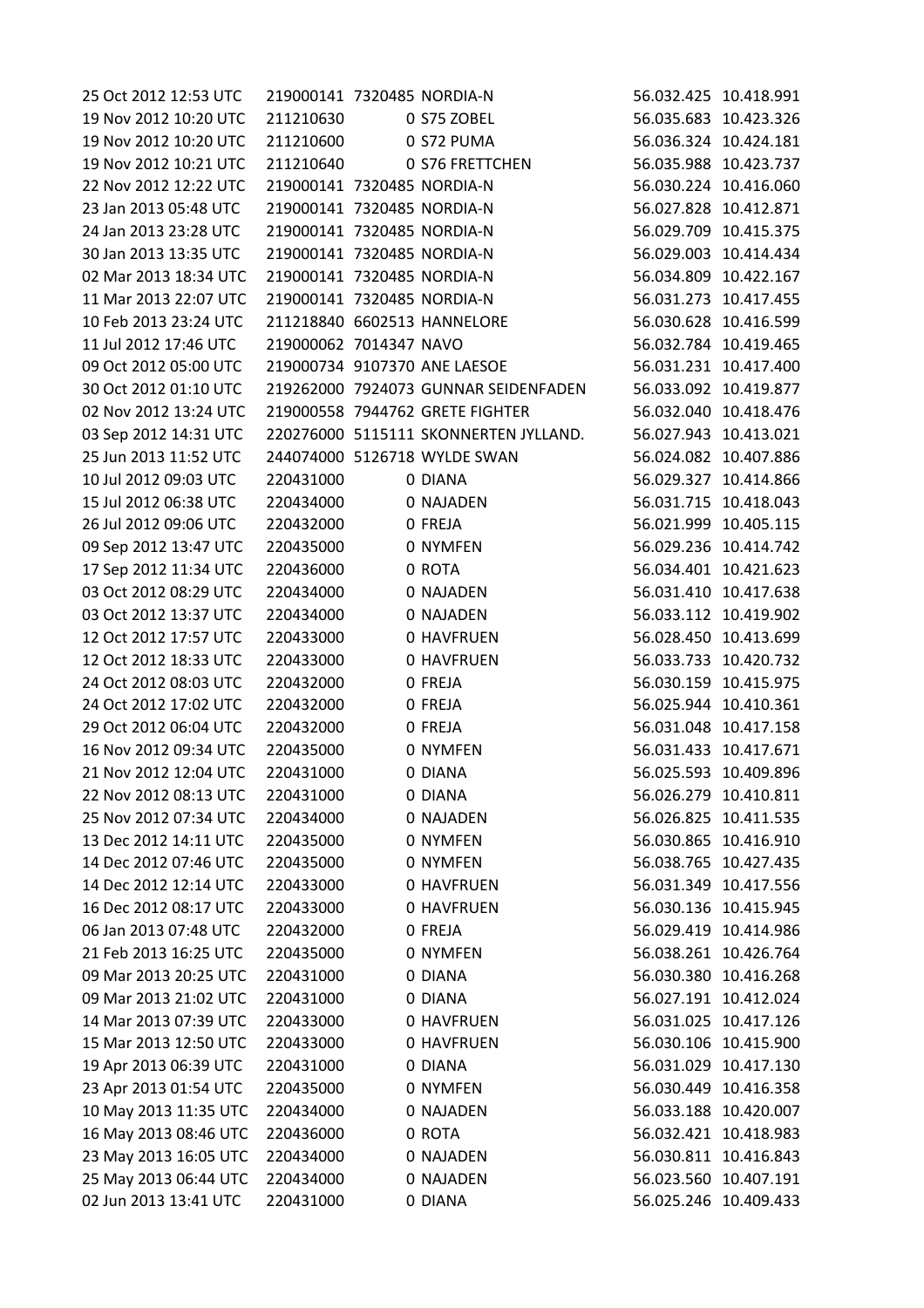| 12 Jun 2013 09:46 UTC | 220435000                 | 0 NYMFEN                           |                       | 56.032.604 10.419.227 |
|-----------------------|---------------------------|------------------------------------|-----------------------|-----------------------|
| 13 Jun 2013 07:49 UTC | 220435000                 | 0 NYMFEN                           |                       | 56.031.918 10.418.316 |
| 28 Jun 2013 05:45 UTC | 220436000                 | 0 ROTA                             |                       | 56.032.295 10.418.818 |
| 27 Sep 2012 07:05 UTC |                           | 219001259 6616904 MERETE CHRIS     |                       | 56.028.614 10.413.918 |
| 19 Dec 2012 21:23 UTC |                           | 219001259 6616904 MERETE CHRIS     |                       | 56.033.775 10.420.790 |
| 01 May 2013 20:09 UTC |                           | 219002493 6815976 SANDHOLM         |                       | 56.030.750 10.416.759 |
| 02 Jul 2012 14:29 UTC | 219001266 7222499 FULTON  |                                    |                       | 56.036.606 10.424.557 |
| 31 Jan 2013 07:26 UTC |                           | 244736000 9201578 VAN KINSBERGEN   |                       | 56.037.144 10.425.272 |
| 05 May 2013 09:19 UTC |                           | 244736000 9201578 VAN KINSBERGEN   |                       | 56.023.079 10.406.552 |
| 17 Jun 2013 09:13 UTC |                           | 244736000 9201578 VAN KINSBERGEN   |                       | 56.031.971 10.418.387 |
| 05 Sep 2012 13:05 UTC | 219158000                 | 0 SLEIPNER                         |                       | 56.037.941 10.426.337 |
| 13 Sep 2012 12:36 UTC | 219158000                 | <b>0 SLEIPNER</b>                  |                       | 56.025.269 10.409.464 |
| 17 Oct 2012 14:02 UTC |                           | 219001461 7731751 AASE MADSEN      |                       | 56.024.616 10.408.595 |
| 28 Jul 2012 19:14 UTC | 220227000 9280433 ASTERIX |                                    | 56.029.842 10.415.551 |                       |
| 29 Jul 2012 10:17 UTC | 220227000 9280433 ASTERIX |                                    |                       | 56.030.361 10.416.245 |
| 22 Aug 2012 15:30 UTC | 220227000 9280433 ASTERIX |                                    |                       | 56.030.449 10.416.360 |
| 24 Aug 2012 08:01 UTC | 220227000 9280433 ASTERIX |                                    |                       | 56.031.624 10.417.921 |
| 04 Sep 2012 13:08 UTC | 220227000 9280433 ASTERIX |                                    |                       | 56.031.063 10.417.177 |
| 14 Sep 2012 10:07 UTC | 220227000 9280433 ASTERIX |                                    |                       | 56.029.057 10.414.506 |
| 14 Sep 2012 23:06 UTC | 220227000 9280433 ASTERIX |                                    |                       | 56.029.419 10.414.987 |
| 22 Sep 2012 02:59 UTC | 220227000 9280433 ASTERIX |                                    |                       | 56.031.616 10.417.914 |
| 22 Sep 2012 15:13 UTC | 220227000 9280433 ASTERIX |                                    |                       | 56.032.452 10.419.025 |
| 26 Sep 2012 17:33 UTC | 220227000 9280433 ASTERIX |                                    |                       | 56.031.380 10.417.596 |
| 27 Sep 2012 17:17 UTC | 220227000 9280433 ASTERIX |                                    |                       | 56.031.048 10.417.154 |
| 01 Oct 2012 05:24 UTC | 220227000 9280433 ASTERIX |                                    |                       | 56.032.200 10.418.693 |
| 01 Oct 2012 19:02 UTC | 220227000 9280433 ASTERIX |                                    |                       | 56.031.849 10.418.221 |
| 12 Oct 2012 09:48 UTC | 220227000 9280433 ASTERIX |                                    |                       | 56.031.624 10.417.924 |
| 12 Oct 2012 19:58 UTC | 220227000 9280433 ASTERIX |                                    |                       | 56.031.631 10.417.935 |
| 25 Oct 2012 14:36 UTC | 220227000 9280433 ASTERIX |                                    |                       | 56.030.739 10.416.746 |
| 30 Oct 2012 16:00 UTC | 220227000 9280433 ASTERIX |                                    |                       | 56.031.460 10.417.706 |
| 10 Jan 2013 21:36 UTC | 220227000 9280433 ASTERIX |                                    |                       | 56.031.677 10.417.995 |
| 12 Jan 2013 19:56 UTC | 220227000 9280433 ASTERIX |                                    |                       | 56.031.635 10.417.939 |
| 11 Mar 2013 03:21 UTC |                           | 219072000 9533036 SVITZER NJAL     |                       | 56.031.158 10.417.305 |
| 11 Mar 2013 17:24 UTC |                           | 219072000 9533036 SVITZER NJAL     |                       | 56.031.704 10.418.028 |
| 13 Sep 2012 12:43 UTC | 211215340 7726902 ARION   |                                    |                       | 56.034.237 10.421.403 |
| 13 Sep 2012 17:19 UTC | 211215340 7726902 ARION   |                                    |                       | 56.035.210 10.422.700 |
| 09 Dec 2012 18:14 UTC |                           | 220259000 9292852 SVITZER MARS     |                       | 56.030.136 10.415.942 |
| 10 Dec 2012 11:37 UTC |                           | 220259000 9292852 SVITZER MARS     |                       | 56.029.099 10.414.562 |
| 13 Mar 2013 11:24 UTC |                           | 220272000 9292864 SVITZER MJOELNER |                       | 56.030.895 10.416.954 |
| 13 Mar 2013 15:09 UTC |                           | 220272000 9292864 SVITZER MJOELNER |                       | 56.031.425 10.417.657 |
| 17 Mar 2013 12:15 UTC |                           | 219075000 9533048 SVITZER NERTHUS  |                       | 56.032.215 10.418.709 |
| 19 Mar 2013 20:01 UTC |                           | 219075000 9533048 SVITZER NERTHUS  |                       | 56.032.799 10.419.487 |
| 29 Apr 2013 16:00 UTC |                           | 219635000 9108477 HAVOERNEN        |                       | 56.031.670 10.417.982 |
| 03 Sep 2012 10:37 UTC | 219000126                 | 0 ALHOLM                           |                       | 56.022.686 10.406.026 |
| 13 Sep 2012 12:21 UTC | 219000126                 | 0 ALHOLM                           |                       | 56.029.736 10.415.410 |
| 13 Sep 2012 12:22 UTC | 219000125                 | 0 ERTHOLM                          |                       | 56.029.522 10.415.126 |
| 13 Sep 2012 13:18 UTC | 219000126                 | 0 ALHOLM                           |                       | 56.028.503 10.413.769 |
| 07 Oct 2012 06:37 UTC | 211266470 8918590 AXEL    |                                    |                       | 56.035.797 10.423.479 |
| 07 Oct 2012 14:48 UTC | 211266470 8918590 AXEL    |                                    |                       | 56.034.344 10.421.547 |
| 21 Mar 2013 08:53 UTC | 219007679                 | 0 FYRHOLM                          |                       | 56.034.229 10.421.392 |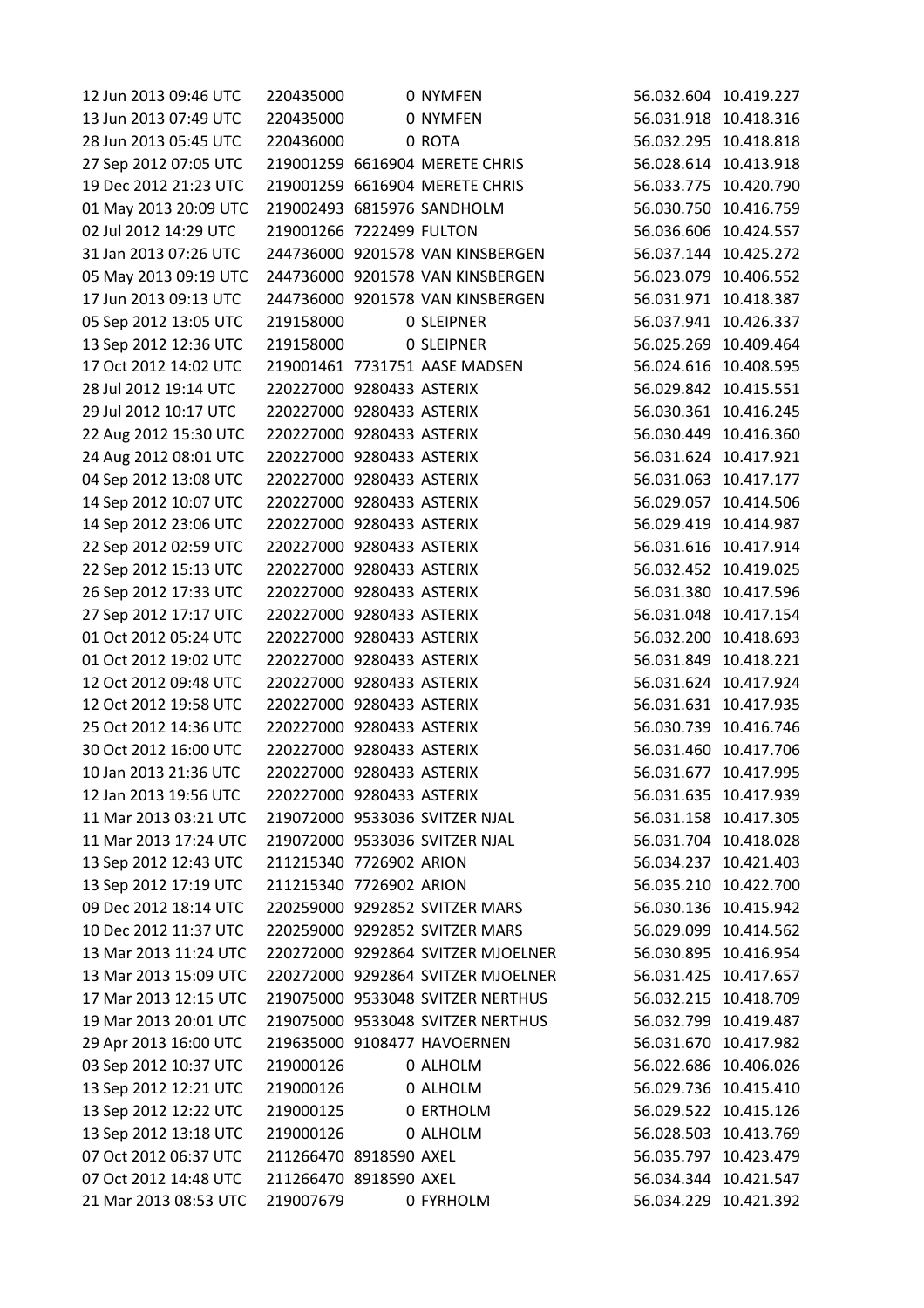| 10 Apr 2013 16:13 UTC | 219007679                  | 0 FYRHOLM                   |            | 56.027.996 10.413.095 |
|-----------------------|----------------------------|-----------------------------|------------|-----------------------|
| 13 Apr 2013 15:51 UTC | 219007679                  | 0 FYRHOLM                   |            | 56.039.463 10.428.361 |
| 16 Apr 2013 14:34 UTC | 219007679                  | 0 FYRHOLM                   |            | 56.023.026 10.406.481 |
| 19 Apr 2013 14:16 UTC | 219000092                  | 0 HIRSHOLM                  |            | 56.032.856 10.419.566 |
| 21 May 2013 17:15 UTC | 219007679                  | 0 FYRHOLM                   | 56.023.357 | 10.406.921            |
| 23 May 2013 12:18 UTC | 219007679                  | 0 FYRHOLM                   |            | 56.038.227 10.426.715 |
| 23 May 2013 16:14 UTC | 219007679                  | 0 FYRHOLM                   |            | 56.023.705 10.407.385 |
| 28 May 2013 07:04 UTC | 219007679                  | 0 FYRHOLM                   |            | 56.024.315 10.408.196 |
| 28 May 2013 15:50 UTC | 219007679                  | 0 FYRHOLM                   |            | 56.024.632 10.408.618 |
| 12 Jun 2013 11:55 UTC | 219007679                  | 0 FYRHOLM                   |            | 56.025.238 10.409.421 |
| 13 Jun 2013 13:27 UTC | 219007679                  | 0 FYRHOLM                   |            | 56.025.616 10.409.926 |
| 15 Jun 2013 11:01 UTC | 219007679                  | 0 FYRHOLM                   |            | 56.027.023 10.411.799 |
| 15 Jun 2013 12:18 UTC | 219007679                  | 0 FYRHOLM                   |            | 56.026.176 10.410.673 |
| 15 Jun 2013 13:41 UTC | 219007679                  | 0 FYRHOLM                   |            | 56.026.451 10.411.037 |
| 15 Jun 2013 15:02 UTC | 219007679                  | 0 FYRHOLM                   |            | 56.027.275 10.412.136 |
| 16 Jun 2013 06:25 UTC | 219007679                  | 0 FYRHOLM                   |            | 56.027.927 10.413.001 |
| 16 Jun 2013 08:02 UTC | 219007679                  | 0 FYRHOLM                   |            | 56.028.244 10.413.424 |
| 16 Jun 2013 10:43 UTC | 219007679                  | 0 FYRHOLM                   |            | 56.028.820 10.414.193 |
| 16 Jun 2013 12:42 UTC | 219007679                  | 0 FYRHOLM                   |            | 56.029.160 10.414.641 |
| 16 Jun 2013 15:21 UTC | 219007679                  | 0 FYRHOLM                   |            | 56.029.743 10.415.418 |
| 18 Jun 2013 12:27 UTC | 219007679                  | 0 FYRHOLM                   |            | 56.037.064 10.425.165 |
| 18 Jun 2013 12:28 UTC | 219007679                  | 0 FYRHOLM                   |            | 56.036.610 10.424.561 |
| 12 Oct 2012 18:39 UTC | 219000471                  | 0 MSF 3                     |            | 56.039.394 10.428.272 |
| 19 Apr 2013 14:24 UTC | 219000468                  | 0 MSF 1                     |            | 56.033.569 10.420.512 |
| 04 Jul 2012 15:26 UTC |                            | 219000548 6930477 STORESUND |            | 56.037.174 10.425.315 |
| 27 Apr 2013 02:35 UTC | 219001859 5111696 RONJA    |                             |            | 56.031.528 10.417.797 |
| 16 Jun 2013 10:37 UTC | 219000175                  | 0 MHV 908 BRIGADEN          |            | 56.034.546 10.421.816 |
| 28 Jun 2013 07:22 UTC | 219000175                  | 0 MHV 908 BRIGADEN          |            | 56.031.624 10.417.924 |
| 30 Jun 2013 07:21 UTC | 219000175                  | 0 MHV 908 BRIGADEN          |            | 56.031.265 10.417.448 |
| 05 Aug 2012 18:34 UTC | 219009763                  | 0 BETHEL                    |            | 56.030.033 10.415.805 |
| 11 Aug 2012 11:47 UTC | 219009763                  | <b>0 BETHEL</b>             |            | 56.030.033 10.415.803 |
| 15 Aug 2012 12:51 UTC | 219013857                  | 0 AARSLEFF JACK 3           |            | 56.031.281 10.417.466 |
| 13 Mar 2013 12:20 UTC | 219007937                  | 0 JACK 5                    |            | 56.038.555 10.427.155 |
| 04 Apr 2013 18:48 UTC | 211592170 8616245 TWISTER  |                             |            | 56.036.095 10.423.877 |
| 04 Apr 2013 04:07 UTC | 219012959 9059248 EGESUND  |                             |            | 56.038.406 10.426.956 |
| 18 Apr 2013 15:09 UTC | 219012959 9059248 EGESUND  |                             |            | 56.027.718 10.412.722 |
| 30 Jun 2013 09:39 UTC | 219000552                  | 0 MHV 816 PATRIOTEN         |            | 56.030.754 10.416.764 |
| 08 Dec 2012 03:56 UTC | 219001211                  | 0 SONTINJA                  |            | 56.030.296 10.416.154 |
| 02 Aug 2012 08:02 UTC | 219000128                  | 0 THYRA                     |            | 56.031.311 10.417.506 |
| 15 Aug 2012 12:48 UTC | 220466000 9136307 BALTSUND |                             |            | 56.031.532 10.417.801 |
| 20 Sep 2012 15:33 UTC | 220466000 9136307 BALTSUND |                             |            | 56.029.938 10.415.677 |
| 19 Oct 2012 17:44 UTC | 220466000 9136307 BALTSUND |                             |            | 56.030.197 10.416.024 |
| 20 Oct 2012 08:40 UTC | 220466000 9136307 BALTSUND |                             |            | 56.031.769 10.418.118 |
| 25 Feb 2013 21:34 UTC | 220466000 9136307 BALTSUND |                             |            | 56.029.949 10.415.694 |
| 13 Mar 2013 12:20 UTC | 220466000 9136307 BALTSUND |                             |            | 56.038.334 10.426.858 |
| 29 May 2013 09:48 UTC | 249000093                  | O TRISHEENA                 |            | 56.029.461 10.415.044 |
| 13 Jun 2013 11:37 UTC | 219000127                  | 0 SVANEN                    |            | 56.029.278 10.414.799 |
| 26 Sep 2012 20:59 UTC | 276002480                  | 0 MARTA TWO                 |            | 56.024.845 10.408.900 |
| 04 Jul 2012 09:54 UTC | 211153020                  | 0 FLEUR DE MER              |            | 56.024.521 10.408.470 |
| 05 Dec 2012 13:40 UTC | 219012382                  | 0 GOLIATH VIG               |            | 56.033.104 10.419.895 |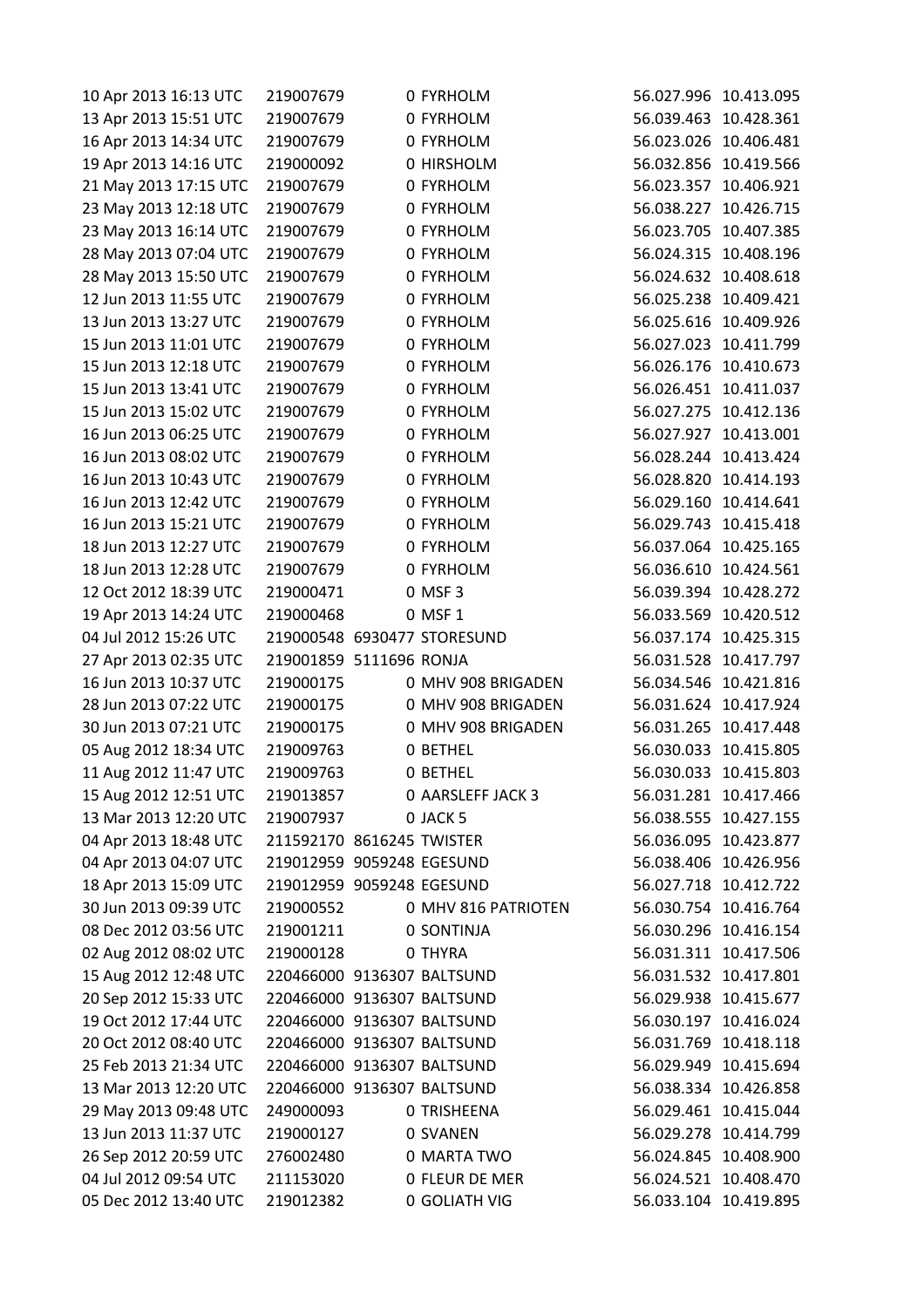| 22 Jun 2013 11:16 UTC | 219015874 |   | <b>0 BARE LYKKE</b>         |            | 56.024.109 10.407.921 |
|-----------------------|-----------|---|-----------------------------|------------|-----------------------|
| 15 Sep 2012 16:04 UTC |           |   | 245902000 9190200 BRO GLORY |            | 56.031.380 10.417.601 |
| 16 Sep 2012 06:21 UTC |           |   | 245902000 9190200 BRO GLORY |            | 56.031.380 10.417.600 |
| 24 Jul 2012 07:32 UTC | 265541580 |   | 0 ADRIA                     |            | 56.023.140 10.406.632 |
| 30 Jul 2012 15:28 UTC | 219001636 |   | 0 TYRFING                   |            | 56.022.396 10.405.640 |
| 14 Sep 2012 18:42 UTC | 235077667 |   | 0 JUNIK                     |            | 56.026.802 10.411.507 |
| 16 Sep 2012 12:27 UTC | 235077667 |   | 0 JUNIK                     |            | 56.033.863 10.420.903 |
| 22 Sep 2012 09:28 UTC | 219003085 |   | 0 KLITTA                    |            | 56.027.916 10.412.989 |
| 30 Sep 2012 09:36 UTC | 219003085 |   | 0 KLITTA                    | 56.025.387 | 10.409.619            |
| 15 Apr 2013 13:49 UTC | 219001636 |   | 0 TYRFING                   |            | 56.028.610 10.413.912 |
| 04 May 2013 19:30 UTC | 219003085 |   | 0 KLITTA                    |            | 56.024.738 10.408.756 |
| 24 May 2013 11:29 UTC | 219001636 |   | 0 TYRFING                   |            | 56.036.407 10.424.293 |
| 21 Jun 2013 20:08 UTC | 219003085 |   | 0 KLITTA                    |            | 56.025.787 10.410.154 |
| 15 Jul 2012 09:08 UTC | 244670908 |   | 0 ZANZIBAR                  | 56.022.194 | 10.405.375            |
| 11 Aug 2012 15:47 UTC | 219010852 |   | 0 MARIE                     |            | 56.023.037 10.406.494 |
| 27 May 2013 08:37 UTC | 219005597 |   | 0 TYRA                      |            | 56.032.902 10.419.625 |
| 11 Jun 2013 18:12 UTC | 219008292 |   | 0 WOGLINDE                  |            | 56.033.375 10.420.256 |
| 14 Jun 2013 18:02 UTC | 219006312 | 0 |                             | 56.039.429 | 10.428.317            |
| 01 Jul 2012 11:32 UTC | 219016329 |   | 0 MUSEN                     | 56.039.497 | 10.428.409            |
| 01 Jul 2012 13:14 UTC | 219016314 |   | 0 JOSS                      |            | 56.026.909 10.411.647 |
| 05 Jul 2012 08:11 UTC | 211384460 |   | 0 CORONA                    |            | 56.024.883 10.408.949 |
| 27 Jul 2012 10:04 UTC | 265515230 |   | 0 ELDER                     |            | 56.031.513 10.417.777 |
| 10 Aug 2012 16:11 UTC | 219016314 |   | 0 JOSS                      |            | 56.031.174 10.417.325 |
| 17 Aug 2012 09:40 UTC | 219014433 |   | 0 PANTERA                   |            | 56.027.210 10.412.048 |
| 19 Aug 2012 12:56 UTC | 219016314 |   | 0 JOSS                      |            | 56.022.026 10.405.148 |
| 02 Sep 2012 10:12 UTC | 219016357 | 0 |                             |            | 56.030.838 10.416.877 |
| 17 May 2013 16:32 UTC | 219016314 |   | 0 JOSS                      |            | 56.027.996 10.413.094 |
| 20 May 2013 09:47 UTC | 219016314 |   | 0 JOSS                      |            | 56.025.291 10.409.496 |
| 31 May 2013 15:23 UTC | 219016329 |   | 0 MUSEN                     |            | 56.035.915 10.423.638 |
| 07 Jun 2013 12:10 UTC | 219016357 |   | 0 MARGRETE                  |            | 56.026.310 10.410.851 |
| 08 Jun 2013 12:25 UTC | 219016357 |   | 0 MARGRETE                  |            | 56.034.069 10.421.180 |
| 08 Jun 2013 12:37 UTC | 219016741 |   | <b>0 BLACK PEARL</b>        |            | 56.034.119 10.421.244 |
| 26 Jul 2012 06:59 UTC | 211520340 |   | <b>0 SUNSHINE</b>           |            | 56.031.670 10.417.982 |
| 04 Aug 2012 08:28 UTC | 219015622 |   | 0 AQUAMATIC                 |            | 56.034.924 10.422.318 |
| 17 Aug 2012 09:09 UTC | 219015622 |   | 0 AQUAMATIC                 |            | 56.034.283 10.421.466 |
| 19 Aug 2012 08:37 UTC | 219015622 |   | 0 AQUAMATIC                 |            | 56.034.466 10.421.709 |
| 31 Aug 2012 08:51 UTC | 219015622 |   | 0 AQUAMATIC                 |            | 56.035.065 10.422.505 |
| 02 Sep 2012 13:36 UTC | 219015622 |   | 0 AQUAMATIC                 |            | 56.034.370 10.421.583 |
| 09 May 2013 09:23 UTC | 219014319 |   | 0 ONLY                      |            | 56.032.200 10.418.690 |
| 17 May 2013 18:04 UTC | 219001291 |   | 0 S/Y NANNA DEN 42""        | 56.039.253 | 10.428.084            |
| 20 May 2013 09:48 UTC | 219015622 |   | 0 AQUAMATIC                 |            | 56.038.612 10.427.230 |
| 30 May 2013 09:09 UTC | 219015622 |   | 0 AQUAMATIC                 |            | 56.034.061 10.421.169 |
| 01 Jun 2013 09:34 UTC | 219015622 |   | 0 AQUAMATIC                 | 56.034.565 | 10.421.839            |
| 21 Jul 2012 11:57 UTC | 265651230 |   | 0 AMICA                     | 56.033.367 | 10.420.243            |
| 05 Aug 2012 10:30 UTC | 211335660 |   | 0 SIESTA                    | 56.024.773 | 10.408.805            |
| 18 Aug 2012 12:25 UTC | 219013804 |   | 0 BIST                      |            | 56.035.656 10.423.292 |
| 01 Sep 2012 07:02 UTC | 219013804 |   | 0 BIST                      |            | 56.032.494 10.419.083 |
| 02 Sep 2012 14:12 UTC | 219013804 |   | 0 BIST                      |            | 56.035.656 10.423.292 |
| 18 May 2013 14:18 UTC | 219012224 |   | <b>0 RASKE RAPIDA</b>       |            | 56.031.948 10.418.354 |
| 30 May 2013 09:08 UTC | 219018001 |   | 0 AMAZONE                   |            | 56.038.139 10.426.600 |
|                       |           |   |                             |            |                       |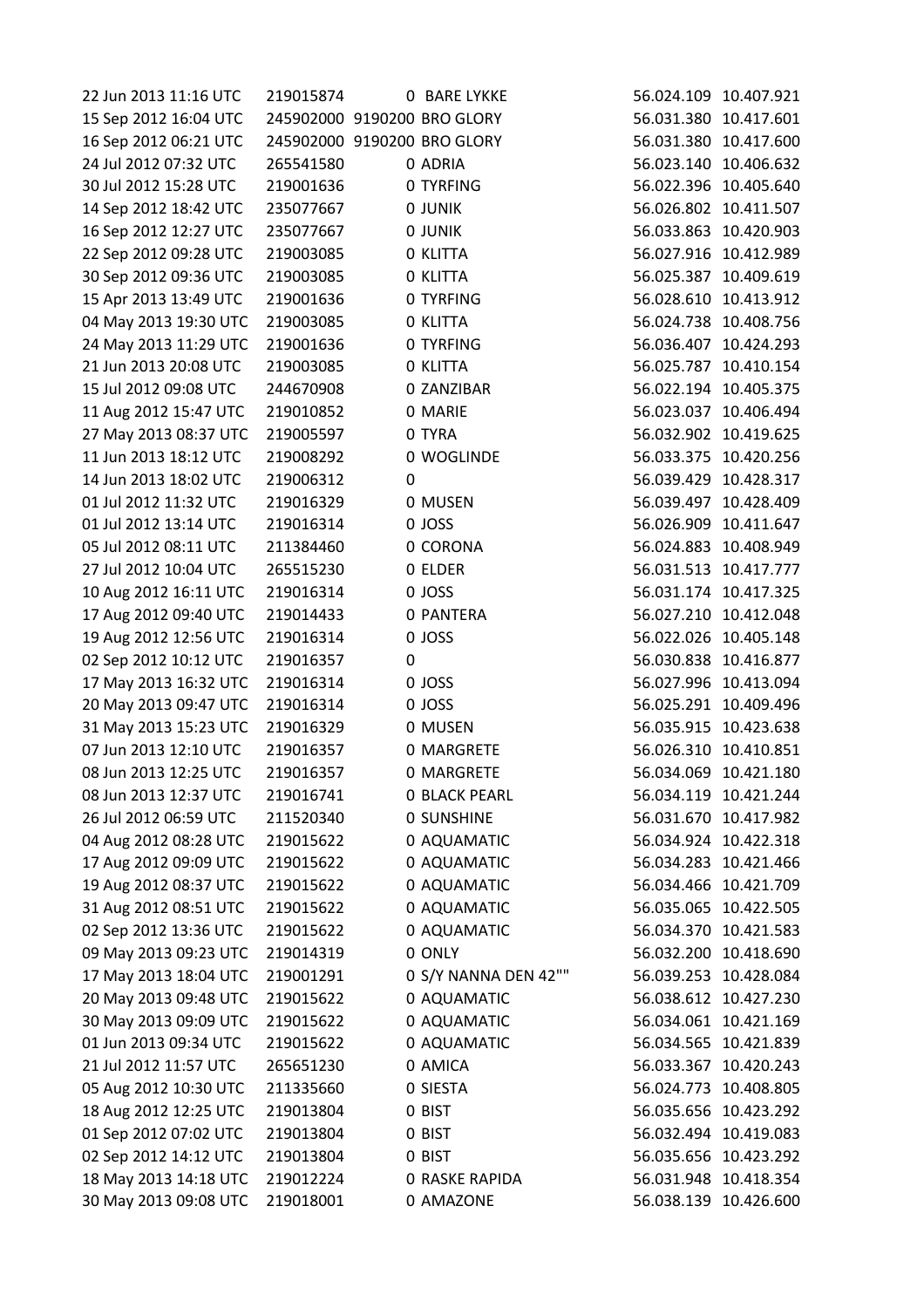| 01 Jun 2013 15:50 UTC | 219011393                |   | 0 MALIMA                         | 56.034.454 10.421.692 |            |
|-----------------------|--------------------------|---|----------------------------------|-----------------------|------------|
| 05 Jun 2013 17:24 UTC | 219012224                |   | <b>0 RASKE RAPIDA</b>            | 56.029.022 10.414.461 |            |
| 08 Jun 2013 09:20 UTC | 219018001                |   | 0 AMAZONE                        | 56.032.246 10.418.750 |            |
| 18 Aug 2012 14:43 UTC | 219006318                |   | 0 TDII                           | 56.025.745 10.410.100 |            |
| 02 Jul 2012 13:27 UTC | 219015839                |   | 0 SAM                            | 56.027.424            | 10.412.333 |
| 15 Jul 2012 18:34 UTC | 219000195 8400048 BALTIC |   |                                  | 56.033.180 10.419.997 |            |
| 18 Jul 2012 23:15 UTC | 219000195 8400048 BALTIC |   |                                  | 56.026.646 10.411.294 |            |
| 19 Jul 2012 17:44 UTC | 219000195 8400048 BALTIC |   |                                  | 56.035.000 10.422.419 |            |
| 20 Jul 2012 03:17 UTC | 219000195 8400048 BALTIC |   |                                  | 56.030.640 10.416.612 |            |
| 20 Jul 2012 22:24 UTC | 219000195 8400048 BALTIC |   |                                  | 56.034.515            | 10.421.775 |
| 25 Jul 2012 08:43 UTC | 219000195 8400048 BALTIC |   |                                  | 56.033.100 10.419.890 |            |
| 27 Jul 2012 01:20 UTC | 219000195 8400048 BALTIC |   |                                  | 56.034.096 10.421.217 |            |
| 03 Aug 2012 09:45 UTC | 219012206                |   | 0 GRAND CRU                      | 56.022.831 10.406.219 |            |
| 03 Aug 2012 20:23 UTC | 219000175                |   | 0 MHV 908 BRIGADEN               | 56.030.571            | 10.416.521 |
| 09 Aug 2012 04:59 UTC | 219000195 8400048 BALTIC |   |                                  | 56.028.526 10.413.798 |            |
| 11 Aug 2012 18:12 UTC | 538001652                | 0 |                                  | 56.028.748 10.414.092 |            |
| 18 Aug 2012 19:24 UTC | 538001652                | 0 |                                  | 56.029.007            | 10.414.440 |
| 25 Aug 2012 15:35 UTC | 219000175                |   | 0 MHV 908 BRIGADEN               | 56.031.902 10.418.292 |            |
| 25 Aug 2012 15:48 UTC |                          |   | 538001652 9220079 SANDY RICKMERS | 56.029.625            | 10.415.263 |
| 26 Aug 2012 07:22 UTC | 219000184                |   | 0 MHV 804 ANDROMEDA              | 56.032.784 10.419.470 |            |
| 30 Aug 2012 02:38 UTC | 236362000                | 0 |                                  | 56.033.009            | 10.419.767 |
| 31 Aug 2012 00:28 UTC | 231355000                | 0 |                                  | 56.030.972 10.417.055 |            |
| 01 Sep 2012 16:37 UTC | 304822000                | 0 |                                  | 56.030.128 10.415.934 |            |
| 01 Sep 2012 18:31 UTC | 538001652                | 0 |                                  | 56.029.583            | 10.415.208 |
| 06 Sep 2012 02:46 UTC | 236362000                | 0 |                                  | 56.031.067 10.417.184 |            |
| 07 Sep 2012 01:57 UTC | 220227000                | 0 |                                  | 56.030.869            | 10.416.918 |
| 07 Sep 2012 02:18 UTC | 305661000                | 0 |                                  | 56.033.058 10.419.832 |            |
| 07 Sep 2012 12:40 UTC | 305661000                | 0 |                                  | 56.026.779            | 10.411.472 |
| 07 Sep 2012 15:14 UTC | 211898000                | 0 |                                  | 56.031.799            | 10.418.156 |
| 08 Sep 2012 13:29 UTC | 538001652                | 0 |                                  | 56.028.423 10.413.661 |            |
| 09 Sep 2012 10:32 UTC | 219012206                |   | 0 GRAND CRU                      | 56.024.559 10.408.517 |            |
| 09 Sep 2012 20:17 UTC | 220490000 9417660 ATHENE |   |                                  | 56.034.061 10.421.167 |            |
| 12 Sep 2012 16:04 UTC | 219000175                |   | 0 MHV 908 BRIGADEN               | 56.032.089 10.418.543 |            |
| 13 Sep 2012 02:30 UTC | 341469000                | 0 |                                  | 56.032.204 10.418.696 |            |
| 13 Sep 2012 10:21 UTC | 218044000                | 0 |                                  | 56.030.190 10.416.016 |            |
| 15 Sep 2012 20:01 UTC | 538001652                | 0 |                                  | 56.028.290            | 10.413.485 |
| 15 Sep 2012 21:06 UTC | 249283000                | 0 |                                  | 56.027.729 10.412.738 |            |
| 18 Sep 2012 01:44 UTC | 245902000                | 0 |                                  | 56.031.300            | 10.417.494 |
| 20 Sep 2012 11:03 UTC | 218044000                | 0 |                                  | 56.029.858 10.415.570 |            |
| 21 Sep 2012 10:51 UTC | 245044000                | 0 |                                  | 56.031.609            | 10.417.902 |
| 21 Sep 2012 11:08 UTC | 231355000                | 0 |                                  | 56.032.547            | 10.419.152 |
| 21 Sep 2012 17:16 UTC | 219016329                |   | 0 MUSEN                          | 56.038.448 10.427.013 |            |
| 28 Sep 2012 18:50 UTC | 219000175                |   | 0 MHV 908 BRIGADEN               | 56.031.906            | 10.418.297 |
| 30 Sep 2012 00:43 UTC | 249446000                | 0 |                                  | 56.032.280 10.418.798 |            |
| 30 Sep 2012 04:06 UTC | 538001652                | 0 |                                  | 56.028.683            | 10.414.009 |
| 05 Oct 2012 01:32 UTC | 538002019                | 0 |                                  | 56.032.005            | 10.418.432 |
| 05 Oct 2012 13:16 UTC | 235095162                | 0 |                                  | 56.024.517            | 10.408.464 |
| 05 Oct 2012 18:57 UTC | 219000175                | 0 |                                  | 56.029.968            | 10.415.720 |
| 06 Oct 2012 02:38 UTC | 244734000                | 0 |                                  | 56.030.308 10.416.169 |            |
| 06 Oct 2012 16:04 UTC | 220550000                | 0 |                                  | 56.030.769 10.416.788 |            |
|                       |                          |   |                                  |                       |            |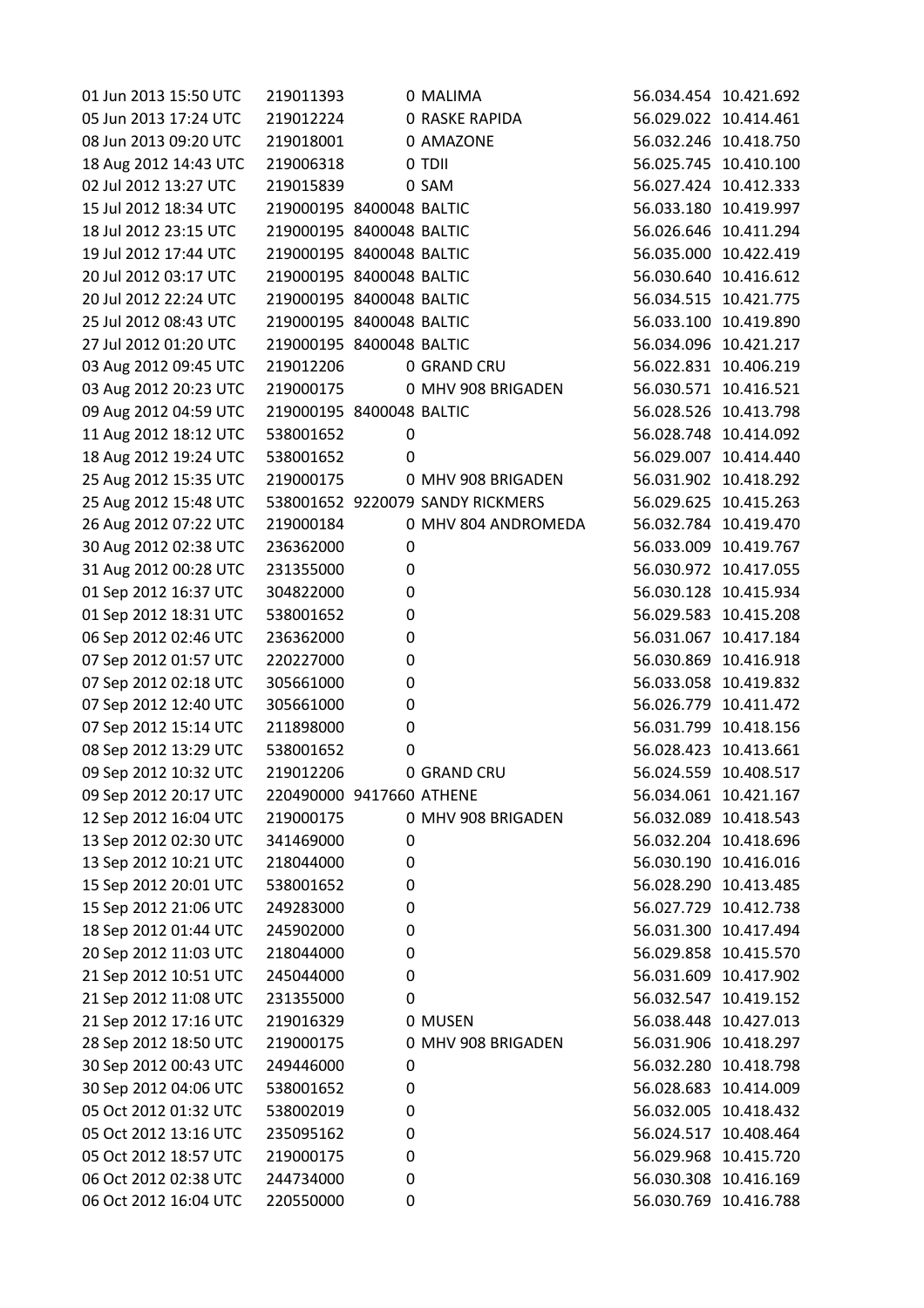| 06 Oct 2012 21:10 UTC | 244734000 | 0 |                    |            | 56.031.059 10.417.171 |
|-----------------------|-----------|---|--------------------|------------|-----------------------|
| 07 Oct 2012 02:20 UTC | 219849000 | 0 |                    |            | 56.030.251 10.416.096 |
| 07 Oct 2012 11:39 UTC | 220550000 | 0 |                    |            | 56.027.657 10.412.643 |
| 07 Oct 2012 17:03 UTC | 219849000 | 0 |                    |            | 56.030.785 10.416.807 |
| 07 Oct 2012 19:55 UTC | 220018000 | 0 |                    |            | 56.029.911 10.415.646 |
| 12 Oct 2012 19:02 UTC | 219000175 |   | 0 MHV 908 BRIGADEN |            | 56.027.489 10.412.416 |
| 13 Oct 2012 18:59 UTC | 538001652 | 0 |                    |            | 56.028.656 10.413.972 |
| 16 Oct 2012 07:02 UTC | 249283000 | 0 |                    |            | 56.031.288 10.417.477 |
| 18 Oct 2012 09:20 UTC | 220436000 | 0 |                    |            | 56.022.015 10.405.135 |
| 19 Oct 2012 09:35 UTC | 231355000 | 0 |                    |            | 56.031.406 10.417.631 |
| 20 Oct 2012 12:39 UTC | 219000178 |   | 0 MHV 910 RINGEN   |            | 56.031.921 10.418.320 |
| 23 Oct 2012 13:06 UTC | 211204290 | 0 |                    |            | 56.030.998 10.417.091 |
| 23 Oct 2012 16:56 UTC | 236342000 | 0 |                    |            | 56.032.677 10.419.326 |
| 24 Oct 2012 05:28 UTC | 236362000 | 0 |                    | 56.031.265 | 10.417.447            |
| 24 Oct 2012 22:01 UTC | 304010870 | 0 |                    |            | 56.030.273 10.416.127 |
| 26 Oct 2012 14:07 UTC | 209840000 | 0 |                    |            | 56.029.915 10.415.648 |
| 27 Oct 2012 19:08 UTC | 538001652 | 0 |                    |            | 56.026.894 10.411.625 |
| 31 Oct 2012 07:01 UTC | 304010384 | 0 |                    |            | 56.031.933 10.418.336 |
| 31 Oct 2012 13:43 UTC | 304559000 | 0 |                    | 56.030.113 | 10.415.913            |
| 31 Oct 2012 17:26 UTC | 304010384 | 0 |                    |            | 56.032.280 10.418.796 |
| 01 Nov 2012 15:15 UTC | 218044000 | 0 |                    |            | 56.029.896 10.415.624 |
| 02 Nov 2012 16:01 UTC | 235095162 | 0 |                    |            | 56.024.715 10.408.727 |
| 04 Nov 2012 03:53 UTC | 219011922 | 0 |                    |            | 56.029.991 10.415.749 |
| 07 Nov 2012 05:54 UTC | 236362000 | 0 |                    |            | 56.031.593 10.417.880 |
| 08 Nov 2012 12:35 UTC | 211141000 | 0 |                    |            | 56.028.820 10.414.193 |
| 10 Nov 2012 21:55 UTC | 538001652 | 0 |                    |            | 56.030.151 10.415.963 |
| 18 Nov 2012 10:08 UTC | 219849000 | 0 |                    |            | 56.029.972 10.415.725 |
| 18 Nov 2012 10:23 UTC | 219252000 | 0 |                    | 56.029.888 | 10.415.612            |
| 18 Nov 2012 22:35 UTC | 357227000 | 0 |                    |            | 56.030.182 10.416.002 |
| 21 Nov 2012 06:48 UTC | 236362000 | 0 |                    |            | 56.032.387 10.418.938 |
| 23 Nov 2012 05:43 UTC | 231356000 | 0 |                    |            | 56.030.777 10.416.797 |
| 24 Nov 2012 10:26 UTC | 220227000 | 0 |                    |            | 56.032.509 10.419.100 |
| 24 Nov 2012 18:52 UTC | 220227000 | 0 |                    |            | 56.031.029 10.417.131 |
| 25 Nov 2012 04:58 UTC | 305661000 | 0 |                    |            | 56.031.528 10.417.798 |
| 25 Nov 2012 16:05 UTC | 209445000 | 0 |                    |            | 56.029.171 10.414.658 |
| 25 Nov 2012 16:43 UTC | 538001652 | 0 |                    |            | 56.028.900 10.414.298 |
| 26 Nov 2012 22:12 UTC | 212723000 | 0 |                    |            | 56.026.924 10.411.669 |
| 27 Nov 2012 13:33 UTC | 212723000 | 0 |                    |            | 56.025.646 10.409.966 |
| 28 Nov 2012 04:53 UTC | 236362000 | 0 |                    |            | 56.033.031 10.419.795 |
| 29 Nov 2012 18:32 UTC | 211141000 | 0 |                    |            | 56.028.538 10.413.815 |
| 30 Nov 2012 03:41 UTC | 231355000 | 0 |                    |            | 56.031.628 10.417.928 |
| 30 Nov 2012 14:04 UTC | 219430000 | 0 |                    |            | 56.030.716 10.416.717 |
| 30 Nov 2012 17:23 UTC | 209696000 | 0 |                    |            | 56.035.233 10.422.729 |
| 01 Dec 2012 17:02 UTC | 538001652 | 0 |                    |            | 56.028.645 10.413.957 |
| 11 Dec 2012 15:11 UTC | 212723000 | 0 |                    |            | 56.026.226 10.410.739 |
| 12 Dec 2012 11:30 UTC | 236362000 | 0 |                    |            | 56.032.711 10.419.369 |
| 14 Dec 2012 06:45 UTC | 231355000 | 0 |                    |            | 56.031.090 10.417.213 |
| 14 Dec 2012 13:27 UTC | 210122000 | 0 |                    |            | 56.029.358 10.414.906 |
| 16 Dec 2012 17:07 UTC | 538001652 | 0 |                    |            | 56.029.747 10.415.422 |
| 17 Dec 2012 06:33 UTC | 244878000 | 0 |                    |            | 56.029.011 10.414.444 |
|                       |           |   |                    |            |                       |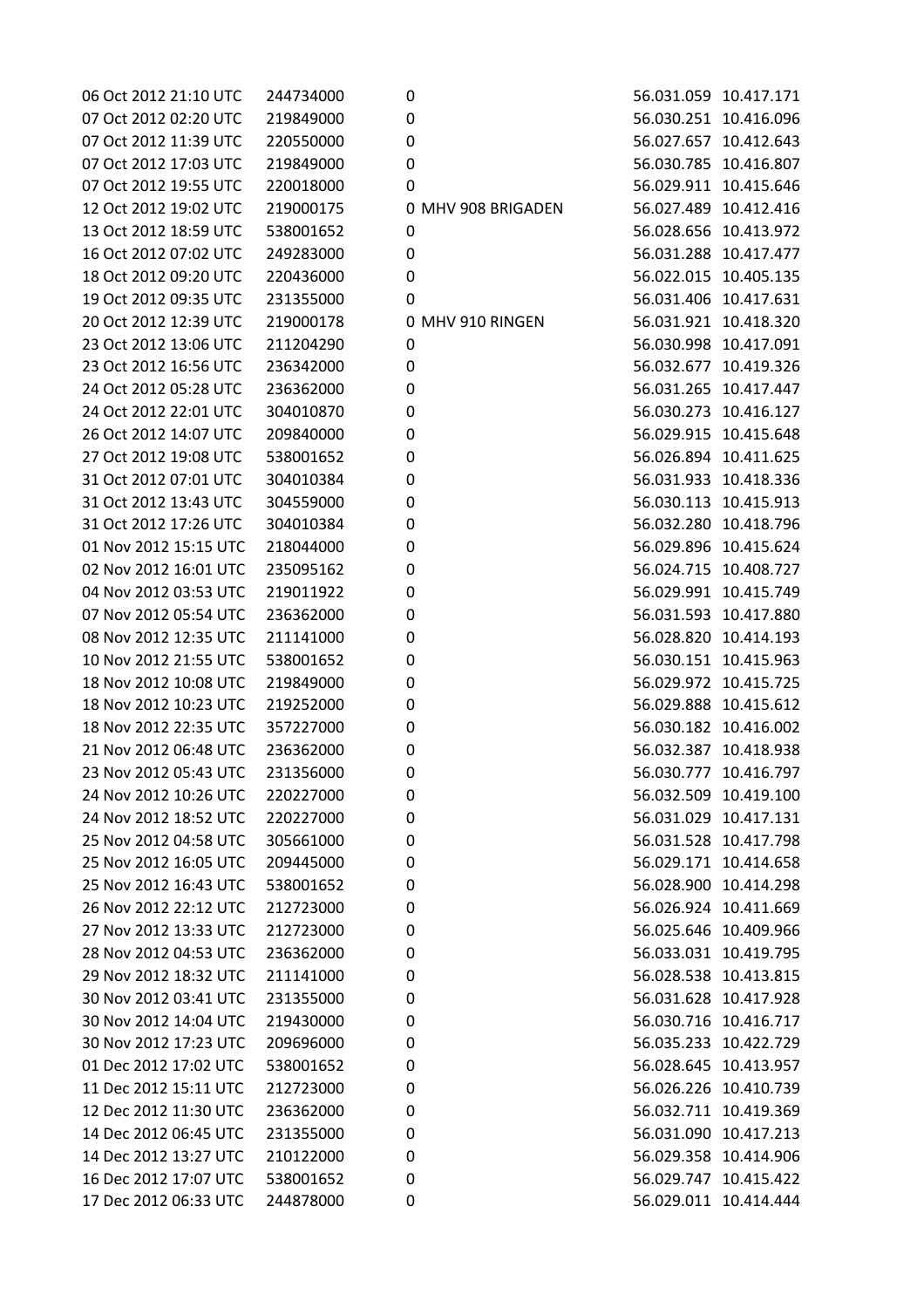| 19 Dec 2012 22:47 UTC | 372089000 | 0           | 56.028.748 10.414.092 |  |
|-----------------------|-----------|-------------|-----------------------|--|
| 20 Dec 2012 14:04 UTC | 304010688 | 0           | 56.029.327 10.414.867 |  |
| 20 Dec 2012 14:08 UTC | 220431000 | 0           | 56.032.330 10.418.863 |  |
| 20 Dec 2012 23:11 UTC | 220609000 |             | 56.030.701 10.416.695 |  |
| 22 Dec 2012 02:18 UTC | 231356000 | 0<br>0      | 56.029.293 10.414.821 |  |
| 22 Dec 2012 06:50 UTC |           | 0           | 56.031.521 10.417.785 |  |
|                       | 273435220 |             |                       |  |
| 22 Dec 2012 09:10 UTC | 209405000 | $\pmb{0}$   | 56.029.797 10.415.490 |  |
| 22 Dec 2012 20:23 UTC | 219849000 | 0           | 56.029.583 10.415.208 |  |
| 27 Dec 2012 04:03 UTC | 220227000 | 0           | 56.027.580 10.412.541 |  |
| 27 Dec 2012 15:20 UTC | 220227000 | 0           | 56.030.659 10.416.640 |  |
| 28 Dec 2012 01:33 UTC | 218715000 | 0           | 56.033.501 10.420.424 |  |
| 28 Dec 2012 07:52 UTC | 219849000 | 0           | 56.029.675 10.415.326 |  |
| 28 Dec 2012 12:33 UTC | 219849000 | 0           | 56.030.251 10.416.097 |  |
| 28 Dec 2012 19:11 UTC | 273435220 | 0           | 56.031.021 10.417.122 |  |
| 29 Dec 2012 10:43 UTC | 218715000 | 0           | 56.030.159 10.415.975 |  |
| 30 Dec 2012 03:42 UTC | 219849000 | 0           | 56.031.723 10.418.056 |  |
| 30 Dec 2012 12:19 UTC | 219849000 | 0           | 56.032.238 10.418.741 |  |
| 31 Dec 2012 20:52 UTC | 259876000 | 0           | 56.028.965 10.414.385 |  |
| 01 Jan 2013 06:45 UTC | 212723000 | 0           | 56.026.161 10.410.652 |  |
| 01 Jan 2013 15:19 UTC | 212723000 | $\mathbf 0$ | 56.026.085 10.410.552 |  |
| 02 Jan 2013 12:39 UTC | 220227000 | 0           | 56.028.240 10.413.420 |  |
| 03 Jan 2013 01:04 UTC | 220227000 | 0           | 56.032.177 10.418.657 |  |
| 04 Jan 2013 23:03 UTC | 304559000 | 0           | 56.031.216 10.417.382 |  |
| 05 Jan 2013 01:10 UTC | 220227000 | 0           | 56.030.598 10.416.559 |  |
| 05 Jan 2013 12:55 UTC | 220227000 | 0           | 56.029.701 10.415.365 |  |
| 07 Jan 2013 22:06 UTC | 219153000 | 0           | 56.030.682 10.416.670 |  |
| 09 Jan 2013 02:31 UTC | 219849000 | 0           | 56.030.937 10.417.006 |  |
| 10 Jan 2013 21:39 UTC | 219000949 | 0           | 56.031.136 10.417.273 |  |
| 11 Jan 2013 13:15 UTC | 220433000 | 0           | 56.030.884 10.416.939 |  |
| 12 Jan 2013 19:59 UTC | 219000949 | 0           | 56.031.147 10.417.291 |  |
| 13 Jan 2013 08:08 UTC | 220433000 | 0           | 56.029.358 10.414.907 |  |
| 13 Jan 2013 12:05 UTC | 220433000 | 0           | 56.030.682 10.416.667 |  |
| 13 Jan 2013 13:27 UTC | 220433000 | 0           | 56.030.617 10.416.584 |  |
| 14 Jan 2013 06:00 UTC | 219002416 | 0           | 56.035.564 10.423.173 |  |
| 15 Jan 2013 20:50 UTC | 219849000 | 0           | 56.029.434 10.415.006 |  |
| 16 Jan 2013 01:10 UTC | 219849000 | 0           | 56.030.964 10.417.046 |  |
| 16 Jan 2013 02:56 UTC | 220550000 | 0           | 56.029.572 10.415.189 |  |
| 16 Jan 2013 15:33 UTC | 220550000 | 0           | 56.028.870 10.414.255 |  |
| 18 Jan 2013 21:26 UTC | 219849000 | 0           | 56.031.017 10.417.118 |  |
| 19 Jan 2013 01:46 UTC | 219849000 | 0           | 56.028.908 10.414.306 |  |
| 19 Jan 2013 13:46 UTC | 220435000 | 0           | 56.030.354 10.416.234 |  |
| 20 Jan 2013 03:27 UTC | 219849000 | 0           | 56.028.461 10.413.713 |  |
| 20 Jan 2013 19:49 UTC | 209405000 | 0           | 56.028.965 10.414.383 |  |
| 20 Jan 2013 21:06 UTC | 220609000 | 0           | 56.028.336 10.413.544 |  |
| 21 Jan 2013 03:12 UTC | 209405000 | 0           | 56.029.072 10.414.527 |  |
| 21 Jan 2013 05:47 UTC | 209405000 | 0           | 56.028.439 10.413.684 |  |
| 21 Jan 2013 11:25 UTC | 220609000 |             | 56.028.774 10.414.129 |  |
|                       |           | 0           |                       |  |
| 21 Jan 2013 11:30 UTC | 209405000 | 0           | 56.027.969 10.413.056 |  |
| 21 Jan 2013 13:46 UTC | 209405000 | 0           | 56.028.557 10.413.842 |  |
| 21 Jan 2013 17:38 UTC | 219002416 | 0           | 56.030.342 10.416.216 |  |

| 56.029.327<br>10.414.867<br>56.032.330<br>10.418.863<br>56.030.701<br>10.416.695<br>10.414.821<br>56.029.293<br>56.031.521<br>10.417.785<br>56.029.797<br>10.415.490<br>56.029.583<br>10.415.208<br>56.027.580<br>10.412.541<br>56.030.659<br>10.416.640<br>56.033.501<br>10.420.424<br>10.415.326<br>56.029.675<br>56.030.251<br>10.416.097<br>56.031.021<br>10.417.122<br>56.030.159<br>10.415.975<br>56.031.723<br>10.418.056<br>10.418.741<br>56.032.238<br>56.028.965<br>10.414.385<br>10.410.652<br>56.026.161<br>56.026.085<br>10.410.552<br>56.028.240<br>10.413.420<br>56.032.177<br>10.418.657<br>10.417.382<br>56.031.216<br>56.030.598<br>10.416.559<br>56.029.701<br>10.415.365<br>56.030.682<br>10.416.670<br>56.030.937<br>10.417.006<br>10.417.273<br>56.031.136<br>10.416.939<br>56.030.884<br>10.417.291<br>56.031.147<br>56.029.358<br>10.414.907<br>56.030.682<br>10.416.667<br>56.030.617<br>10.416.584<br>56.035.564<br>10.423.173<br>10.415.006<br>56.029.434<br>56.030.964<br>10.417.046<br>56.029.572<br>10.415.189<br>56.028.870<br>10.414.255<br>56.031.017<br>10.417.118<br>56.028.908<br>10.414.306<br>56.030.354<br>10.416.234<br>56.028.461<br>10.413.713<br>10.414.383<br>56.028.965<br>56.028.336<br>10.413.544<br>56.029.072<br>10.414.527<br>56.028.439<br>10.413.684<br>56.028.774<br>10.414.129<br>56.027.969<br>10.413.056<br>56.028.557<br>10.413.842<br>56.030.342<br>10.416.216 | 56.028.748 | 10.414.092 |
|--------------------------------------------------------------------------------------------------------------------------------------------------------------------------------------------------------------------------------------------------------------------------------------------------------------------------------------------------------------------------------------------------------------------------------------------------------------------------------------------------------------------------------------------------------------------------------------------------------------------------------------------------------------------------------------------------------------------------------------------------------------------------------------------------------------------------------------------------------------------------------------------------------------------------------------------------------------------------------------------------------------------------------------------------------------------------------------------------------------------------------------------------------------------------------------------------------------------------------------------------------------------------------------------------------------------------------------------------------------------------------------------------------------------------|------------|------------|
|                                                                                                                                                                                                                                                                                                                                                                                                                                                                                                                                                                                                                                                                                                                                                                                                                                                                                                                                                                                                                                                                                                                                                                                                                                                                                                                                                                                                                          |            |            |
|                                                                                                                                                                                                                                                                                                                                                                                                                                                                                                                                                                                                                                                                                                                                                                                                                                                                                                                                                                                                                                                                                                                                                                                                                                                                                                                                                                                                                          |            |            |
|                                                                                                                                                                                                                                                                                                                                                                                                                                                                                                                                                                                                                                                                                                                                                                                                                                                                                                                                                                                                                                                                                                                                                                                                                                                                                                                                                                                                                          |            |            |
|                                                                                                                                                                                                                                                                                                                                                                                                                                                                                                                                                                                                                                                                                                                                                                                                                                                                                                                                                                                                                                                                                                                                                                                                                                                                                                                                                                                                                          |            |            |
|                                                                                                                                                                                                                                                                                                                                                                                                                                                                                                                                                                                                                                                                                                                                                                                                                                                                                                                                                                                                                                                                                                                                                                                                                                                                                                                                                                                                                          |            |            |
|                                                                                                                                                                                                                                                                                                                                                                                                                                                                                                                                                                                                                                                                                                                                                                                                                                                                                                                                                                                                                                                                                                                                                                                                                                                                                                                                                                                                                          |            |            |
|                                                                                                                                                                                                                                                                                                                                                                                                                                                                                                                                                                                                                                                                                                                                                                                                                                                                                                                                                                                                                                                                                                                                                                                                                                                                                                                                                                                                                          |            |            |
|                                                                                                                                                                                                                                                                                                                                                                                                                                                                                                                                                                                                                                                                                                                                                                                                                                                                                                                                                                                                                                                                                                                                                                                                                                                                                                                                                                                                                          |            |            |
|                                                                                                                                                                                                                                                                                                                                                                                                                                                                                                                                                                                                                                                                                                                                                                                                                                                                                                                                                                                                                                                                                                                                                                                                                                                                                                                                                                                                                          |            |            |
|                                                                                                                                                                                                                                                                                                                                                                                                                                                                                                                                                                                                                                                                                                                                                                                                                                                                                                                                                                                                                                                                                                                                                                                                                                                                                                                                                                                                                          |            |            |
|                                                                                                                                                                                                                                                                                                                                                                                                                                                                                                                                                                                                                                                                                                                                                                                                                                                                                                                                                                                                                                                                                                                                                                                                                                                                                                                                                                                                                          |            |            |
|                                                                                                                                                                                                                                                                                                                                                                                                                                                                                                                                                                                                                                                                                                                                                                                                                                                                                                                                                                                                                                                                                                                                                                                                                                                                                                                                                                                                                          |            |            |
|                                                                                                                                                                                                                                                                                                                                                                                                                                                                                                                                                                                                                                                                                                                                                                                                                                                                                                                                                                                                                                                                                                                                                                                                                                                                                                                                                                                                                          |            |            |
|                                                                                                                                                                                                                                                                                                                                                                                                                                                                                                                                                                                                                                                                                                                                                                                                                                                                                                                                                                                                                                                                                                                                                                                                                                                                                                                                                                                                                          |            |            |
|                                                                                                                                                                                                                                                                                                                                                                                                                                                                                                                                                                                                                                                                                                                                                                                                                                                                                                                                                                                                                                                                                                                                                                                                                                                                                                                                                                                                                          |            |            |
|                                                                                                                                                                                                                                                                                                                                                                                                                                                                                                                                                                                                                                                                                                                                                                                                                                                                                                                                                                                                                                                                                                                                                                                                                                                                                                                                                                                                                          |            |            |
|                                                                                                                                                                                                                                                                                                                                                                                                                                                                                                                                                                                                                                                                                                                                                                                                                                                                                                                                                                                                                                                                                                                                                                                                                                                                                                                                                                                                                          |            |            |
|                                                                                                                                                                                                                                                                                                                                                                                                                                                                                                                                                                                                                                                                                                                                                                                                                                                                                                                                                                                                                                                                                                                                                                                                                                                                                                                                                                                                                          |            |            |
|                                                                                                                                                                                                                                                                                                                                                                                                                                                                                                                                                                                                                                                                                                                                                                                                                                                                                                                                                                                                                                                                                                                                                                                                                                                                                                                                                                                                                          |            |            |
|                                                                                                                                                                                                                                                                                                                                                                                                                                                                                                                                                                                                                                                                                                                                                                                                                                                                                                                                                                                                                                                                                                                                                                                                                                                                                                                                                                                                                          |            |            |
|                                                                                                                                                                                                                                                                                                                                                                                                                                                                                                                                                                                                                                                                                                                                                                                                                                                                                                                                                                                                                                                                                                                                                                                                                                                                                                                                                                                                                          |            |            |
|                                                                                                                                                                                                                                                                                                                                                                                                                                                                                                                                                                                                                                                                                                                                                                                                                                                                                                                                                                                                                                                                                                                                                                                                                                                                                                                                                                                                                          |            |            |
|                                                                                                                                                                                                                                                                                                                                                                                                                                                                                                                                                                                                                                                                                                                                                                                                                                                                                                                                                                                                                                                                                                                                                                                                                                                                                                                                                                                                                          |            |            |
|                                                                                                                                                                                                                                                                                                                                                                                                                                                                                                                                                                                                                                                                                                                                                                                                                                                                                                                                                                                                                                                                                                                                                                                                                                                                                                                                                                                                                          |            |            |
|                                                                                                                                                                                                                                                                                                                                                                                                                                                                                                                                                                                                                                                                                                                                                                                                                                                                                                                                                                                                                                                                                                                                                                                                                                                                                                                                                                                                                          |            |            |
|                                                                                                                                                                                                                                                                                                                                                                                                                                                                                                                                                                                                                                                                                                                                                                                                                                                                                                                                                                                                                                                                                                                                                                                                                                                                                                                                                                                                                          |            |            |
|                                                                                                                                                                                                                                                                                                                                                                                                                                                                                                                                                                                                                                                                                                                                                                                                                                                                                                                                                                                                                                                                                                                                                                                                                                                                                                                                                                                                                          |            |            |
|                                                                                                                                                                                                                                                                                                                                                                                                                                                                                                                                                                                                                                                                                                                                                                                                                                                                                                                                                                                                                                                                                                                                                                                                                                                                                                                                                                                                                          |            |            |
|                                                                                                                                                                                                                                                                                                                                                                                                                                                                                                                                                                                                                                                                                                                                                                                                                                                                                                                                                                                                                                                                                                                                                                                                                                                                                                                                                                                                                          |            |            |
|                                                                                                                                                                                                                                                                                                                                                                                                                                                                                                                                                                                                                                                                                                                                                                                                                                                                                                                                                                                                                                                                                                                                                                                                                                                                                                                                                                                                                          |            |            |
|                                                                                                                                                                                                                                                                                                                                                                                                                                                                                                                                                                                                                                                                                                                                                                                                                                                                                                                                                                                                                                                                                                                                                                                                                                                                                                                                                                                                                          |            |            |
|                                                                                                                                                                                                                                                                                                                                                                                                                                                                                                                                                                                                                                                                                                                                                                                                                                                                                                                                                                                                                                                                                                                                                                                                                                                                                                                                                                                                                          |            |            |
|                                                                                                                                                                                                                                                                                                                                                                                                                                                                                                                                                                                                                                                                                                                                                                                                                                                                                                                                                                                                                                                                                                                                                                                                                                                                                                                                                                                                                          |            |            |
|                                                                                                                                                                                                                                                                                                                                                                                                                                                                                                                                                                                                                                                                                                                                                                                                                                                                                                                                                                                                                                                                                                                                                                                                                                                                                                                                                                                                                          |            |            |
|                                                                                                                                                                                                                                                                                                                                                                                                                                                                                                                                                                                                                                                                                                                                                                                                                                                                                                                                                                                                                                                                                                                                                                                                                                                                                                                                                                                                                          |            |            |
|                                                                                                                                                                                                                                                                                                                                                                                                                                                                                                                                                                                                                                                                                                                                                                                                                                                                                                                                                                                                                                                                                                                                                                                                                                                                                                                                                                                                                          |            |            |
|                                                                                                                                                                                                                                                                                                                                                                                                                                                                                                                                                                                                                                                                                                                                                                                                                                                                                                                                                                                                                                                                                                                                                                                                                                                                                                                                                                                                                          |            |            |
|                                                                                                                                                                                                                                                                                                                                                                                                                                                                                                                                                                                                                                                                                                                                                                                                                                                                                                                                                                                                                                                                                                                                                                                                                                                                                                                                                                                                                          |            |            |
|                                                                                                                                                                                                                                                                                                                                                                                                                                                                                                                                                                                                                                                                                                                                                                                                                                                                                                                                                                                                                                                                                                                                                                                                                                                                                                                                                                                                                          |            |            |
|                                                                                                                                                                                                                                                                                                                                                                                                                                                                                                                                                                                                                                                                                                                                                                                                                                                                                                                                                                                                                                                                                                                                                                                                                                                                                                                                                                                                                          |            |            |
|                                                                                                                                                                                                                                                                                                                                                                                                                                                                                                                                                                                                                                                                                                                                                                                                                                                                                                                                                                                                                                                                                                                                                                                                                                                                                                                                                                                                                          |            |            |
|                                                                                                                                                                                                                                                                                                                                                                                                                                                                                                                                                                                                                                                                                                                                                                                                                                                                                                                                                                                                                                                                                                                                                                                                                                                                                                                                                                                                                          |            |            |
|                                                                                                                                                                                                                                                                                                                                                                                                                                                                                                                                                                                                                                                                                                                                                                                                                                                                                                                                                                                                                                                                                                                                                                                                                                                                                                                                                                                                                          |            |            |
|                                                                                                                                                                                                                                                                                                                                                                                                                                                                                                                                                                                                                                                                                                                                                                                                                                                                                                                                                                                                                                                                                                                                                                                                                                                                                                                                                                                                                          |            |            |
|                                                                                                                                                                                                                                                                                                                                                                                                                                                                                                                                                                                                                                                                                                                                                                                                                                                                                                                                                                                                                                                                                                                                                                                                                                                                                                                                                                                                                          |            |            |
|                                                                                                                                                                                                                                                                                                                                                                                                                                                                                                                                                                                                                                                                                                                                                                                                                                                                                                                                                                                                                                                                                                                                                                                                                                                                                                                                                                                                                          |            |            |
|                                                                                                                                                                                                                                                                                                                                                                                                                                                                                                                                                                                                                                                                                                                                                                                                                                                                                                                                                                                                                                                                                                                                                                                                                                                                                                                                                                                                                          |            |            |
|                                                                                                                                                                                                                                                                                                                                                                                                                                                                                                                                                                                                                                                                                                                                                                                                                                                                                                                                                                                                                                                                                                                                                                                                                                                                                                                                                                                                                          |            |            |
|                                                                                                                                                                                                                                                                                                                                                                                                                                                                                                                                                                                                                                                                                                                                                                                                                                                                                                                                                                                                                                                                                                                                                                                                                                                                                                                                                                                                                          |            |            |
|                                                                                                                                                                                                                                                                                                                                                                                                                                                                                                                                                                                                                                                                                                                                                                                                                                                                                                                                                                                                                                                                                                                                                                                                                                                                                                                                                                                                                          |            |            |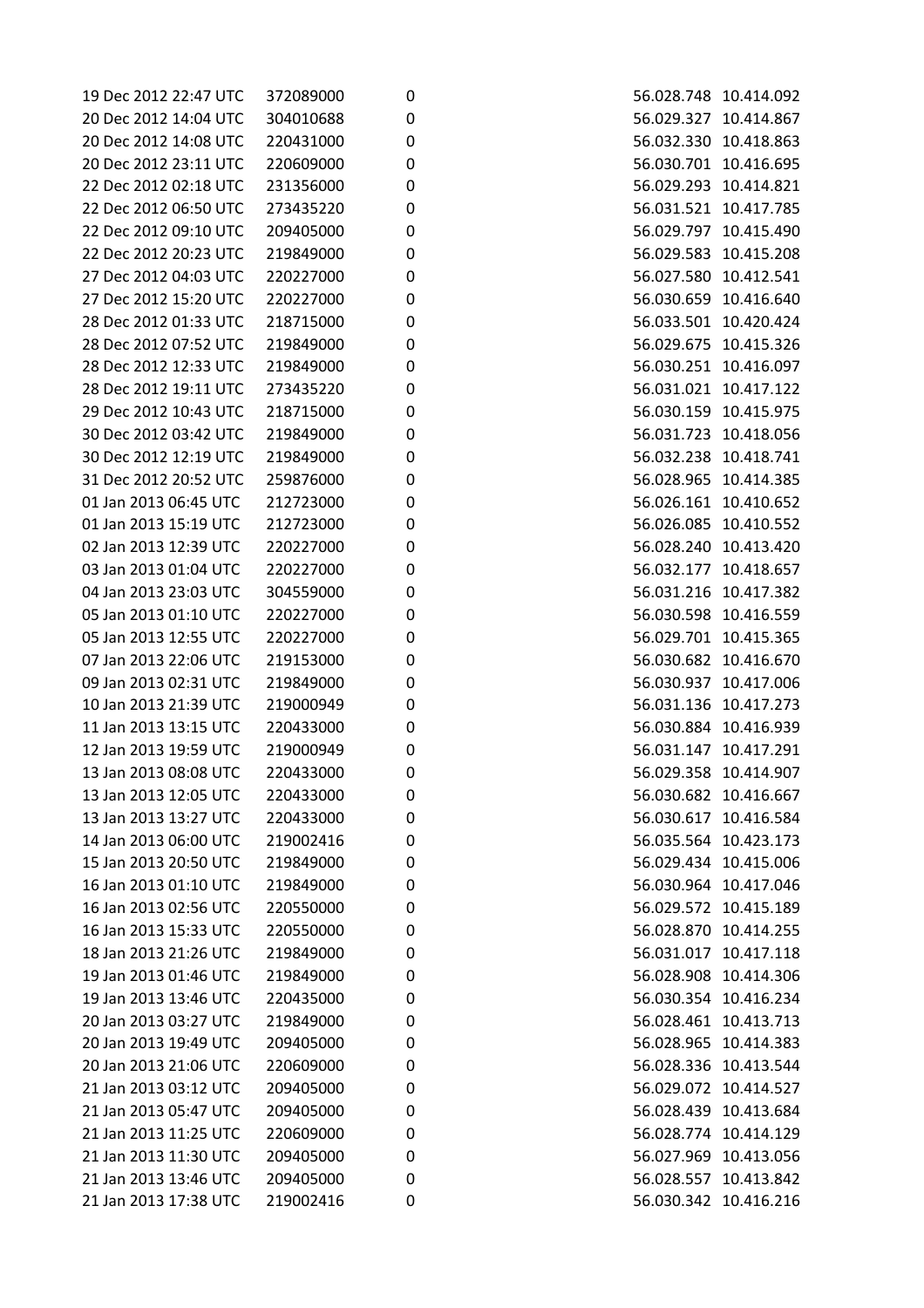| 21 Jan 2013 19:19 UTC | 209405000 | 0                  | 56.028.706 10.414.040 |  |
|-----------------------|-----------|--------------------|-----------------------|--|
| 21 Jan 2013 21:45 UTC | 209405000 | $\mathbf 0$        | 56.028.408 10.413.641 |  |
| 22 Jan 2013 03:12 UTC | 209405000 | $\pmb{0}$          | 56.028.778 10.414.133 |  |
| 22 Jan 2013 05:59 UTC | 209405000 | $\pmb{0}$          | 56.026.749 10.411.431 |  |
| 24 Jan 2013 04:29 UTC | 211228200 | $\pmb{0}$          | 56.028.877 10.414.268 |  |
| 24 Jan 2013 07:40 UTC | 219849000 | $\pmb{0}$          | 56.029.797 10.415.492 |  |
| 24 Jan 2013 12:37 UTC | 211228200 | $\pmb{0}$          | 56.029.186 10.414.680 |  |
| 25 Jan 2013 07:27 UTC | 220436000 | $\pmb{0}$          | 56.028.687 10.414.013 |  |
| 26 Jan 2013 17:53 UTC | 219849000 | $\pmb{0}$          | 56.030.674 10.416.659 |  |
| 26 Jan 2013 21:09 UTC | 211228200 | $\pmb{0}$          | 56.027.344 10.412.224 |  |
| 26 Jan 2013 22:35 UTC | 219849000 | $\mathbf 0$        | 56.033.524 10.420.451 |  |
| 27 Jan 2013 00:43 UTC | 305008000 | $\pmb{0}$          | 56.034.481 10.421.728 |  |
| 27 Jan 2013 04:44 UTC | 211228200 | $\pmb{0}$          | 56.029.358 10.414.908 |  |
| 27 Jan 2013 21:25 UTC | 236414000 | 0                  | 56.031.319 10.417.518 |  |
| 28 Jan 2013 03:08 UTC | 219849000 | $\pmb{0}$          | 56.030.190 10.416.012 |  |
| 28 Jan 2013 07:22 UTC | 219849000 | $\mathbf 0$        | 56.031.521 10.417.787 |  |
| 28 Jan 2013 13:32 UTC | 305008000 | $\pmb{0}$          | 56.033.543 10.420.478 |  |
| 28 Jan 2013 17:49 UTC | 219421000 | $\pmb{0}$          | 56.030.167 10.415.981 |  |
| 29 Jan 2013 10:01 UTC | 236414000 | $\pmb{0}$          | 56.030.525 10.416.461 |  |
| 29 Jan 2013 18:51 UTC | 373810000 | $\pmb{0}$          | 56.029.446 10.415.026 |  |
| 30 Jan 2013 07:44 UTC | 220434000 | $\pmb{0}$          | 56.031.567 10.417.846 |  |
| 31 Jan 2013 10:12 UTC | 636015913 | $\pmb{0}$          | 56.024.830 10.408.881 |  |
| 31 Jan 2013 12:53 UTC | 304010366 | $\pmb{0}$          | 56.029.175 10.414.664 |  |
| 02 Feb 2013 01:11 UTC | 219000195 | $\pmb{0}$          | 56.031.101 10.417.229 |  |
| 02 Feb 2013 08:22 UTC | 219000175 | 0                  | 56.030.479 10.416.398 |  |
| 05 Feb 2013 06:30 UTC | 220435000 | $\pmb{0}$          | 56.030.113 10.415.914 |  |
| 05 Feb 2013 12:49 UTC | 220434000 | $\pmb{0}$          | 56.030.590 10.416.548 |  |
| 06 Feb 2013 13:44 UTC |           | $\pmb{0}$          | 56.031.303 10.417.496 |  |
| 15 Feb 2013 09:53 UTC | 219849000 |                    | 56.031.910 10.418.306 |  |
|                       | 231355000 | 0                  |                       |  |
| 15 Feb 2013 19:27 UTC | 219000554 | 0 SABOTOEREN       | 56.031.395 10.417.618 |  |
| 19 Feb 2013 01:01 UTC | 357875000 | $\pmb{0}$          | 56.030.224 10.416.059 |  |
| 23 Feb 2013 09:06 UTC | 209696000 | 0                  | 56.031.986 10.418.407 |  |
| 28 Feb 2013 02:47 UTC | 236490000 | 0                  | 56.031.506 10.417.768 |  |
| 28 Feb 2013 02:51 UTC | 305661000 | $\pmb{0}$          | 56.028.496 10.413.756 |  |
| 28 Feb 2013 15:30 UTC | 209840000 | 0                  | 56.027.451 10.412.367 |  |
| 03 Mar 2013 12:26 UTC | 219000175 | 0 MHV 908 BRIGADEN | 56.028.698 10.414.028 |  |
| 12 Mar 2013 13:11 UTC | 209715000 | 0                  | 56.028.782 10.414.140 |  |
| 12 Mar 2013 20:36 UTC | 230987660 | 0                  | 56.031.754 10.418.097 |  |
| 14 Mar 2013 08:25 UTC | 215211000 | 0                  | 56.027.126 10.411.936 |  |
| 16 Mar 2013 08:11 UTC | 219000175 | 0 MHV 908 BRIGADEN | 56.038.593 10.427.203 |  |
| 17 Mar 2013 08:38 UTC | 219000175 | 0 MHV 908 BRIGADEN | 56.034.710 10.422.033 |  |
| 20 Mar 2013 19:41 UTC | 477932200 | 0                  | 56.031.021 10.417.122 |  |
| 21 Mar 2013 16:48 UTC | 211606000 | 0                  | 56.028.725 10.414.066 |  |
| 22 Mar 2013 09:52 UTC | 231356000 | 0                  | 56.029.060 10.414.508 |  |
| 24 Mar 2013 16:41 UTC | 219082000 | 0                  | 56.030.468 10.416.382 |  |
| 24 Mar 2013 18:39 UTC | 636091854 | 0                  | 56.028.198 10.413.361 |  |
| 25 Mar 2013 10:01 UTC | 245824000 | 0                  | 56.030.773 10.416.790 |  |
| 25 Mar 2013 18:41 UTC | 219850000 | 0                  | 56.031.109 10.417.236 |  |
| 26 Mar 2013 00:04 UTC | 219850000 | 0                  | 56.032.104 10.418.563 |  |
| 27 Mar 2013 05:12 UTC | 236414000 | 0                  | 56.030.491 10.416.415 |  |
|                       |           |                    |                       |  |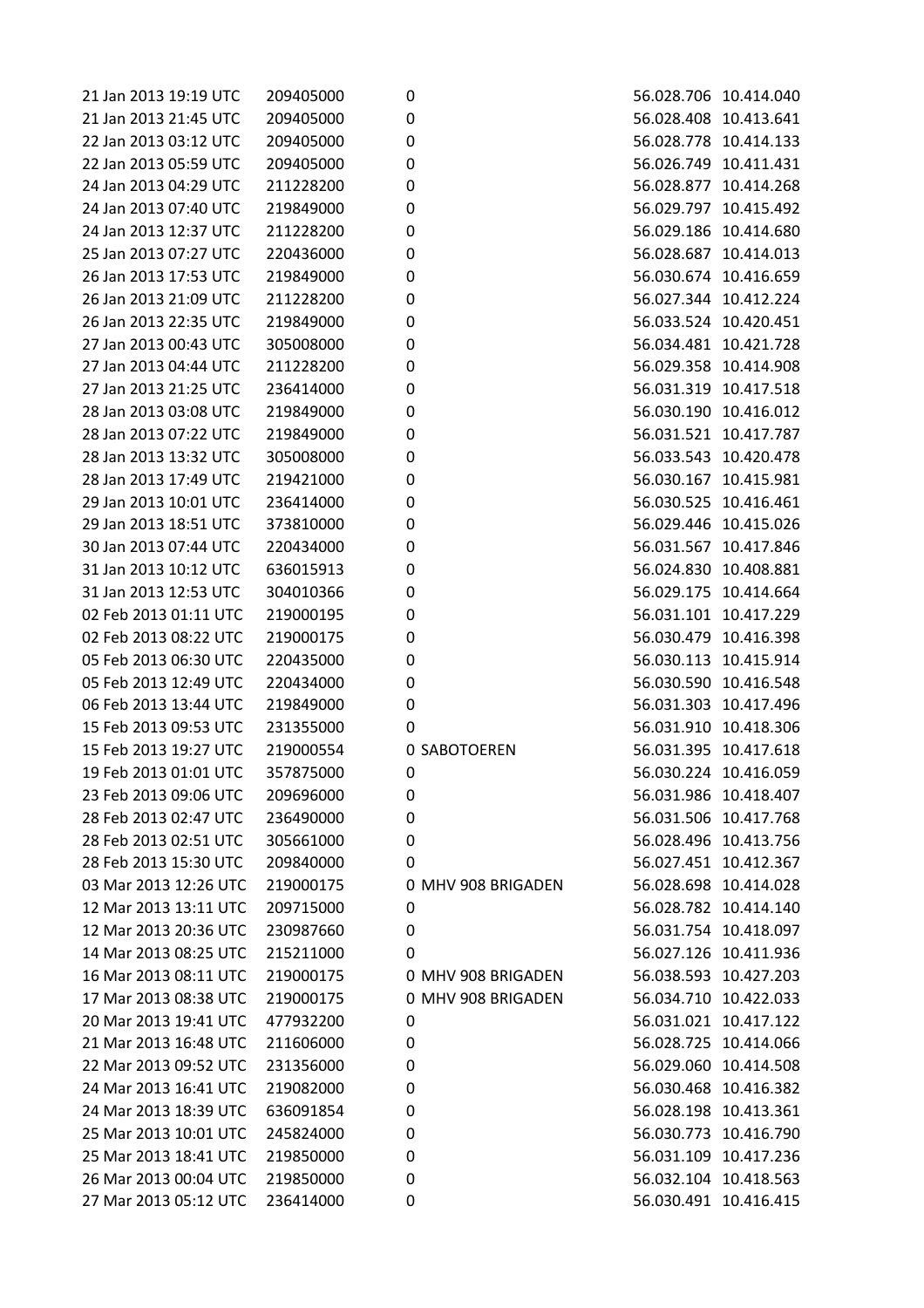| 27 Mar 2013 17:51 UTC | 236414000 | 0                      |                       | 56.029.030 10.414.470 |
|-----------------------|-----------|------------------------|-----------------------|-----------------------|
| 28 Mar 2013 05:05 UTC | 219850000 | 0                      |                       | 56.032.784 10.419.465 |
| 29 Mar 2013 11:08 UTC | 231355000 | 0                      |                       | 56.030.659 10.416.638 |
| 30 Mar 2013 06:40 UTC | 219850000 | 0                      |                       | 56.032.848 10.419.554 |
| 30 Mar 2013 07:30 UTC | 249446000 | 0                      |                       | 56.028.957 10.414.372 |
| 30 Mar 2013 11:11 UTC | 219850000 | 0                      |                       | 56.032.726 10.419.392 |
| 01 Apr 2013 15:15 UTC | 245461000 | 0                      |                       | 56.026.917 10.411.658 |
| 02 Apr 2013 04:04 UTC | 212641000 | 0                      |                       | 56.029.774 10.415.462 |
| 02 Apr 2013 11:47 UTC | 218439000 | 0                      |                       | 56.028.111 10.413.248 |
| 02 Apr 2013 12:43 UTC | 212641000 | 0                      |                       | 56.029.652 10.415.299 |
| 03 Apr 2013 06:38 UTC | 219850000 | 0                      |                       | 56.032.974 10.419.722 |
| 03 Apr 2013 10:59 UTC | 219850000 | 0                      |                       | 56.032.715 10.419.374 |
| 04 Apr 2013 04:19 UTC | 236414000 | 0                      | 56.028.927 10.414.330 |                       |
| 04 Apr 2013 11:09 UTC | 219431000 | 0                      |                       | 56.029.644 10.415.285 |
| 04 Apr 2013 17:54 UTC | 236414000 | 0                      |                       | 56.027.241 10.412.087 |
| 04 Apr 2013 20:48 UTC | 209629000 | 0                      |                       | 56.030.449 10.416.360 |
| 05 Apr 2013 17:15 UTC | 219000175 | 0 MHV 908 BRIGADEN     | 56.029.793 10.415.487 |                       |
| 07 Apr 2013 20:10 UTC | 219431000 | 0                      | 56.030.373            | 10.416.255            |
| 08 Apr 2013 10:26 UTC | 219431000 | 0                      |                       | 56.031.139 10.417.279 |
| 09 Apr 2013 12:06 UTC | 211141000 | 0                      | 56.029.331 10.414.872 |                       |
| 10 Apr 2013 21:08 UTC | 376474000 | 0                      |                       | 56.030.552 10.416.496 |
| 12 Apr 2013 06:42 UTC | 220436000 | 0                      |                       | 56.024.612 10.408.592 |
| 12 Apr 2013 12:35 UTC | 209696000 | 0                      |                       | 56.032.429 10.418.994 |
| 12 Apr 2013 16:22 UTC | 219105000 | 0                      |                       | 56.031.540 10.417.809 |
| 18 Apr 2013 21:30 UTC | 305773000 | 0                      |                       | 56.028.877 10.414.268 |
| 18 Apr 2013 22:20 UTC | 231356000 | 0                      |                       | 56.029.819 10.415.522 |
| 20 Apr 2013 01:17 UTC | 636091854 | 0                      |                       | 56.027.508 10.412.445 |
| 22 Apr 2013 10:36 UTC | 219850000 | 0                      | 56.032.799            | 10.419.489            |
| 22 Apr 2013 15:14 UTC | 219850000 | 0                      | 56.032.738 10.419.407 |                       |
| 26 Apr 2013 12:18 UTC | 218278000 | 0                      |                       | 56.032.417 10.418.979 |
| 26 Apr 2013 13:39 UTC | 210122000 | $\mathbf 0$            | 56.030.262 10.416.108 |                       |
| 27 Apr 2013 01:58 UTC | 219850000 | 0                      |                       | 56.032.784 10.419.468 |
| 27 Apr 2013 06:14 UTC | 219850000 | 0                      |                       | 56.032.749 10.419.421 |
| 27 Apr 2013 22:09 UTC | 211202400 |                        |                       | 56.031.864 10.418.242 |
| 29 Apr 2013 06:48 UTC | 212746000 | 0<br>$\boldsymbol{0}$  | 56.038.345            | 10.426.873            |
|                       | 211202400 |                        |                       | 56.030.083 10.415.873 |
| 29 Apr 2013 12:27 UTC |           | 0                      | 56.030.567 10.416.515 |                       |
| 30 Apr 2013 03:47 UTC | 220609000 | 0                      |                       | 56.030.891 10.416.946 |
| 30 Apr 2013 16:23 UTC | 212746000 | 0                      |                       |                       |
| 01 May 2013 03:27 UTC | 210122000 | $\boldsymbol{0}$       | 56.029.877            | 10.415.596            |
| 01 May 2013 07:29 UTC | 219675000 | 0                      | 56.033.546            | 10.420.483            |
| 01 May 2013 12:01 UTC | 211141000 | 0                      |                       | 56.028.446 10.413.692 |
| 01 May 2013 13:49 UTC | 304822000 | 0                      |                       | 56.031.719 10.418.049 |
| 02 May 2013 10:21 UTC | 304822000 | 0                      | 56.029.610 10.415.240 |                       |
| 02 May 2013 17:53 UTC | 245902000 | $\boldsymbol{0}$       | 56.031.616 10.417.914 |                       |
| 03 May 2013 08:21 UTC | 245902000 | 0                      |                       | 56.030.704 10.416.698 |
| 03 May 2013 11:26 UTC | 210122000 | 0                      |                       | 56.025.341 10.409.563 |
| 03 May 2013 23:55 UTC | 219175000 | 0                      |                       | 56.030.350 10.416.224 |
| 04 May 2013 14:23 UTC | 219000176 | 0 MHV912 HOLGER DANSKE |                       | 56.029.968 10.415.718 |
| 04 May 2013 15:36 UTC | 219175000 | 0                      |                       | 56.030.148 10.415.960 |
| 05 May 2013 14:15 UTC | 245815000 | 0                      |                       | 56.029.705 10.415.369 |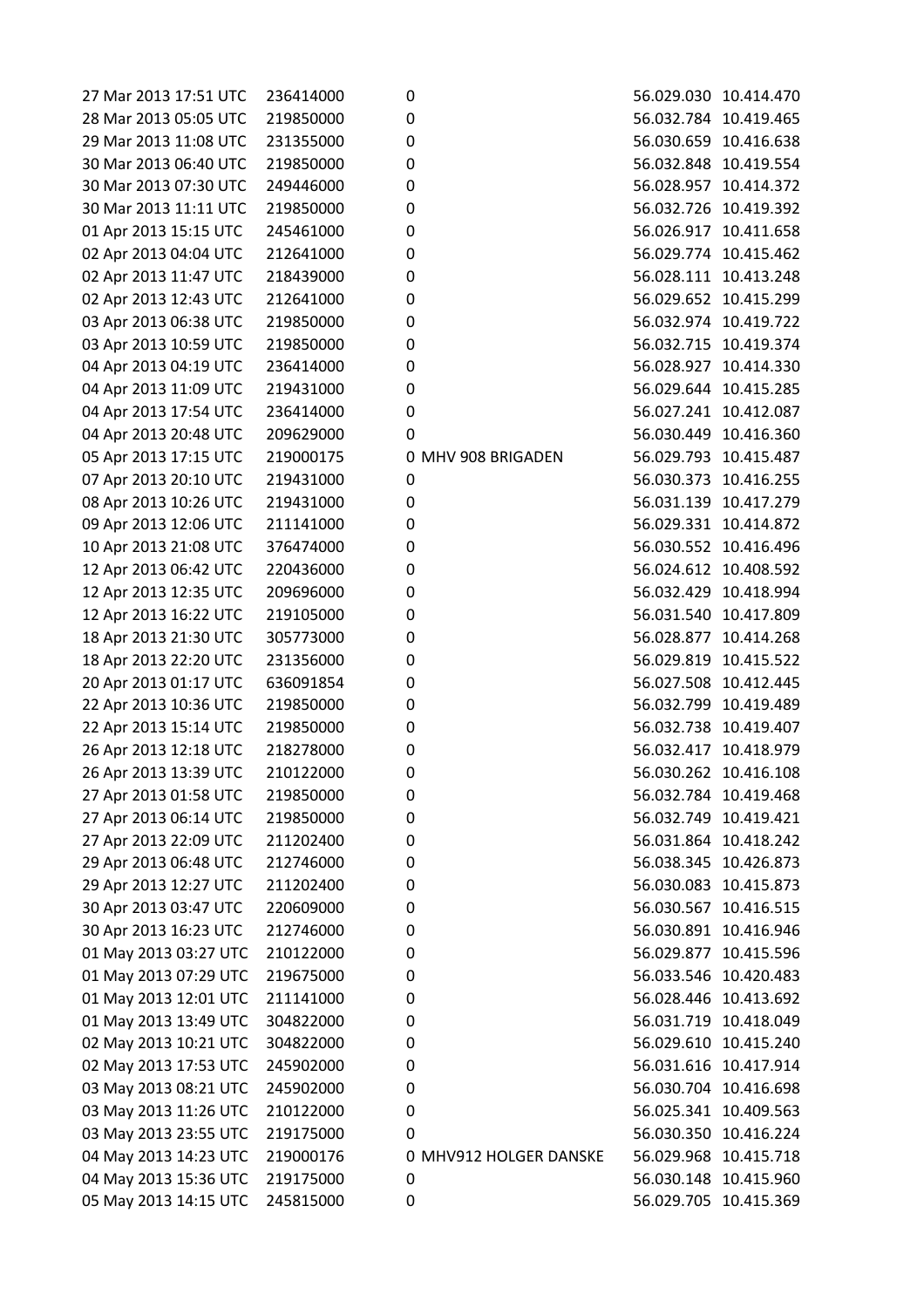| 07 May 2013 01:56 UTC | 236414000 | 0                     |                       | 56.031.197 10.417.354 |
|-----------------------|-----------|-----------------------|-----------------------|-----------------------|
| 07 May 2013 13:18 UTC | 245815000 | 0                     |                       | 56.033.108 10.419.897 |
| 07 May 2013 19:26 UTC | 236414000 | $\pmb{0}$             |                       | 56.029.243 10.414.752 |
| 08 May 2013 14:22 UTC | 209715000 | 0                     |                       | 56.029.728 10.415.401 |
| 15 May 2013 13:24 UTC | 256341000 | $\mathbf 0$           |                       | 56.033.070 10.419.848 |
| 16 May 2013 12:16 UTC | 219939000 | 0                     |                       | 56.031.796 10.418.152 |
| 17 May 2013 03:30 UTC | 236414000 | 0                     | 56.030.827 10.416.861 |                       |
| 17 May 2013 16:01 UTC | 236414000 | 0                     | 56.030.766 10.416.779 |                       |
| 18 May 2013 17:09 UTC | 236445000 | 0                     | 56.027.367 10.412.255 |                       |
| 18 May 2013 22:50 UTC | 256708000 | $\mathbf 0$           | 56.031.368 10.417.582 |                       |
| 19 May 2013 06:59 UTC | 245859000 | 0                     |                       | 56.030.418 10.416.316 |
| 20 May 2013 09:03 UTC | 219012224 | <b>0 RASKE RAPIDA</b> | 56.024.796 10.408.832 |                       |
| 21 May 2013 04:32 UTC | 266295000 | $\mathbf 0$           | 56.024.849 10.408.903 |                       |
| 21 May 2013 10:35 UTC | 219018272 | 0                     |                       | 56.030.823 10.416.856 |
| 21 May 2013 12:25 UTC | 245859000 | 0                     |                       | 56.029.045 10.414.488 |
| 24 May 2013 03:25 UTC | 209696000 | 0                     | 56.032.566 10.419.179 |                       |
| 24 May 2013 08:13 UTC | 265676460 | 0 TINTO 4             |                       | 56.030.228 10.416.067 |
| 27 May 2013 13:27 UTC | 214182017 | 0                     | 56.029.072 10.414.526 |                       |
| 29 May 2013 05:07 UTC | 236414000 | 0                     |                       | 56.028.450 10.413.700 |
| 30 May 2013 10:11 UTC | 245882000 | 0                     | 56.035.545 10.423.143 |                       |
| 30 May 2013 11:15 UTC | 211237730 | 0                     | 56.028.027 10.413.136 |                       |
| 30 May 2013 15:44 UTC | 236414000 | 0                     |                       | 56.028.770 10.414.126 |
| 30 May 2013 17:47 UTC | 305919000 | 0                     |                       | 56.030.514 10.416.448 |
| 03 Jun 2013 10:25 UTC | 304559000 | $\mathbf 0$           |                       | 56.031.288 10.417.475 |
| 04 Jun 2013 03:59 UTC | 305661000 | 0                     |                       | 56.031.414 10.417.645 |
| 04 Jun 2013 15:54 UTC | 246449000 | 0                     | 56.026.695 10.411.363 |                       |
| 06 Jun 2013 10:50 UTC | 219000554 | 0 MHV 851 SABOTOEREN  |                       | 56.030.807 10.416.838 |
| 06 Jun 2013 23:45 UTC | 244476000 | 0                     |                       | 56.026.764 10.411.454 |
| 07 Jun 2013 03:04 UTC | 231355000 | $\mathbf 0$           |                       | 56.031.265 10.417.446 |
| 07 Jun 2013 15:11 UTC | 304158000 | 0                     | 56.029.514 10.415.115 |                       |
| 08 Jun 2013 11:08 UTC | 357773000 | 0                     |                       | 56.028.992 10.414.416 |
| 08 Jun 2013 16:05 UTC | 244476000 | 0                     | 56.030.983 10.417.070 |                       |
| 11 Jun 2013 07:58 UTC | 219850000 | 0                     | 56.032.776 10.419.456 |                       |
| 11 Jun 2013 12:52 UTC | 219850000 | 0                     |                       | 56.032.822 10.419.518 |
| 20 Jun 2013 15:12 UTC | 219849000 | 0                     | 56.031.811 10.418.171 |                       |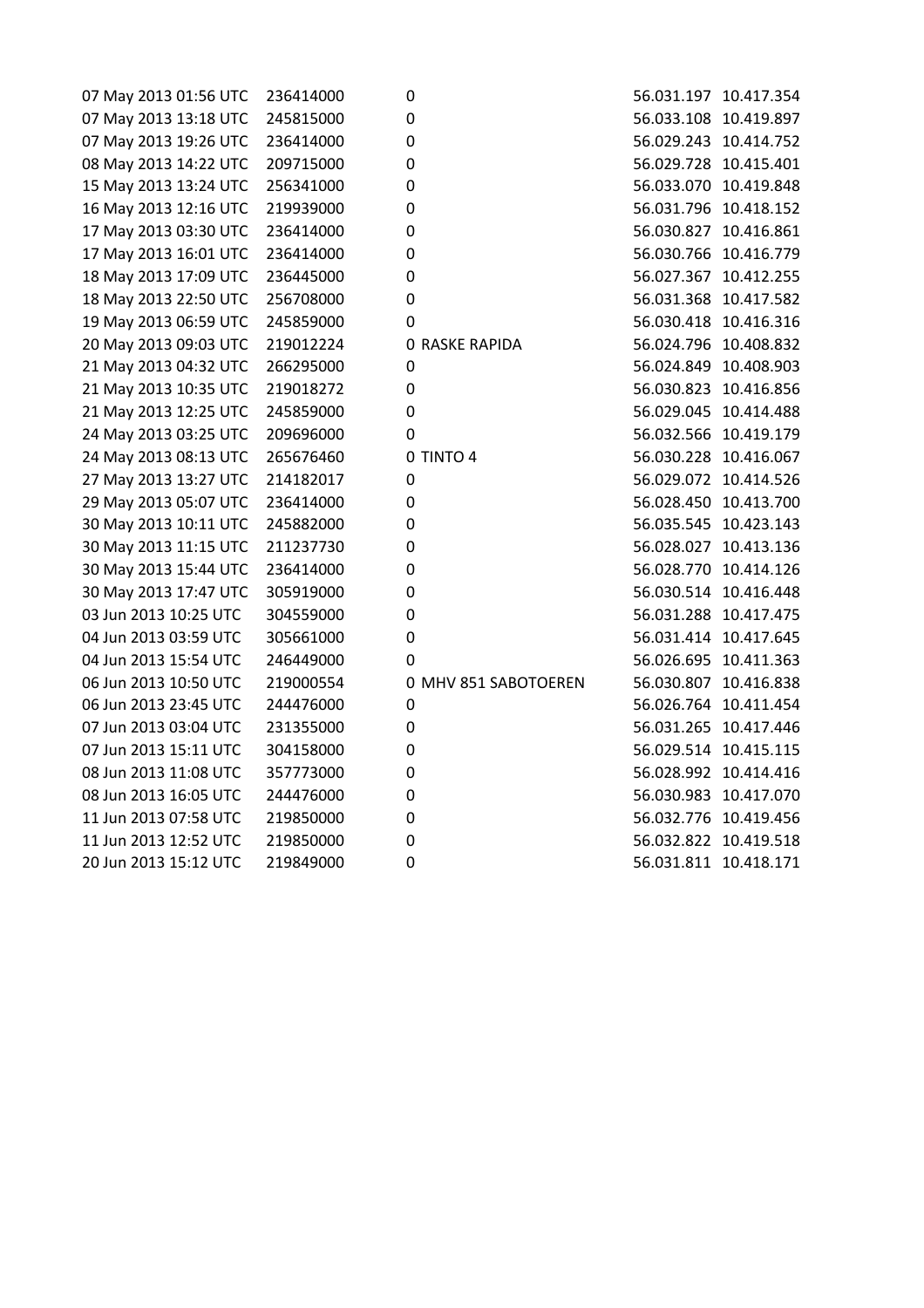| Callsign    | Nav. Status | ROT SOG     |            | COG      | Heading | Draught | Length Width | Ship Type    |
|-------------|-------------|-------------|------------|----------|---------|---------|--------------|--------------|
| ZCDP8       | Engine      |             | 018.3      | 147      | 147 8.7 |         | 289          | 50 Passenger |
| ZCDP8       | Engine      | 0           | 18         | 143      | 145 8.7 |         | 289          | 50 Passenger |
| ZCDP8       | Engine      |             | 018.3      | 139.8    | 142 8.7 |         | 289          | 50 Passenger |
| ZCDP8       | Engine      |             | 018.8      | 146      | 146 8.7 |         | 289          | 50 Passenger |
| ZCDP8       | Engine      |             | 018.8      | 140.6    | 141 8.7 |         | 289          | 50 Passenger |
| ZCDP8       | Engine      |             | 0 18.4     | 136.3    | 137 8.7 |         | 289          | 50 Passenger |
| ZCDP8       | Engine      |             | 018.3      | 142.2    | 146 8.6 |         | 289          | 50 Passenger |
| ZCDP8       | Engine      |             | 018.9      | 137.7    | 139 8.6 |         | 289          | 50 Passenger |
| ZCDP8       | Engine      | 0           |            | 19 137.4 | 139 8.6 |         | 289          | 50 Passenger |
| ZCDP8       | Engine      |             | 018.4      | 138.8    | 143 8.6 |         | 289          | 50 Passenger |
| ZCDP8       | Engine      | 0           |            | 18 137.5 | 143 8.6 |         | 289          | 50 Passenger |
| H3JN        | Engine      |             | 013.7      | 141      | 137 8.1 |         | 203          | 27 Cargo     |
| H3JN        | Engine      |             | 015.6      | 321.3    | 319 8.2 |         | 203          | 27 Cargo     |
| H3JN        | Engine      |             | 016.9      | 141.9    | 142 7.6 |         | 203          | 27 Cargo     |
| <b>SCIK</b> | Engine      |             | 011.2      | 332.8    | 329 6.4 |         | 187          | 27 Cargo     |
| <b>SCIK</b> | Engine      |             | 0 17.7     | 328.6    | 328 5.9 |         | 187          | 27 Cargo     |
| C6R2089     | Engine      |             | 010.6      | 145      | 143 6.7 |         | 179          | 28 Cargo     |
| OJLI        | Engine      |             | 015.2      | 137      | 136 8.5 |         | 170          | 24 Tanker    |
| OJLH        | Engine      |             | 014.3      | 322.8    | 323 9.2 |         | 170          | 24 Tanker    |
| V2PM7       | Engine      |             | 012.3      | 146.5    | 144 6.4 |         | 165          | 28 Cargo     |
| A8TT2       | Engine      |             | $-76.4$    | 321.6    | 319 8.7 |         | 161          | 25 Cargo     |
| A8TT2       | Engine      |             | $-7$ 11.2  | 322.7    | 321     | 9       | 161          | 25 Cargo     |
| A8TT2       | Moored      |             | 9 15.9     | 136.6    | 133 9.2 |         | 161          | 25 Cargo     |
| A8TT2       | Engine      |             | $-86.2$    | 322.1    | 319     | 9       | 161          | 25 Cargo     |
| A8TT2       | Engine      |             | 3 10.9     | 137.1    | 133 8.7 |         | 161          | 25 Cargo     |
| A8TT2       | Engine      |             | $-8$ 17.2  | 138.7    | 134 8.6 |         | 161          | 25 Cargo     |
| A8TT2       | Engine      | 10          |            | 15 138.6 | 134 8.8 |         | 161          | 25 Cargo     |
| A8TT2       | Moored      |             | $-78.4$    | 137.2    | 135 8.7 |         | 161          | 25 Cargo     |
| A8TT2       | Engine      |             | 6 16.5     | 141.3    | 139 9.1 |         | 161          | 25 Cargo     |
| A8TT2       | Engine      |             | 8 14.3     | 144.3    | 141 8.8 |         | 161          | 25 Cargo     |
| A8TT2       | Engine      |             | $-10$ 18.3 | 144.2    | 145 8.9 |         | 161          | 25 Cargo     |
| 3EAG7       | Engine      |             | 012.5      | 145      | 146 7.9 |         | 160          | 27 Tanker    |
| V7DJ6       | Engine      |             | 08.9       | 324      | 322 8.7 |         | 159          | 25 Cargo     |
| V7DJ6       | Engine      |             | 019.6      | 143      | 139 8.4 |         | 159          | 25 Cargo     |
| V7DJ6       | Engine      |             | 019.6      | 324      | 324     | 8       | 159          | 25 Cargo     |
| V7DJ6       | Engine      |             | 019.3      | 322      | 323     | 8       | 159          | 25 Cargo     |
| V7DJ6       | Engine      |             | 013.8      | 320      | 323     | 8       | 159          | 25 Cargo     |
| V7DJ6       | Engine      |             | 014.3      | 322      | 321 8.5 |         | 159          | 25 Cargo     |
| V7DJ6       |             |             |            | 141      | 142 8.3 |         | 159          |              |
| V7DJ6       | Engine      | $-127$ 18.5 | 018.5      | 146      | 144 7.9 |         | 159          | 25 Cargo     |
| V7DJ6       | Engine      |             | 014.7      | 143      | 142 8.6 |         | 159          | 25 Cargo     |
|             | Engine      |             |            | 144      |         |         |              | 25 Cargo     |
| V7DJ6       | Engine      | 0           | 18         |          | 144 8.2 |         | 159          | 25 Cargo     |
| V7DJ6       | Engine      |             | 014.9      | 144      | 146     | 8       | 159          | 25 Cargo     |
| V7DJ6       | Engine      |             | 012.5      | 322      | 322 8.8 |         | 159          | 25 Cargo     |
| V7DJ6       | Engine      |             | 015.1      | 144      | 143     | 9       | 159          | 25 Cargo     |
| V7DJ6       | Engine      |             | 014.8      | 146      | 145 8.4 |         | 159          | 25 Cargo     |
| V7DJ6       | Engine      |             | 017.8      | 144      | 143     | 9       | 159          | 25 Cargo     |
| V7DJ6       | Engine      |             | 012.3      | 321      | 323 7.9 |         | 159          | 25 Cargo     |
| <b>DABH</b> | Engine      |             | $-1120.6$  | 147      | 144 6.4 |         | 155          | 22 Cargo     |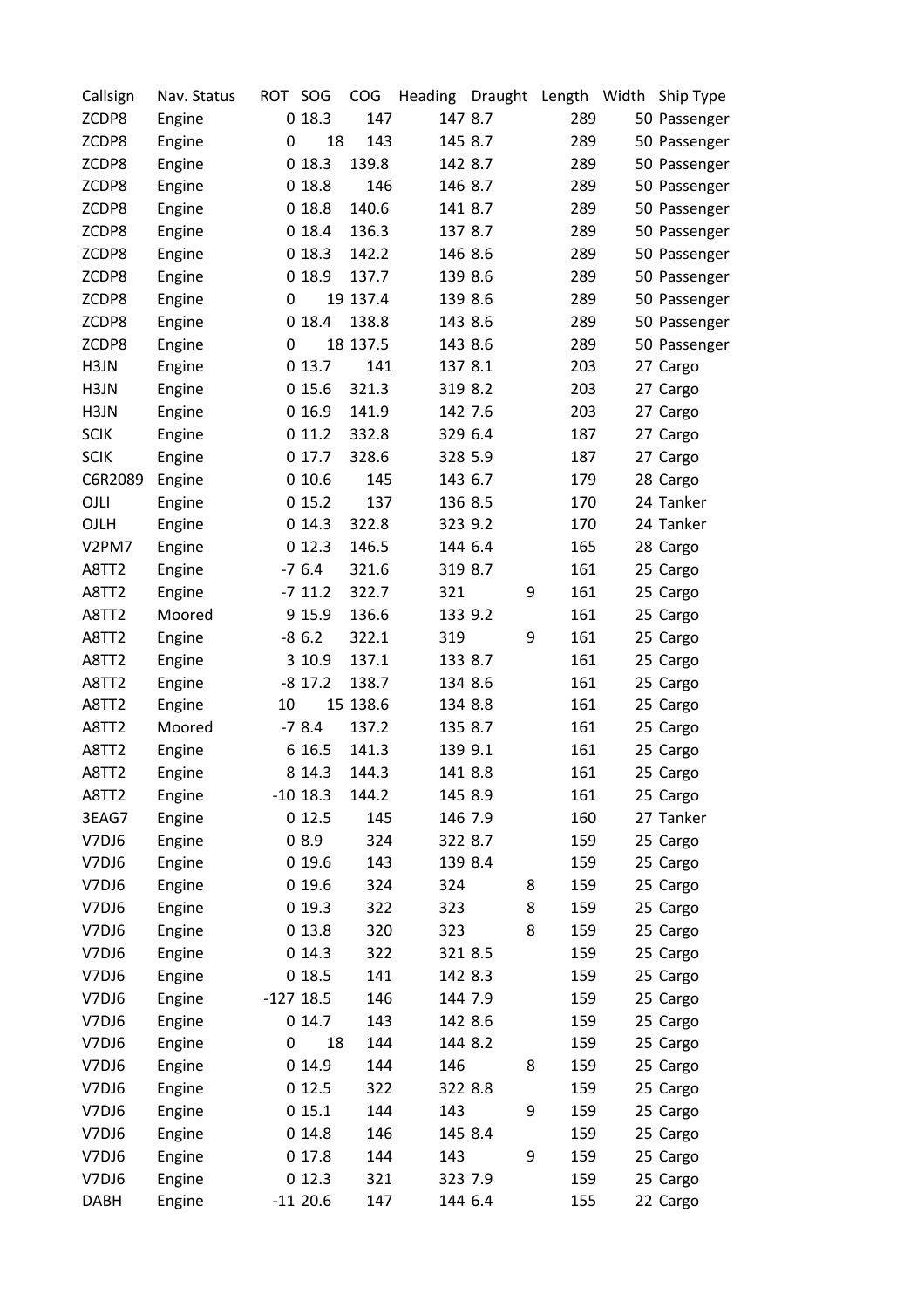| DDAF <sub>2</sub>              | Engine  |             | 016.1      | 326      | 327 7.9 |                | 155 | 22 Cargo    |
|--------------------------------|---------|-------------|------------|----------|---------|----------------|-----|-------------|
| DDAF <sub>2</sub>              | Sailing |             | $-5$ 18.8  | 140      | 138     | 8              | 155 | 22 Cargo    |
| DDAF <sub>2</sub>              | Engine  |             | 016.3      | 325      | 325 7.4 |                | 155 | 22 Cargo    |
| 3FNI3                          | Engine  | 0           |            | 14 148.2 | 150 8.5 |                | 149 | 24 Tanker   |
| 3FNI3                          | Engine  |             | 014.1      | 144.6    | 145 7.9 |                | 149 | 24 Tanker   |
| A8LD9                          | Engine  |             | 016.8      | 141.9    | 143     | 8              | 148 | 23 Cargo    |
| A8LD9                          | Engine  |             | $-11$ 15.8 | 145.6    | 144 7.8 |                | 148 | 23 Cargo    |
| A8LD9                          | Engine  |             | $-76.2$    | 324.4    | 322     | 0              | 148 | 23 Cargo    |
| A8LD9                          | Engine  |             | 8 15.2     | 142      | 144 8.1 |                | 148 | 23 Cargo    |
| A8LD9                          | Engine  |             | 017.1      | 145.4    | 146 7.4 |                | 148 | 23 Cargo    |
| 3FBY8                          | Engine  |             | 013.1      | 145.4    | 146 7.8 |                | 147 | 24 Tanker   |
| 9HHF9                          | Engine  | 0           |            | 13 144.8 | 145 8.2 |                | 146 | 24 Tanker   |
| H3WD                           | Engine  | $-127$ 12.3 |            | 147.5    | 142 8.2 |                | 146 | 24 Tanker   |
| 3EXT8                          | Engine  |             | 011.2      | 146      | 144     | 0              | 146 | 24 Tanker   |
| OZ2100                         | Engine  | 0           |            | 15 144.9 | 144 8.1 |                | 144 | 22 Tanker   |
| 2FQX9                          | Moored  |             | 012.3      | 143      | 144 8.1 |                | 142 | 24 Tanker   |
| C4FB2                          | Engine  |             | 017.3      | 321.2    | 322 6.9 |                | 141 | 22 Cargo    |
| C4FA2                          | Engine  |             | $-15$ 16.4 | 143.5    | 138 6.1 |                | 141 | 22 Cargo    |
| C4FB2                          | Engine  |             | 014.6      | 143.8    | 146 6.5 |                | 141 | 22 Cargo    |
| C4FA2                          | Engine  |             | 17 13.7    | 341.5    | 350 6.5 |                | 141 | 22 Cargo    |
| C4FB2                          | Engine  |             | 014.3      | 144.3    | 144 5.9 |                | 141 | 22 Cargo    |
| C4FB2                          | Engine  | 0           |            | 15 321.8 | 322     | 6              | 141 | 22 Cargo    |
| C4FA2                          | Engine  |             | 5 14.6     | 351.6    | 356     | $\overline{7}$ | 141 | 22 Cargo    |
| V <sub>2QC4</sub>              | Engine  |             | 016.4      | 138.3    | 138 7.3 |                | 141 | 24 Cargo    |
| C4FA2                          | Engine  |             | 20 16.5    | 348.3    | 358     | 7              | 141 | 22 Cargo    |
| C4FB2                          | Engine  | 7           |            | 16 323.1 | 322     | $\overline{7}$ | 141 | 22 Cargo    |
| C4FB2                          | Engine  |             | 014.4      | 324      | 324 6.7 |                | 141 | 22 Cargo    |
| C4FB2                          | Engine  | 0           |            | 13 325.2 | 324 6.9 |                | 141 | 22 Cargo    |
| C4FA2                          | Engine  |             | 25 15.3    | 331.6    | 338 7.1 |                | 141 | 22 Cargo    |
| C4FB2                          | Engine  |             | 016.8      | 324      | 322 6.9 |                | 141 | 22 Cargo    |
| D5CO5                          | Engine  |             | 21 15.4    | 324.4    | 332 7.9 |                | 140 | 23 Cargo    |
| V20W7                          | Engine  | 127         |            | 15 316.1 | 323 6.5 |                | 140 | 22 Cargo    |
| <b>V2OW7</b>                   | Engine  |             | 017.3      | 320.8    | 324 6.6 |                | 140 | 22 Cargo    |
| V <sub>2</sub> CB <sub>5</sub> | Engine  |             | 015.4      | 140.3    | 143 5.6 |                | 140 | 22 Cargo    |
| <b>OVVB</b>                    | Engine  |             | 014.6      | 146      | 144     | 0              | 139 | 20 Military |
| <b>OVVB</b>                    | Engine  |             | 016.4      | 326.6    | 327     | 0              | 139 | 20 Military |
| <b>OVVB</b>                    | Engine  | 0           |            | 11 145.3 | 145     | 0              | 139 | 20 Military |
| <b>OVVB</b>                    | Engine  |             | 013.8      | 144.9    | 144     | 0              | 139 | 20 Military |
| <b>OVVB</b>                    | Engine  | $-127$ 17.9 |            | 157.7    | 153     | 0              | 139 | 20 Military |
| OYBT2                          | Engine  |             | 012.8      | 323.2    | 323 7.4 |                | 139 | 23 Tanker   |
| OZ2049                         | Engine  | 8           |            | 16 323.9 | 322 7.7 |                | 138 | 22 Cargo    |
| OZ2048                         | Engine  |             | 017.1      | 326.3    | 331 7.6 |                | 138 | 21 Cargo    |
| OZ2049                         | Engine  |             | 017.2      | 321.7    | 322 7.3 |                | 138 | 22 Cargo    |
| OZ2048                         | Engine  |             | $-7$ 16.6  | 327.1    | 329 7.4 |                | 138 | 21 Cargo    |
| OZ2049                         | Engine  | -8          |            | 16 324.7 | 323 7.8 |                | 138 | 22 Cargo    |
| OZ2048                         | Engine  |             | $-5$ 17.1  | 322.4    | 325 7.3 |                | 138 | 21 Cargo    |
| OZ2049                         | Engine  | -8          |            | 16 322.8 | 321 7.6 |                | 138 | 22 Cargo    |
| OZ2049                         | Engine  |             | 9 13.6     | 322.6    | 319 7.4 |                | 138 | 22 Cargo    |
| OZ2049                         | Engine  |             | $-7$ 16.4  | 323.8    | 326     | 8              | 138 | 22 Cargo    |
| OZ2048                         | Engine  |             | 5 16.5     | 324.7    | 328 7.3 |                | 138 | 21 Cargo    |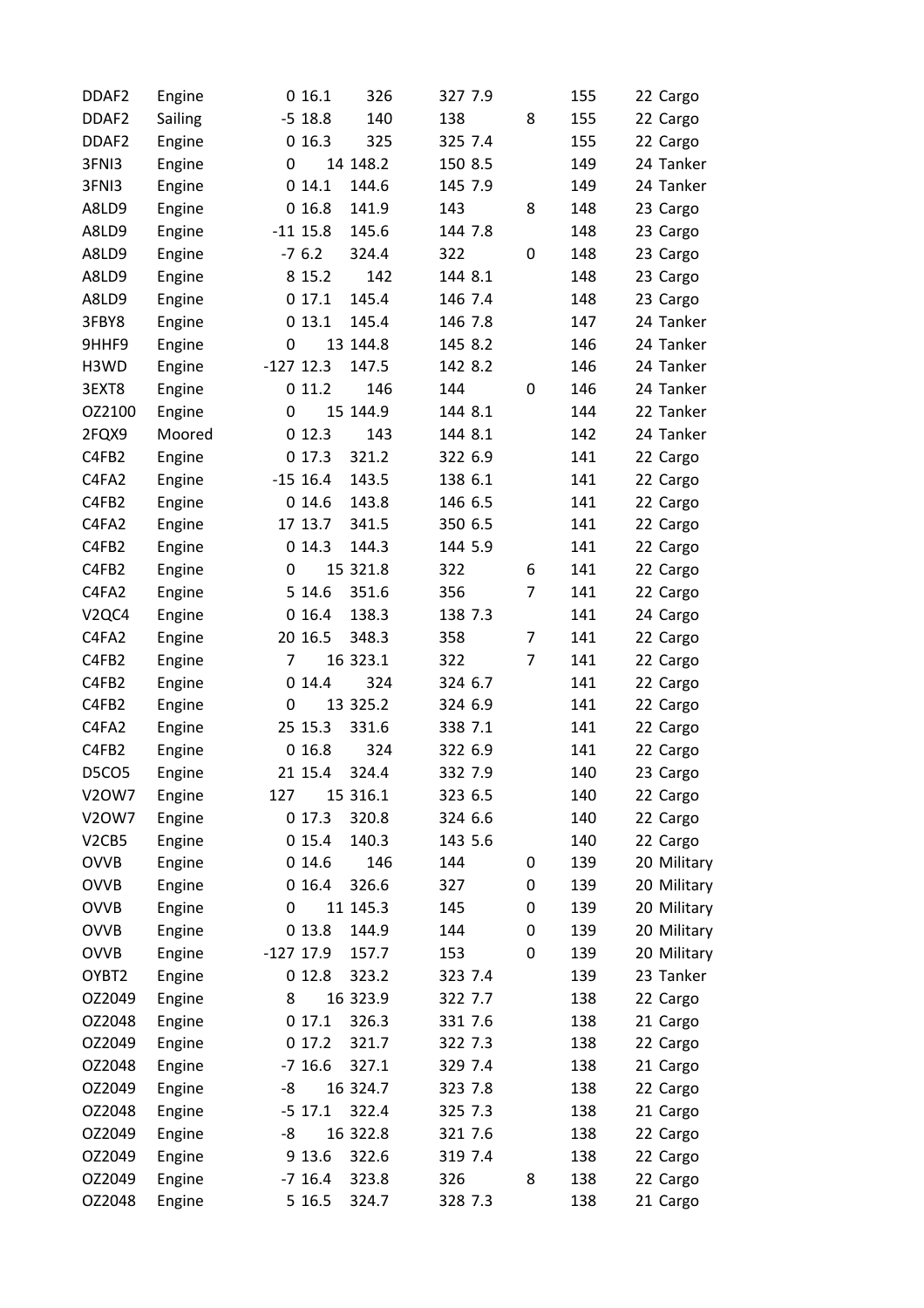| OZ2049      | Engine | 9 17.5    | 323.1    | 325 7.6  | 138 | 22 Cargo  |
|-------------|--------|-----------|----------|----------|-----|-----------|
| OZ2049      | Engine | $-8$ 15.1 | 322.2    | 325 7.9  | 138 | 22 Cargo  |
| OZ2048      | Engine | 8         | 17 324.1 | 327 7.4  | 138 | 21 Cargo  |
| OZ2049      | Engine | 8 16.9    | 322.7    | 323 7.5  | 138 | 22 Cargo  |
| OZ2048      | Engine | 5 17.4    | 326      | 329 7.3  | 138 | 21 Cargo  |
| OZ2049      | Engine | 0<br>17   | 322      | 323 7.6  | 138 | 22 Cargo  |
| OZ2048      | Engine | 5 13.1    | 323.9    | 326 7.1  | 138 | 21 Cargo  |
| OZ2049      | Engine | 9 11.7    | 326.7    | 330 7.2  | 138 | 22 Cargo  |
| OZ2048      | Engine | 7 17.4    | 324.3    | 327<br>7 | 138 | 21 Cargo  |
| OZ2049      | Engine | $-7$      | 18 321.7 | 323 7.4  | 138 | 22 Cargo  |
| OZ2048      | Engine | 7 16.7    | 323.9    | 326 7.3  | 138 | 21 Cargo  |
| OZ2049      | Engine | 012.1     | 324      | 328 7.7  | 138 | 22 Cargo  |
| OZ2049      | Engine | 8 16.4    | 321.3    | 326 7.5  | 138 | 22 Cargo  |
| OZ2049      | Engine | $-58.6$   | 321.3    | 327 7.8  | 138 | 22 Cargo  |
| OZ2048      | Engine | $-11$     | 16 320.3 | 322 6.9  | 138 | 21 Cargo  |
| OZ2048      | Engine | $-8$ 16.6 | 325.3    | 326 7.8  | 138 | 21 Cargo  |
| OZ2049      | Engine | 017.2     | 323.8    | 328 7.2  | 138 | 22 Cargo  |
| OZ2048      | Engine | 11 16.8   | 323.1    | 325 7.2  | 138 | 21 Cargo  |
| V2BM3       | Engine | $-2$ 10.6 | 143.3    | 144 6.1  | 138 | 21 Cargo  |
| OZ2049      | Engine | 5<br>17   | 324      | 328 7.3  | 138 | 22 Cargo  |
| V2DJ5       | Engine | 0 17.9    | 142      | 143 7.4  | 137 | 22 Cargo  |
| V7MC8       | Engine | 012.6     | 145      | 145 8.6  | 137 | 24 Tanker |
| P3CJ9       | Engine | 18<br>0   | 143      | 142 7.7  | 136 | 22 Cargo  |
| P3CJ9       | Engine | 017.3     | 144.8    | 142 7.8  | 136 | 22 Cargo  |
| P3QH9       | Engine | 016.6     | 144      | 144 7.2  | 134 | 22 Cargo  |
| P3QH9       | Engine | 016.1     | 144      | 144 7.6  | 134 | 22 Cargo  |
| P3QH9       | Moored | 017.1     | 145      | 145 7.9  | 134 | 22 Cargo  |
| 5BJU3       | Engine | 17<br>0   | 142      | 141 7.4  | 134 | 22 Cargo  |
| P3QH9       | Engine | 017.2     | 143      | 141 7.4  | 134 | 22 Cargo  |
| P3QH9       | Moored | 0 17.6    | 145      | 144 8.2  | 134 | 22 Cargo  |
| 5BJU3       | Engine | 0 11.6    | 321      | 320 8.3  | 134 | 22 Cargo  |
| DDVQ2       | Engine | 0         | 17 142.7 | 144 7.7  | 134 | 22 Cargo  |
| <b>DIFT</b> | Engine | 5 15.2    | 142      | 144 7.8  | 134 | 23 Cargo  |
| 5BJU3       | Engine | 0 13.6    | 143      | 143 8.5  | 134 | 22 Cargo  |
| <b>DIFT</b> | Engine | 5 14.1    | 145      | 146 7.5  | 134 | 23 Cargo  |
| <b>DIFT</b> | Engine | 014.4     | 145      | 145 7.4  | 134 | 23 Cargo  |
| MPJG8       | Engine | 0 17.8    | 144      | 146 8.5  | 134 | 23 Cargo  |
| DDVQ2       | Engine | 015.6     | 143.7    | 146 7.6  | 134 | 22 Cargo  |
| <b>DIFT</b> | Engine | 17<br>0   | 145      | 144 7.8  | 134 | 23 Cargo  |
| <b>DIFT</b> | Engine | $-7$ 17.5 | 145      | 143 8.5  | 134 | 23 Cargo  |
| <b>DIFT</b> | Engine | $-7$ 17.5 | 144      | 143 7.6  | 134 | 23 Cargo  |
| <b>DIFT</b> | Engine | 5 17.1    | 144      | 144 7.9  | 134 | 23 Cargo  |
| 5BGV2       | Engine | 016.5     | 325      | 324 7.4  | 134 | 23 Cargo  |
| P3QH9       | Engine | 18<br>0   | 145      | 146 7.4  | 134 | 22 Cargo  |
| P3QH9       | Engine | 016.9     | 143      | 141 6.9  | 134 | 22 Cargo  |
| P3QH9       | Engine | 0 17.6    | 142      | 139 7.1  | 134 | 22 Cargo  |
| P3QH9       | Engine | 017.7     | 143      | 143 7.1  | 134 | 22 Cargo  |
| P3QH9       | Engine | 017.8     | 144      | 142 7.5  | 134 | 22 Cargo  |
| <b>DIHA</b> | Engine | 012.7     | 325      | 325 7.9  | 134 | 22 Cargo  |
| <b>DIHA</b> | Engine | $-5$ 16.2 | 146      | 147 8.7  | 134 | 22 Cargo  |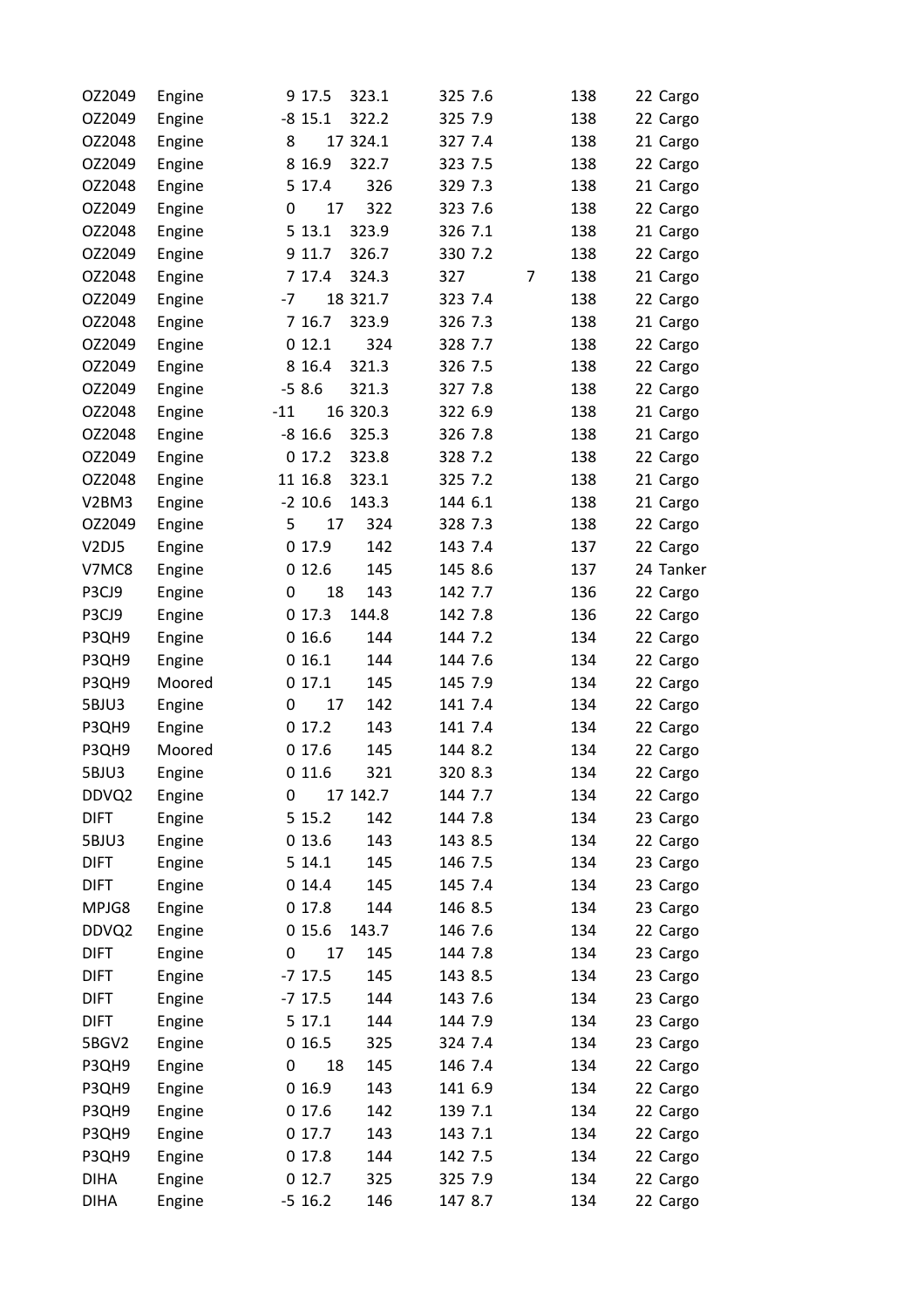| P3QH9       | Engine | 0 17.9     |    | 146   | 144     | 8 | 134 | 22 Cargo     |
|-------------|--------|------------|----|-------|---------|---|-----|--------------|
| P3QH9       | Engine | 017.3      |    | 324   | 326 7.8 |   | 134 | 22 Cargo     |
| P3QH9       | Engine | 017.6      |    | 143   | 142 7.6 |   | 134 | 22 Cargo     |
| <b>DIHA</b> | Engine | 5 13.3     |    | 324   | 325 8.5 |   | 134 | 22 Cargo     |
| <b>DIHA</b> | Engine | $-8$ 16.4  |    | 144   | 143 8.7 |   | 134 | 22 Cargo     |
| P3QH9       | Engine | 0          | 18 | 144   | 143 6.8 |   | 134 | 22 Cargo     |
| P3QH9       | Engine | 017.8      |    | 323   | 323 7.8 |   | 134 | 22 Cargo     |
| P3QH9       | Engine | 016.1      |    | 142   | 141 7.3 |   | 134 | 22 Cargo     |
| <b>DIFT</b> | Engine | $-8$ 11.9  |    | 144   | 141 7.5 |   | 134 | 23 Cargo     |
| <b>DIHA</b> | Engine | $-12$ 16.6 |    | 144   | 141 8.1 |   | 134 | 22 Cargo     |
| <b>DIFT</b> | Engine | 5 17.7     |    | 144   | 144 7.8 |   | 134 | 23 Cargo     |
| 5BJU3       | Engine | $-5$       | 12 | 141   | 137 7.3 |   | 134 | 22 Cargo     |
| P3QH9       | Engine | 016.7      |    | 143   | 139     | 8 | 134 | 22 Cargo     |
| C4TK2       | Engine | $-5$ 17.9  |    | 145   | 145 7.4 |   | 134 | 23 Cargo     |
| P3QH9       | Engine | 017.5      |    | 142   | 141 7.7 |   | 134 | 22 Cargo     |
| <b>DIFT</b> | Engine | 5 15.5     |    | 324   | 325     | 8 | 134 | 23 Cargo     |
| <b>DIFT</b> | Engine | $-5$ 17.2  |    | 145   | 144     | 8 | 134 | 23 Cargo     |
| P3QH9       | Engine | 016.8      |    | 142   | 141 8.1 |   | 134 | 22 Cargo     |
| <b>DIFT</b> | Engine | $-7$       | 14 | 144   | 144 7.2 |   | 134 | 23 Cargo     |
| MPJG8       | Engine | $-7$ 14.9  |    | 144   | 145 8.5 |   | 134 | 23 Cargo     |
| <b>DIFT</b> | Engine | 014.5      |    | 146   | 145     | 7 | 134 | 23 Cargo     |
| MPJG8       | Engine | 015.7      |    | 145   | 146 8.1 |   | 134 | 23 Cargo     |
| C4TK2       | Engine | $-8$ 17.1  |    | 146   | 145 8.2 |   | 134 | 23 Cargo     |
| <b>DIHA</b> | Engine | 017.1      |    | 323   | 324     | 8 | 134 | 22 Cargo     |
| <b>DIHA</b> | Engine | 7 16.5     |    | 141   | 141 8.7 |   | 134 | 22 Cargo     |
| P3QH9       | Engine | 017.5      |    | 144   | 141 8.3 |   | 134 | 22 Cargo     |
| <b>DIFT</b> | Engine | 5 17.5     |    | 144   | 144 8.1 |   | 134 | 23 Cargo     |
| P3QH9       | Engine | 018.2      |    | 144   | 143 6.9 |   | 134 | 22 Cargo     |
| <b>DIFT</b> | Engine | $-8$ 18.6  |    | 139   | 139 7.8 |   | 134 | 23 Cargo     |
| <b>LXFL</b> | Engine | 014.8      |    | 141   | 142 7.8 |   | 134 | 22 Cargo     |
| P3QH9       | Engine | 017.4      |    | 143   | 141 8.5 |   | 134 | 22 Cargo     |
| <b>DIFT</b> | Engine | 5 15.2     |    | 143   | 141 6.6 |   | 134 | 23 Cargo     |
| DDVQ2       | Engine | 011.3      |    | 323.5 | 321     | 7 | 134 | 22 Cargo     |
| DDVQ2       | Engine | 017.2      |    | 145.2 | 145 7.5 |   | 134 | 22 Cargo     |
| 5BKX3       | Engine | 0          | 18 | 326   | 326     | 6 | 133 | 24 Passenger |
| 5BKX3       | Engine | 018.2      |    | 144   | 146     | 6 | 133 | 24 Passenger |
| 5BKX3       | Engine | 0 17.6     |    | 324   | 325     | 6 | 133 | 24 Passenger |
| 5BKX3       | Engine | 0 17.6     |    | 144   | 143     | 6 | 133 | 24 Passenger |
| 5BKX3       | Engine | 0 17.5     |    | 143   | 142     | 6 | 133 | 24 Passenger |
| 5BKX3       | Engine | 017.4      |    | 142   | 140     | 6 | 133 | 24 Passenger |
| 5BKX3       | Engine | 018.2      |    | 142   | 137     | 6 | 133 | 24 Passenger |
| 5BKX3       | Engine | 0 17.9     |    | 325   | 327     | 6 | 133 | 24 Passenger |
| 5BKX3       | Engine | 017.6      |    | 144   | 141     | 6 | 133 | 24 Passenger |
| 5BKX3       | Engine | 0 17.5     |    | 324   | 327     | 6 | 133 | 24 Passenger |
| 5BKX3       | Engine | 018.2      |    | 141   | 141     | 6 | 133 | 24 Passenger |
| 5BKX3       | Engine | 018.1      |    | 324   | 326     | 6 | 133 | 24 Passenger |
| 5BKX3       | Engine | 018.9      |    | 146   | 145     | 6 | 133 | 24 Passenger |
| 5BKX3       | Engine | 0 17.7     |    | 324   | 325     | 6 | 133 | 24 Passenger |
| VQGH9       | Engine | 013.1      |    | 143   | 142 6.4 |   | 133 | 19 Cargo     |
| 5BKX3       | Engine | 017.2      |    | 159   | 156     | 6 | 133 | 24 Passenger |
|             |        |            |    |       |         |   |     |              |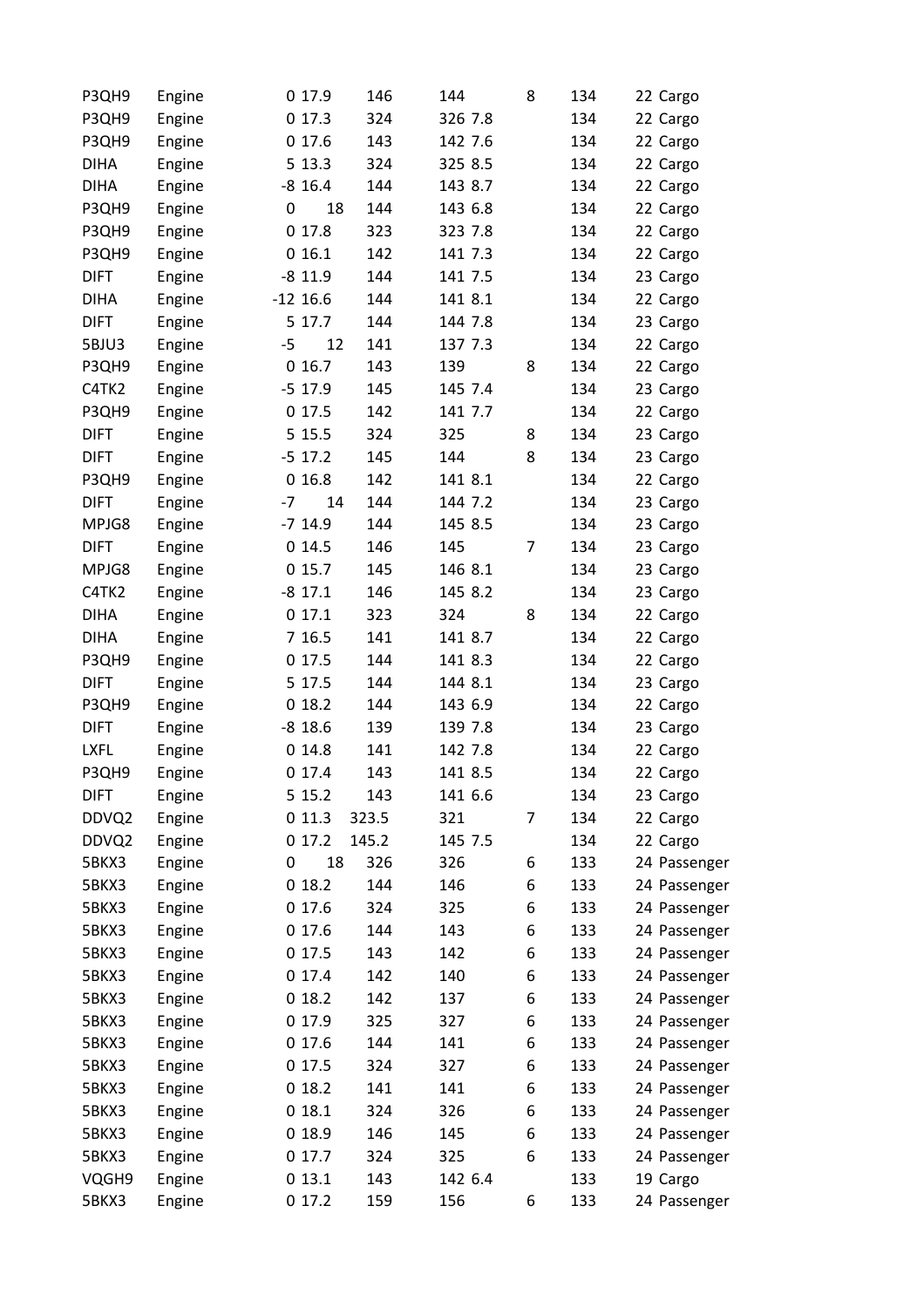| 5BKX3       | Engine |   | 017.6     | 324   | 325     | 6 | 133 | 24 Passenger |
|-------------|--------|---|-----------|-------|---------|---|-----|--------------|
| 5BKX3       | Engine |   | 016.9     | 143   | 141     | 6 | 133 | 24 Passenger |
| 5BKX3       | Engine | 0 | 18        | 324   | 324     | 6 | 133 | 24 Passenger |
| 5BKX3       | Engine |   | 016.3     | 145   | 143     | 6 | 133 | 24 Passenger |
| VQGH9       | Engine |   | 017.3     | 144   | 148 6.1 |   | 133 | 19 Cargo     |
| 5BKX3       | Engine |   | 016.8     | 144   | 141     | 6 | 133 | 24 Passenger |
| 5BKX3       | Engine |   | 017.7     | 325   | 326     | 6 | 133 | 24 Passenger |
| 5BKX3       | Engine |   | 0 17.5    | 324   | 328     | 6 | 133 | 24 Passenger |
| 5BKX3       | Engine |   | 017.8     | 144   | 143     | 6 | 133 | 24 Passenger |
| 5BKX3       | Engine |   | 017.2     | 324   | 327     | 6 | 133 | 24 Passenger |
| 5BKX3       | Engine |   | 017.3     | 144   | 141     | 6 | 133 | 24 Passenger |
| 5BKX3       | Engine |   | 017.6     | 325   | 325     | 6 | 133 | 24 Passenger |
| 5BKX3       | Engine |   | 017.6     | 147   | 146     | 6 | 133 | 24 Passenger |
| 5BKX3       | Engine |   | 017.8     | 323   | 327     | 6 | 133 | 24 Passenger |
| 5BKX3       | Engine |   | 016.6     | 143   | 137     | 6 | 133 | 24 Passenger |
| 5BKX3       | Engine |   | 018.2     | 321   | 323     | 6 | 133 | 24 Passenger |
| 5BKX3       | Engine |   | 018.4     | 143   | 143     | 6 | 133 | 24 Passenger |
| 5BKX3       | Engine |   | 017.5     | 143   | 141     | 6 | 133 | 24 Passenger |
| 5BKX3       | Engine |   | 017.3     | 323   | 325     | 6 | 133 | 24 Passenger |
| 5BKX3       | Engine |   | 017.6     | 145   | 143     | 6 | 133 | 24 Passenger |
| 5BKX3       | Engine |   | 017.8     | 324   | 325     | 6 | 133 | 24 Passenger |
| 5BKX3       | Engine |   | 017.7     | 142   | 139     | 6 | 133 | 24 Passenger |
| 5BKX3       | Engine |   | 017.6     | 144   | 141     | 6 | 133 | 24 Passenger |
| 5BKX3       | Engine |   | 017.1     | 322   | 325     | 6 | 133 | 24 Passenger |
| 5BKX3       | Engine |   | 0 17.5    | 143   | 140     | 6 | 133 | 24 Passenger |
| 5BKX3       | Engine |   | 017.6     | 323   | 326     | 6 | 133 | 24 Passenger |
| 5BKX3       | Engine |   | 0 17.9    | 145   | 144     | 6 | 133 | 24 Passenger |
| 5BKX3       | Engine |   | 018.2     | 323   | 326     | 6 | 133 | 24 Passenger |
| 5BKX3       | Engine |   | 0 17.5    | 144   | 141     | 6 | 133 | 24 Passenger |
| 5BKX3       | Engine | 0 | 17        | 321   | 324     | 6 | 133 | 24 Passenger |
| 5BKX3       | Engine |   | 017.5     | 144   | 143     | 6 | 133 | 24 Passenger |
| 5BKX3       | Engine |   | 017.3     | 145   | 143     | 6 | 133 | 24 Passenger |
| 5BKX3       | Engine | 0 | 18        | 324   | 324     | 6 | 133 | 24 Passenger |
| 5BKX3       | Engine |   | 017.1     | 143   | 142     | 6 | 133 | 24 Passenger |
| 5BKX3       | Engine |   | 018.4     | 324   | 325     | 6 | 133 | 24 Passenger |
| 5BKX3       | Engine |   | 016.8     | 143   | 141     | 6 | 133 | 24 Passenger |
| 5BKX3       | Engine |   | 0 17.4    | 144   | 143     | 6 | 133 | 24 Passenger |
| <b>PFCN</b> | Engine |   | 015.1     | 325.1 | 326     | 0 | 132 | 20 Cargo     |
| OWQX2       | Engine |   | 08.3      | 326   | 328 7.5 |   | 130 | 20 Tug       |
| OWQX2       | Engine |   | 08.5      | 143   | 146 5.2 |   | 130 | 20 Tug       |
| C4MA2       | Engine |   | $-4$ 16.6 | 142.1 | 143 6.5 |   | 130 | 21 Cargo     |
| OWQX2       | Engine |   | 07.7      | 325   | 322 7.5 |   | 130 | 20 Tug       |
| OWQX2       | Engine |   | 09.2      | 146   | 147 4.8 |   | 130 | 20 Tug       |
| OWQX2       | Engine | 0 | 7         | 327   | 321 7.4 |   | 130 | 20 Tug       |
| OWQX2       | Engine |   | 08.8      | 145   | 147 4.8 |   | 130 | 20 Tug       |
| OWQX2       | Engine |   | 07.9      | 325   | 323 7.5 |   | 130 | 20 Tug       |
| OWQX2       | Engine |   | 07.7      | 144   | 146 4.8 |   | 130 | 20 Tug       |
| OWQX2       | Engine |   | 07.4      | 326   | 324 7.5 |   | 130 | 20 Tug       |
| OWQX2       | Engine |   | 09.2      | 142   | 146 7.5 |   | 130 | 20 Tug       |
| OWQX2       | Engine |   | 07.6      | 324   | 327 7.5 |   | 130 | 20 Tug       |
|             |        |   |           |       |         |   |     |              |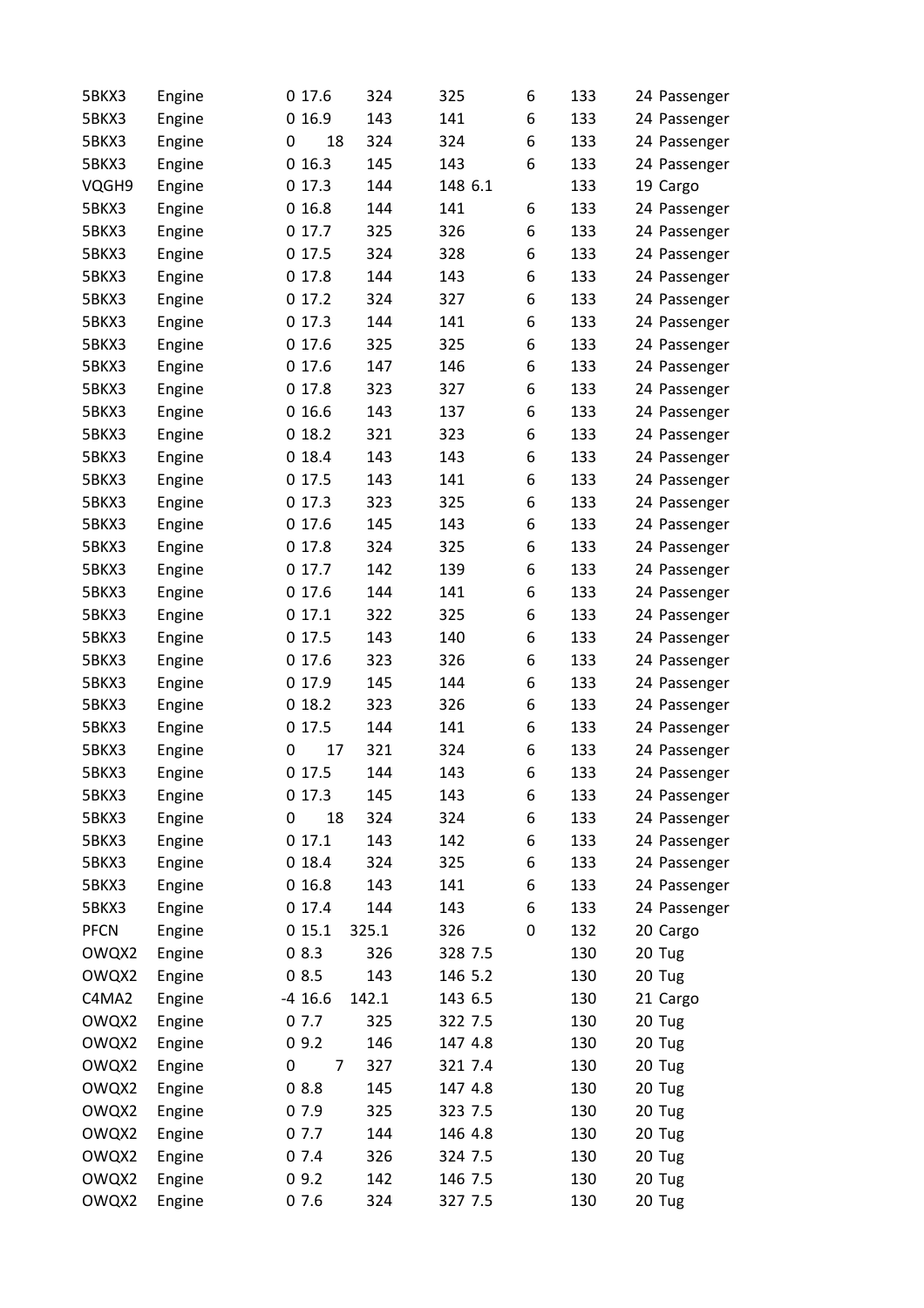| OWQX2 | Engine  | 08.6                | 324   | 324 7.5 |   | 130 | 20 Tug   |
|-------|---------|---------------------|-------|---------|---|-----|----------|
| OWQX2 | Engine  | 010.3               | 145   | 148 4.8 |   | 130 | 20 Tug   |
| OWQX2 | Engine  | 07.8                | 324   | 325 7.6 |   | 130 | 20 Tug   |
| OWQX2 | Engine  | 0<br>9              | 142   | 145 4.8 |   | 130 | 20 Tug   |
| OWQX2 | Engine  | 07.3                | 325   | 324 7.6 |   | 130 | 20 Tug   |
| OWQX2 | Engine  | 127 7.4             | 146   | 148 4.8 |   | 130 | 20 Tug   |
| OWQX2 | Engine  | 08.2                | 326   | 326 7.6 |   | 130 | 20 Tug   |
| OWQX2 | Engine  | 08.2                | 146   | 146 4.8 |   | 130 | 20 Tug   |
| OWQX2 | Engine  | 0<br>6              | 320   | 327 6.6 |   | 130 | 20 Tug   |
| OWQX2 | Engine  | 08.3                | 144   | 146     | 5 | 130 | 20 Tug   |
| OWQX2 | Engine  | 07.4                | 328   | 326     | 0 | 130 | 20 Tug   |
| OWQX2 | Engine  | 08.8                | 144   | 146     | 5 | 130 | 20 Tug   |
| OWQX2 | Engine  | 06.9                | 324   | 325     | 0 | 130 | 20 Tug   |
| C4MA2 | Engine  | $-3$ 15.7           | 142.6 | 143 6.8 |   | 130 | 21 Cargo |
| OWQX2 | Engine  | 07.9                | 324   | 323     | 0 | 130 | 20 Tug   |
| OWQX2 | Engine  | 09.3                | 144   | 144 4.8 |   | 130 | 20 Tug   |
| OWQX2 | Engine  | 07.7                | 324   | 325     | 0 | 130 | 20 Tug   |
| OWQX2 | Engine  | 07.2                | 326   | 323     | 0 | 130 | 20 Tug   |
| OWQX2 | Engine  | $-1278.4$           | 144   | 146 4.8 |   | 130 | 20 Tug   |
| OWQX2 | Engine  | 07.3                | 324   | 320 7.3 |   | 130 | 20 Tug   |
| OWQX2 | Engine  | 0<br>9              | 143   | 144 4.8 |   | 130 | 20 Tug   |
| OWQX2 | Engine  | 07.4                | 324   | 323 7.5 |   | 130 | 20 Tug   |
| OWQX2 | Moored  | $\overline{7}$<br>0 | 325   | 325 7.3 |   | 130 | 20 Tug   |
| OWQX2 | Moored  | 08.8                | 144   | 143 4.8 |   | 130 | 20 Tug   |
| OWQX2 | Engine  | 08.2                | 323   | 324 7.8 |   | 130 | 20 Tug   |
| OWQX2 | Sailing | 08.4                | 147   | 149 4.8 |   | 130 | 20 Tug   |
| OWQX2 | Engine  | 07.2                | 325   | 325 7.6 |   | 130 | 20 Tug   |
| OWQX2 | Engine  | 9<br>0              | 146   | 148 4.8 |   | 130 | 20 Tug   |
| OWQX2 | Engine  | 07.3                | 326   | 325 7.7 |   | 130 | 20 Tug   |
| OWQX2 | Engine  | 07.3                | 324   | 324 7.6 |   | 130 | 20 Tug   |
| OWQX2 | Engine  | 127 8.9             | 144   | 147 4.8 |   | 130 | 20 Tug   |
| OWQX2 | Engine  | 06.3                | 326   | 324     | 0 | 130 | 20 Tug   |
| OWQX2 | Engine  | 08.3                | 145   | 147 4.8 |   | 130 | 20 Tug   |
| OWQX2 | Engine  | 07.8                | 326   | 325     | 0 | 130 | 20 Tug   |
| OWQX2 | Engine  | 07.9                | 143   | 148 4.8 |   | 130 | 20 Tug   |
| OWQX2 | Engine  | 07.1                | 323   | 322 7.5 |   | 130 | 20 Tug   |
| OWQX2 | Engine  | 0<br>8              | 147   | 152 4.8 |   | 130 | 20 Tug   |
| OWQX2 | Engine  | 06.9                | 323   | 324     | 0 | 130 | 20 Tug   |
| OWQX2 | Engine  | 08.1                | 145   | 143     | 5 | 130 | 20 Tug   |
| OWQX2 | Engine  | 05.6                | 326   | 321 7.5 |   | 130 | 20 Tug   |
| OWQX2 | Engine  | 07.8                | 321   | 322 7.5 |   | 130 | 20 Tug   |
| OWQX2 | Engine  | 08.5                | 144   | 147     | 5 | 130 | 20 Tug   |
| OWQX2 | Engine  | 0<br>8              | 145   | 150 4.8 |   | 130 | 20 Tug   |
| OWQX2 | Engine  | 07.1                | 328   | 328 7.5 |   | 130 | 20 Tug   |
| OWQX2 | Engine  | 07.4                | 325   | 324     | 0 | 130 | 20 Tug   |
| OWQX2 | Engine  | 07.3                | 146   | 145 4.8 |   | 130 | 20 Tug   |
| OWQX2 | Engine  | 06.7                | 324   | 324 7.6 |   | 130 | 20 Tug   |
| OWQX2 | Engine  | 08.2                | 143   | 144 4.9 |   | 130 | 20 Tug   |
| OWQX2 | Engine  | 7<br>0              | 325   | 327     | 0 | 130 | 20 Tug   |
| OWQX2 | Engine  | 012.1               | 144   | 143     | 5 | 130 | 20 Tug   |
|       |         |                     |       |         |   |     |          |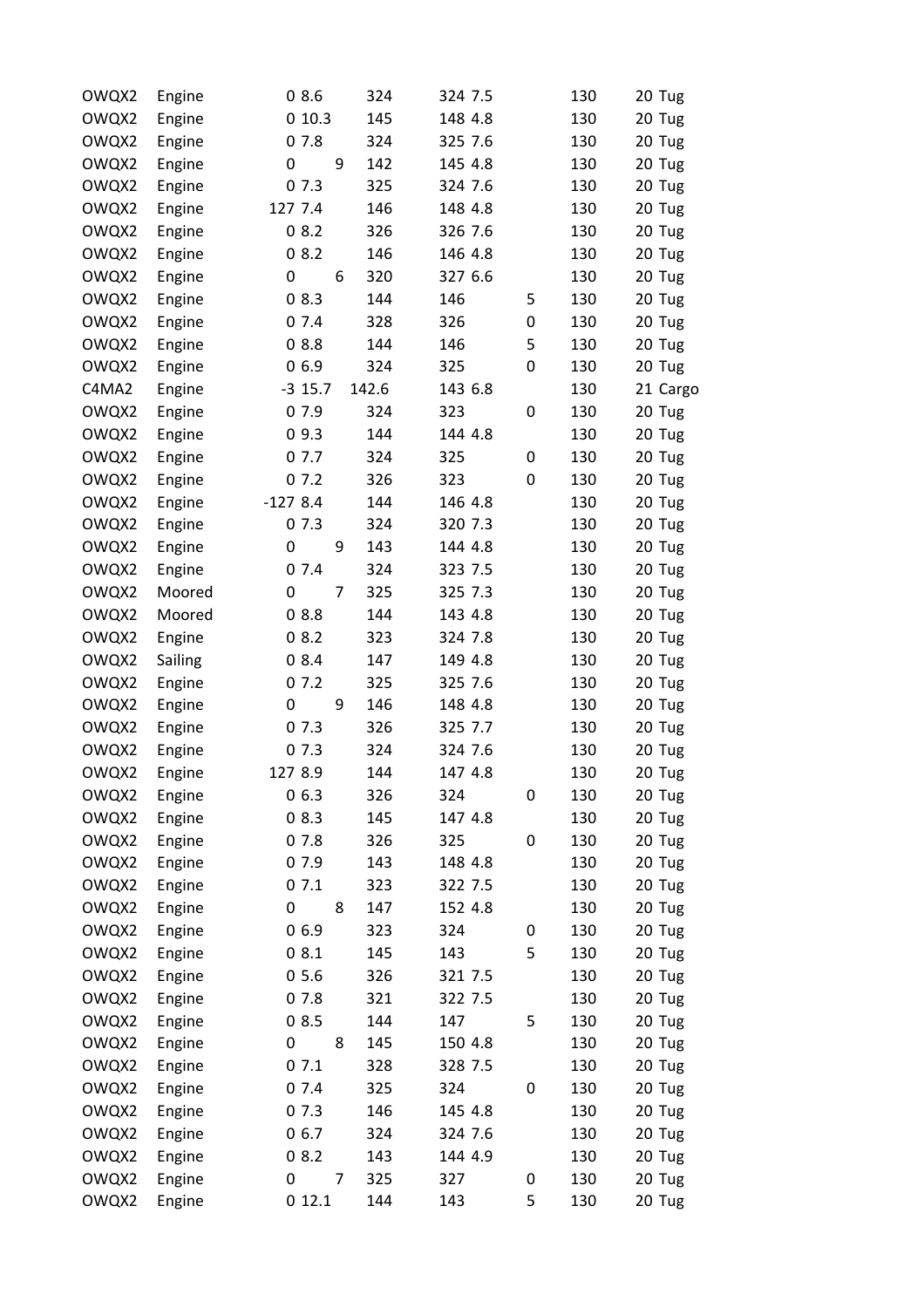| OWQX2 | Engine | 127       | 8 | 324   | 323 7.5 |   | 130 | 20 Tug   |
|-------|--------|-----------|---|-------|---------|---|-----|----------|
| OWQX2 | Engine | 06.4      |   | 322   | 323 7.5 |   | 130 | 20 Tug   |
| OWQX2 | Engine | 07.6      |   | 324   | 325 7.5 |   | 130 | 20 Tug   |
| OWQX2 | Engine | 08.1      |   | 326   | 325     | 0 | 130 | 20 Tug   |
| OWQX2 | Engine | 09.6      |   | 143   | 141 4.8 |   | 130 | 20 Tug   |
| OWQX2 | Engine | 05.9      |   | 323   | 324 7.5 |   | 130 | 20 Tug   |
| OWQX2 | Engine | 08.9      |   | 142   | 141 4.8 |   | 130 | 20 Tug   |
| OWQX2 | Engine | 07.5      |   | 326   | 329 7.5 |   | 130 | 20 Tug   |
| OWQX2 | Moored | 07.3      |   | 144   | 147 4.8 |   | 130 | 20 Tug   |
| OWQX2 | Engine | 07.9      |   | 323   | 324 7.1 |   | 130 | 20 Tug   |
| OWQX2 | Engine | 08.9      |   | 145   | 146 4.8 |   | 130 | 20 Tug   |
| OWQX2 | Engine | 0         | 8 | 329   | 330 7.6 |   | 130 | 20 Tug   |
| OWQX2 | Engine | 07.5      |   | 148   | 135 4.9 |   | 130 | 20 Tug   |
| OWQX2 | Engine | 07.1      |   | 323   | 323     | 0 | 130 | 20 Tug   |
| OWQX2 | Engine | 08.2      |   | 146   | 143 4.8 |   | 130 | 20 Tug   |
| OWQX2 | Engine | 08.4      |   | 324   | 324 7.5 |   | 130 | 20 Tug   |
| OWQX2 | Engine | 08.6      |   | 144   | 142 4.8 |   | 130 | 20 Tug   |
| OWQX2 | Engine | 07.2      |   | 323   | 326 7.6 |   | 130 | 20 Tug   |
| OWQX2 | Engine | 07.6      |   | 145   | 140 4.9 |   | 130 | 20 Tug   |
| OWQX2 | Engine | 0         | 7 | 326   | 326     | 0 | 130 | 20 Tug   |
| OWQX2 | Engine | 06.6      |   | 143   | 137 4.8 |   | 130 | 20 Tug   |
| OWQX2 | Engine | 07.2      |   | 325   | 326 7.6 |   | 130 | 20 Tug   |
| OWQX2 | Engine | $-1276.9$ |   | 146   | 141 4.8 |   | 130 | 20 Tug   |
| OWQX2 | Engine | 06.8      |   | 324   | 326     | 0 | 130 | 20 Tug   |
| OWQX2 | Engine | 08.3      |   | 144   | 142 4.8 |   | 130 | 20 Tug   |
| OWQX2 | Engine | 07.7      |   | 326   | 327     | 0 | 130 | 20 Tug   |
| OWQX2 | Engine | 08.4      |   | 142   | 143 4.8 |   | 130 | 20 Tug   |
| OWQX2 | Engine | 07.6      |   | 324   | 324     | 0 | 130 | 20 Tug   |
| OWQX2 | Engine | 07.7      |   | 323   | 322 7.5 |   | 130 | 20 Tug   |
| OWQX2 | Engine | 07.7      |   | 321   | 322 7.5 |   | 130 | 20 Tug   |
| OWQX2 | Engine | 0         | 7 | 325   | 326     | 0 | 130 | 20 Tug   |
| OWQX2 | Engine | 09.1      |   | 145   | 146 4.8 |   | 130 | 20 Tug   |
| C4MA2 | Engine | 7 17.1    |   | 143.1 | 141 6.8 |   | 130 | 21 Cargo |
| OWQX2 | Engine | $-1278.1$ |   | 325   | 323 7.5 |   | 130 | 20 Tug   |
| OWQX2 | Engine | 127 9.1   |   | 144   | 146 4.8 |   | 130 | 20 Tug   |
| OWQX2 | Engine | 07.1      |   | 326   | 324 7.5 |   | 130 | 20 Tug   |
| OWQX2 | Engine | 0         | 8 | 143   | 146 7.5 |   | 130 | 20 Tug   |
| OWQX2 | Engine | 07.6      |   | 323   | 321 7.6 |   | 130 | 20 Tug   |
| OWQX2 | Engine | 08.6      |   | 142   | 145 4.8 |   | 130 | 20 Tug   |
| OWQX2 | Engine | 07.8      |   | 325   | 324     | 0 | 130 | 20 Tug   |
| OWQX2 | Engine | 09.7      |   | 147   | 145 4.8 |   | 130 | 20 Tug   |
| OWQX2 | Engine | 08.1      |   | 326   | 325 7.6 |   | 130 | 20 Tug   |
| OWQX2 | Engine | 09.2      |   | 145   | 142     | 5 | 130 | 20 Tug   |
| OWQX2 | Engine | 07.3      |   | 323   | 322 7.6 |   | 130 | 20 Tug   |
| OWQX2 | Engine | 08.7      |   | 145   | 144     | 5 | 130 | 20 Tug   |
| OWQX2 | Engine | 07.1      |   | 325   | 324 7.6 |   | 130 | 20 Tug   |
| OWQX2 | Engine | 0         | 8 | 144   | 145     | 5 | 130 | 20 Tug   |
| OWQX2 | Engine | 08.3      |   | 324   | 321 7.5 |   | 130 | 20 Tug   |
| OWQX2 | Engine | 06.9      |   | 326   | 322     | 0 | 130 | 20 Tug   |
| OWQX2 | Engine | 08.1      |   | 324   | 324 7.5 |   | 130 | 20 Tug   |
|       |        |           |   |       |         |   |     |          |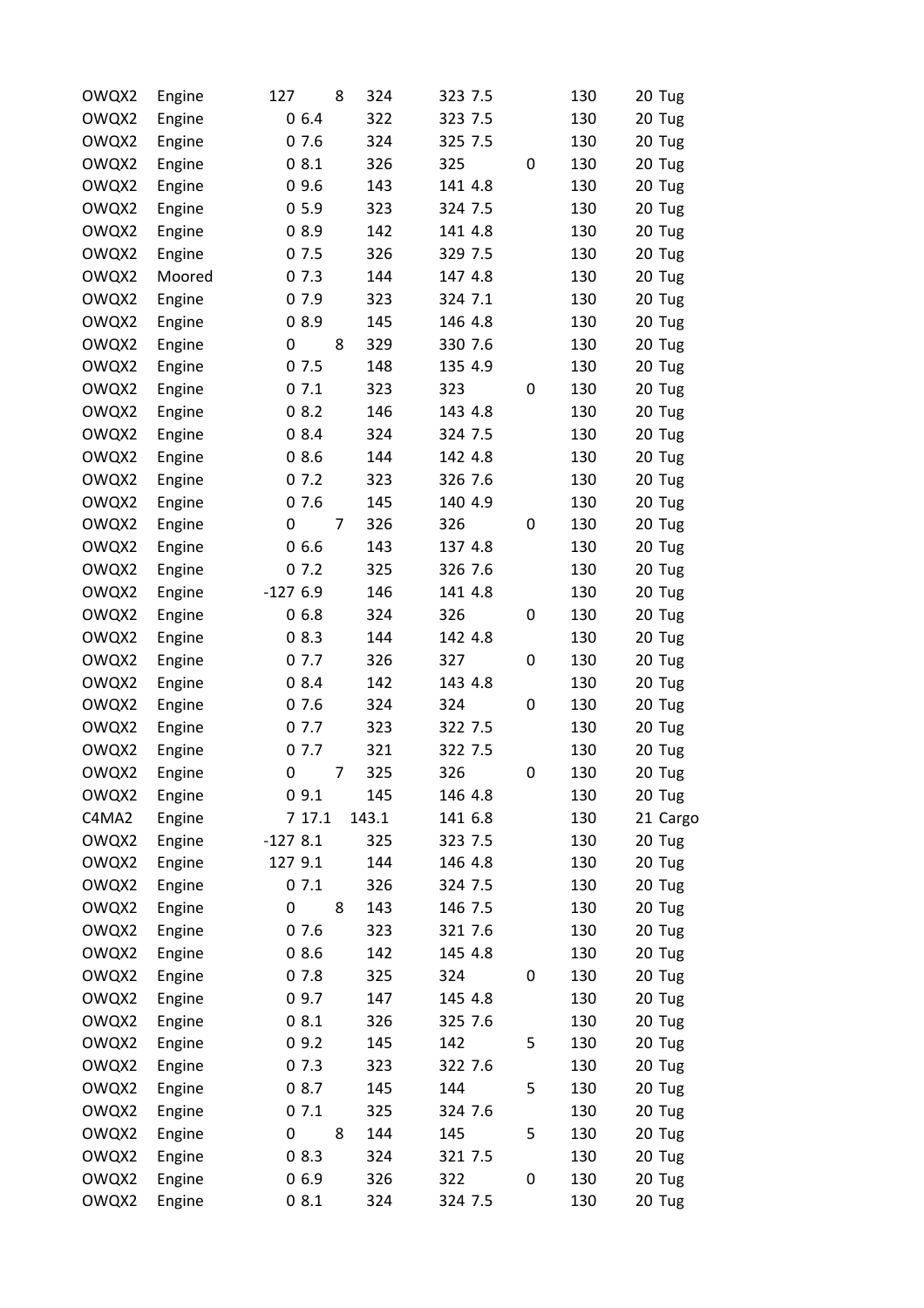| OWQX2 | Engine | $-1279.5$   | 146      | 145 4.8 |   | 130 | 20 Tug   |
|-------|--------|-------------|----------|---------|---|-----|----------|
| OWQX2 | Engine | 08.1        | 325      | 320 7.5 |   | 130 | 20 Tug   |
| OWQX2 | Engine | 07.4        | 323      | 320 7.1 |   | 130 | 20 Tug   |
| OWQX2 | Engine | 09.8        | 144      | 146 4.8 |   | 130 | 20 Tug   |
| C4MA2 | Moored | $-4$ 13.8   | 142.4    | 143 7.1 |   | 130 | 21 Cargo |
| C4MA2 | Engine | 4 15.2      | 324.3    | 327 7.5 |   | 130 | 21 Cargo |
| C4MA2 | Engine | $-3$ 14.4   | 144.9    | 145 6.3 |   | 130 | 21 Cargo |
| C4YE2 | Moored | 015.1       | 152.1    | 153 6.6 |   | 129 | 21 Cargo |
| C4NV2 | Engine | 5 14.6      | 143.3    | 143 7.3 |   | 129 | 22 Cargo |
| 2FXW4 | Engine | $-127$ 14.3 | 148.9    | 143 7.1 |   | 129 | 21 Cargo |
| C4NV2 | Engine | 7 14.4      | 145.1    | 144 7.4 |   | 129 | 22 Cargo |
| C6ZL8 | Engine | 09.8        | 143      | 142 4.9 |   | 129 | 21 Cargo |
| C4NV2 | Engine | 0           | 12 322.6 | 322 6.7 |   | 129 | 22 Cargo |
| C4NV2 | Engine | 0 13.9      | 141.5    | 142 6.2 |   | 129 | 22 Cargo |
| C4NV2 | Engine | $-5$        | 17 142.8 | 142 7.5 |   | 129 | 22 Cargo |
| C4NV2 | Engine | 5 15.9      | 143.5    | 143 6.7 |   | 129 | 22 Cargo |
| C4NV2 | Engine | $-5$ 16.3   | 143.3    | 141 7.1 |   | 129 | 22 Cargo |
| C4NV2 | Engine | 5 14.5      | 143.6    | 143     | 7 | 129 | 22 Cargo |
| OWQY2 | Moored | 08.7        | 321      | 318 7.5 |   | 127 | 19 Tug   |
| OWQY2 | Engine | 08.9        | 144      | 145 4.8 |   | 127 | 19 Tug   |
| OWQY2 | Engine | 08.6        | 323      | 322 6.7 |   | 127 | 19 Tug   |
| OWQY2 | Engine | 011.1       | 144      | 142 4.7 |   | 127 | 19 Tug   |
| OWQY2 | Engine | 09.3        | 323      | 322 7.5 |   | 127 | 19 Tug   |
| OWQY2 | Engine | 010.1       | 143      | 142 4.8 |   | 127 | 19 Tug   |
| OWQY2 | Engine | 07.8        | 322      | 319 7.5 |   | 127 | 19 Tug   |
| OWQY2 | Engine | 010.8       | 140      | 138 4.8 |   | 127 | 19 Tug   |
| OWQY2 | Engine | 08.3        | 323      | 321 7.5 |   | 127 | 19 Tug   |
| OWQY2 | Engine | 010.3       | 142      | 142 4.8 |   | 127 | 19 Tug   |
| OWQY2 | Engine | 08.8        | 323      | 323 7.5 |   | 127 | 19 Tug   |
| OWQY2 | Engine | 011.4       | 142      | 139 4.8 |   | 127 | 19 Tug   |
| OWQY2 | Engine | 09.2        | 323      | 320 7.5 |   | 127 | 19 Tug   |
| OWQY2 | Engine | 011.2       | 143      | 141 4.8 |   | 127 | 19 Tug   |
| OWQY2 | Engine | 08.1        | 321      | 322 7.3 |   | 127 | 19 Tug   |
| OWQY2 | Engine | 010.6       | 144      | 144 4.8 |   | 127 | 19 Tug   |
| OWQY2 | Engine | 07.8        | 322      | 324 7.5 |   | 127 | 19 Tug   |
| OWQY2 | Engine | 09.6        | 140      | 138 4.8 |   | 127 | 19 Tug   |
| OWQY2 | Engine | 09.5        | 143      | 139 4.8 |   | 127 | 19 Tug   |
| OWQY2 | Engine | 010.7       | 325      | 322 4.8 |   | 127 | 19 Tug   |
| OWQY2 | Engine | 09.3        | 140      | 139 4.8 |   | 127 | 19 Tug   |
| OWQY2 | Engine | 08.2        | 323      | 320     | 0 | 127 | 19 Tug   |
| OWQY2 | Engine | 07.9        | 323      | 316 7.5 |   | 127 | 19 Tug   |
| OWQY2 | Engine | 011.3       | 142      | 144 4.8 |   | 127 | 19 Tug   |
| OWQY2 | Engine | 08.6        | 322      | 319 7.5 |   | 127 | 19 Tug   |
| OWQY2 | Engine | 010.1       | 143      | 142 4.8 |   | 127 | 19 Tug   |
| OWQY2 | Engine | 08.6        | 323      | 322 7.5 |   | 127 | 19 Tug   |
| OWQY2 | Engine | 010.4       | 142      | 143 7.5 |   | 127 | 19 Tug   |
| OWQY2 | Engine | 07.5        | 323      | 321     | 0 | 127 | 19 Tug   |
| OWQY2 | Engine | 0 11.4      | 144      | 141 4.8 |   | 127 | 19 Tug   |
| OWQY2 | Engine | 08.3        | 323      | 323 7.5 |   | 127 | 19 Tug   |
| OWQY2 | Engine | 011.1       | 143      | 139 4.9 |   | 127 | 19 Tug   |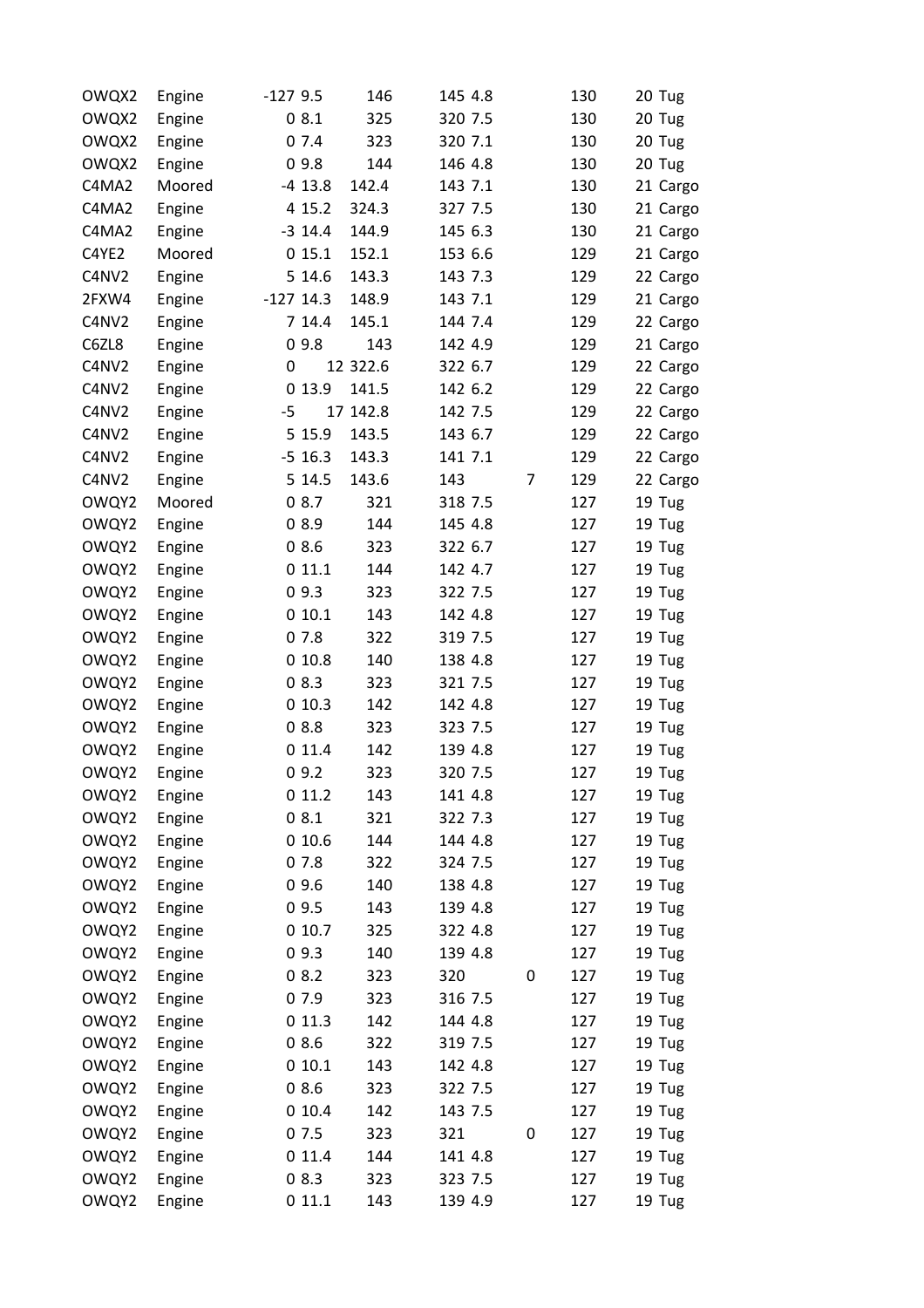| OWQY2             | Engine | 08.1        | 324      | 322 7.5 |                | 127 | 19 Tug    |
|-------------------|--------|-------------|----------|---------|----------------|-----|-----------|
| OWQY2             | Engine | 010.8       | 143      | 143 4.8 |                | 127 | 19 Tug    |
| OXQC2             | Moored | 012.2       | 145.4    | 146 6.4 |                | 124 | 18 Tanker |
| 9HSF9             | Engine | 0 13.9      | 319.1    | 317 5.5 |                | 122 | 17 Tanker |
| 9HSF9             | Engine | 012.6       | 321.8    | 320 7.2 |                | 122 | 17 Tanker |
| 9HOO9             | Engine | 0           | 13 324.3 | 322 6.8 |                | 122 | 17 Tanker |
| 9HSF9             | Engine | 013.3       | 144.3    | 143 5.4 |                | 122 | 17 Tanker |
| 9HSF9             | Engine | 012.6       | 324.5    | 324 7.1 |                | 122 | 17 Tanker |
| 9HOO9             | Engine | 012.5       | 323      | 324     | 7              | 122 | 17 Tanker |
| 9HOO9             | Engine | 012.7       | 149.4    | 151 5.7 |                | 122 | 17 Tanker |
| 9HSF9             | Engine | 0 12.9      | 320.3    | 320 7.2 |                | 122 | 17 Tanker |
| 9HSF9             | Engine | 013.2       | 142.6    | 145     | 0              | 122 | 17 Tanker |
| 9HSF9             | Engine | 012.3       | 321.7    | 322     | 7              | 122 | 17 Tanker |
| 9HSF9             | Engine | 0 12.9      | 325.1    | 325     | $\overline{7}$ | 122 | 17 Tanker |
| 9HSF9             | Engine | 013.6       | 321.6    | 324     | $\overline{7}$ | 122 | 17 Tanker |
| 9HOO9             | Engine | 013.4       | 319.6    | 320 7.3 |                | 122 | 17 Tanker |
| 9HSF9             | Engine | 013.1       | 320.9    | 323     | 0              | 122 | 17 Tanker |
| 9HSF9             | Engine | 013.3       | 142.8    | 142 5.5 |                | 122 | 17 Tanker |
| 9HSF9             | Engine | 0           | 13 323.2 | 323     | $\overline{7}$ | 122 | 17 Tanker |
| 9HSF9             | Engine | 012.6       | 321.8    | 324 6.4 |                | 122 | 17 Tanker |
| 9HSF9             | Engine | 0 13.5      | 144.8    | 146 5.5 |                | 122 | 17 Tanker |
| 9HSF9             | Engine | 012.7       | 321.6    | 323     | $\overline{7}$ | 122 | 17 Tanker |
| 9HSF9             | Engine | 012.4       | 141.3    | 140 5.5 |                | 122 | 17 Tanker |
| 9HSF9             | Engine | 012.5       | 325.9    | 327     | 0              | 122 | 17 Tanker |
| 5BWG2             | Engine | 012.8       | 317.8    | 321 6.2 |                | 121 | 18 Cargo  |
| 5BWG2             | Engine | 013.8       | 141      | 133 6.3 |                | 121 | 18 Cargo  |
| 5BWG2             | Engine | 0 13.5      | 141.8    | 138 6.4 |                | 121 | 18 Cargo  |
| PBJU              | Engine | 0           | 12 323.5 | 324 5.1 |                | 119 | 17 Tanker |
| PBJU              | Engine | 013.6       | 147.8    | 149 5.3 |                | 119 | 17 Tanker |
| PBJU              | Engine | 012.4       | 324.8    | 322 7.2 |                | 119 | 17 Tanker |
| OXQS2             | Engine | 011.2       | 324      | 322 7.2 |                | 119 | 17 Tanker |
| OXQS2             | Engine | 012.1       | 147      | 147 5.3 |                | 119 | 17 Tanker |
| OXQS2             | Engine | 0 13.5      | 327      | 326     | 0              | 119 | 17 Tanker |
| <b>PECG</b>       | Engine | 014.3       | 144      | 141 6.1 |                | 119 | 20 Cargo  |
| MJBU6             | Engine | 012.2       | 143      | 144 4.6 |                | 119 | 17 Tanker |
| MJBU6             | Engine | 012.8       | 323      | 327 7.5 |                | 119 | 17 Tanker |
| 9HZO9             | Engine | 0 12.9      | 325.2    | 327     | 7              | 119 | 16 Tanker |
| OUZD <sub>2</sub> | Engine | 0<br>13     | 325      | 327 7.2 |                | 119 | 17 Tanker |
| OUZD <sub>2</sub> | Engine | 0<br>14     | 146      | 146 5.2 |                | 119 | 17 Tanker |
| OXQS2             | Engine | 011.5       | 323      | 322 7.2 |                | 119 | 17 Tanker |
| OXQS2             | Moored | 010.7       | 326      | 323 5.3 |                | 119 | 17 Tanker |
| OXQS2             | Engine | 0 12.9      | 145      | 146 5.3 |                | 119 | 17 Tanker |
| V7JX5             |        |             | 144      |         |                |     | 19 Tanker |
|                   | Engine | 011.1       |          | 143 5.7 |                | 118 |           |
| <b>SBJE</b>       | Engine | $-128$      | 15 143.6 | 511 5.2 |                | 116 | 16 Tanker |
| <b>SBJH</b>       | Engine | 011.4       | 323.7    | 324 6.7 |                | 116 | 15 Tanker |
| PBLW              | Engine | $-127$ 10.5 | 325.3    | 324 6.1 |                | 115 | 15 Tanker |
| PBLW              | Engine | 011.8       | 146.2    | 145 4.7 |                | 115 | 15 Tanker |
| LAHI7             | Engine | 011.5       | 323.1    | 324 7.6 |                | 115 | 18 Tanker |
| V4SC              | Engine | $-58.3$     | 146      | 144 2.8 |                | 114 | 13 Cargo  |
| V4SC              | Engine | $-58.9$     | 329      | 330 2.4 |                | 114 | 13 Cargo  |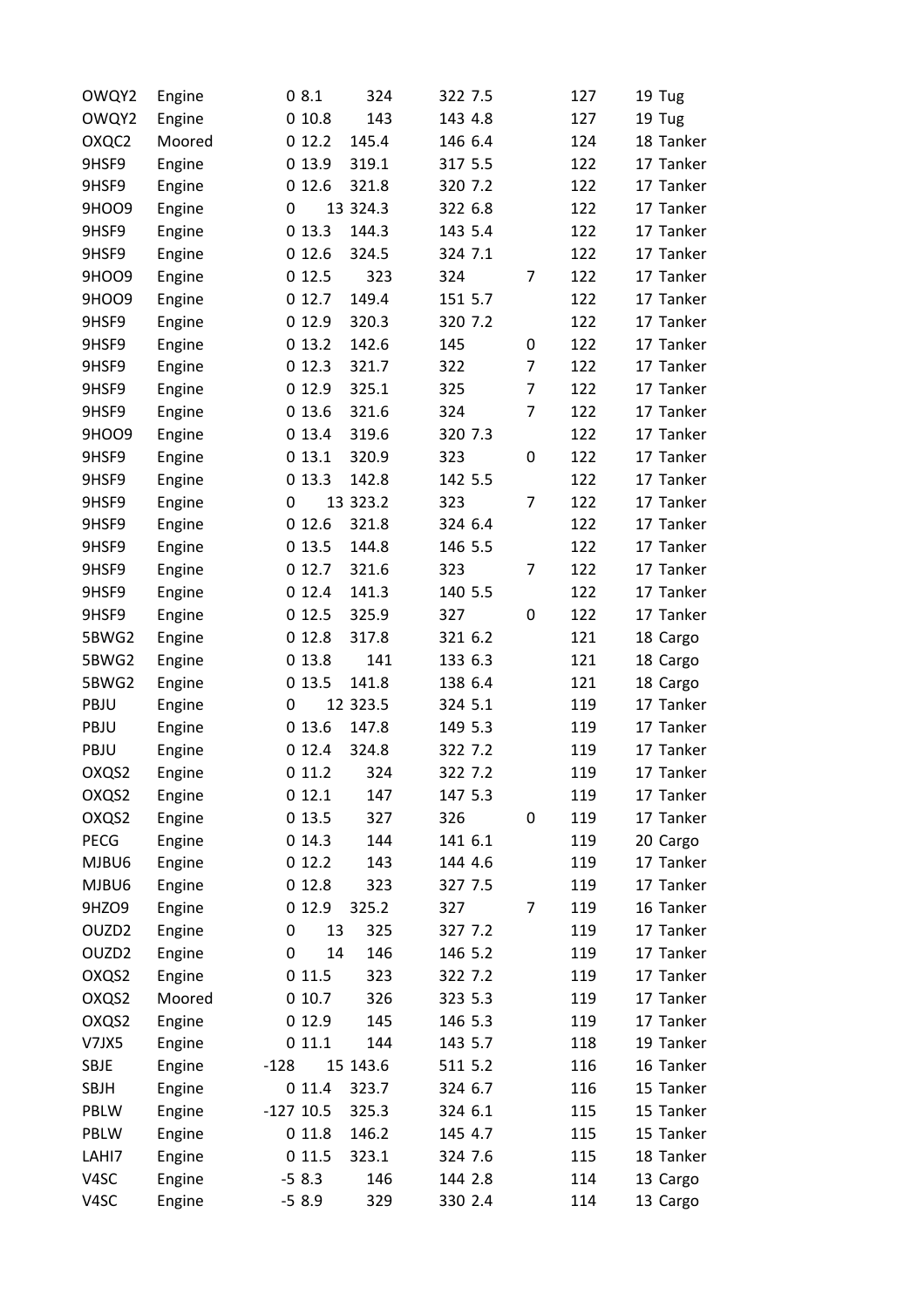| J8B4570           | Engine | 126 8.1     | 142         | 133 2.8 |   | 114 | 13 Cargo    |
|-------------------|--------|-------------|-------------|---------|---|-----|-------------|
| V <sub>4</sub> SC | Engine | 07.9        | 322         | 323 3.6 |   | 114 | 13 Cargo    |
| OWNO <sub>2</sub> | Engine | 7 13.6      | 140.7       | 140 5.7 |   | 114 | 17 Tanker   |
| OWNO <sub>2</sub> | Engine | 5 12.2      | 319.2       | 321 7.7 |   | 114 | 17 Tanker   |
| 9HA2992           | Engine | 014.1       | 325.2       | 324 4.9 |   | 109 | 16 Tanker   |
| <b>UANQ</b>       | Engine | 0           | 8 3 1 9 . 2 | 321     | 0 | 108 | 15 Cargo    |
| <b>UANQ</b>       | Engine | 08.7        | 141.7       | 142 2.6 |   | 108 | 15 Cargo    |
| <b>UANQ</b>       | Engine | 08.6        | 145.9       | 144 3.2 |   | 108 | 15 Cargo    |
| <b>PAVD</b>       | Engine | 017.6       | 125.5       | 126     | 0 | 108 | 16 Military |
| UGZK              | Engine | 07.5        | 321         | 322 3.4 |   | 108 | 15 Cargo    |
| 9HA2337           | Engine | $\mathbf 0$ | 7 324.9     | 324     | 0 | 106 | 16 Tanker   |
| 9HA2567           | Engine | 12<br>0     | 142         | 142 5.2 |   | 105 | 17 Tanker   |
| <b>PCEH</b>       | Engine | 011.2       | 322.6       | 323 6.4 |   | 104 | 15 Tanker   |
| <b>PCEH</b>       | Engine | 011.2       | 141.1       | 142     | 5 | 104 | 15 Tanker   |
| V7FT8             | Engine | 011.6       | 318         | 319 4.3 |   | 104 | 16 Cargo    |
| V7FT8             | Engine | 11<br>0     | 319         | 322 4.3 |   | 104 | 16 Cargo    |
| V7FT8             | Engine | 011.1       | 134         | 137 5.2 |   | 104 | 16 Cargo    |
| <b>PCEH</b>       | Engine | 011.1       | 323.1       | 323 6.6 |   | 104 | 15 Tanker   |
| <b>PCEH</b>       | Engine | 0 11.9      | 143         | 141 5.1 |   | 104 | 15 Tanker   |
| V7FT8             | Engine | 0 11.9      | 330         | 330 4.3 |   | 104 | 16 Cargo    |
| <b>PCEH</b>       | Engine | 010.9       | 322.4       | 321 6.7 |   | 104 | 15 Tanker   |
| <b>PCEH</b>       | Engine | 010.5       | 142.8       | 143     | 5 | 104 | 15 Tanker   |
| V7FT8             | Engine | 011.3       | 322         | 321 4.3 |   | 104 | 16 Cargo    |
| <b>PCEH</b>       | Engine | 010.3       | 323.3       | 321 6.4 |   | 104 | 15 Tanker   |
| V7FT8             | Engine | 011.1       | 319         | 322 4.3 |   | 104 | 16 Cargo    |
| V7FT8             | Engine | 0<br>11     | 136         | 139 5.8 |   | 104 | 16 Cargo    |
| <b>PCEH</b>       | Moored | 011.2       | 324.7       | 324 6.8 |   | 104 | 15 Tanker   |
| <b>PCEH</b>       | Moored | 012.6       | 141.4       | 139 6.8 |   | 104 | 15 Tanker   |
| <b>PCEH</b>       | Engine | 0           | 10 321.3    | 323 6.8 |   | 104 | 15 Tanker   |
| V7FT8             | Engine | 011.7       | 315         | 316 4.3 |   | 104 | 16 Cargo    |
| <b>PCEH</b>       | Engine | 07.9        | 144.3       | 144 5.1 |   | 104 | 15 Tanker   |
| <b>PCEH</b>       | Engine | 08.4        | 326.5       | 324 6.8 |   | 104 | 15 Tanker   |
| <b>PCEH</b>       | Engine | 013.4       | 144         | 143 5.1 |   | 104 | 15 Tanker   |
| <b>PCEH</b>       | Engine | 0           | 12 321.3    | 323 6.9 |   | 104 | 15 Tanker   |
| V7FT8             | Engine | 012.5       | 319         | 324 4.3 |   | 104 | 16 Cargo    |
| 9HA2671           | Engine | 8 1 3.8     | 142         | 141 5.4 |   | 104 | 17 Tanker   |
| <b>PCGF</b>       | Engine | 0 12.5      | 327.2       | 326 6.9 |   | 103 | 15 Tanker   |
| <b>PCGF</b>       | Engine | 012.6       | 146.7       | 144 6.9 |   | 103 | 15 Tanker   |
| OZGL <sub>2</sub> | Engine | $-5$ 11.4   | 322.2       | 321 5.5 |   | 103 | 15 Tanker   |
| <b>PCGF</b>       | Engine | 011.2       | 323         | 325     | 7 | 103 | 15 Tanker   |
| <b>PCGF</b>       | Engine | 010.5       | 322.4       | 320 6.7 |   | 103 | 15 Tanker   |
| <b>PCGF</b>       | Engine | 09.7        | 142.6       | 144 4.8 |   | 103 | 15 Tanker   |
| <b>PCGF</b>       | Engine | 010.4       | 330.6       | 330 6.8 |   | 103 | 15 Tanker   |
| <b>PCGF</b>       | Engine | 010.9       | 144         | 146 5.2 |   | 103 | 15 Tanker   |
| OZGL <sub>2</sub> | Engine | $-912.1$    | 143.5       | 142 6.5 |   | 103 | 15 Tanker   |
| <b>PCGF</b>       | Engine | 012.1       | 323.9       | 325 6.8 |   | 103 | 15 Tanker   |
| <b>PCGF</b>       | Engine | 012.4       | 145.2       | 144 5.1 |   | 103 | 15 Tanker   |
| <b>PCGF</b>       | Engine | 010.7       | 322.8       | 324 6.7 |   | 103 | 15 Tanker   |
| <b>PCGF</b>       | Engine | 011.3       | 144.1       | 142 5.1 |   | 103 | 15 Tanker   |
| <b>PCGF</b>       | Engine | 010.4       | 324.9       | 326 6.7 |   | 103 | 15 Tanker   |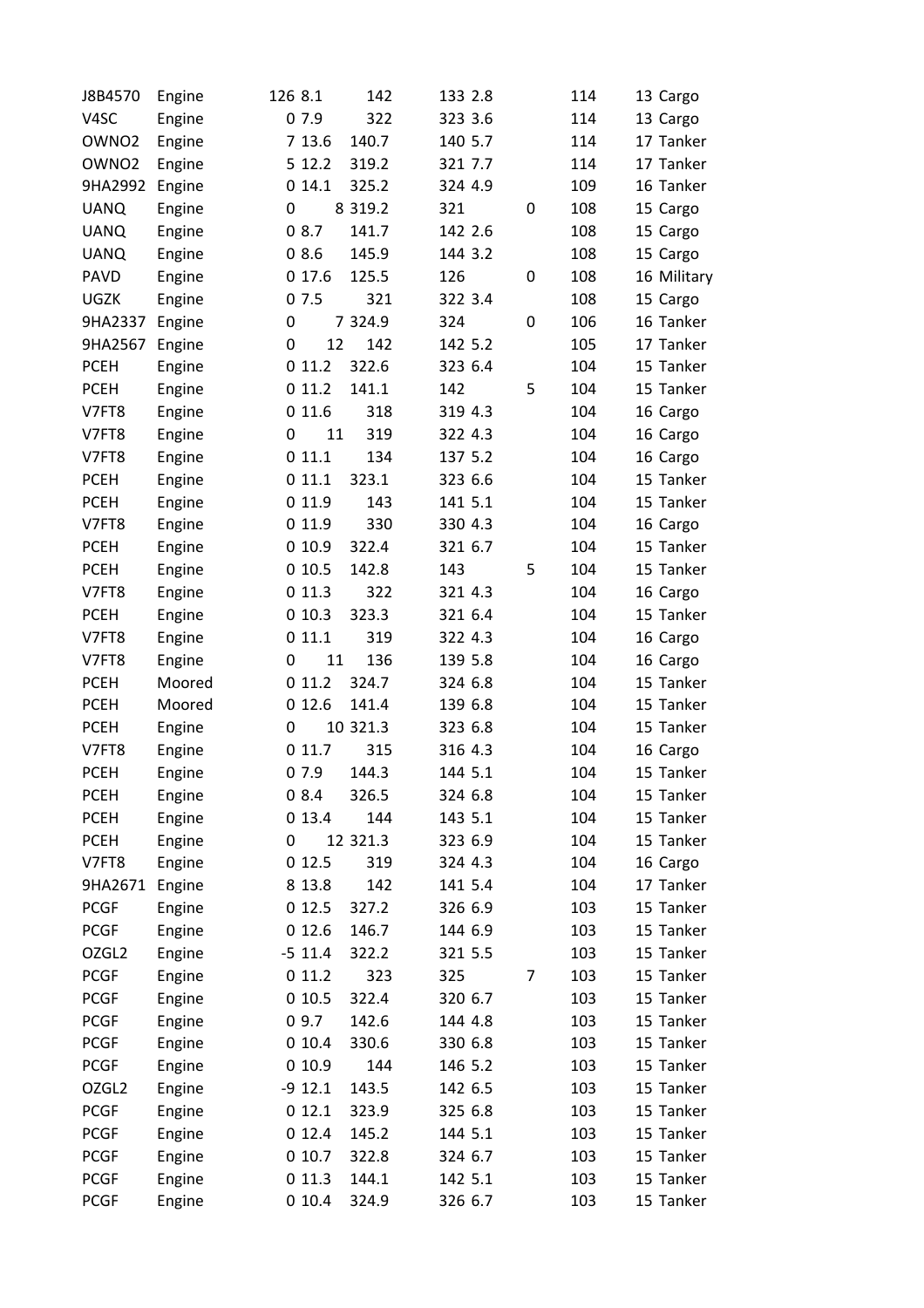| <b>PCGF</b> | Engine | 324<br>010.7       | 321 6.8 |                | 103 | 15 Tanker |
|-------------|--------|--------------------|---------|----------------|-----|-----------|
| <b>PCGF</b> | Engine | 143.6<br>011.3     | 145     | 5              | 103 | 15 Tanker |
| <b>PCGF</b> | Engine | 11 323.9<br>0      | 323 6.7 |                | 103 | 15 Tanker |
| <b>PCGF</b> | Engine | 12<br>145<br>0     | 143 4.9 |                | 103 | 15 Tanker |
| <b>PCGF</b> | Engine | 011.1<br>322.1     | 323 6.9 |                | 103 | 15 Tanker |
| <b>PCGF</b> | Engine | 011.4<br>146.2     | 146     | 5              | 103 | 15 Tanker |
| <b>PCGF</b> | Engine | 010.5<br>323.3     | 324     | $\overline{7}$ | 103 | 15 Tanker |
| <b>PCGF</b> | Engine | 143.7<br>011.3     | 145 5.1 |                | 103 | 15 Tanker |
| ZDHT9       | Engine | 146<br>015.3       | 142 5.8 |                | 101 | 18 Cargo  |
| ZDHT9       | Engine | 145<br>014.9       | 143 6.5 |                | 101 | 18 Cargo  |
| ZDHT9       | Engine | 015.2<br>145       | 143 5.7 |                | 101 | 18 Cargo  |
| ZDHT9       | Engine | 325<br>0 13.7      | 325 6.6 |                | 101 | 18 Cargo  |
| ZDHT9       | Engine | 10<br>326<br>0     | 323 6.5 |                | 101 | 18 Cargo  |
| ZDHT9       | Engine | 014.4<br>326       | 327 6.5 |                | 101 | 18 Cargo  |
| <b>DIOD</b> | Engine | 15 146.3<br>0      | 146 5.6 |                | 101 | 18 Cargo  |
| ZDHT9       | Engine | 014.2<br>325       | 324 6.7 |                | 101 | 18 Cargo  |
| ZDHT9       | Engine | 014.3<br>327       | 326 6.5 |                | 101 | 18 Cargo  |
| ZDHT9       | Engine | 16<br>0<br>145     | 142 5.9 |                | 101 | 18 Cargo  |
| ZDHT9       | Engine | 143<br>013.8       | 144 6.1 |                | 101 | 18 Cargo  |
| ZDHT9       | Engine | 014.6<br>141       | 136     | 6              | 101 | 18 Cargo  |
| ZDHT9       | Engine | 015.1<br>144       | 142 5.8 |                | 101 | 18 Cargo  |
| ZDHT9       | Engine | 325<br>015.3       | 326 6.2 |                | 101 | 18 Cargo  |
| ZDHT9       | Engine | 145<br>014.3       | 144 5.9 |                | 101 | 18 Cargo  |
| ZDHT9       | Engine | 014.8<br>324       | 326 5.6 |                | 101 | 18 Cargo  |
| <b>DIOD</b> | Engine | 014.5<br>327.7     | 327 6.4 |                | 101 | 18 Cargo  |
| ZDHT9       | Engine | 014.9<br>145       | 144 5.8 |                | 101 | 18 Cargo  |
| ZDHT9       | Engine | 014.3<br>326       | 326 5.5 |                | 101 | 18 Cargo  |
| ZDHT9       | Engine | 09.1<br>328        | 326     | 0              | 101 | 18 Cargo  |
| ZDHT9       | Engine | 146<br>016.6       | 142 5.3 |                | 101 | 18 Cargo  |
| ZDHT9       | Engine | 015.6<br>146       | 143     | 6              | 101 | 18 Cargo  |
| ZDHT9       | Engine | 012.4<br>147       | 143 6.5 |                | 101 | 18 Cargo  |
| ZDHT9       | Moored | 015.7<br>143       | 140 6.5 |                | 101 | 18 Cargo  |
| ZDHT9       | Engine | 146<br>15<br>0     | 145     | 6              | 101 | 18 Cargo  |
| ZDHT9       | Engine | 146<br>0 13.9      | 145 6.6 |                | 101 | 18 Cargo  |
| ZDHT9       | Engine | 015.3<br>145       | 142 5.9 |                | 101 | 18 Cargo  |
| ZDHT9       | Engine | 146<br>0 14.5      | 140 5.8 |                | 101 | 18 Cargo  |
| ZDHT9       | Engine | 144<br>014.7       | 142 5.9 |                | 101 | 18 Cargo  |
| ZDHT9       | Engine | 15<br>144<br>0     | 140 5.8 |                | 101 | 18 Cargo  |
| ZDHT9       | Moored | 143<br>014.9       | 143 6.1 |                | 101 | 18 Cargo  |
| ZDHT9       | Engine | 014.1<br>146       | 144 6.5 |                | 101 | 18 Cargo  |
| ZDHT9       | Engine | 326<br>0<br>14     | 325     | 6              | 101 | 18 Cargo  |
| ZDHT9       | Engine | 14<br>326<br>0     | 324 6.3 |                | 101 | 18 Cargo  |
| ZDHT9       | Engine | 15<br>146<br>0     | 142 6.2 |                | 101 | 18 Cargo  |
| ZDHT9       | Engine | 014.2<br>151       | 150 5.8 |                | 101 | 18 Cargo  |
| ZDHT9       | Engine | 014.5<br>133       | 130 6.8 |                | 101 | 18 Cargo  |
| ZDHT9       | Engine | 144<br>0 13.5      | 140 6.7 |                | 101 | 18 Cargo  |
| ZDHT9       | Engine | 146<br>014.4       | 141 6.6 |                | 101 | 18 Cargo  |
| ZDHT9       | Engine | 15<br>145<br>0     | 142 6.5 |                | 101 | 18 Cargo  |
| ZDEJ9       | Engine | $-1289.4$<br>147.8 | 146 4.5 |                | 100 | 14 Cargo  |
| SJMZ        | Engine | $-7$ 11.3<br>326   | 326     | 6              | 96  | 14 Tanker |
|             |        |                    |         |                |     |           |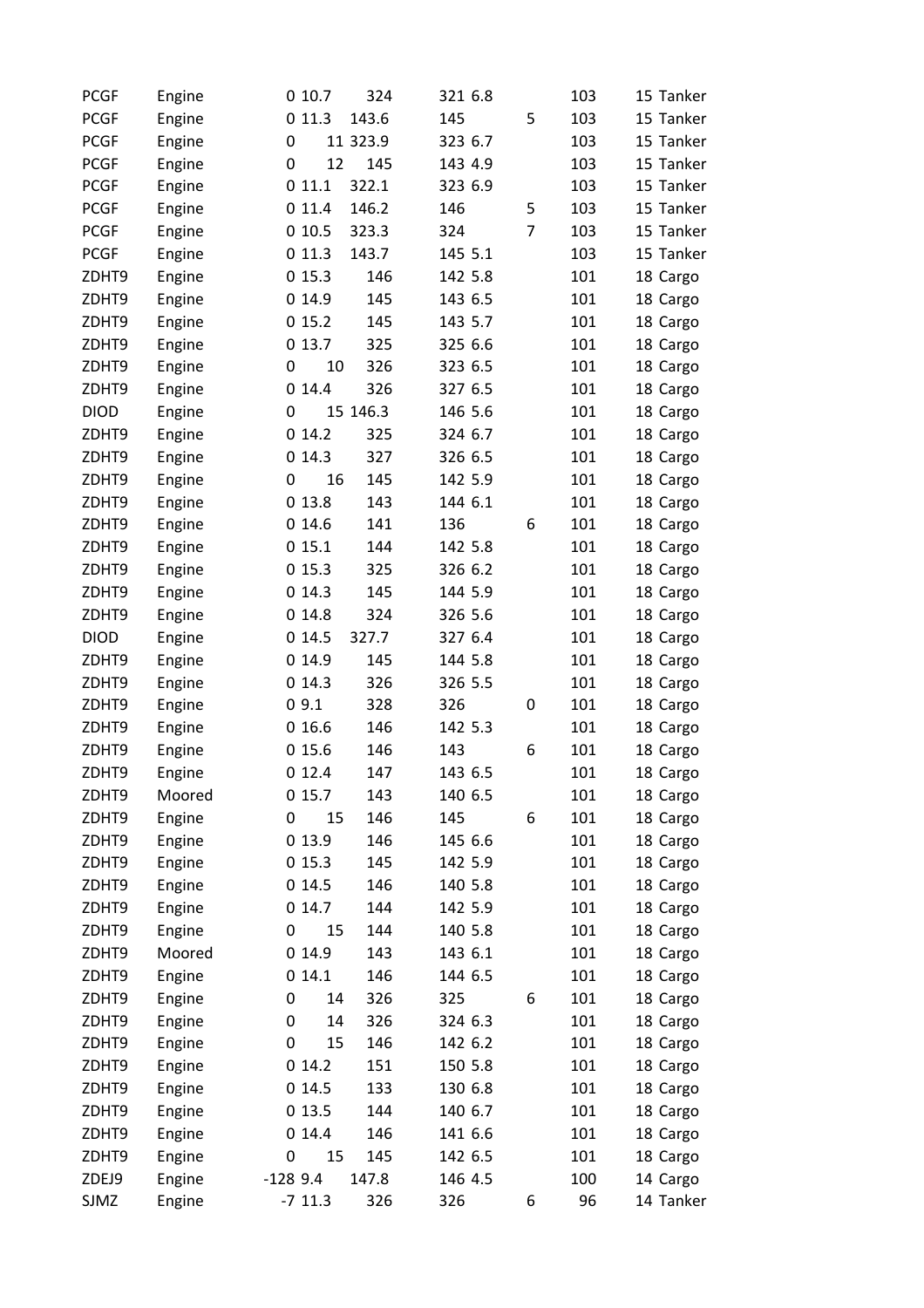| SJMZ                           | Engine |           | 5 11.7      | 148      | 153     |      | 96<br>6 | 14 Tanker |
|--------------------------------|--------|-----------|-------------|----------|---------|------|---------|-----------|
| ZDJS2                          | Engine |           | 012.4       | 144.7    | 145     |      | 5<br>95 | 15 Cargo  |
| ZDKS2                          | Engine |           | 011.2       | 322      | 325 6.4 |      | 95      | 14 Tanker |
| J8B4084                        | Engine | $-1289.5$ |             | 324.5    | 324     |      | 6<br>93 | 14 Cargo  |
| J8B4084                        | Engine | $-1289.9$ |             | 142      | 142 5.7 |      | 93      | 14 Cargo  |
| OUOJ2                          | Engine | 0         | 11          | 138      | 140 5.1 |      | 91      | 15 Tanker |
| OUOJ2                          | Engine | 5         | 7           | 147      | 149     |      | 6<br>91 | 15 Tanker |
| OUOJ2                          | Engine | 11        | 10          | 142      | 142 5.3 |      | 91      | 15 Tanker |
| OUOJ2                          | Engine | 8         | 11          | 320      | 321     |      | 6<br>91 | 15 Tanker |
| OUOJ2                          | Engine | 5         | 11          | 321      | 322 5.6 |      | 91      | 15 Tanker |
| OUOJ2                          | Engine | 0         | 11          | 140      | 140 5.5 |      | 91      | 15 Tanker |
| V2FU9                          | Engine |           | 011.3       | 319      | 314 4.8 |      | 90      | 13 Cargo  |
| <b>PHGP</b>                    | Engine |           | 011.2       | 354.9    |         | 05.9 | 90      | 14 Cargo  |
| OUOH <sub>2</sub>              | Engine |           | 5 102.3     | 360      | 325 5.2 |      | 90      | 14 Tanker |
| V <sub>2</sub> BC <sub>8</sub> | Engine |           | 127 12.4    | 328.7    | 338 5.1 |      | 90      | 14 Cargo  |
| ZDKQ8                          | Engine |           | 07.9        | 327      | 328 5.2 |      | 90      | 13 Cargo  |
| ZDKQ8                          | Engine |           | 010.3       | 145      | 146 3.2 |      | 90      | 13 Cargo  |
| ZDGU5                          | Engine |           | 0 11.8      | 141.2    | 141 3.9 |      | 90      | 14 Cargo  |
| ZDIC3                          | Engine |           | $-127$ 10.1 | 322.5    | 321     |      | 5<br>89 | 12 Tanker |
| ZDIC3                          | Engine |           | 010.7       | 143.1    | 144 3.4 |      | 89      | 12 Tanker |
| 9HA2606                        | Engine |           | 010.4       | 140.6    | 142 4.2 |      | 89      | 15 Cargo  |
| ZDIC3                          | Engine | 0         |             | 10 325.6 | 324     |      | 5<br>89 | 12 Tanker |
| <b>DFWF</b>                    | Engine |           | 08.6        | 142.6    | 143 3.2 |      | 89      | 12 Cargo  |
| ZDIC3                          | Engine |           | 010.3       | 145.5    | 144 4.9 |      | 89      | 12 Tanker |
| ZDIC3                          |        |           | 010.2       | 323.4    | 324 3.5 |      | 89      | 12 Tanker |
| ZDIC3                          | Engine |           | 010.9       | 146      | 144 4.1 |      | 89      | 12 Tanker |
| ZDIC3                          | Engine |           | $-127$ 11.2 | 319      | 325 3.6 |      | 89      | 12 Tanker |
| ZDIC3                          | Engine |           | 09.4        | 145.6    | 142 4.9 |      | 89      | 12 Tanker |
|                                | Engine |           |             |          |         |      |         |           |
| ZDIC3                          | Engine |           | 010.8       | 324.8    | 326     |      | 0<br>89 | 12 Tanker |
| ZDIC3                          | Engine |           | 010.4       | 145.3    | 144 4.2 |      | 89      | 12 Tanker |
| ZDIC3                          | Engine |           | 127 10.3    | 144.2    | 147 4.2 |      | 89      | 12 Tanker |
| V <sub>2</sub> EO              | Engine |           | 010.3       | 138.7    | 138 3.7 |      | 88      | 13 Cargo  |
| ZDHP4                          | Engine |           | 8 11.7      | 324      | 326     |      | 88<br>6 | 13 Tanker |
| 9HA2563                        | Engine |           | 010.4       | 324.7    | 327 5.4 |      | 88      | 14 Tanker |
| OXVC <sub>2</sub>              | Engine |           | 12 10.7     | 325      | 322 5.3 |      | 88      | 13 Tanker |
| OXVC <sub>2</sub>              | Engine |           | 010.6       | 144      | 145 4.9 |      | 88      | 13 Tanker |
| OXVC <sub>2</sub>              | Engine |           | $-5$ 10.2   | 324      | 323 6.8 |      | 88      | 13 Tanker |
| OXVC <sub>2</sub>              | Engine |           | $-5$ 11.2   | 144      | 142 4.8 |      | 88      | 13 Tanker |
| <b>PDBN</b>                    | Engine |           | 010.3       | 168.2    | 172 3.1 |      | 88      | 12 Cargo  |
| ZDHP4                          | Engine |           | $-128.2$    | 325      | 324 6.1 |      | 88      | 13 Tanker |
| ZDHP4                          | Engine | $-5$      | 11          | 144      | 145 4.8 |      | 88      | 13 Tanker |
| 9HA2563                        | Engine |           | 010.3       | 145.3    | 147 5.5 |      | 88      | 14 Tanker |
| OXVC <sub>2</sub>              | Engine |           | $-128.3$    | 324      | 322 6.7 |      | 88      | 13 Tanker |
| ZDHP4                          | Engine |           | 0 11.3      | 323      | 324 5.9 |      | 88      | 13 Tanker |
| OXVC <sub>2</sub>              | Moored |           | $-5$ 10.1   | 321      | 322 6.7 |      | 88      | 13 Tanker |
| ZDHP4                          | Engine |           | $-18$ 11.3  | 324      | 320 5.7 |      | 88      | 13 Tanker |
| 9HA2563                        | Engine | 0         | 11          | 325      | 323 5.7 |      | 88      | 14 Tanker |
| OXVC <sub>2</sub>              | Moored |           | 12 9.7      | 324      | 323 6.6 |      | 88      | 13 Tanker |
| OXVC <sub>2</sub>              | Engine | -8        | 11          | 144      | 142 4.7 |      | 88      | 13 Tanker |
| ZDHP4                          | Engine |           | 11 11.7     | 323      | 325 5.8 |      | 88      | 13 Tanker |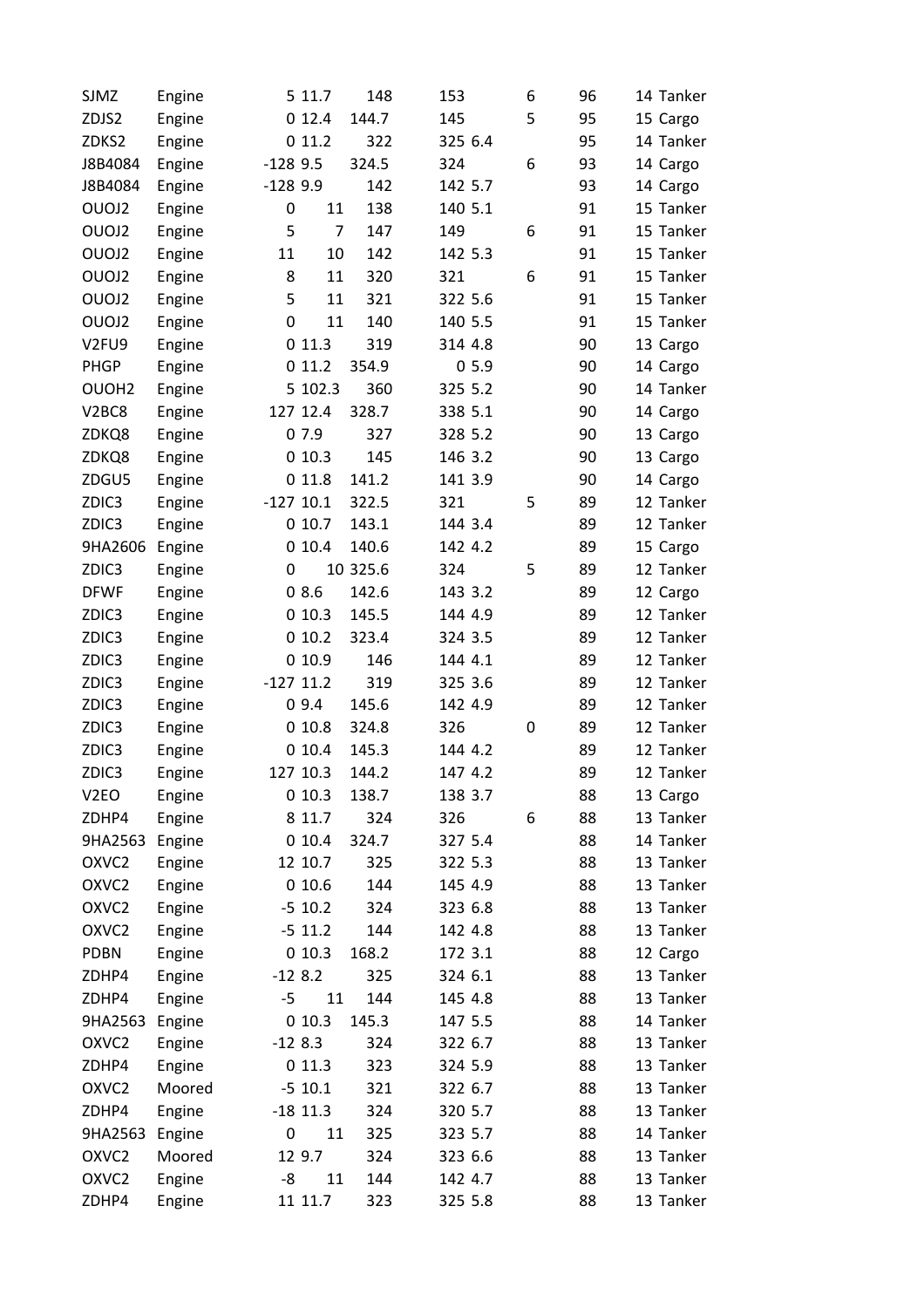| ZDHP4                          | Engine           | 5 11.1    | 324       | 327     | 6 | 88 | 13 Tanker |
|--------------------------------|------------------|-----------|-----------|---------|---|----|-----------|
| 9HYG8                          | Engine           | 07.3      | 142.4     | 142 3.2 |   | 88 | 13 Cargo  |
| OXVC <sub>2</sub>              | Engine           | 5 8.9     | 144       | 146 5.3 |   | 88 | 13 Tanker |
| OXVC <sub>2</sub>              | Engine           | $-8$ 10.7 | 323       | 324 6.7 |   | 88 | 13 Tanker |
| OXVC <sub>2</sub>              | Moored           | 12 11.7   | 147       | 144 5.1 |   | 88 | 13 Tanker |
| ZDHP4                          | Engine           | $-711.5$  | 325       | 327 6.2 |   | 88 | 13 Tanker |
| V <sub>2</sub> HT              | Engine           | 20 9.1    | 332       | 338 4.8 |   | 88 | 13 Cargo  |
| <b>PBYP</b>                    | Engine           | 09.3      | 141.6     | 141     | 4 | 88 | 13 Cargo  |
| V <sub>2</sub> DQ <sub>8</sub> | Engine           | 09.4      | 322.6     | 320 3.2 |   | 88 | 11 Cargo  |
| V <sub>2</sub> DQ <sub>8</sub> | Engine           | $-1278.5$ | 145.5     | 146 4.7 |   | 88 | 11 Cargo  |
| V <sub>2</sub> DQ <sub>8</sub> | Engine           | 08.7      | 323.7     | 323 3.2 |   | 88 | 11 Cargo  |
| V2DQ8                          | Engine           | 08.7      | 142.9     | 142 4.5 |   | 88 | 11 Cargo  |
| OXLQ2                          | Engine           | 0 11.5    | 325       | 326 6.2 |   | 87 | 13 Tanker |
| C6YU2                          | Engine           | 010.6     | 336       | 335 5.4 |   | 87 | 13 Cargo  |
| 9HLE5                          | Moored           | 09.3      | 143.9     | 142 5.8 |   | 87 | 12 Cargo  |
| OYIP2                          | Engine           | 09.8      | 328       | 327 3.5 |   | 85 | 13 Cargo  |
| OYIP2                          | Engine           | 0         | 10<br>144 | 146     | 4 | 85 | 13 Cargo  |
| OXXJ 2                         | Engine           | 010.1     | 316.9     | 318     | 5 | 85 | 13 Tanker |
| OYIP2                          | Engine           | 09.3      | 323       | 323     | 0 | 85 | 13 Cargo  |
| OYIP <sub>2</sub>              | Engine           | 09.5      | 144       | 143 4.5 |   | 85 | 13 Cargo  |
| OYIP2                          | Engine           | 09.4      | 325       | 326 3.5 |   | 85 | 13 Cargo  |
| OYIP2                          | Engine           | 09.9      | 141       | 144 4.5 |   | 85 | 13 Cargo  |
| OYIP2                          | Engine           | 010.1     | 318       | 321 3.5 |   | 85 | 13 Cargo  |
| OYIP2                          | Engine           | 09.9      | 144       | 145 4.5 |   | 85 | 13 Cargo  |
| OXXJ 2                         | Engine           | 010.2     | 323       | 324 4.3 |   | 85 | 13 Tanker |
| OXXJ 2                         | Engine           | 08.1      | 320       | 324 4.2 |   | 85 | 13 Tanker |
| OXXJ 2                         | Engine           | 09.9      | 321       | 325 4.2 |   | 85 | 13 Tanker |
| OYIP2                          | Engine           | 0         | 10<br>321 | 320 3.5 |   | 85 | 13 Cargo  |
| OYIP2                          |                  | 08.7      | 141       | 141 4.5 |   | 85 | 13 Cargo  |
| V2OX9                          | Engine<br>Engine | 09.6      | 140.2     | 138 4.9 |   | 85 | 12 Cargo  |
| OYIP2                          | Engine           | 09.9      | 322       | 326 3.5 |   | 85 | 13 Cargo  |
| OYIP2                          |                  | 09.8      | 144       | 143 4.5 |   | 85 |           |
|                                | Engine           |           |           |         | 5 |    | 13 Cargo  |
| OZJA2                          | Engine           | 010.9     | 323       | 323     |   | 85 | 13 Tanker |
| OZJA2                          | Engine           | 010.7     | 140       | 138 4.2 |   | 85 | 13 Tanker |
| OYIP2                          | Engine           | 09.6      | 323       | 325 3.5 |   | 85 | 13 Cargo  |
| OYIP2                          | Engine           | 09.6      | 141       | 140 4.5 |   | 85 | 13 Cargo  |
| V <sub>2</sub> PY <sub>2</sub> | Engine           | 127       | 10<br>320 | 322 4.6 |   | 85 | 12 Cargo  |
| V2PY2                          | Engine           | 09.6      | 142       | 140 3.8 |   | 85 | 12 Cargo  |
| OYIP2                          | Engine           | 06.6      | 325       | 325 3.5 |   | 85 | 13 Cargo  |
| OYIP2                          | Engine           | 09.2      | 138       | 138 4.5 |   | 85 | 13 Cargo  |
| 9HA2634                        | Engine           | 011.1     | 143.8     | 141 6.3 |   | 84 | 13 Tanker |
| OWZR2                          | Engine           | 0 11.6    | 136.9     | 135 3.2 |   | 84 | 13 Tanker |
| OWZR2                          | Engine           | 127 10.2  | 331.8     | 326 5.8 |   | 84 | 13 Tanker |
| OWZR2                          | Engine           | 0 11.8    | 142.4     | 137 3.6 |   | 84 | 13 Tanker |
| OWZR2                          | Engine           | 010.3     | 322.1     | 325 5.8 |   | 84 | 13 Tanker |
| OWZR2                          | Engine           | 011.7     | 141.4     | 138 3.6 |   | 84 | 13 Tanker |
| OWZR2                          | Engine           | 011.2     | 320.1     | 323     | 0 | 84 | 13 Tanker |
| OWZR2                          | Engine           | 010.5     | 319.2     | 320     | 0 | 84 | 13 Tanker |
| OWZR2                          | Moored           | 09.7      | 142.2     | 135 3.4 |   | 84 | 13 Tanker |
| OWZR2                          | Moored           | 011.3     | 143       | 139 3.6 |   | 84 | 13 Tanker |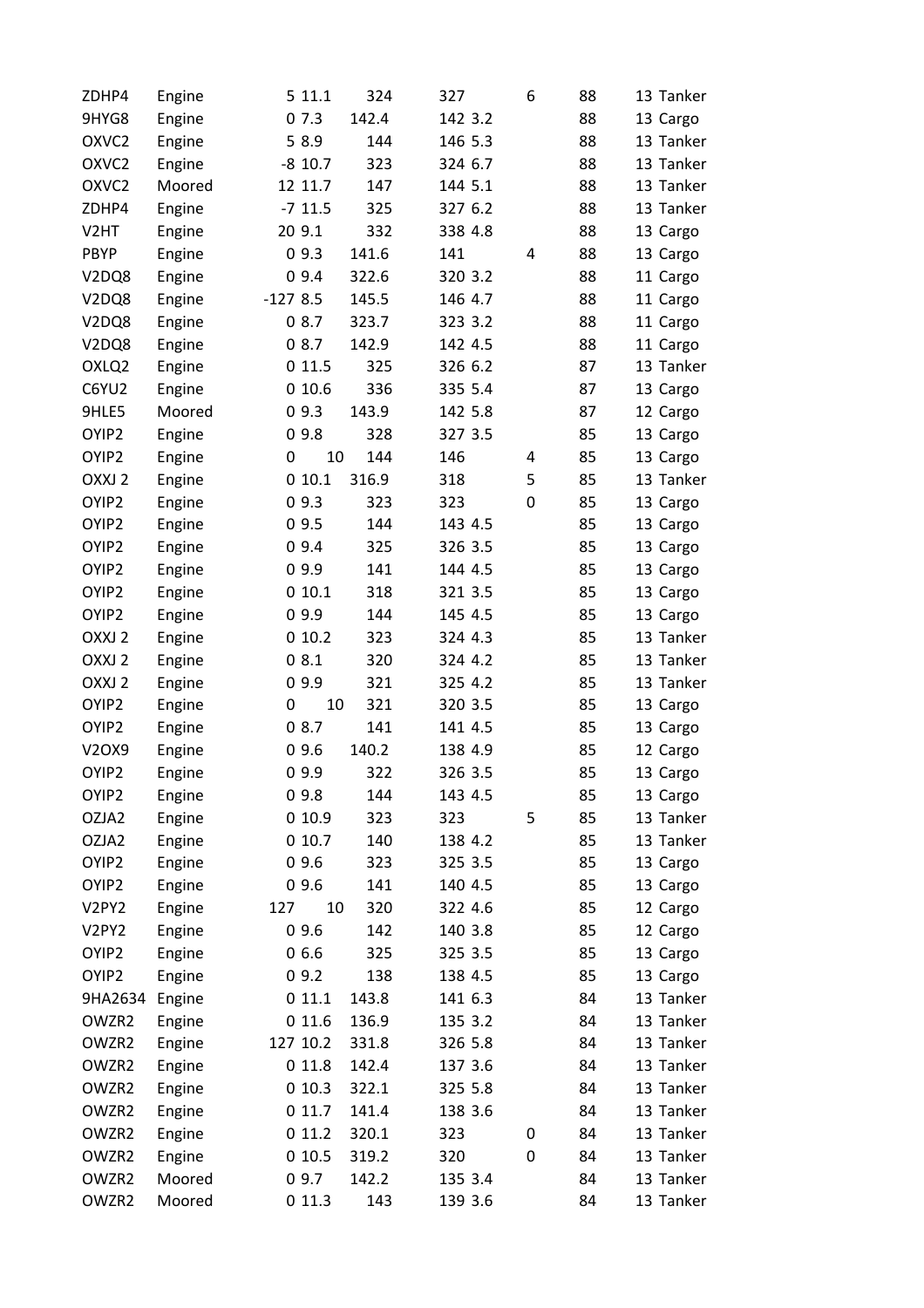| OWZR2             | Engine | 010.7     | 321         | 321 5.7 |             | 84 | 13 Tanker |
|-------------------|--------|-----------|-------------|---------|-------------|----|-----------|
| OWZR2             | Engine | 0 11.5    | 140.1       | 137 3.9 |             | 84 | 13 Tanker |
| OWZR2             | Engine | 010.7     | 322.1       | 322     | $\mathbf 0$ | 84 | 13 Tanker |
| OWZR2             | Engine | 0 11.9    | 140.6       | 139 3.6 |             | 84 | 13 Tanker |
| OWZR2             | Engine | 010.7     | 321.7       | 322 5.4 |             | 84 | 13 Tanker |
| OWZR2             | Engine | 011.1     | 138         | 138 3.7 |             | 84 | 13 Tanker |
| V <sub>2GJ4</sub> | Engine | 09.5      | 143.4       | 148 2.8 |             | 84 | 11 Cargo  |
| LAHL6             | Engine | 010.2     | 138         | 139 3.7 |             | 83 | 13 Cargo  |
| 5BDM2             | Engine | 012.2     | 325         | 327 4.1 |             | 83 | 13 Tanker |
| <b>PHEH</b>       | Engine | 010.3     | 316.1       | 317     | 5           | 83 | 12 Cargo  |
| <b>PHEH</b>       | Engine | 07.9      | 144.6       | 145 3.4 |             | 83 | 12 Cargo  |
| 5BDM2             | Engine | 011.4     | 320.2       | 511 4.2 |             | 83 | 13 Tanker |
| 5BDM2             | Engine | $-1289.7$ | 319.3       | 511 3.8 |             | 83 | 13 Tanker |
| PIHW              | Engine | 010.5     | 324         | 323 4.5 |             | 82 | 12 Cargo  |
| <b>DFYT</b>       | Engine | 07.1      | 313.4       | 312 4.1 |             | 82 | 13 Cargo  |
| <b>DFYT</b>       | Engine | 08.6      | 143.1       | 142     | 3           | 82 | 13 Cargo  |
| OYDZ <sub>2</sub> | Engine | 08.3      | 146         | 148 3.6 |             | 82 | 11 Cargo  |
| OYDZ <sub>2</sub> | Engine | 08.4      | 147         | 148 3.6 |             | 82 | 11 Cargo  |
| V2FF6             | Engine | 08.7      | 147.8       | 141 2.6 |             | 82 | 12 Cargo  |
| V2FF6             | Engine | 0         | 9 3 2 4 .5  | 324 3.7 |             | 82 | 12 Cargo  |
| C4CZ2             | Engine | 08.7      | 335.2       | 336     | 4           | 82 | 11 Cargo  |
| V2PS2             | Engine | 011.1     | 139.3       | 137 3.4 |             | 82 | 12 Cargo  |
| V <sub>2FF6</sub> | Engine | 07.2      | 323.6       | 323 3.6 |             | 82 | 12 Cargo  |
| OYDZ <sub>2</sub> | Engine | 05.3      | 346         | 345     | 0           | 82 | 11 Cargo  |
| OYDZ <sub>2</sub> | Engine | 08.8      | 143         | 144 2.6 |             | 82 | 11 Cargo  |
| V2FF6             | Engine | 09.2      | 144.3       | 147 2.6 |             | 82 | 12 Cargo  |
| <b>PIFO</b>       | Engine | 08.7      | 320.1       | 321 3.7 |             | 82 | 12 Cargo  |
| <b>PIFO</b>       | Engine | 09.7      | 130.1       | 130 3.7 |             | 82 | 12 Cargo  |
| J7BV6             | Engine | 09.2      | 324.8       | 324 3.8 |             | 82 | 11 Cargo  |
| J7BV6             | Engine | 09.8      | 143.5       | 140 2.5 |             | 82 | 11 Cargo  |
| V <sub>2FF6</sub> | Engine | 010.5     | 147.3       | 149 2.8 |             | 82 | 12 Cargo  |
| <b>DFYT</b>       | Engine | 0         | 9 3 1 7 . 6 | 319     | 4           | 82 | 13 Cargo  |
| <b>DFYT</b>       | Engine | 09.1      | 135.9       | 136 2.8 |             | 82 | 13 Cargo  |
| <b>DFYT</b>       | Engine | 08.2      | 329.1       | 328 4.4 |             | 82 | 13 Cargo  |
| <b>DFYT</b>       | Engine | 08.9      | 142.9       | 146     | 3           | 82 | 13 Cargo  |
| ZDFD4             | Engine | 11 10.6   | 323         | 325 4.8 |             | 82 | 13 Cargo  |
| V <sub>2FF6</sub> | Engine | 010.1     | 325.7       | 325 2.7 |             | 82 | 12 Cargo  |
| V2FF6             | Engine | 0         | 9 147.7     | 149 3.8 |             | 82 | 12 Cargo  |
| V <sub>2</sub> CQ | Engine | 09.7      | 145         | 146 2.7 |             | 81 | 11 Cargo  |
| V <sub>2</sub> CQ | Engine | 09.8      | 145         | 144 2.6 |             | 81 | 11 Cargo  |
| V <sub>2</sub> CQ | Engine | 07.9      | 147         | 145 2.6 |             | 81 | 11 Cargo  |
| V <sub>2</sub> CQ | Engine | 010.5     | 144         | 143 2.6 |             | 81 | 11 Cargo  |
| V <sub>2</sub> CQ | Engine | 127 10.1  | 148         | 145 2.6 |             | 81 | 11 Cargo  |
| V <sub>2</sub> CQ | Engine | 010.2     | 143         | 143 2.6 |             | 81 | 11 Cargo  |
| SCWJ              | Engine | 07.9      | 321.6       | 319 5.4 |             | 80 | 13 Tanker |
| SCWJ              | Engine | 010.8     | 144.5       | 144     | 4           | 80 | 13 Tanker |
| SCWJ              | Engine | 010.6     | 143.8       | 144     | 4           | 80 | 13 Tanker |
| PFOC              | Engine | 07.1      | 322         | 327     | 0           | 80 | 10 Cargo  |
| PFOC              | Engine | 010.4     | 137         | 142     | 3           | 80 | 10 Cargo  |
| <b>DFZK</b>       | Engine | 09.3      | 323.9       | 321 3.4 |             | 80 | 12 Cargo  |
|                   |        |           |             |         |             |    |           |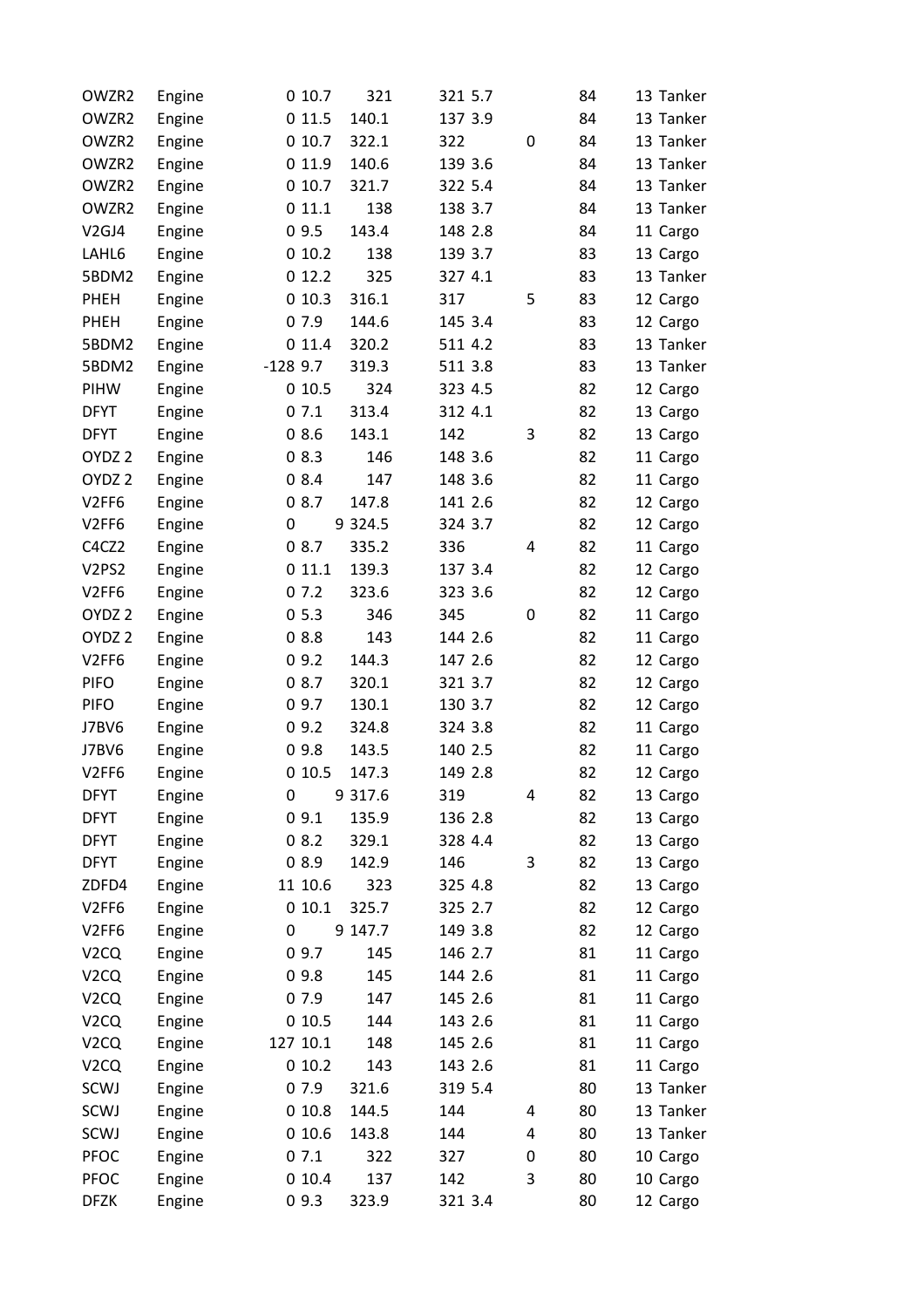| V3OF3                          | Engine | 010.1<br>140.7      | 141 3.1 | 80      | 13 Cargo  |
|--------------------------------|--------|---------------------|---------|---------|-----------|
| <b>DFZK</b>                    | Engine | 08.1<br>144.3       | 151 2.8 | 80      | 12 Cargo  |
| <b>PFOC</b>                    | Engine | 127 10.2<br>141     | 144     | 0<br>80 | 10 Cargo  |
| <b>V3OF3</b>                   | Engine | 08.6<br>147.4       | 146 3.1 | 80      | 13 Cargo  |
| <b>DGRZ</b>                    | Engine | 147.1<br>08.6       | 150 3.4 | 79      | 13 Cargo  |
| <b>DGRZ</b>                    | Engine | 0<br>7 139.5        | 143 3.2 | 79      | 13 Cargo  |
| <b>DGRZ</b>                    | Engine | 08.1<br>146.5       | 146 3.2 | 79      | 13 Cargo  |
| PBLL                           | Engine | 325<br>012.6        | 319 6.5 | 79      | 15 Tanker |
| <b>DQRI</b>                    | Engine | 09.3<br>148         | 141 3.2 | 78      | 12 Cargo  |
| <b>DQRI</b>                    | Engine | 08.3<br>143         | 142 3.4 | 78      | 12 Cargo  |
| <b>DQRI</b>                    | Engine | 07.8<br>320         | 325 4.5 | 78      | 12 Cargo  |
| <b>DQRI</b>                    | Engine | 08.7<br>147         | 144 3.4 | 78      | 12 Cargo  |
| <b>DFTT</b>                    | Engine | 0<br>9 147.1        | 148 2.6 | 77      | 12 Cargo  |
| <b>PFXD</b>                    | Engine | $-1286.5$<br>323    | 511 2.6 | 77      | 8 Cargo   |
| <b>DFTT</b>                    | Engine | 9 143.2<br>0        | 145 2.8 | 77      | 12 Cargo  |
| <b>DFTT</b>                    | Engine | 08.9<br>145.7       | 146 2.7 | 77      | 12 Cargo  |
| OYKM6                          | Engine | 07.5<br>322         | 323     | 0<br>76 | 12 Tanker |
| OYKM6                          | Engine | 06.4<br>322         | 326 5.3 | 76      | 12 Tanker |
| OYKM6                          | Engine | 09.4<br>143         | 139 3.8 | 76      | 12 Tanker |
| <b>J7BR2</b>                   | Engine | 09.8<br>144.3       | 144 3.4 | 75      | 12 Cargo  |
| <b>SLCU</b>                    | Engine | $-128$<br>8 3 2 3.4 | 511 4.2 | 75      | 11 N/A    |
| <b>J7BR2</b>                   | Engine | 09.4<br>323.7       | 322 4.7 | 75      | 12 Cargo  |
| V <sub>2</sub> C <sub>12</sub> | Engine | $-1288.6$<br>137.7  | 511 2.8 | 75      | 11 Cargo  |
| V <sub>2</sub> OK <sub>3</sub> | Engine | 09.9<br>326         | 323 3.5 | 74      | 12 Cargo  |
| V <sub>2</sub> OK <sub>3</sub> | Engine | 010.1<br>147        | 147 2.3 | 74      | 12 Cargo  |
| <b>DFWK</b>                    | Engine | 08.2<br>333.5       | 331     | 74<br>2 | 9 Cargo   |
| <b>DFWK</b>                    | Engine | 07.7<br>149.9       | 148     | 3<br>74 | 9 Cargo   |
| ELYM8                          | Engine | 127 10.3<br>326     | 34.2    | 74      | 12 Tanker |
| V <sub>2</sub> N <sub>B</sub>  | Engine | 146.2<br>07.8       | 148 3.5 | 74      | 11 Cargo  |
| V <sub>2</sub> N <sub>B</sub>  | Engine | 08.4<br>325.9       | 324 3.4 | 74      | 11 Cargo  |
| V2NB                           | Engine | 09.4<br>147.1       | 148 2.4 | 74      | 11 Cargo  |
| V <sub>2</sub> OK <sub>3</sub> | Engine | 09.5<br>322         | 323 3.4 | 74      | 12 Cargo  |
| V <sub>2</sub> OK <sub>3</sub> | Engine | 07.1<br>143         | 142 3.5 | 74      | 12 Cargo  |
| V <sub>2</sub> OK <sub>3</sub> | Engine | $-127$ 10.4<br>324  | 321 2.4 | 74      | 12 Cargo  |
| V <sub>2</sub> OK <sub>3</sub> | Engine | 010.6<br>321        | 324 2.3 | 74      | 12 Cargo  |
| <b>V2OK3</b>                   | Engine | 0<br>10<br>146      | 144 3.5 | 74      | 12 Cargo  |
| ELYM8                          | Engine | 010.1<br>327        | 326 4.4 | 74      | 12 Tanker |
| V <sub>2</sub> OK <sub>3</sub> | Engine | $-127$ 10.9<br>146  | 148 2.6 | 74      | 12 Cargo  |
| ELYM8                          | Engine | 011.2<br>323        | 325 4.4 | 74      | 12 Tanker |
| UBVI7                          | Engine | 07.4<br>321         | 323 3.6 | 74      | 8 Cargo   |
| ELYM8                          | Engine | 9<br>329<br>0       | 330 4.3 | 74      | 12 Tanker |
| UBVI7                          | Engine | 127 6.9<br>143.8    | 141 2.4 | 74      | 8 Cargo   |
| J8B3075                        | Engine | 11 8.3<br>323.3     | 326 5.4 | 72      | 12 Cargo  |
| <b>DIZZ</b>                    | Engine | 07.9<br>144.6       | 149     | 3<br>72 | 11 Cargo  |
| J7BM6                          | Engine | 08.9<br>322.7       | 322 4.2 | 69      | 11 Cargo  |
| J7BM6                          | Engine | 09.6<br>139         | 147 2.7 | 69      | 11 Cargo  |
| J7BM6                          | Engine | 010.5<br>322.7      | 320 4.3 | 69      | 11 Cargo  |
| J7BM6                          | Engine | 09.5<br>144.4       | 152 2.7 | 69      | 11 Cargo  |
| J8B2632                        | Engine | 08.3<br>145.8       | 149     | 4<br>69 | 11 Cargo  |
| <b>DHFD</b>                    | Engine | 010.1<br>325.8      | 326     | 4<br>69 | 11 Cargo  |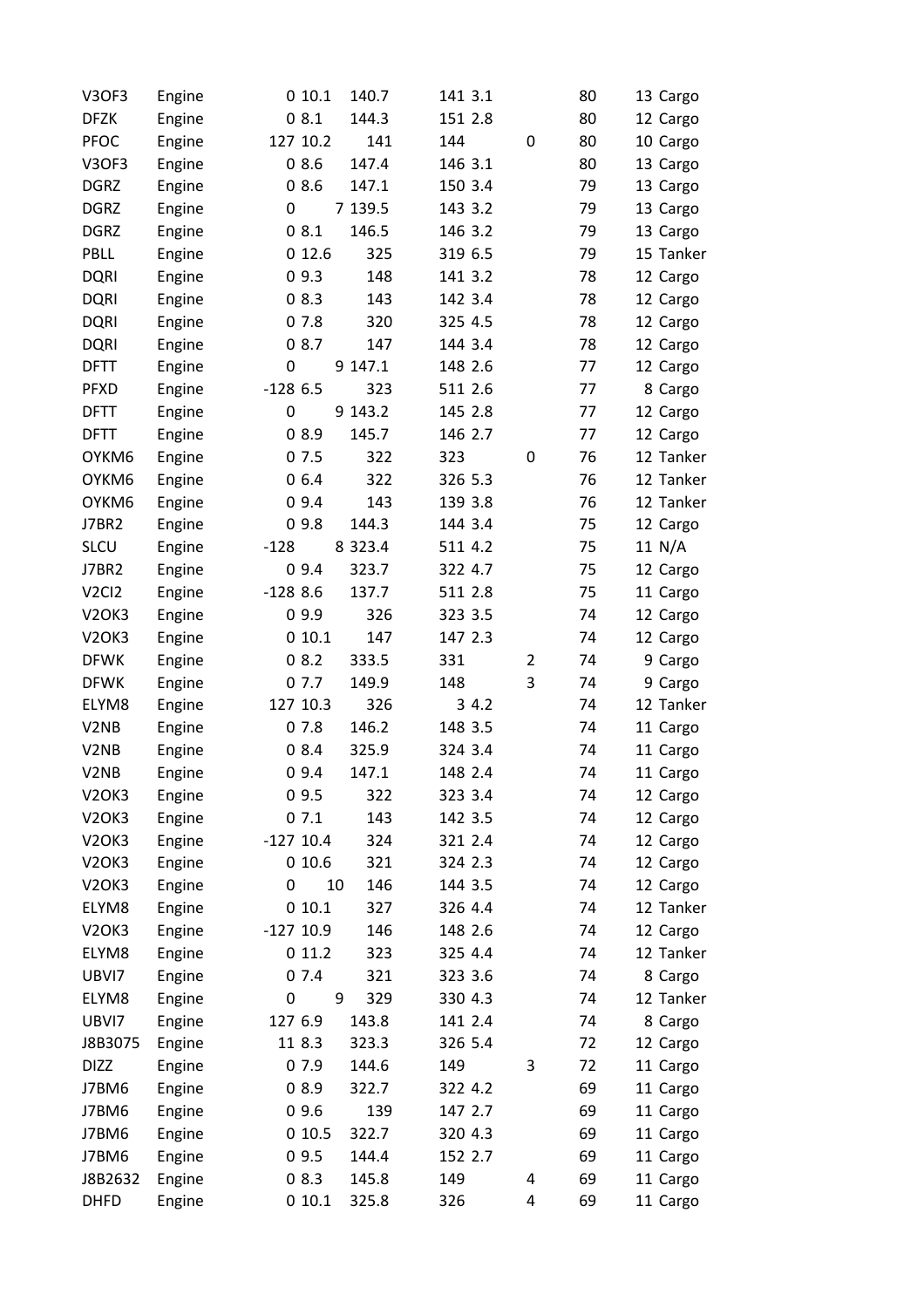| <b>DHFD</b>       | Engine     |         | 09.1        | 148.5    | 145     | 3 | 69 | 11 Cargo    |
|-------------------|------------|---------|-------------|----------|---------|---|----|-------------|
| J8B2632           | Engine     |         | 07.7        | 142.2    | 150 2.8 |   | 69 | 11 Cargo    |
| J8B2632           | Engine     |         | 09.7        | 325.3    | 320 2.8 |   | 69 | 11 Cargo    |
| J8B2632           | Engine     |         | 09.1        | 146      | 145 3.9 |   | 69 | 11 Cargo    |
| J8B2632           | Engine     |         | 08.8        | 145.2    | 144 2.8 |   | 69 | 11 Cargo    |
| J8B2632           | Engine     |         | 08.5        | 144.6    | 144 3.9 |   | 69 | 11 Cargo    |
| J8B2632           | Engine     |         | 09.5        | 325.9    | 326     | 0 | 69 | 11 Cargo    |
| J8B2632           | Engine     |         | 08.3        | 145.1    | 147 3.8 |   | 69 | 11 Cargo    |
| J8B4361           | Engine     |         | 010.7       | 325.7    | 327 2.8 |   | 68 | 10 Cargo    |
| V <sub>2</sub> HO | Engine     |         | 09.1        | 325.9    | 325     | 4 | 68 | 11 Cargo    |
| HP8155            | Engine     |         | $-127$ 10.8 | 327.3    | 328 2.9 |   | 68 | 10 Cargo    |
| V <sub>2</sub> HO | Engine     |         | 09.1        | 144.2    | 144     | 4 | 68 | 11 Cargo    |
| V <sub>2</sub> HO | Engine     |         | 08.7        | 324.3    | 325     | 4 | 68 | 11 Cargo    |
| V <sub>2</sub> HO | Engine     |         | 09.2        | 144.4    | 145     | 4 | 68 | 11 Cargo    |
| J8B4361           | Engine     |         | 127 10.7    | 323.6    | 325 2.7 |   | 68 | 10 Cargo    |
| SBZL              | Engine     |         | 010.4       | 324.9    | 323     | 3 | 68 | 10 Tanker   |
| SBZL              | Engine     |         | 09.4        | 145.5    | 145 3.9 |   | 68 | 10 Tanker   |
| V <sub>2</sub> HO | Engine     |         | 09.7        | 323.8    | 323 3.9 |   | 68 | 11 Cargo    |
| V <sub>2</sub> HO | Engine     |         | 09.8        | 146.3    | 146 4.2 |   | 68 | 11 Cargo    |
| SBZL              | Engine     |         | 010.2       | 320.7    | 321     | 0 | 68 | 10 Tanker   |
| SBZL              | Engine     |         | 09.8        | 146.1    | 145     | 0 | 68 | 10 Tanker   |
| V <sub>2</sub> HO | Engine     |         | 010.1       | 322.8    | 324 4.2 |   | 68 | 11 Cargo    |
| V <sub>2</sub> HO | Engine     |         | 010.2       | 143.7    | 143 2.6 |   | 68 | 11 Cargo    |
| SBZL              | Engine     |         | 010.5       | 322.4    | 318     | 3 | 68 | 10 Tanker   |
| SBZL              | Engine     |         | 010.3       | 142.9    | 139 3.9 |   | 68 | 10 Tanker   |
| SBZL              | Engine     |         | 010.4       | 322.5    | 319     | 3 | 68 | 10 Tanker   |
| SBZL              | Engine     |         | 08.8        | 140.8    | 144 3.9 |   | 68 | 10 Tanker   |
| SBZL              | Engine     |         | 08.9        | 323.3    | 321     | 3 | 68 | 10 Tanker   |
| SBZL              | Engine     | 0       |             | 10 142.1 | 140 3.9 |   | 68 | 10 Tanker   |
| OYTK2             | Restricted | 0       |             | 7 146.4  | 151 4.8 |   | 67 | 27 N/A      |
| OYTK2             | Restricted |         | 06.4        | 323.2    | 319 4.8 |   | 67 | 27 N/A      |
| OYTK2             | Sailing    |         | 06.4        | 143.1    | 150 4.8 |   | 67 | 27 N/A      |
| OYTK2             | Sailing    |         | 03.1        | 324.1    | 308     | 0 | 67 | 27 N/A      |
| OYTK2             | Restricted |         | 05.1        | 327      | 320 4.5 |   | 67 | 27 N/A      |
| OYTK2             | Moored     | 0       |             | 6 146.4  | 150 4.5 |   | 67 | 27 N/A      |
| J8B2794           | Engine     |         | 09.9        | 325      | 326 4.6 |   | 66 | 11 Cargo    |
| J8B2794           | Engine     |         | 010.5       | 145      | 148 2.8 |   | 66 | 11 Cargo    |
| J8B2794           | Engine     |         | 127 10.2    | 324      | 325 4.7 |   | 66 | 11 Cargo    |
| J8B2794           | Engine     |         | 09.4        | 321      | 323 4.2 |   | 66 | 11 Cargo    |
| <b>OUSR</b>       | Engine     |         | 08.5        | 144      | 139 4.5 |   | 65 | 12 Dredging |
| <b>OUSR</b>       | Engine     |         | 08.8        | 139.7    | 139 4.5 |   | 65 | 12 Dredging |
| <b>OUSR</b>       | Engine     | 127 9.4 |             | 322.8    | 323 4.5 |   | 65 | 12 Dredging |
| <b>OUSR</b>       | Engine     |         | 07.9        | 138.1    | 131 4.5 |   | 65 | 12 Dredging |
| <b>OUSR</b>       | Engine     |         | 09.8        | 142.9    | 141 4.3 |   | 65 | 12 Dredging |
| <b>OUSR</b>       | Engine     |         | 09.3        | 140.9    | 141 4.3 |   | 65 | 12 Dredging |
| <b>OUSR</b>       |            |         | 09.2        | 138.4    | 139 4.3 |   | 65 |             |
| <b>OUSR</b>       | Engine     |         | 09.3        | 137.1    | 134 4.3 |   | 65 | 12 Dredging |
| <b>OUSR</b>       | Engine     |         |             |          |         |   |    | 12 Dredging |
|                   | Engine     |         | 04.8        | 327.8    | 333 4.3 |   | 65 | 12 Dredging |
| <b>OUSR</b>       | Engine     |         | 08.4        | 143.8    | 140 4.3 |   | 65 | 12 Dredging |
| <b>OUSR</b>       | Engine     |         | 09.1        | 328.5    | 328 4.3 |   | 65 | 12 Dredging |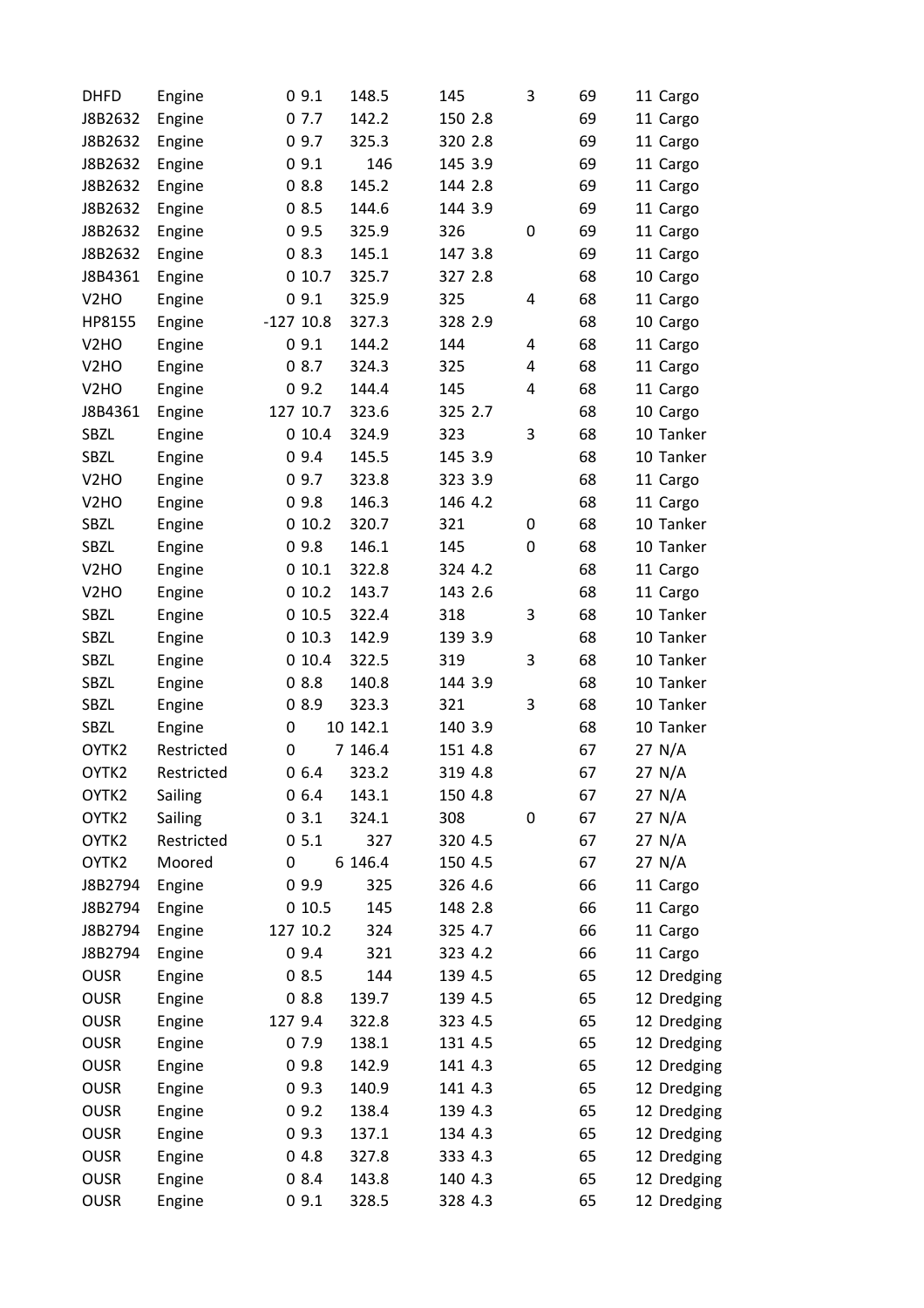| <b>OUSR</b>                    | Engine | 09.2                  | 142.4       | 145 4.3 |                | 65 | 12 Dredging |
|--------------------------------|--------|-----------------------|-------------|---------|----------------|----|-------------|
| <b>OUSR</b>                    | Engine | 09.1                  | 326.1       | 324 4.3 |                | 65 | 12 Dredging |
| OJLP                           | Engine | 010.3                 | 322         | 321 2.3 |                | 64 | 10 Cargo    |
| OJKU                           | Engine | 0                     | 9 138.2     | 135 3.4 |                | 64 | 11 Cargo    |
| <b>V2BI6</b>                   | Engine | 08.8                  | 324.6       | 322     | 3              | 63 | 10 Cargo    |
| <b>V2BI6</b>                   | Engine | $\boldsymbol{0}$<br>9 | 144         | 147     | 3              | 63 | 10 Cargo    |
| <b>V2BI6</b>                   | Engine | 08.2                  | 324.2       | 319     | 3              | 63 | 10 Cargo    |
| V <sub>2</sub> BI <sub>6</sub> | Engine | 08.8                  | 143.8       | 146     | $\overline{2}$ | 63 | 10 Cargo    |
| V <sub>2</sub> BI <sub>6</sub> | Engine | 08.2                  | 324.5       | 323 3.4 |                | 63 | 10 Cargo    |
| <b>V2BI6</b>                   | Engine | 08.8                  | 144.9       | 148 1.8 |                | 63 | 10 Cargo    |
| <b>V2BI6</b>                   | Engine | 07.6                  | 325.1       | 323 3.2 |                | 63 | 10 Cargo    |
| <b>V2BI6</b>                   | Engine | 08.6                  | 144.4       | 144     | 2              | 63 | 10 Cargo    |
| V <sub>2</sub> BI <sub>6</sub> | Engine | 09.2                  | 144.7       | 147     | $\overline{2}$ | 63 | 10 Cargo    |
| V <sub>2</sub> BI <sub>6</sub> | Engine | 08.2                  | 325.7       | 322 3.2 |                | 63 | 10 Cargo    |
| V <sub>2</sub> BI <sub>6</sub> | Engine | 08.8                  | 144.6       | 148     | $\overline{2}$ | 63 | 10 Cargo    |
| <b>V2BI6</b>                   | Engine | 07.9                  | 324.4       | 321 3.3 |                | 63 | 10 Cargo    |
| <b>V2BI6</b>                   | Engine | 08.7                  | 139         | 140     | $\overline{2}$ | 63 | 10 Cargo    |
| <b>V2BI6</b>                   | Engine | 07.7                  | 320.6       | 319 3.3 |                | 63 | 10 Cargo    |
| <b>V2BI6</b>                   | Engine | 08.2                  | 326         | 323 3.2 |                | 63 | 10 Cargo    |
| V <sub>2</sub> BI <sub>6</sub> | Engine | 0                     | 9 142.5     | 148     | 2              | 63 | 10 Cargo    |
| V <sub>2</sub> AD              | Engine | 0                     | 8 3 2 5 . 3 | 329 4.8 |                | 60 | 10 Cargo    |
| V <sub>2</sub> AD              | Engine | 09.4                  | 146.3       | 150 2.6 |                | 60 | 10 Cargo    |
| V <sub>2</sub> AD              | Engine | 08.6                  | 324.2       | 325 2.7 |                | 60 | 10 Cargo    |
| V <sub>2</sub> AD              | Engine | 09.8                  | 324.9       | 323 4.7 |                | 60 | 10 Cargo    |
| V <sub>2</sub> AD              | Engine | 09.7                  | 145.2       | 146 2.6 |                | 60 | 10 Cargo    |
| V <sub>2</sub> AD              | Engine | 010.3                 | 147.8       | 146 2.6 |                | 60 | 10 Cargo    |
| <b>DCBT</b>                    | Engine | $\boldsymbol{0}$      | 9 3 2 6.7   | 325 3.6 |                | 59 | 12 Cargo    |
| <b>DCBT</b>                    | Engine | 0                     | 10 136.4    | 142     | 3              | 59 | 12 Cargo    |
| <b>OXAH</b>                    | Engine | 09.6                  | 142.9       | 142     | 4              | 58 | 8 Undefined |
| <b>OXAH</b>                    | Engine | 09.7                  | 147.3       | 148     | 4              | 58 | 8 Undefined |
| <b>OXAH</b>                    | Engine | 010.4                 | 322.2       | 318     | 4              | 58 | 8 Undefined |
| <b>OXAH</b>                    | Engine | 010.1                 | 147.1       | 147     | 4              | 58 | 8 Undefined |
| <b>OXAH</b>                    | Engine | 09.7                  | 320.3       | 321     | 4              | 58 | 8 Undefined |
| <b>OXAH</b>                    | Engine | 010.1                 | 145.2       | 140     | 4              | 58 | 8 Undefined |
| <b>OXAH</b>                    | Engine | 010.1                 | 328.7       | 327     | 4              | 58 | 8 Undefined |
| <b>OXAH</b>                    | Engine | 09.9                  | 148.5       | 150     | 4              | 58 | 8 Undefined |
| <b>OXAH</b>                    | Engine | 010.3                 | 326         | 324     | 4              | 58 | 8 Undefined |
| <b>OXAH</b>                    | Engine | 09.1                  | 141.4       | 144     | 4              | 58 | 8 Undefined |
| <b>OXAH</b>                    | Engine | 010.4                 | 327.6       | 328     | 4              | 58 | 8 Undefined |
| <b>OXAH</b>                    | Engine | 09.7                  | 145         | 146     | 4              | 58 | 8 Undefined |
| <b>OXAH</b>                    | Engine | 010.5                 | 327.7       | 327     | 4              | 58 | 8 Undefined |
| <b>OXAH</b>                    | Engine | 09.9                  | 147.1       | 147     | 4              | 58 | 8 Undefined |
| <b>OXAH</b>                    | Engine | 09.4                  | 327.6       | 327     | 4              | 58 | 8 Undefined |
| <b>OXAH</b>                    | Engine | 09.9                  | 147.4       | 149     | 4              | 58 | 8 Undefined |
| <b>OXAH</b>                    | Engine | 09.5                  | 326.6       | 325     | 4              | 58 | 8 Undefined |
| <b>OXAH</b>                    | Engine | 09.9                  | 145.8       | 143     | 4              | 58 | 8 Undefined |
| <b>OXAH</b>                    | Engine | 010.1                 | 324.3       | 321     | 4              | 58 | 8 Undefined |
| <b>OXAH</b>                    | Engine | 09.4                  | 146.4       | 147 4.6 |                | 58 | 8 Cargo     |
| <b>OXAH</b>                    | Engine | 011.2                 | 329.9       | 326     | 4              | 58 | 10 Dredging |
| <b>OXAH</b>                    | Engine | 010.8                 | 146.3       | 144     | 4              | 58 | 10 Dredging |
|                                |        |                       |             |         |                |    |             |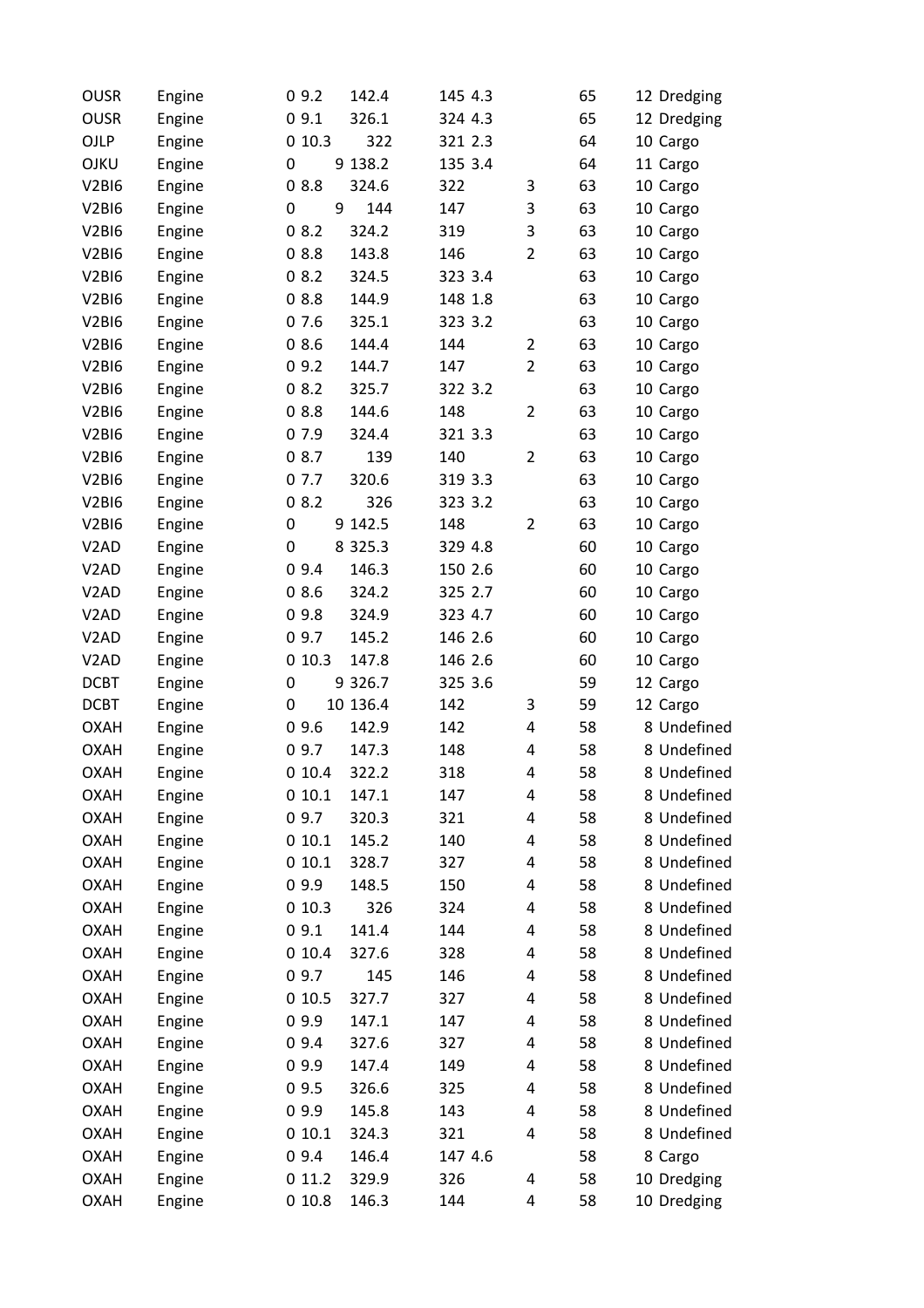| <b>OXAH</b>       | Engine  |             | 09.2     | 323.3    | 321     | $\overline{a}$          | 58 | 10 Dredging  |
|-------------------|---------|-------------|----------|----------|---------|-------------------------|----|--------------|
| <b>DRCI</b>       | Engine  |             | 08.2     | 165.7    | 172 2.6 |                         | 58 | 8 Military   |
| <b>DRCF</b>       | Engine  |             | 014.5    | 173.9    | 175 2.6 |                         | 58 | 8 Military   |
| <b>DRCJ</b>       | Engine  | $-1279.9$   |          | 169.8    | 173 2.7 |                         | 58 | 8 Military   |
| <b>OXAH</b>       | Engine  |             | 09.4     | 148.3    | 145     | 4                       | 58 | 11 Dredging  |
| <b>OXAH</b>       | Engine  |             | 09.8     | 147.6    | 145     | 4                       | 58 | 11 Dredging  |
| <b>OXAH</b>       | Engine  | 0           |          | 10 327.8 | 326     | 4                       | 58 | 11 Dredging  |
| <b>OXAH</b>       | Engine  |             | 010.3    | 143.8    | 144     | 4                       | 58 | 11 Dredging  |
| <b>OXAH</b>       | Engine  |             | 09.3     | 332.1    | 331     | 4                       | 58 | 11 Dredging  |
| <b>OXAH</b>       | Engine  | 0           |          | 10 146.3 | 144     | $\overline{\mathbf{4}}$ | 58 | 11 Dredging  |
| <b>DABA</b>       | Engine  | $-1288.6$   |          | 319.5    | 511 3.3 |                         | 55 | 9 N/A        |
| <b>OVYN</b>       | Engine  |             | 09.4     | 144.9    | 149 4.2 |                         | 54 | 10 Dredging  |
| <b>OXXL</b>       | Engine  | $-1278.7$   |          | 318      | 312 2.8 |                         | 54 | 15 Passenger |
| <b>OUDV</b>       | Engine  |             | 010.8    | 321.3    | 323 4.6 |                         | 48 | 12 Military  |
| OZLP2             | Engine  |             | 07.8     | 149.4    | 152 2.6 |                         | 47 | 12 Dredging  |
| OXDO <sub>2</sub> | Moored  |             | 06.1     | 139.8    | 144     | $\boldsymbol{0}$        | 45 | 6 Sailing    |
| PIWS              | Sailing | 0           |          | 4 136.8  | 143 3.2 |                         | 45 | 7 Sailing    |
| <b>OVFA</b>       | Engine  | $-12724.1$  |          | 318.6    | 321 3.7 |                         | 43 | 9 Military   |
| <b>OVFD</b>       | Engine  |             | 0 17.5   | 143.3    | 144 2.6 |                         | 43 | 9 Military   |
| <b>OVFB</b>       | Engine  |             | 014.5    | 182.3    | 184     | 3                       | 43 | 9 Military   |
| <b>OVFE</b>       | Engine  |             | 127 16.9 | 322.2    | 329 2.6 |                         | 43 | 9 Military   |
| <b>OVFF</b>       | Engine  |             | 127 23.4 | 311.8    | 309 2.8 |                         | 43 | 9 Military   |
| <b>OVFD</b>       | Engine  |             | 020.2    | 323.7    | 323 2.6 |                         | 43 | 9 Military   |
| <b>OVFD</b>       | Engine  |             | 016.4    | 142      | 144 2.6 |                         | 43 | 9 Military   |
| <b>OVFC</b>       | Engine  |             | 127 22.9 | 142      | 140     | 0                       | 43 | 9 Military   |
| <b>OVFC</b>       | Engine  | $-127$      |          | 23 322.7 | 320     | 0                       | 43 | 9 Military   |
| <b>OVFB</b>       | Engine  |             | 016.3    | 325.5    | 324     | 3                       | 43 | 9 Military   |
| <b>OVFB</b>       | Engine  | 0           |          | 17 150.8 | 150     | 3                       | 43 | 9 Military   |
| <b>OVFB</b>       | Engine  | $-12723.2$  |          | 149.2    | 148     | 3                       | 43 | 9 Military   |
| <b>OVFE</b>       | Engine  |             | 016.6    | 143.3    | 142 2.6 |                         | 43 | 9 Military   |
| <b>OVFA</b>       | Engine  |             | 024.9    | 106.4    | 108 3.7 |                         | 43 | 9 Military   |
| <b>OVFA</b>       | Engine  |             | 025.3    | 136.9    | 138 3.7 |                         | 43 | 9 Military   |
| <b>OVFD</b>       | Engine  |             | 023.6    | 138.4    | 135 2.6 |                         | 43 | 9 Military   |
| <b>OVFE</b>       | Engine  |             | 0102.3   | 360      | 317 2.6 |                         | 43 | 9 Military   |
| <b>OVFE</b>       | Engine  | $-12722.5$  |          | 150.6    | 149 2.6 |                         | 43 | 9 Military   |
| <b>OVFC</b>       | Engine  |             | 021.4    | 326.4    | 322     | 0                       | 43 | 9 Military   |
| <b>OVFC</b>       | Engine  | 0           |          | 22 141.4 | 140     | 0                       | 43 | 9 Military   |
| <b>OVFB</b>       | Engine  | $-127$ 17.2 |          | 145.9    | 144     | $\boldsymbol{0}$        | 43 | 9 Military   |
| <b>OVFE</b>       | Engine  | $-127$ 13.1 |          | 328.7    | 327 2.6 |                         | 43 | 9 Military   |
| <b>OVFA</b>       | Engine  | $-12722.9$  |          | 144.2    | 141 2.7 |                         | 43 | 9 Military   |
| <b>OVFA</b>       | Engine  | $-12720.7$  |          | 316.8    | 316 2.7 |                         | 43 | 9 Military   |
| <b>OVFC</b>       | Engine  |             | 022.8    | 145.5    | 143     | 0                       | 43 | 9 Military   |
| <b>OVFC</b>       | Engine  |             | 021.7    | 324.4    | 324     | $\boldsymbol{0}$        | 43 | 9 Military   |
| <b>OVFA</b>       | Engine  |             | 127 20.8 | 138.7    | 146 2.7 |                         | 43 | 9 Military   |
| <b>OVFE</b>       | Engine  |             | 024.1    | 145.6    | 147 2.6 |                         | 43 | 9 Military   |
| <b>OVFD</b>       | Engine  |             | 0 23.9   | 141.5    | 144 2.6 |                         | 43 | 9 Military   |
| <b>OVFF</b>       | Engine  |             | 015.4    | 139.3    | 142 2.6 |                         | 43 | 9 Military   |
| <b>OVFD</b>       | Engine  |             | 016.6    | 321.1    | 320 2.6 |                         | 43 | 9 Military   |
| <b>OVFD</b>       | Engine  |             | 016.9    | 136.4    | 134 2.6 |                         | 43 | 9 Military   |
| <b>OVFA</b>       | Engine  |             | 018.3    | 317.3    | 321 2.7 |                         | 43 | 9 Military   |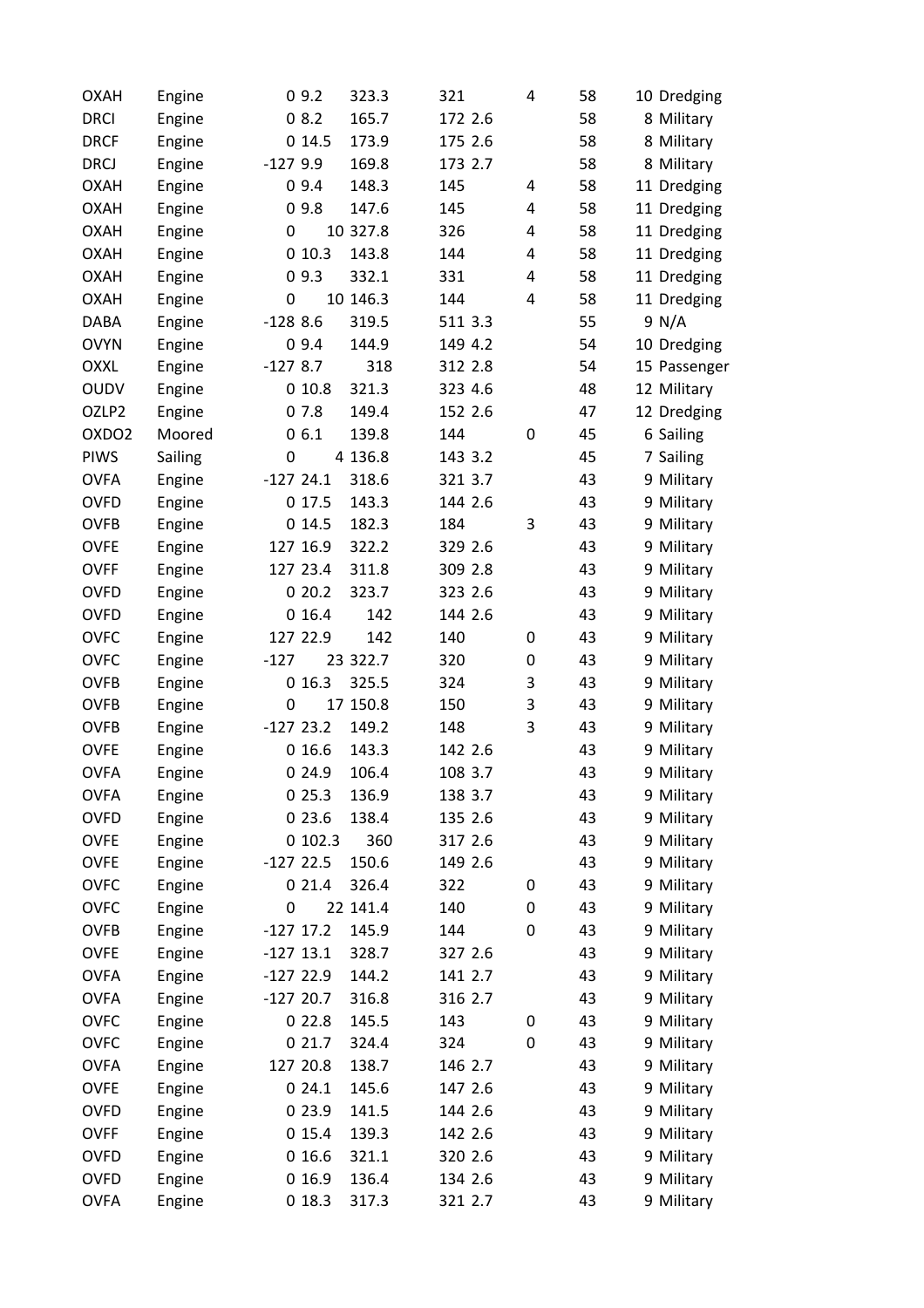| <b>OVFE</b>       | Engine           | 017.2       | 322.2    | 322 2.6 |                | 43 | 9 Military               |
|-------------------|------------------|-------------|----------|---------|----------------|----|--------------------------|
| <b>OVFE</b>       | Engine           | 0           | 16 143.8 | 146 2.6 |                | 43 | 9 Military               |
| <b>OVFF</b>       | Engine           | 0           | 17 143.1 | 145 2.6 |                | 43 | 9 Military               |
| OUSF <sub>2</sub> | Restricted       | 08.7        | 145.7    | 146     | 2              | 42 | 8 Dredging               |
| OUSF2             | Restricted       | 09.9        | 321.8    | 322     | $\overline{2}$ | 42 | 8 Dredging               |
| <b>OWTH</b>       | Engine           | 07.9        | 144      | 151     | 0              | 42 | 8 Dredging               |
| <b>OYOT</b>       | Engine           | $\pmb{0}$   | 8 129.8  | 132 2.9 |                | 40 | 7 Passenger              |
| PAKB              | Engine           | $-219.7$    | 314      | 314 3.1 |                | 40 | 10 Military              |
| PAKB              | Engine           | $-45$ 10.5  | 193      | 185 3.1 |                | 40 | 10 Military              |
| PAKB              | Engine           | 012.7       | 168      | 171 3.1 |                | 40 | 10 Military              |
| <b>OUDH</b>       | Engine           | 127 8.9     | 338.6    | 339 3.1 |                | 37 | 8 Military               |
| <b>OUDH</b>       | Engine           | $-1279.1$   | 322.8    | 317 3.1 |                | 37 | 8 Military               |
| OYTI2             | Engine           | 06.7        | 138.7    | 138 2.3 |                | 35 | 10 Dredging              |
| OXLL <sub>2</sub> | Engine           | 010.3       | 146      | 140 5.4 |                | 31 | 11 Towing long/wide      |
| OXLL <sub>2</sub> | Engine           | 010.5       | 326      | 323 5.4 |                | 31 | 11 Towing                |
| OXLL <sub>2</sub> | Engine           | 07.1        | 144      | 145 5.4 |                | 31 | 11 Towing long/wide      |
| OXLL <sub>2</sub> | Engine           | 06.4        | 323      | 320 5.4 |                | 31 | 11 Towing long/wide      |
| OXLL <sub>2</sub> | Engine           | 06.5        | 143      | 147 5.4 |                | 31 | 11 Towing                |
| OXLL <sub>2</sub> | Engine           | 010.3       | 143      | 143 5.4 |                | 31 | 11 Towing                |
| OXLL <sub>2</sub> | Engine           | $-127$ 10.1 | 324      | 320 5.4 |                | 31 | 11 Towing                |
| OXLL <sub>2</sub> | Engine           | 127 9.6     | 144      | 142 5.4 |                | 31 | 11 Towing                |
| OXLL <sub>2</sub> | Engine           | 0<br>8      | 327      | 326 5.4 |                | 31 | 11 Towing                |
| OXLL <sub>2</sub> | Engine           | 010.2       | 147      | 144 5.4 |                | 31 | 11 Towing                |
| OXLL <sub>2</sub> | Engine           | 010.2       | 326      | 324 5.4 |                | 31 | 11 Towing                |
| OXLL <sub>2</sub> | Engine           | 09.8        | 147      | 145 5.4 |                | 31 | 11 Towing                |
| OXLL <sub>2</sub> | Engine           | $-127$ 10.3 | 325      | 322 5.4 |                | 31 | 11 Towing                |
| OXLL <sub>2</sub> | Engine           | $-127$ 10.7 | 147      | 144 5.4 |                | 31 | 11 Towing                |
| OXLL <sub>2</sub> | Engine           | 010.4       | 325      | 321 5.4 |                | 31 | 11 Towing                |
| OXLL <sub>2</sub> | Engine           | 04.9        | 320      | 318 5.4 |                | 31 | 11 Towing long/wide      |
| OXLL <sub>2</sub> | Engine           | 0<br>6      | 146      | 145 5.4 |                | 31 | 11 Towing                |
| OXLL <sub>2</sub> | Engine           | 05.1        | 145      | 141 5.4 |                | 31 | 11 Towing long/wide      |
| OXLL <sub>2</sub> | Engine           | 06.4        | 327      | 330 5.4 |                | 31 | 11 Towing long/wide      |
| OWBT2             | Engine           | 54 11.6     | 321.1    | 330 5.7 |                | 31 | 12 Tug                   |
| OWBT2             | Engine           | $-23$ 10.8  | 143.2    | 142 5.7 |                | 31 | 12 Tug                   |
| <b>DEGW</b>       | Restricted       | 05.2        | 319.4    | 314     | 0              | 30 | 9 Tug                    |
| <b>DEGW</b>       | Engine           | 09.2        | 136.9    | 131 4.9 |                | 30 | 9 Tug                    |
| OVID <sub>2</sub> | Engine           | 127 10.2    | 320.7    | 323 4.8 |                | 30 | 11 Tug                   |
| OVID <sub>2</sub> | Engine           | 127 9.6     | 140.5    | 140 4.8 |                | 30 | 11 Tug                   |
| OUVK2             | Engine           | 010.4       | 323.5    | 324 4.5 |                | 30 | 11 Tug                   |
| OUVK2             | Engine           | 010.3       | 142.1    | 142 4.5 |                | 30 | 11 Tug                   |
| OWBV2             | Engine           | $-36$ 11.7  | 326.3    | 324 5.7 |                | 30 | 10 Tug                   |
| OWBV2             | Engine           | 21 11.4     | 144.2    | 143 5.7 |                | 30 | 10 Tug                   |
| OXZS              | Engine           | 127         | 13 140.3 | 149 2.5 |                | 30 | 7 SAR                    |
| <b>OUGR</b>       | Engine           | $-128$ 10.7 | 333      | 511 2.2 |                | 29 | 7 Military               |
| <b>OUGR</b>       | Engine           | $-1286.5$   | 285.2    | 511 2.2 |                | 29 | 7 Military               |
| <b>OUGP</b>       |                  | $-127$ 10.1 | 287.4    | 284 2.2 |                | 29 |                          |
| <b>OUGR</b>       | Engine           | $-128$ 12.2 | 125.3    | 511 2.2 |                | 29 | 7 Military<br>7 Military |
| <b>DMGZ</b>       | Engine<br>Engine | 05.8        | 314.6    | 313 3.9 |                | 29 | 10 Tug                   |
| <b>DMGZ</b>       |                  | 08.5        |          |         |                | 29 | 10 Tug                   |
|                   | Engine           |             | 136.1    | 136 3.9 |                |    |                          |
| <b>OUGQ</b>       | Engine           | 010.2       | 145.3    | 143 2.2 |                | 29 | 7 Military               |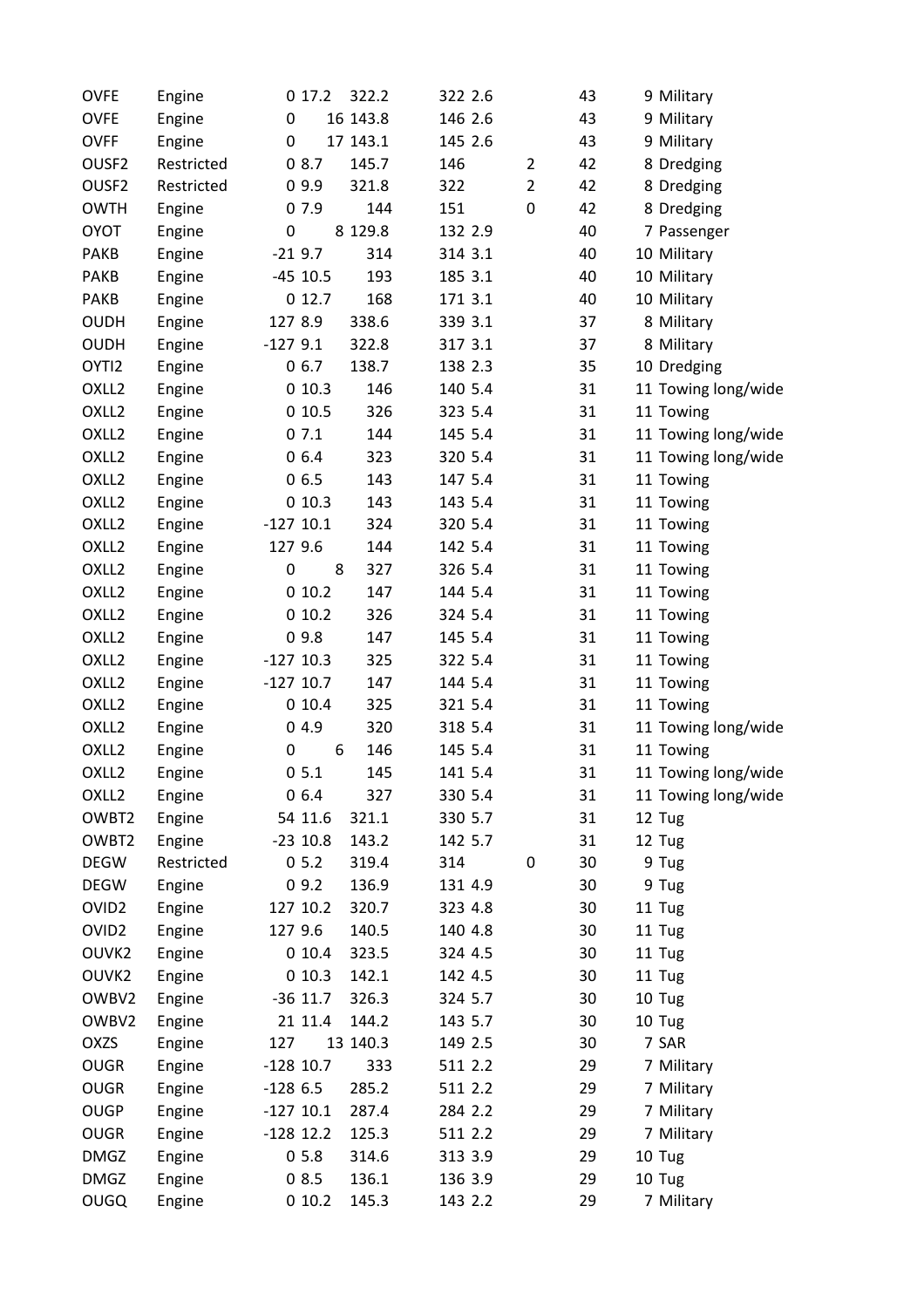| <b>OUGQ</b>       | Restricted  | 08.4        | 323.5   | 324 2.2 |   | 29 | 7 Military |
|-------------------|-------------|-------------|---------|---------|---|----|------------|
| <b>OUGQ</b>       | Restricted  | 127 7.5     | 142.5   | 143 2.2 |   | 29 | 7 Military |
| <b>OUGQ</b>       | Restricted  | 127 7.5     | 325.3   | 324 2.2 |   | 29 | 7 Military |
| <b>OVEA</b>       | Engine      | 127 11.9    | 337.8   | 337 2.2 |   | 29 | 7 Military |
| <b>OUGQ</b>       | Restricted  | 127 7.5     | 322.1   | 325 2.2 |   | 29 | 7 Military |
| <b>OUGQ</b>       | Restricted  | $-1277.3$   | 50.9    | 50 2.2  |   | 29 | 7 Military |
| <b>OUGQ</b>       | Restricted  | 127 7.5     | 320.4   | 316 2.2 |   | 29 | 7 Military |
| <b>OUGQ</b>       | Restricted  | 127 7.5     | 138.6   | 136 2.2 |   | 29 | 7 Military |
| <b>OUGQ</b>       | Restricted  | 127 7.5     | 319.8   | 320 2.2 |   | 29 | 7 Military |
| <b>OUGQ</b>       | Restricted  | $-1277.4$   | 140.7   | 139 2.2 |   | 29 | 7 Military |
| <b>OUGQ</b>       | Restricted  | 127 5.7     | 329.4   | 311 2.2 |   | 29 | 7 Military |
| <b>OUGQ</b>       | Restricted  | $-1277.4$   | 142.9   | 144 2.2 |   | 29 | 7 Military |
| <b>OUGQ</b>       | Restricted  | 07.4        | 317.8   | 313 2.2 |   | 29 | 7 Military |
| <b>OUGQ</b>       | Restricted  | 127         | 6 143.5 | 144 2.2 |   | 29 | 7 Military |
| <b>OUGQ</b>       | Restricted  | 07.5        | 316.1   | 318 2.2 |   | 29 | 7 Military |
| <b>OUGQ</b>       | Restricted  | 07.4        | 146     | 152 2.2 |   | 29 | 7 Military |
| <b>OUGQ</b>       | Restricted  | $-1277.5$   | 316     | 308 2.2 |   | 29 | 7 Military |
| <b>OUGQ</b>       | Restricted  | 06.5        | 141.4   | 155 2.2 |   | 29 | 7 Military |
| <b>OUGQ</b>       | Restricted  | 06.9        | 328.9   | 309 2.2 |   | 29 | 7 Military |
| <b>OUGQ</b>       | Restricted  | 07.8        | 144.2   | 149 2.2 |   | 29 | 7 Military |
| <b>OUGQ</b>       | Engine      | 127 4.7     | 165.1   | 180 2.2 |   | 29 | 7 Military |
| <b>OUGQ</b>       | Engine      | 127 3.8     | 324.6   | 318 2.2 |   | 29 | 7 Military |
| <b>OVDY</b>       | Engine      | $-127$ 10.7 | 316.7   | 307 2.1 |   | 27 | 7 Military |
| <b>OVDW</b>       | Engine      | $-127$<br>9 | 332     | 325     | 0 | 27 | 7 Military |
| OZRZ2             | Engine      | 04.8        | 149.2   | 150 3.7 |   | 25 | 7 Tug      |
| OUHL2             | Engine      | 08.5        | 324.6   | 326     | 0 | 25 | 7 Tug      |
| <b>OVLH</b>       | Engine      | 127 11.6    | 327.1   | 326     | 0 | 25 | 6 SAR      |
| <b>OVLH</b>       | Engine      | 010.3       | 145.3   | 147     | 0 | 25 | 6 SAR      |
| <b>OVLH</b>       | Engine      | 012.8       | 142.2   | 140     | 0 | 25 | 6 SAR      |
| OXUC              | Engine      | 09.5        | 324.1   | 320     | 0 | 24 | 6 Pleasure |
| OXUC              | Engine      | 09.5        | 142.9   | 142     | 0 | 24 | 6 Pleasure |
| XPC6892           | Not defined | $-1284.6$   | 148.9   | 511     | 0 | 24 | 16 Pilot   |
| OU9462            | Moored      | $-1284.5$   | 151.5   | 511     | 3 | 24 | 16 Tug     |
| <b>DHQI</b>       | Engine      | 09.2        | 337.4   | 332 3.6 |   | 24 | 8 Tug      |
| OWEQ2             | Engine      | 04.3        | 326.7   | 335 3.7 |   | 23 | 6 Towing   |
| OWEQ2             | Engine      | 09.3        | 145.9   | 151     | 0 | 23 | 6 Towing   |
| <b>OVMZ</b>       | Engine      | 010.7       | 318.7   | 323 2.2 |   | 22 | 6 SAR      |
| OXAD <sub>2</sub> | Engine      | 09.9        | 144.6   | 143 2.9 |   | 21 | 7 Tug      |
| <b>OVHO</b>       | Engine      | 03.7        | 330     | 511     | 0 | 20 | 5 Sailing  |
| OVUU2             | Restricted  | $-1284.4$   | 142.5   | 511 2.7 |   | 20 | 7 Tug      |
| OVUU2             | Engine      | $-1288.6$   | 320.7   | 511 2.7 |   | 20 | 7 Tug      |
| OVUU2             | Engine      | $-1288.5$   | 318.9   | 511 2.7 |   | 20 | 7 Tug      |
| OVUU2             | Restricted  | $-1284.1$   | 148.4   | 511 2.7 |   | 20 | 7 Tug      |
| OVUU2             | Engine      | $-1288.4$   | 324.1   | 511 2.7 |   | 20 | 7 Tug      |
| OVUU2             | Restricted  | $-1284.4$   | 150.8   | 511 4.5 |   | 20 | 7 Tug      |
| 9HB2053           | Engine      | 08.8        | 325     | 511     | 0 | 20 | 6 Pleasure |
| <b>OVHN</b>       | Engine      | 08.8        | 321.5   | 511     | 0 | 20 | 5 Sailing  |
|                   | Engine      | 09.1        | 150.8   | 511     | 0 | 19 | 5 Pleasure |
| <b>DKGX</b>       | Engine      | 07.7        | 138.8   | 511     | 0 | 18 | 4 Sailing  |
| OXQX2             | Engine      | 09.5        | 142.7   | 511     | 0 | 18 | 5 Tug      |
|                   |             |             |         |         |   |    |            |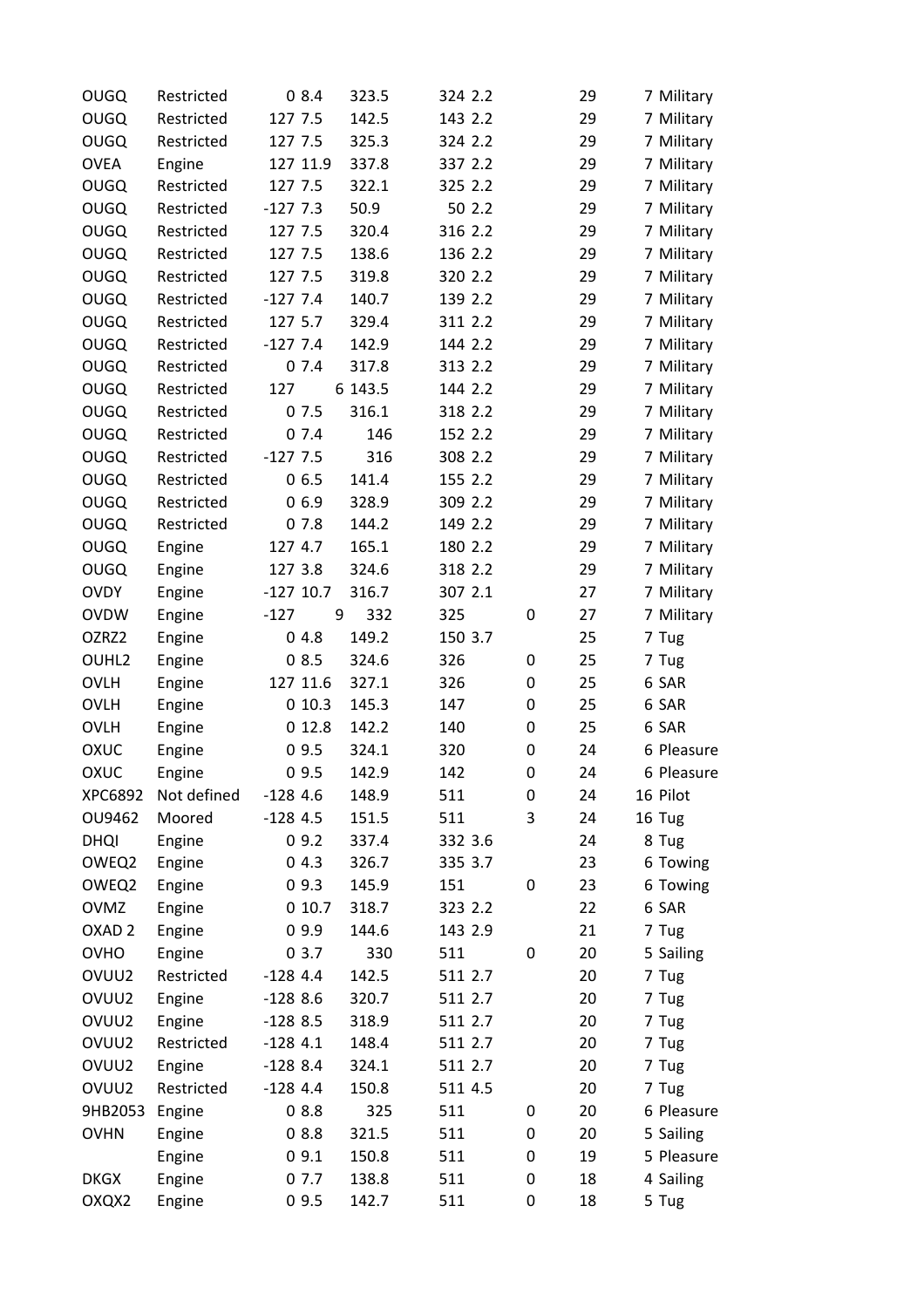| <b>XPB7598</b> | Engine |           | 07.3   | 324.4   | 511     | 0 | 16 | 4 Pleasure |
|----------------|--------|-----------|--------|---------|---------|---|----|------------|
| <b>PCEH</b>    | Engine |           | 010.1  | 323.5   | 324 6.8 |   | 15 | 15 Tanker  |
| <b>PCEH</b>    | Engine |           | 010.3  | 141.9   | 142 5.1 |   | 15 | 15 Tanker  |
| 7SY4739        | Engine |           | 04.8   | 149     | 511     | 0 | 14 | 4 Pleasure |
| OU5011         | Engine |           | 08.4   | 149     | 148 2.9 |   | 14 | 4 Other    |
| 2DBX5          | Engine |           | 06.9   | 149.2   | 511     | 0 | 14 | 4 Sailing  |
| 2DBX5          | Engine |           | 07.9   | 350.8   | 511     | 0 | 14 | 4 Sailing  |
| OU4761         | Engine |           | 05.9   | 141.9   | 511     | 0 | 14 | 4 Sailing  |
| OU4761         | Engine |           | 04.5   | 327.2   | 511     | 0 | 14 | 4 Sailing  |
| OU5011         | Engine | $-1278.4$ |        | 148     | 136 2.9 |   | 14 | 4 Other    |
| OU4761         | Engine |           | 05.7   | 119.1   | 511     | 0 | 14 | 4 Sailing  |
| OU5011         | Engine |           | 08.8   | 333     | 327 2.6 |   | 14 | 4 Other    |
| OU4761         | Engine |           | 04.6   | 158.3   | 511     | 0 | 14 | 4 Sailing  |
| PB5906         | Engine | 0         |        | 7 139.1 | 511     | 0 | 13 | 8 Sailing  |
| XPD8186        | Engine | 0         |        | 6 331.7 | 511     | 0 | 13 | 4 Sailing  |
| <b>XPD5299</b> | Engine |           | 07.9   | 141.9   | 511     | 0 | 13 | 4 Cargo    |
| XDP6623        | Engine |           | 06.5   | 348.8   | 511     | 0 | 13 | 4 Sailing  |
| OU6171         | Engine |           | 07.6   | 173.7   | 511     | 0 | 13 | 4 Pleasure |
| XPE3837        | Engine |           | 011.4  | 161.7   | 511     | 0 | 12 | 4 Pleasure |
| XPE3825        | Engine |           | 06.8   | 327.2   | 511     | 0 | 12 | 4 Pleasure |
| DJ7545         | Engine |           | 06.8   | 334.9   | 511     | 0 | 12 | 3 Sailing  |
| SB2684         | Engine |           | 06.3   | 335.9   | 511     | 0 | 12 | 0 Pleasure |
| XPE3825        | Engine |           | 04.8   | 134.6   | 511     | 0 | 12 | 4 Pleasure |
| XPE2511        | Engine |           | 05.9   | 142.3   | 511     | 0 | 12 | 4 Pleasure |
| XPE3825        | Engine |           | 06.3   | 331.6   | 511     | 0 | 12 | 4 Pleasure |
| XPC9187        | Engine | 0         |        | 6 337.5 | 511     | 0 | 12 | 4 Pleasure |
| XPE3825        | Engine |           | 07.7   | 148.8   | 511     | 0 | 12 | 4 Pleasure |
| XPE3825        | Engine |           | 07.1   | 324     | 511     | 0 | 12 | 4 Pleasure |
| XPE3837        | Engine |           | 0 13.9 | 171.2   | 511     | 0 | 12 | 4 Pleasure |
| XPC9187        | Engine |           | 06.2   | 150.5   | 511     | 0 | 12 | 4 Pleasure |
| XPC9187        | Engine |           | 06.5   | 338.9   | 511     | 0 | 12 | 4 Pleasure |
| XPE4099        | Engine | 0         |        | 6 336.5 | 511     | 0 | 12 | 4 Sailing  |
| DB6319         | Engine |           | 04.9   | 193.1   | 511     | 0 | 11 | 4 Sailing  |
| <b>XPD2483</b> | Engine | 0         |        | 6 337.9 | 511     | 0 | 11 | 3 Sailing  |
| <b>XPD2483</b> | Engine |           | 06.4   | 154.9   | 511     | 0 | 11 | 3 Sailing  |
| XPD2483        | Engine |           | 06.2   | 335.3   | 511     | 0 | 11 | 3 Sailing  |
| <b>XPD2483</b> | Engine |           | 06.3   | 158.5   | 511     | 0 | 11 | 3 Sailing  |
| XPD2483        | Engine |           | 07.2   | 341.2   | 511     | 0 | 11 | 3 Sailing  |
| XPE2430        | Engine |           | 05.8   | 145.7   | 511     | 0 | 11 | 3 Sailing  |
| XPA6525        | Engine | 0         |        | 7 159.6 | 511     | 0 | 11 | 4 Pleasure |
| <b>XPD2483</b> | Engine |           | 07.4   | 336.2   | 511     | 0 | 11 | 3 Sailing  |
| XPD2483        | Engine |           | 07.6   | 157.3   | 511     | 0 | 11 | 3 Sailing  |
| XPD2483        | Engine |           | 05.9   | 340.6   | 511     | 0 | 11 | 3 Sailing  |
| SD7642         | Engine |           | 05.3   | 167.5   | 511     | 0 | 10 | 4 Sailing  |
| DG6075         | Engine |           | 06.3   | 140.7   | 511     | 0 | 10 | 3 Sailing  |
| XPE2102        | Engine |           | 05.3   | 338.6   | 511     | 0 | 10 | 3 Pleasure |
| XPE2102        | Engine |           | 06.2   | 152.9   | 511     | 0 | 10 | 3 Pleasure |
| XPE2102        | Engine |           | 06.2   | 327.4   | 511     | 0 | 10 | 3 Pleasure |
| XPD9067        | Engine |           | 06.7   | 147.2   | 511     | 0 | 10 | 3 Pleasure |
| <b>XPC5232</b> | Engine |           | 06.8   | 154.8   | 511     | 0 | 10 | 3 Sailing  |
|                |        |           |        |         |         |   |    |            |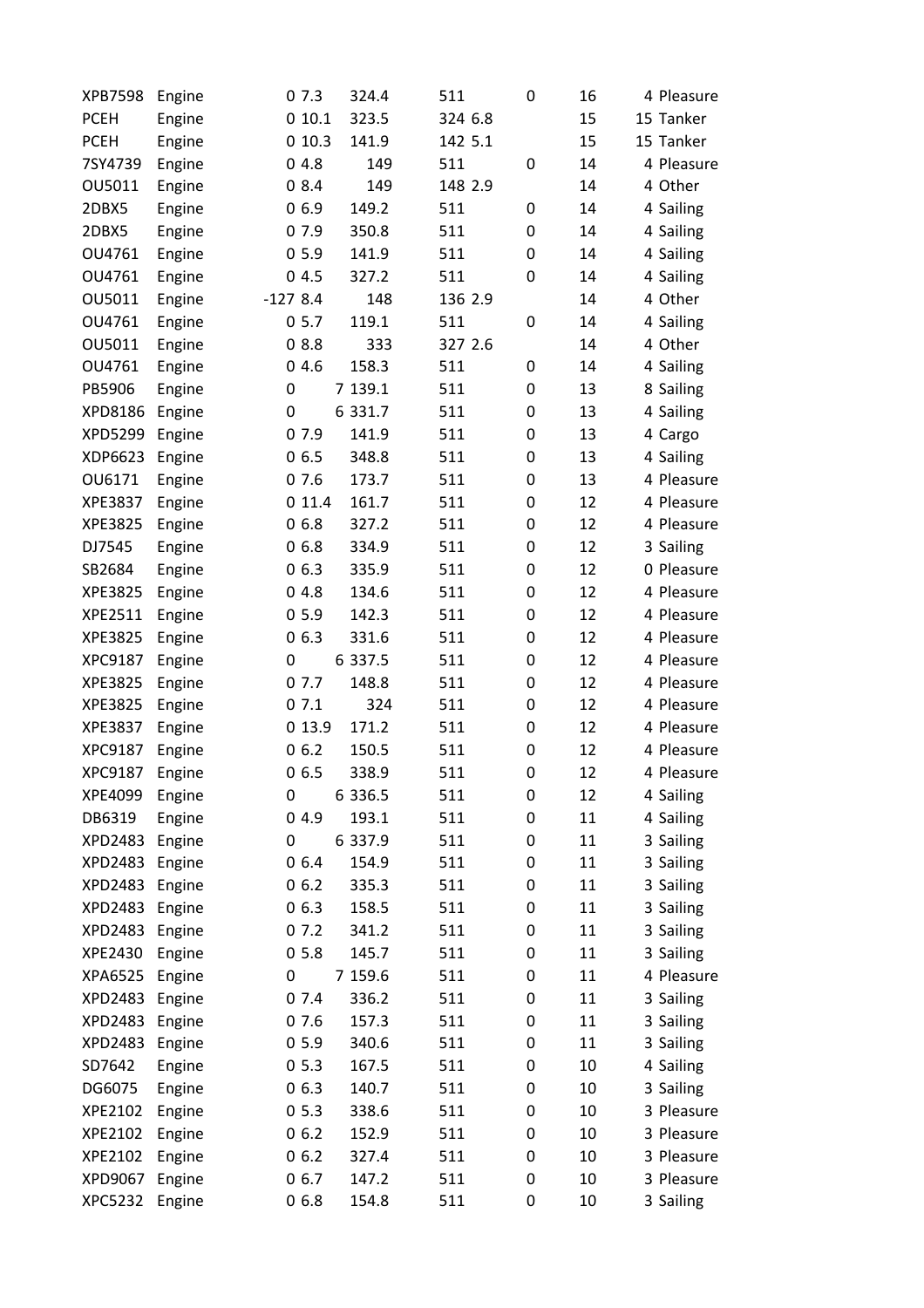| XPD8521        | Engine |                  | 05.1     | 302.8     | 511     | $\boldsymbol{0}$ | 10 | 3 Sailing  |
|----------------|--------|------------------|----------|-----------|---------|------------------|----|------------|
| XPD9067        | Engine |                  | 06.4     | 157.6     | 511     | $\pmb{0}$        | 10 | 3 Pleasure |
| <b>XPC5232</b> | Engine |                  | 06.8     | 154.2     | 511     | $\boldsymbol{0}$ | 10 | 3 Sailing  |
| XPD5491        | Engine |                  | 021.8    | 154.7     | 511     | $\boldsymbol{0}$ | 6  | 2 Pleasure |
| XPE3476        | Engine |                  | 04.1     | 138.6     | 511     | $\mathbf 0$      | 0  | 0 WIG      |
| <b>OUSR</b>    | Engine |                  | 06.5     | 322.1     | 322 4.3 |                  | 0  | 0 Dredging |
| <b>OUSR</b>    | Engine |                  | 08.7     | 137.6     | 140 4.3 |                  | 0  | 0 Dredging |
| <b>OUSR</b>    | Engine |                  | 09.9     | 327.6     | 328 4.3 |                  | 0  | 0 Dredging |
| <b>OUSR</b>    | Engine |                  | 08.9     | 147.1     | 144 4.3 |                  | 0  | 0 Dredging |
| <b>OUSR</b>    | Engine |                  | 09.9     | 331.7     | 329 4.3 |                  | 0  | 0 Dredging |
| <b>OUSR</b>    | Engine |                  | 09.8     | 144       | 143 4.3 |                  | 0  | 0 Dredging |
| <b>OUSR</b>    | Engine |                  | 09.6     | 329.7     | 330 4.3 |                  | 0  | 0 Dredging |
| XPD9054        | Engine |                  | 06.9     | 325.4     | 511     | $\boldsymbol{0}$ | 0  | 0 Pleasure |
| <b>OVLH</b>    | Engine |                  | 010.3    | 146.5     | 150     | $\boldsymbol{0}$ | 0  | 0 SAR      |
| <b>OUSR</b>    | Moored |                  | 09.1     | 322.7     | 323 4.3 |                  | 0  | 0 Dredging |
|                | Engine |                  | 014.5    | 322       | 323 7.7 |                  | 0  | 0 N/A      |
|                | Engine |                  | 018.3    | 321       | 321     | 8                | 0  | 0 N/A      |
| <b>OVLH</b>    | Engine |                  | 012.6    | 155       | 155     | $\boldsymbol{0}$ | 0  | 0 SAR      |
| V7DJ6          | Engine | $\boldsymbol{0}$ | 18       | 320       | 321 7.7 |                  | 0  | 0 Cargo    |
| <b>OVMN</b>    | Engine |                  | 127 12.3 | 141.5     | 144 2.5 |                  | 0  | 0 SAR      |
|                | Engine |                  | 013.8    | 324       | 322     | $\pmb{0}$        | 0  | 0 N/A      |
|                | Engine |                  | 5 16.4   | 323       | 326 7.7 |                  | 0  | 0 N/A      |
|                | Engine |                  | 08.2     | 324.2     | 323     | $\pmb{0}$        | 0  | 0 N/A      |
|                | Engine |                  | 0 17.7   | 143       | 144 9.1 |                  | 0  | 0 N/A      |
|                | Engine | 0                | 11       | 326       | 325     | 0                | 0  | 0 N/A      |
|                | Engine | 0                | 3        | 325       | 319     | $\pmb{0}$        | 0  | 0 N/A      |
|                | Engine |                  | 06.6     | 328.9     | 323     | $\mathbf 0$      | 0  | 0 N/A      |
|                | Engine | $\mathbf 0$      |          | 9 144.3   | 137 2.6 |                  | 0  | 0 N/A      |
|                | Engine |                  | 07.7     | 324.9     | 326     | $\boldsymbol{0}$ | 0  | 0 N/A      |
|                | Engine |                  | 018.6    | 143       | 144 8.1 |                  | 0  | 0 N/A      |
| XPD9054        | Engine |                  | 06.2     | 328.1     | 511     | $\pmb{0}$        | 0  | 0 Pleasure |
| <b>OVXT</b>    | Engine | 0                |          | 8 140.1   | 138     | 0                | 0  | 0 Cargo    |
| <b>OVLH</b>    | Engine |                  | 011.8    | 328.1     | 330     | $\boldsymbol{0}$ | 0  | 0 SAR      |
|                | Engine |                  | 5 7.7    | 327       | 327     | 0                | 0  | 0 N/A      |
|                | Engine |                  | 017.9    | 142.5     | 142 7.3 |                  | 0  | 0 N/A      |
|                | Engine |                  | 018.1    | 143       | 142 8.3 |                  | 0  | 0 N/A      |
|                | Engine |                  | 127 12.7 | 322.7     | 326 6.9 |                  | 0  | 0 N/A      |
|                | Moored |                  | 09.3     | 145.3     | 146     | $\pmb{0}$        | 0  | 0 N/A      |
|                | Engine |                  | 015.3    | 143.9     | 145 7.4 |                  | 0  | 0 N/A      |
|                | Engine |                  | 010.6    | 142       | 142     | $\pmb{0}$        | 0  | 0 N/A      |
|                | Engine |                  | 016.5    | 324.8     | 327     | $\boldsymbol{0}$ | 0  | 0 N/A      |
|                | Engine | 0                |          | 13 166.9  | 511     | $\pmb{0}$        | 0  | 0 N/A      |
| <b>OVLH</b>    | Engine |                  | 09.8     | 145.5     | 145     | $\pmb{0}$        | 0  | 0 SAR      |
|                | Engine |                  | 013.1    | 323.3     | 322     | $\boldsymbol{0}$ | 0  | 0 N/A      |
|                | Engine |                  | 014.4    | 321       | 321 7.3 |                  | 0  | 0 N/A      |
|                | Engine | 0                | 11       | 138       | 138     | $\pmb{0}$        | 0  | 0 N/A      |
|                | Engine |                  | 016.3    | 150.9     | 150 6.9 |                  | 0  | 0 N/A      |
|                | Engine |                  | 010.8    | 142.6     | 146     | $\boldsymbol{0}$ | 0  | 0 N/A      |
|                | Engine | 0                |          | 7 3 2 6.7 | 328 6.6 |                  | 0  | 0 N/A      |
|                | Engine |                  | 010.2    | 323       | 323 3.5 |                  | 0  | 0 N/A      |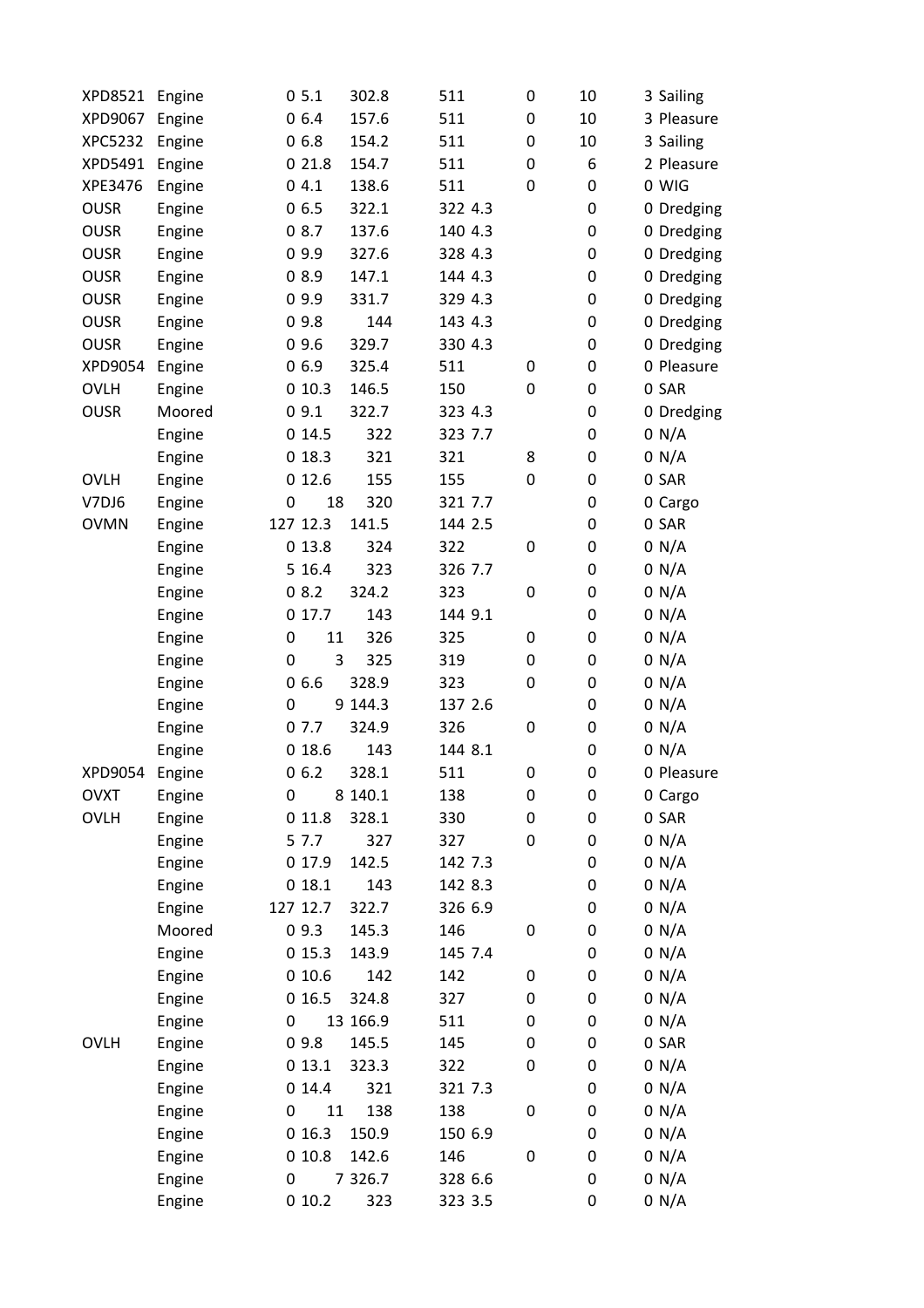|             | Engine | 012.5<br>142.5       | 142 4.9 |   | 0                | 0 N/A |
|-------------|--------|----------------------|---------|---|------------------|-------|
|             | Engine | 07.3<br>325          | 325 7.5 |   | $\boldsymbol{0}$ | 0 N/A |
|             | Engine | 010.4<br>144         | 142 4.5 |   | $\boldsymbol{0}$ | 0 N/A |
|             | Engine | 08.8<br>141          | 141 4.8 |   | 0                | 0 N/A |
|             | Engine | $-128$<br>11<br>142  | 511 5.1 |   | $\boldsymbol{0}$ | 0 N/A |
| <b>OVLH</b> | Engine | 08.2<br>134.7        | 134     | 0 | 0                | 0 SAR |
|             | Engine | 18<br>0<br>145       | 145     | 8 | 0                | 0 N/A |
|             | Engine | 13 323.9<br>0        | 324     | 7 | 0                | 0 N/A |
|             | Engine | 015.8<br>359.7       | 354     | 0 | 0                | 0 N/A |
|             | Engine | 5 17.5<br>323.8      | 327     | 7 | 0                | 0 N/A |
| <b>OVLJ</b> | Engine | $-127$ 11.5<br>190.7 | 189 2.5 |   | $\boldsymbol{0}$ | 0 SAR |
|             | Engine | 08.3<br>147.3        | 149 3.8 |   | $\boldsymbol{0}$ | 0 N/A |
|             | Engine | 011.7<br>143         | 145 4.9 |   | 0                | 0 N/A |
|             | Engine | 014.6<br>323         | 325     | 0 | 0                | 0 N/A |
|             | Engine | 08.6<br>324.3        | 324 4.7 |   | 0                | 0 N/A |
|             | Moored | 011.9<br>142.2       | 142 7.3 |   | 0                | 0 N/A |
|             | Engine | 0<br>15<br>324       | 325     | 8 | 0                | 0 N/A |
|             | Engine | 9 3 2 5.4<br>0       | 322     | 0 | 0                | 0 N/A |
|             | Engine | 9<br>0<br>143        | 147 3.6 |   | $\boldsymbol{0}$ | 0 N/A |
|             | Engine | 142.6<br>07.9        | 147 3.6 |   | 0                | 0 N/A |
|             | Engine | 015.6<br>145.7       | 147     | 8 | 0                | 0 N/A |
|             | Engine | 13 151.8<br>$-127$   | 149 6.7 |   | $\boldsymbol{0}$ | 0 N/A |
|             | Engine | 010.4<br>320.8       | 324     | 0 | 0                | 0 N/A |
|             | Engine | 013.1<br>325         | 327     | 0 | 0                | 0 N/A |
|             | Engine | 7 17.3<br>142        | 141 8.2 |   | 0                | 0 N/A |
|             | Engine | 0 17.9<br>144        | 144     | 8 | 0                | 0 N/A |
|             | Engine | 06.2<br>325          | 326     | 0 | 0                | 0 N/A |
|             | Engine | 13 323.6<br>0        | 324     | 0 | 0                | 0 N/A |
|             | Engine | 014.1<br>146         | 145 8.3 |   | 0                | 0 N/A |
|             | Engine | 014.9<br>325         | 324     | 0 | 0                | 0 N/A |
|             | Engine | $-7$ 17.3<br>323.5   | 324     | 0 | $\boldsymbol{0}$ | 0 N/A |
|             | Engine | 09.4<br>146          | 148 5.4 |   | $\pmb{0}$        | 0 N/A |
|             | Engine | 09.8<br>325          | 319 5.4 |   | 0                | 0 N/A |
|             | Engine | 08.5<br>327.6        | 326     | 0 | 0                | 0 N/A |
|             | Engine | 143<br>127<br>9      | 146 4.4 |   | 0                | 0 N/A |
|             | Engine | 012.4<br>143         | 145 8.7 |   | 0                | 0 N/A |
|             | Engine | 127 11.3<br>319      | 322 6.4 |   | 0                | 0 N/A |
|             | Engine | 013.2<br>127.2       | 127 6.2 |   | 0                | 0 N/A |
|             | Engine | 09.7<br>326          | 326     | 0 | 0                | 0 N/A |
|             | Engine | 144<br>$-8$ 17.7     | 141 7.8 |   | 0                | 0 N/A |
|             | Engine | $-7$ 15.1<br>329     | 332     | 0 | 0                | 0 N/A |
|             | Engine | 013.3<br>325         | 323     | 0 | 0                | 0 N/A |
|             |        | $-5$ 15.9<br>348.3   | 351 6.6 |   | 0                |       |
|             | Engine | 147                  |         |   |                  | 0 N/A |
|             | Engine | 015.3                | 143 8.9 |   | 0                | 0 N/A |
|             | Engine | 014.1<br>141.1       | 138 6.3 |   | 0                | 0 N/A |
|             | Engine | 015.4<br>324         | 326     | 0 | 0                | 0 N/A |
|             | Engine | -8<br>17<br>324      | 324     | 0 | 0                | 0 N/A |
|             | Engine | $-7$ 14.9<br>143.4   | 143 7.6 |   | 0                | 0 N/A |
|             | Engine | 013.7<br>144         | 144 8.9 |   | 0                | 0 N/A |
|             | Engine | 012.4<br>324.5       | 323 6.8 |   | 0                | 0 N/A |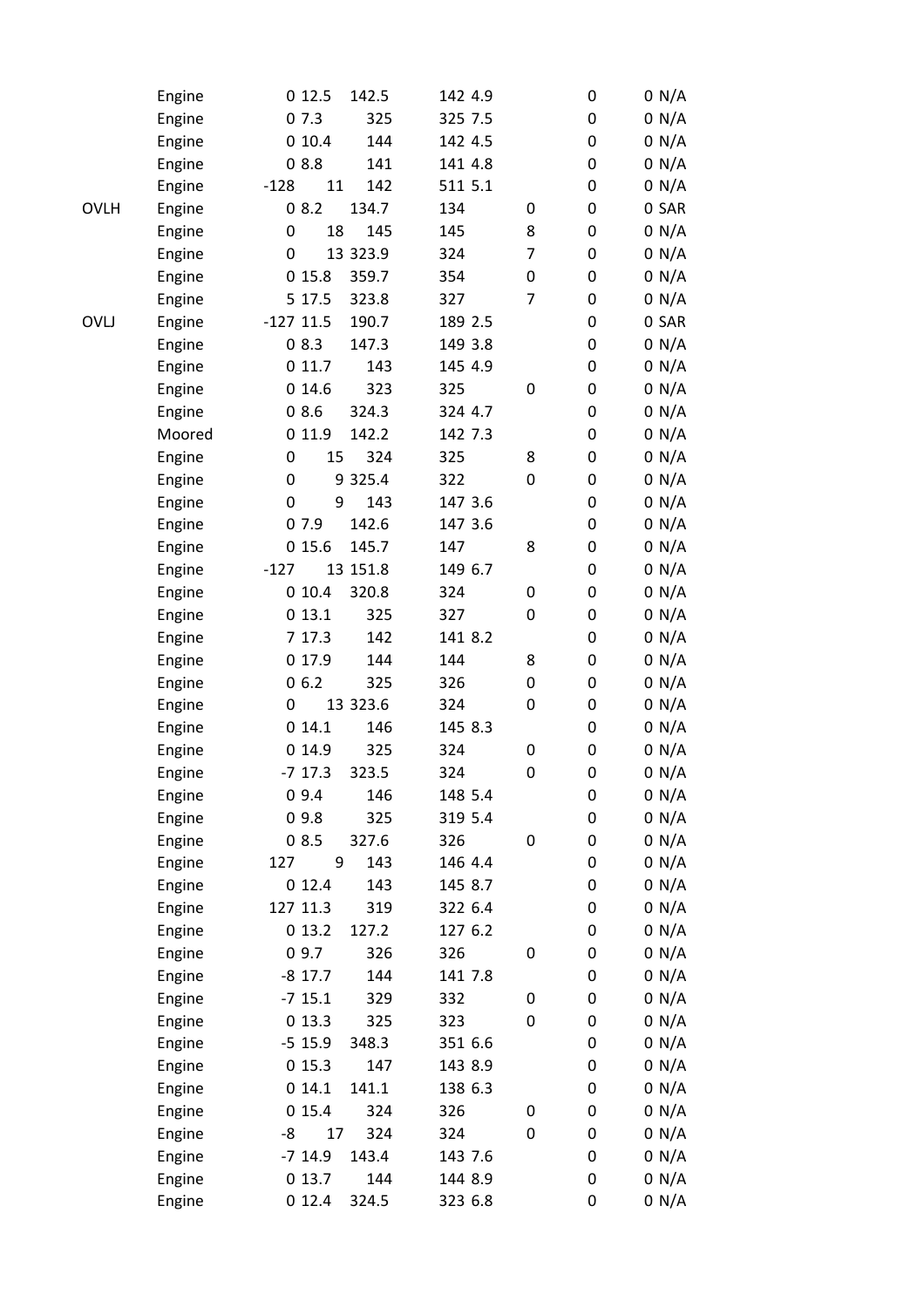| Engine           |            | 013.2     | 144      | 143 6.5 |   | 0 | 0 N/A |
|------------------|------------|-----------|----------|---------|---|---|-------|
| Engine           | 0          | 10        | 145      | 141 2.7 |   | 0 | 0 N/A |
| Engine           | 127 16.9   |           | 320.8    | 320     | 0 | 0 | 0 N/A |
| Engine           | $-11$      | 12        | 320      | 320 5.2 |   | 0 | 0 N/A |
| Engine           |            | $-7$ 17.5 | 321.9    | 325     | 0 | 0 | 0 N/A |
| Engine           | 07.8       |           | 316.8    | 321     | 0 | 0 | 0 N/A |
| Engine           |            | 018.2     | 323      | 323     | 0 | 0 | 0 N/A |
| Engine           | 07.9       |           | 145      | 142 4.8 |   | 0 | 0 N/A |
| Engine           |            | 010.2     | 144      | 141 5.4 |   | 0 | 0 N/A |
| Engine           |            | 010.5     | 324      | 323 5.4 |   | 0 | 0 N/A |
| Engine           | 08.9       |           | 326      | 324     | 0 | 0 | 0 N/A |
| Engine           | 06.8       |           | 327      | 325     | 0 | 0 | 0 N/A |
| Engine           | 08.1       |           | 142      | 145 4.8 |   | 0 | 0 N/A |
| Engine           | 07.6       |           | 136.3    | 141 2.8 |   | 0 | 0 N/A |
| Engine           | 08.8       |           | 147      | 146 3.4 |   | 0 | 0 N/A |
| Engine           | 06.7       |           | 325      | 322 7.1 |   | 0 | 0 N/A |
| Engine           | 09.1       |           | 144      | 147 4.8 |   | 0 | 0 N/A |
| Engine           | 0          |           | 12 324.1 | 326 7.6 |   | 0 | 0 N/A |
| Engine           | 06.6       |           | 318.1    | 319 6.5 |   | 0 | 0 N/A |
| Engine           |            | 014.4     | 139.4    | 137 6.7 |   | 0 | 0 N/A |
| Engine           |            | 010.8     | 143      | 140 5.4 |   | 0 | 0 N/A |
| Engine           | 127 10.3   |           | 322      | 321 5.4 |   | 0 | 0 N/A |
| Engine           | 09.3       |           | 326      | 326 3.5 |   | 0 | 0 N/A |
| Moored           | 127 9.3    |           | 141      | 138 5.4 |   | 0 | 0 N/A |
| Engine           |            | 010.9     | 323      | 323 5.4 |   | 0 | 0 N/A |
| Engine           | 0          | 11.1      | 324.7    | 324 7.5 |   | 0 | 0 N/A |
| Engine           | 0          | 6         | 326      | 324 7.5 |   | 0 | 0 N/A |
| Restricted       | 05.2       |           | 149.2    | 138 4.5 |   | 0 | 0 N/A |
| Engine           | $-12721.9$ |           | 323.9    | 323     | 0 | 0 | 0 N/A |
| Restricted       | 06.5       |           | 329.5    | 335 4.5 |   | 0 | 0 N/A |
| Engine           | 127 22.1   |           | 139.5    | 139     | 0 | 0 | 0 N/A |
| Engine           | $-12722.2$ |           | 321.9    | 320     | 0 | 0 | 0 N/A |
| Engine           |            | 022.2     | 143.9    | 143     | 0 | 0 | 0 N/A |
| Reserved         |            | 010.1     | 143      | 142     | 0 | 0 | 0 N/A |
| Engine           | 08.1       |           | 325      | 326 7.6 |   | 0 | 0 N/A |
| Engine           | 08.4       |           | 145      | 145 4.9 |   | 0 | 0 N/A |
| Engine           | 0          | 10        | 323      | 325 3.5 |   | 0 | 0 N/A |
| Engine           |            | 010.4     | 143      | 144 4.5 |   | 0 | 0 N/A |
| Engine           | 08.1       |           | 325      | 323 7.6 |   | 0 | 0 N/A |
| Engine           | 08.4       |           | 143      | 139 4.8 |   | 0 | 0 N/A |
| Engine           | 127 17.3   |           | 327.3    | 327     | 0 | 0 | 0 N/A |
| Engine           | 06.9       |           | 324      | 328 7.6 |   | 0 | 0 N/A |
| Engine           |            | 017.6     | 142      | 140     | 0 | 0 | 0 N/A |
| Engine           | $-138.8$   |           | 142      | 142 5.7 |   | 0 | 0 N/A |
| Engine           |            | 016.9     | 322      | 325     | 0 | 0 | 0 N/A |
|                  |            | 017.3     | 141      | 137     | 0 | 0 | 0 N/A |
| Engine<br>Engine | 16         | 11        | 321      | 324 5.3 |   | 0 | 0 N/A |
|                  |            | 017.6     | 321      | 323     | 0 | 0 | 0 N/A |
| Engine           |            | 017.1     |          |         | 0 |   | 0 N/A |
| Engine           |            |           | 145      | 142     |   | 0 |       |
| Reserved         | 127 11.8   |           | 323      | 324     | 0 | 0 | 0 N/A |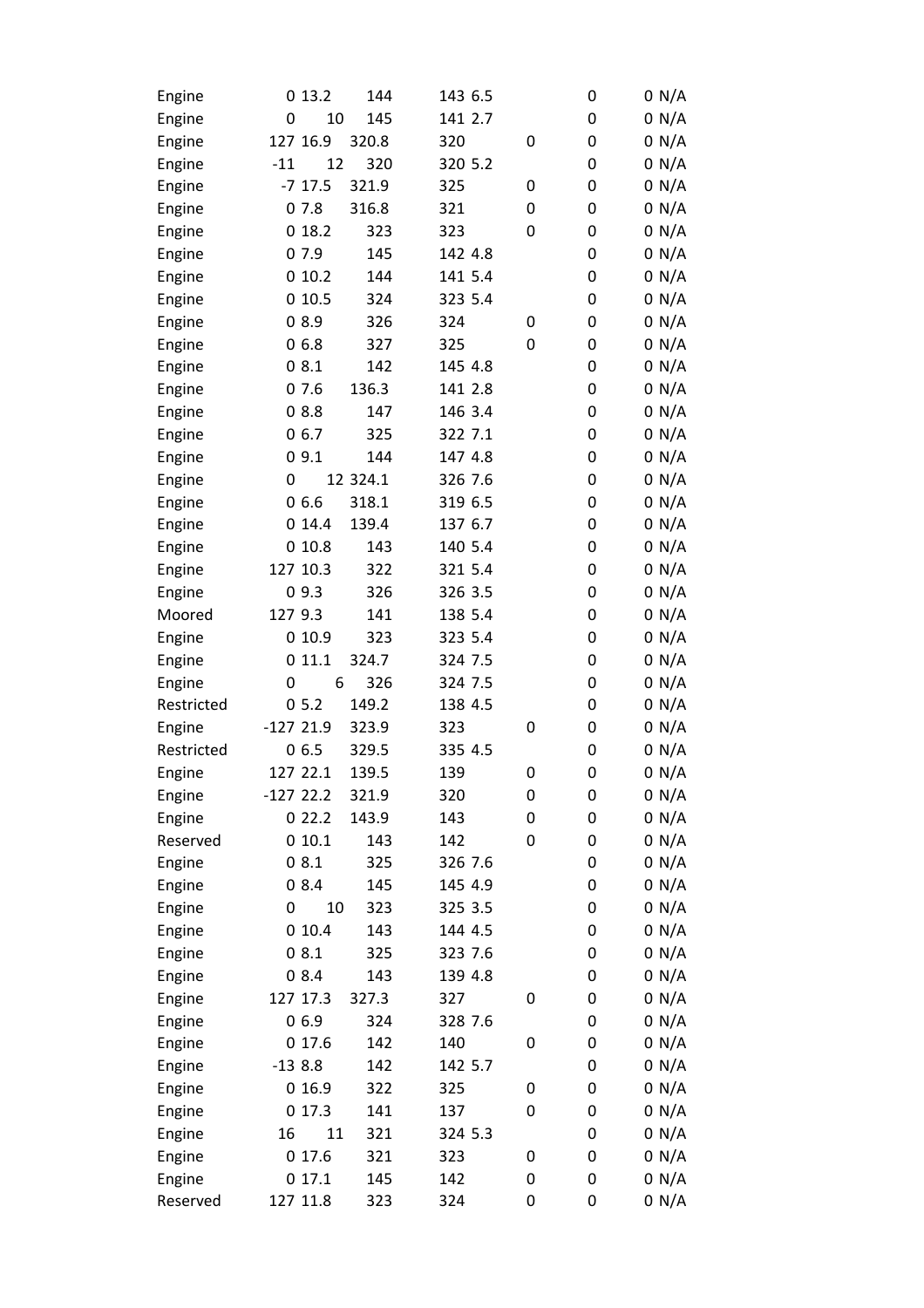|             | Engine | 0 17.8    | 322         | 324     | 0 | 0 | 0 N/A          |
|-------------|--------|-----------|-------------|---------|---|---|----------------|
|             | Engine | 017.2     | 145         | 143     | 0 | 0 | 0 N/A          |
|             | Engine | 018.6     | 325         | 326     | 0 | 0 | 0 N/A          |
|             | Engine | 017.6     | 180         | 180     | 0 | 0 | 0 N/A          |
|             | Engine | 08.2      | 328.7       | 332     | 0 | 0 | 0 N/A          |
|             | Engine | 127 9.6   | 146         | 144 4.8 |   | 0 | 0 N/A          |
|             | Engine | 09.8      | 148.7       | 151 2.6 |   | 0 | 0 N/A          |
|             | Engine | 127       | 24 141.5    | 143     | 0 | 0 | 0 N/A          |
|             | Engine | 07.6      | 325         | 322 7.5 |   | 0 | 0 N/A          |
|             | Engine | 07.6      | 326         | 327 3.3 |   | 0 | 0 N/A          |
|             | Engine | 08.5      | 145         | 146 5.5 |   | 0 | 0 N/A          |
|             | Engine | $-128$    | 9 3 1 5 . 6 | 511 2.8 |   | 0 | 0 N/A          |
|             | Engine | 09.2      | 142.4       | 147 2.7 |   | 0 | 0 N/A          |
|             | Engine | 010.7     | 322.6       | 322 3.5 |   | 0 | 0 N/A          |
|             | Engine | 07.2      | 324         | 322 7.5 |   | 0 | 0 N/A          |
|             | Engine | 09.6      | 144         | 147 4.8 |   | 0 | 0 N/A          |
|             | Engine | $-1288.5$ | 141.6       | 511     | 4 | 0 | 0 N/A          |
|             | Engine | 06.4      | 190.2       | 194     | 0 | 0 | 0 N/A          |
|             | Engine | 127 10.4  | 142.3       | 143 4.9 |   | 0 |                |
|             | Engine | 014.5     | 141.8       | 143 9.1 |   | 0 | 0 N/A<br>0 N/A |
|             |        | 016.1     | 144.1       | 143     | 0 | 0 |                |
|             | Engine |           | 146         | 146 5.6 |   | 0 | 0 N/A          |
|             | Engine | 013.1     |             |         |   |   | 0 N/A          |
|             | Engine | 010.4     | 143.6       | 144     | 4 | 0 | 0 N/A          |
|             | Engine | 09.2      | 140.5       | 136 4.5 |   | 0 | 0 N/A          |
|             | Engine | 012.8     | 144.5       | 142     | 0 | 0 | 0 N/A          |
|             | Engine | 025.1     | 142.8       | 144     | 0 | 0 | 0 N/A          |
|             | Engine | 011.4     | 321.4       | 322     | 0 | 0 | 0 N/A          |
|             | Engine | 08.2      | 326         | 326 7.5 |   | 0 | 0 N/A          |
|             | Engine | 7         | 17 322.5    | 328     | 0 | 0 | 0 N/A          |
| <b>OVNT</b> | Engine | 07.9      | 140.7       | 146 2.5 |   | 0 | 0 SAR          |
|             | Engine | 0 13.4    | 144.4       | 145     | 0 | 0 | 0 N/A          |
|             | Engine | 21 17.1   | 337.4       | 348     | 0 | 0 | 0 N/A          |
|             | Engine | 04.5      | 324.5       | 322 7.3 |   | 0 | 0 N/A          |
|             | Engine | 010.2     | 323.9       | 322 2.6 |   | 0 | 0 N/A          |
|             | Engine | 5         | 16 141.1    | 140 7.6 |   | 0 | 0 N/A          |
| <b>OVLH</b> | Engine | 0         | 10 323.5    | 325     | 0 | 0 | 0 SAR          |
|             | Engine | 015.2     | 143.7       | 141 7.1 |   | 0 | 0 N/A          |
|             | Engine | 08.8      | 147         | 145 3.4 |   | 0 | 0 N/A          |
|             | Engine | $-7$ 13.6 | 322         | 322 5.8 |   | 0 | 0 N/A          |
| <b>OVLH</b> | Engine | 011.7     | 152.1       | 152     | 0 | 0 | 0 SAR          |
| <b>OVLH</b> | Engine | 127       | 12 325.8    | 331     | 0 | 0 | 0 SAR          |
|             | Engine | 012.9     | 144.3       | 144 7.7 |   | 0 | 0 N/A          |
|             | Engine | 8 16.9    | 141         | 141 8.5 |   | 0 | 0 N/A          |
|             | Engine | 9 17.3    | 321         | 323     | 0 | 0 | 0 N/A          |
|             | Engine | 8 11.3    | 144.1       | 143 7.6 |   | 0 | 0 N/A          |
|             | Engine | $-9$ 15.8 | 138.6       | 135 9.2 |   | 0 | 0 N/A          |
|             | Engine | 09.3      | 321         | 325 3.6 |   | 0 | 0 N/A          |
|             | Engine | 09.2      | 322         | 323 7.5 |   | 0 | 0 N/A          |
|             | Engine | 11<br>0   | 142         | 140 4.8 |   | 0 | 0 N/A          |
|             | Engine | 011.1     | 323.9       | 324     | 0 | 0 | 0 N/A          |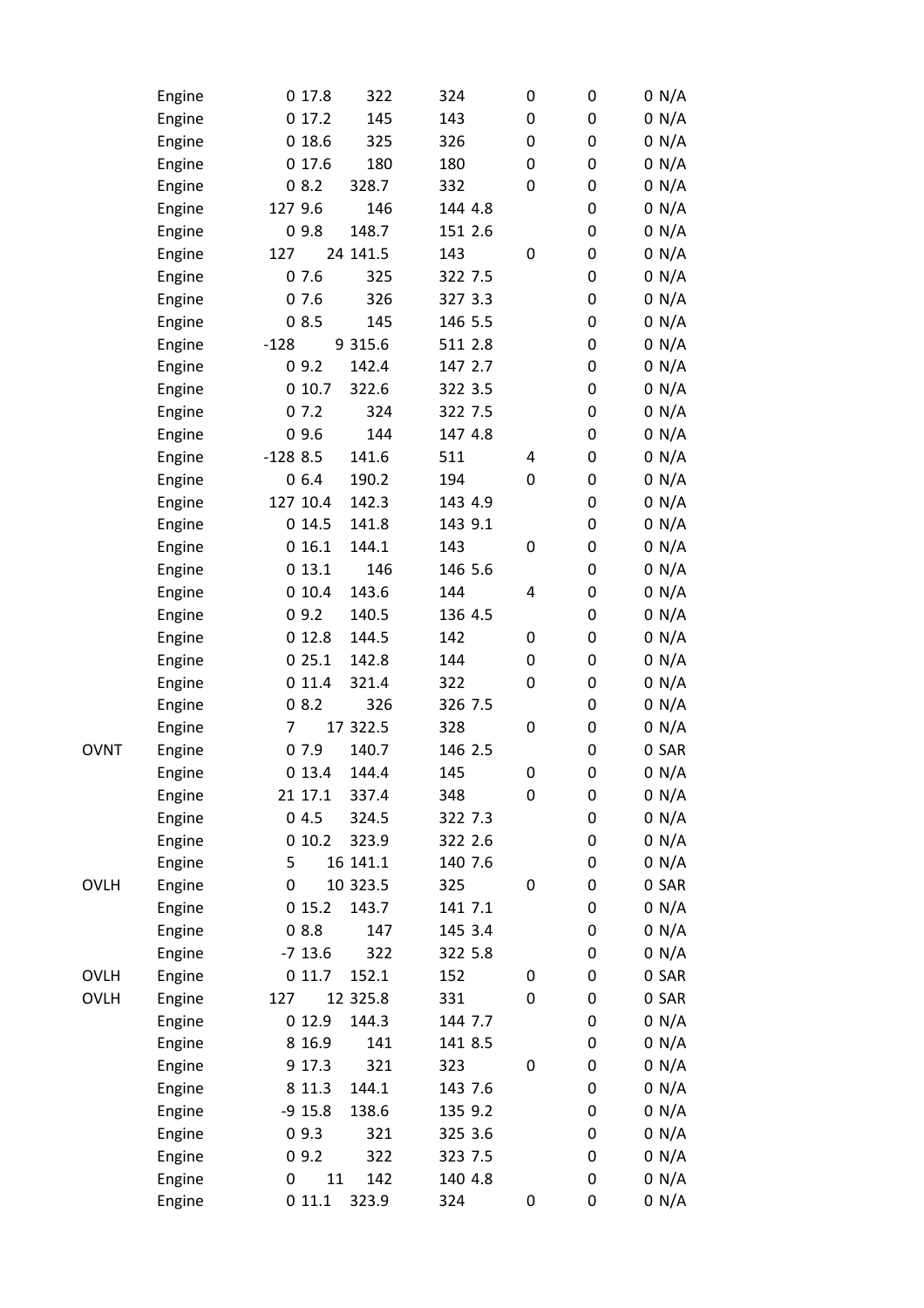|             | Engine | 010.3                  | 146.7    | 145 4.2 |                | 0                | 0 N/A |
|-------------|--------|------------------------|----------|---------|----------------|------------------|-------|
|             | Engine | 09.5                   | 323      | 323 7.5 |                | 0                | 0 N/A |
|             | Engine | 17<br>$-5$             | 326      | 331     | 0              | 0                | 0 N/A |
|             | Engine | 07.6                   | 322      | 321     | 0              | 0                | 0 N/A |
|             | Engine | 0                      | 13 323.3 | 324     | 7              | 0                | 0 N/A |
|             | Engine | 11<br>0                | 141      | 137 4.8 |                | 0                | 0 N/A |
|             | Engine | 011.3                  | 143.1    | 141 5.1 |                | 0                | 0 N/A |
|             | Engine | 014.6                  | 324      | 323 6.7 |                | 0                | 0 N/A |
|             | Engine | 08.7                   | 145.4    | 144 3.1 |                | 0                | 0 N/A |
|             | Engine | 5 18.7                 | 144      | 144     | 6              | 0                | 0 N/A |
|             | Engine | 08.8                   | 321      | 319     | 0              | 0                | 0 N/A |
|             | Engine | 09.6                   | 143      | 139 4.9 |                | 0                | 0 N/A |
|             | Engine | 011.2                  | 323.4    | 325 3.5 |                | 0                | 0 N/A |
|             | Engine | 013.3                  | 143      | 144 5.7 |                | 0                | 0 N/A |
|             | Engine | 010.5                  | 145.3    | 144 4.2 |                | 0                | 0 N/A |
|             | Engine | 09.9                   | 322.6    | 323 6.6 |                | 0                | 0 N/A |
| <b>OVLH</b> | Engine | $-127$ 11.7            | 144.4    | 141     | 0              | 0                | 0 SAR |
|             | Engine | 012.6                  | 321      | 322 7.1 |                | 0                | 0 N/A |
|             | Engine | 012.8                  | 142      | 144 5.2 |                | $\boldsymbol{0}$ | 0 N/A |
|             | Engine | 5<br>17                | 144      | 143     | 8              | 0                | 0 N/A |
|             | Engine | 09.4                   | 322.9    | 325 4.1 |                | 0                | 0 N/A |
|             | Engine | 016.7                  | 130.6    | 134 2.6 |                | 0                | 0 N/A |
|             | Engine | 25 9.7                 | 336.1    | 345     | 0              | 0                | 0 N/A |
|             |        | 0 17.7                 | 325.2    | 324     | 0              | 0                | 0 N/A |
|             | Engine |                        |          |         |                |                  |       |
|             | Engine | 127 13.8               | 312.3    | 322 7.4 |                | 0                | 0 N/A |
|             | Engine | $-7$ 16.6              | 323.3    | 324 7.7 |                | $\boldsymbol{0}$ | 0 N/A |
|             | Engine | $-1$                   | 17 141.8 | 139 9.9 |                | 0                | 0 N/A |
|             | Engine | $\boldsymbol{0}$<br>9  | 324      | 323     | 0              | 0                | 0 N/A |
|             | Engine | 010.8                  | 144      | 145 4.8 |                | 0                | 0 N/A |
|             | Engine | 08.6                   | 320.8    | 319     | 5              | 0                | 0 N/A |
|             | Engine | 013.7                  | 142      | 141 6.8 |                | $\mathbf 0$      | 0 N/A |
|             | Engine | 08.4                   | 323      | 321     | 0              | 0                | 0 N/A |
|             | Engine | 011.4                  | 142      | 138 4.8 |                | 0                | 0 N/A |
|             | Engine | $-58.7$                | 322.1    | 321     | 0              | 0                | 0 N/A |
|             | Engine | 15 9.4                 | 327.1    | 324     | 0              | 0                | 0 N/A |
|             | Engine | 5 9.8                  | 141.2    | 146 2.7 |                | 0                | 0 N/A |
|             | Engine | $\overline{7}$<br>$-5$ | 319      | 316 5.5 |                | 0                | 0 N/A |
|             | Engine | $-7$ 10.8              | 141.8    | 138 3.5 |                | 0                | 0 N/A |
|             | Engine | 3 12.1                 | 319.6    | 320     | 0              | 0                | 0 N/A |
|             | Engine | 09.9                   | 327      | 325     | 0              | $\boldsymbol{0}$ | 0 N/A |
|             | Engine | 017.3                  | 144      | 144 7.6 |                | 0                | 0 N/A |
|             | Engine | 08.4                   | 327.2    | 325     | 0              | 0                | 0 N/A |
|             | Engine | 9<br>0                 | 145      | 143     | $\overline{2}$ | 0                | 0 N/A |
|             | Engine | 011.6                  | 323.6    | 323 6.8 |                | 0                | 0 N/A |
|             | Engine | 012.3                  | 145.4    | 145     | 5              | $\boldsymbol{0}$ | 0 N/A |
|             | Engine | 3 14.1                 | 137.6    | 137 6.2 |                | 0                | 0 N/A |
|             | Engine | 0                      | 14 322.4 | 322 7.1 |                | 0                | 0 N/A |
| <b>OVLL</b> | Engine | 09.6                   | 12.3     | 8 2.3   |                | 0                | 0 SAR |
|             | Engine | $-9$ 14.1              | 144.6    | 145 6.4 |                | 0                | 0 N/A |
|             | Engine | 010.7                  | 326      | 326     | 3              | 0                | 0 N/A |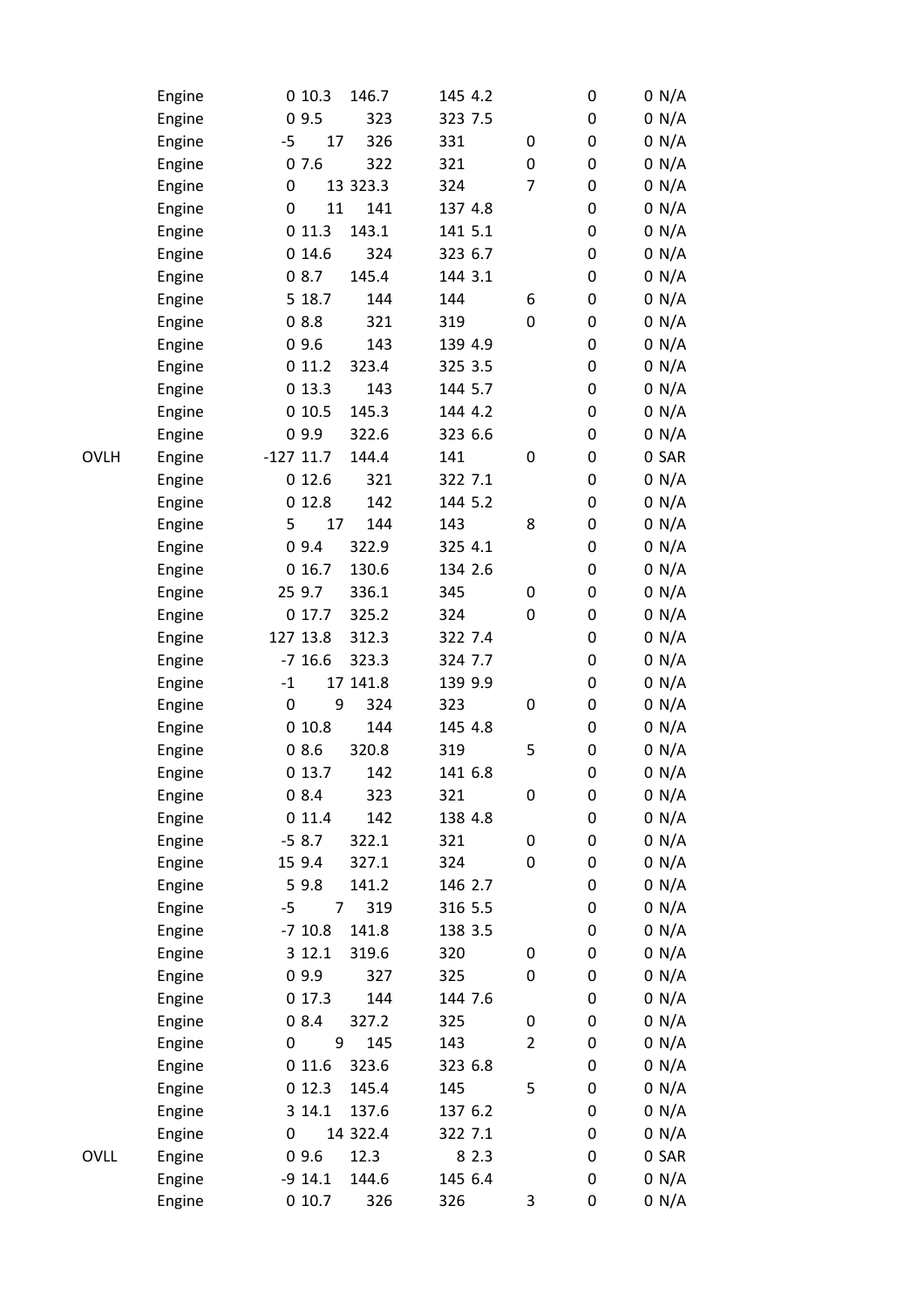|             | Engine | 010.6       | 324.2   | 322     | $\boldsymbol{0}$ | 0                | 0 N/A      |
|-------------|--------|-------------|---------|---------|------------------|------------------|------------|
|             | Engine | 09.5        | 144     | 149     | 3                | $\pmb{0}$        | 0 N/A      |
|             | Engine | 09.9        | 145     | 144 4.9 |                  | $\boldsymbol{0}$ | 0 N/A      |
|             | Engine | 017.3       | 143.6   | 143 8.4 |                  | 0                | 0 N/A      |
|             | Engine | 011.2       | 144.1   | 145 3.6 |                  | 0                | 0 N/A      |
|             | Engine | 06.8        | 324     | 325     | $\boldsymbol{0}$ | $\pmb{0}$        | 0 N/A      |
|             | Engine | 010.5       | 325.7   | 326 3.6 |                  | $\pmb{0}$        | 0 N/A      |
|             | Engine | 09.9        | 146     | 144 4.3 |                  | 0                | 0 N/A      |
|             | Engine | $-5$ 11.7   | 325.7   | 328 4.8 |                  | $\pmb{0}$        | 0 N/A      |
|             | Engine | 3 9.9       | 325     | 325 5.8 |                  | $\pmb{0}$        | 0 N/A      |
|             | Engine | $\mathbf 0$ | 9 322.2 | 324 3.2 |                  | $\boldsymbol{0}$ | 0 N/A      |
|             | Engine | 06.1        | 330.4   | 511     | 0                | $\boldsymbol{0}$ | 0 N/A      |
|             | Engine | 09.4        | 332.3   | 332     | $\boldsymbol{0}$ | $\pmb{0}$        | 0 N/A      |
|             | Engine | 012.1       | 326.5   | 325     | $\pmb{0}$        | $\boldsymbol{0}$ | 0 N/A      |
|             | Engine | 09.6        | 150.3   | 155     | $\overline{2}$   | 0                | 0 N/A      |
|             | Engine | 24 14.3     | 346     | 358     | $\boldsymbol{0}$ | 0                | 0 N/A      |
| SBRU        | Engine | 06.9        | 145.3   | 511     | $\boldsymbol{0}$ | $\pmb{0}$        | 0 Pleasure |
|             | Engine | 08.5        | 143.7   | 143 4.4 |                  | $\pmb{0}$        | 0 N/A      |
|             | Engine | 07.7        | 321.4   | 327     | 0                | $\pmb{0}$        | 0 N/A      |
|             | Engine | 09.2        | 327     | 331     | 0                | $\boldsymbol{0}$ | 0 N/A      |
|             | Engine | $-1284.9$   | 141.7   | 511     | $\boldsymbol{0}$ | $\pmb{0}$        | 0 N/A      |
|             | Engine | 010.2       | 141.1   | 141 4.2 |                  | $\pmb{0}$        | 0 N/A      |
|             | Engine | $-127$ 16.1 | 145.8   | 138 7.2 |                  | 0                | 0 N/A      |
|             | Engine | $-127$ 10.2 | 147     | 142 4.1 |                  | 0                | 0 N/A      |
|             | Engine | 09.2        | 327.5   | 332     | $\pmb{0}$        | $\pmb{0}$        | 0 N/A      |
|             | Engine | 010.6       | 133     | 128 3.1 |                  | $\pmb{0}$        | 0 N/A      |
| <b>OVNT</b> | Engine | 012.5       | 141.3   | 144 2.5 |                  | $\boldsymbol{0}$ | 0 SAR      |
|             | Engine | 011.1       | 144.1   | 138     | 0                | $\pmb{0}$        | 0 N/A      |
|             | Engine | $-7$ 16.4   | 324.1   | 327     | $\boldsymbol{0}$ | $\pmb{0}$        | 0 N/A      |
|             | Engine | 020.4       | 325.8   | 325 5.8 |                  | 0                | 0 N/A      |
|             | Engine | 015.1       | 142.1   | 141 7.9 |                  | 0                | 0 N/A      |
|             | Engine | 012.6       | 323.6   | 323 6.3 |                  | 0                | 0 N/A      |
|             | Moored | 08.3        | 322     | 321     | $\boldsymbol{0}$ | $\pmb{0}$        | 0 N/A      |
|             | Engine | 011.1       | 142     | 140 7.5 |                  | 0                | 0 N/A      |
|             | Engine | $-1278.4$   | 147     | 144 6.5 |                  | 0                | 0 N/A      |
|             |        |             |         |         |                  |                  |            |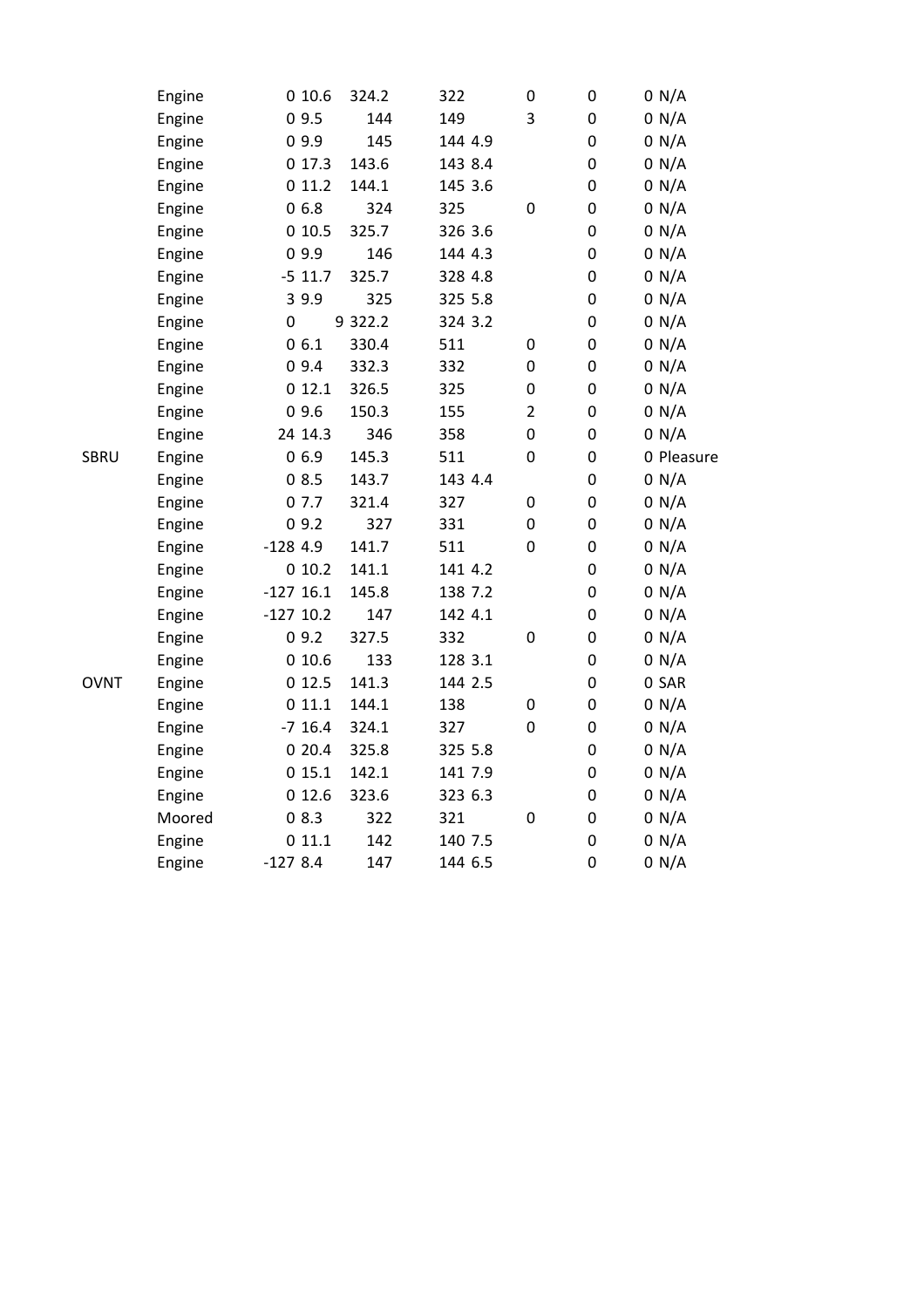| Direction | Destination           | Cargo Type | Country |
|-----------|-----------------------|------------|---------|
| East      | WARNEMUNDE            | Undefined  | bm      |
| East      | WARNEMUNDE            | Undefined  | bm      |
| East      | WARNEMUNDE            | Undefined  | bm      |
| East      | WARNEMUNDE            | Undefined  | bm      |
| East      | WARNEMUNDE            | Undefined  | bm      |
| East      | WARNEMUNDE            | Undefined  | bm      |
| East      | WARNEMUNDE-GERMANY    | Undefined  | bm      |
| East      | WARNEMUNDE            | Undefined  | bm      |
| East      | WARNEMUNDE            | Undefined  | bm      |
| East      | WARNEMUNDE            | Undefined  | bm      |
| East      | WARNEMUNDE            | Undefined  | bm      |
| East      | <b>FREDRICIA</b>      | Undefined  | pa      |
| West      | <b>ARHUS</b>          | Undefined  | pa      |
| East      | <b>FREDERICIA</b>     | Undefined  | pa      |
| West      | <b>ARHUS</b>          | Undefined  | se      |
| West      | <b>ARHUS</b>          | Undefined  | se      |
| East      | <b>RIGA</b>           | Undefined  | bs      |
| East      | DK AAR DK FRC         | Undefined  | fi      |
| West      | DK FRC > DK AAR       | Category A | fi      |
| East      | <b>ODENSE MUNKEBO</b> | Undefined  | ag      |
| West      | <b>AARHUS</b>         | Category A | Ir      |
| West      | <b>AARHUS</b>         | Category A | Ir      |
| East      | <b>FREDERICIA</b>     | Category A | Ir      |
| West      | <b>AARHUS</b>         | Category A | Ir      |
| East      | <b>FREDERICIA</b>     | Category A | Ir      |
| East      | <b>FREDERICIA</b>     | Category A | Ir      |
| East      | <b>FREDERICIA</b>     | Undefined  | Ir      |
| East      | <b>FREDERICIA</b>     | Category A | Ir      |
| East      | <b>FREDERICIA</b>     | Category A | Ir      |
| East      | <b>FREDERICIA</b>     | Category A | Ir      |
| East      | <b>FREDERICIA</b>     | Category A | Ir      |
| East      | <b>KARLSHMN</b>       | Undefined  | pa      |
| West      | AARHUS.               | Category A | mh      |
| East      | FREDERICIA.           | Category A | mh      |
| West      | <b>AARHUS</b>         | Category A | mh      |
| West      | <b>AARHUS</b>         | Category A | mh      |
| West      | <b>AARHUS</b>         | Category A | mh      |
| West      | <b>AARHUS</b>         | Category A | mh      |
| East      | <b>FREDERICIA</b>     | Category A | mh      |
| East      | <b>FREDERICIA</b>     | Category A | mh      |
| East      | <b>FREDERICIA</b>     | Category A | mh      |
| East      | <b>FREDERICIA</b>     | Category A | mh      |
| East      | <b>FREDERICIA</b>     | Category A | mh      |
| West      | <b>AARHUS</b>         | Category A | mh      |
| East      | <b>FREDERICIA</b>     | Category A | mh      |
| East      | <b>FREDERICIA</b>     | Category A | mh      |
| East      | <b>FREDERICIA</b>     | Category A | mh      |
| West      | AARHUS.               | Category A | mh      |
| East      | <b>HAMBURG</b>        | Category A | de      |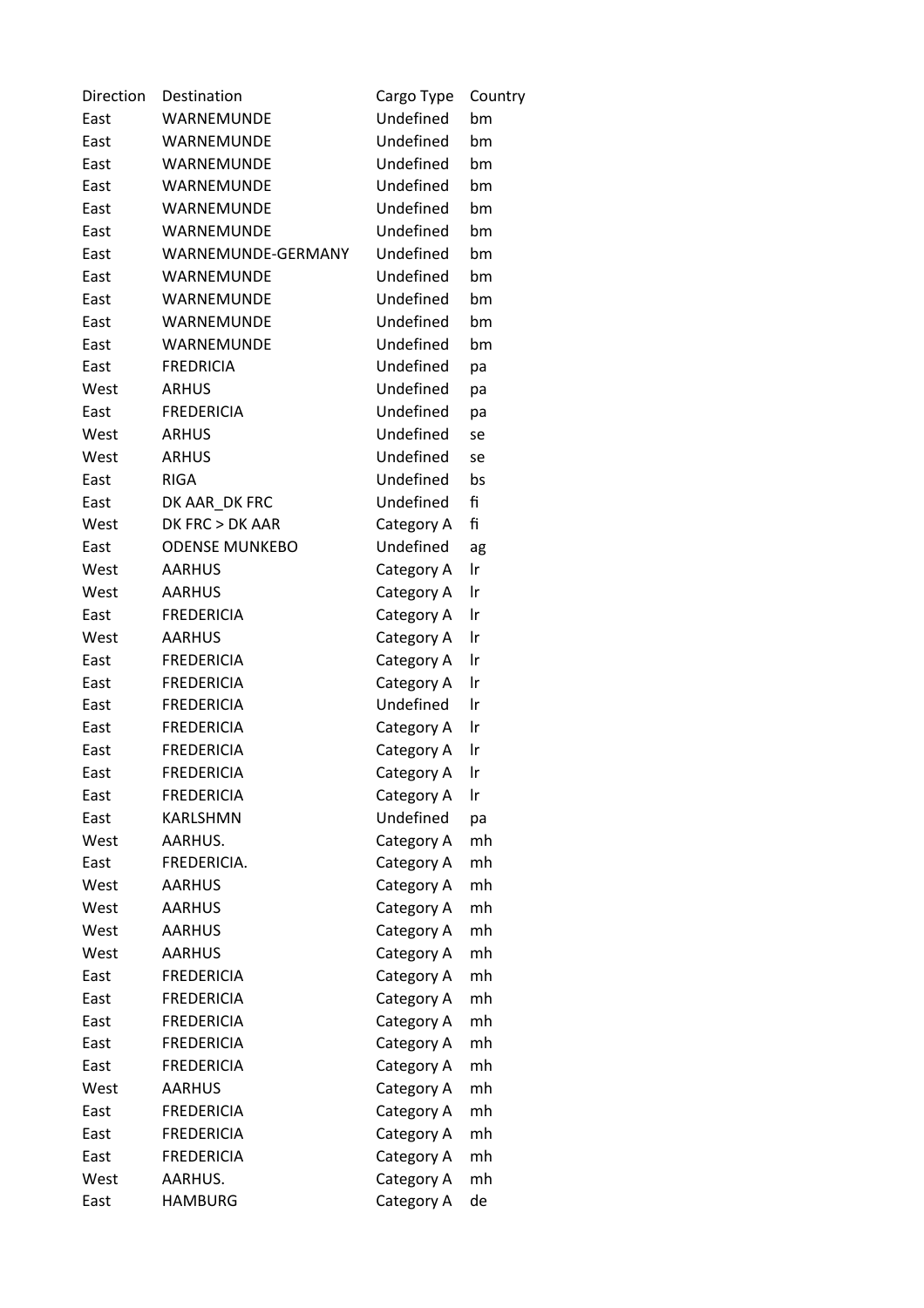| West | <b>AARHUS</b>       | Undefined  | de |
|------|---------------------|------------|----|
| East | <b>KRONSHTADT</b>   | Undefined  | de |
| West | <b>AARHUS</b>       | Undefined  | de |
| East | KARLSHAMN, SWEDEN   | Category B |    |
| East | <b>KARLSHAMN</b>    | Category B |    |
| East | <b>FREDERICIA</b>   | Category A | Ir |
| East | <b>FREDERICIA</b>   | Category A | Ir |
| West |                     | Category A | Ir |
| East | <b>FREDERICIA</b>   | Category A | Ir |
| East | <b>FREDERICIA</b>   | Category A | Ir |
| East | KARLSHAMN           | Undefined  | pa |
| East | AARHUS, DENMARK     | Undefined  | mt |
| East | KARLSHAM            | Undefined  | рa |
| East |                     | Category B |    |
| East | <b>FREDRICIA</b>    | Undefined  | fo |
| East | KARLSHAMN           | Category B | uk |
| West | <b>ARHUS</b>        | Category A | cy |
| East | <b>HAMBURG</b>      | Category D | cy |
| East | <b>HAMBURG</b>      | Category A | cy |
| West | <b>AARHUS</b>       | Category D | сy |
| East | <b>HAMBURG</b>      | Category A | cy |
| West | <b>ARHUS</b>        | Category A | cy |
| West | <b>AARHUS</b>       | Category D | cy |
| East | <b>FREDERICIA</b>   | Category A | ag |
| West | <b>AARHUS</b>       | Category D | сy |
| West | <b>ARHUS</b>        | Category A | cy |
| West | <b>ARHUS</b>        | Category A | сy |
| West | <b>ARHUS</b>        | Category A | сy |
| West | <b>AARHUS</b>       | Category D | cy |
| West | <b>ARHUS</b>        | Category A | cy |
| West | <b>ARHUS</b>        | Undefined  | Ir |
| West | <b>AARHUS</b>       | Category A | ag |
| West | <b>AARHUS</b>       | Category A | ag |
| East | <b>BREMERHAVEN</b>  | Undefined  | ag |
| East | <b>NOT DEFINED</b>  | Undefined  | dk |
| West | <b>NOT DEFINED</b>  | Undefined  | dk |
| East | <b>NOT DEFINED</b>  | Undefined  | dk |
| East | <b>NOT DEFINED</b>  | Undefined  | dk |
| East | <b>NOT DEFINED</b>  | Undefined  | dk |
| West | DAN PILOT LT BY, 23 | Category B | dk |
| West | <b>AARHUS</b>       | Undefined  | fo |
| West | <b>AARHUS</b>       | Undefined  | fo |
| West | <b>AARHUS</b>       | Undefined  | fo |
| West | <b>AARHUS</b>       | Undefined  | fo |
| West | <b>AARHUS</b>       | Undefined  | fo |
| West | <b>AARHUS</b>       | Undefined  | fo |
| West | <b>AARHUS</b>       | Category A | fo |
| West | <b>AARHUS</b>       | Category A | fo |
| West | <b>AARHUS</b>       | Category A | fo |
| West | <b>AARHUS</b>       | Category A | fo |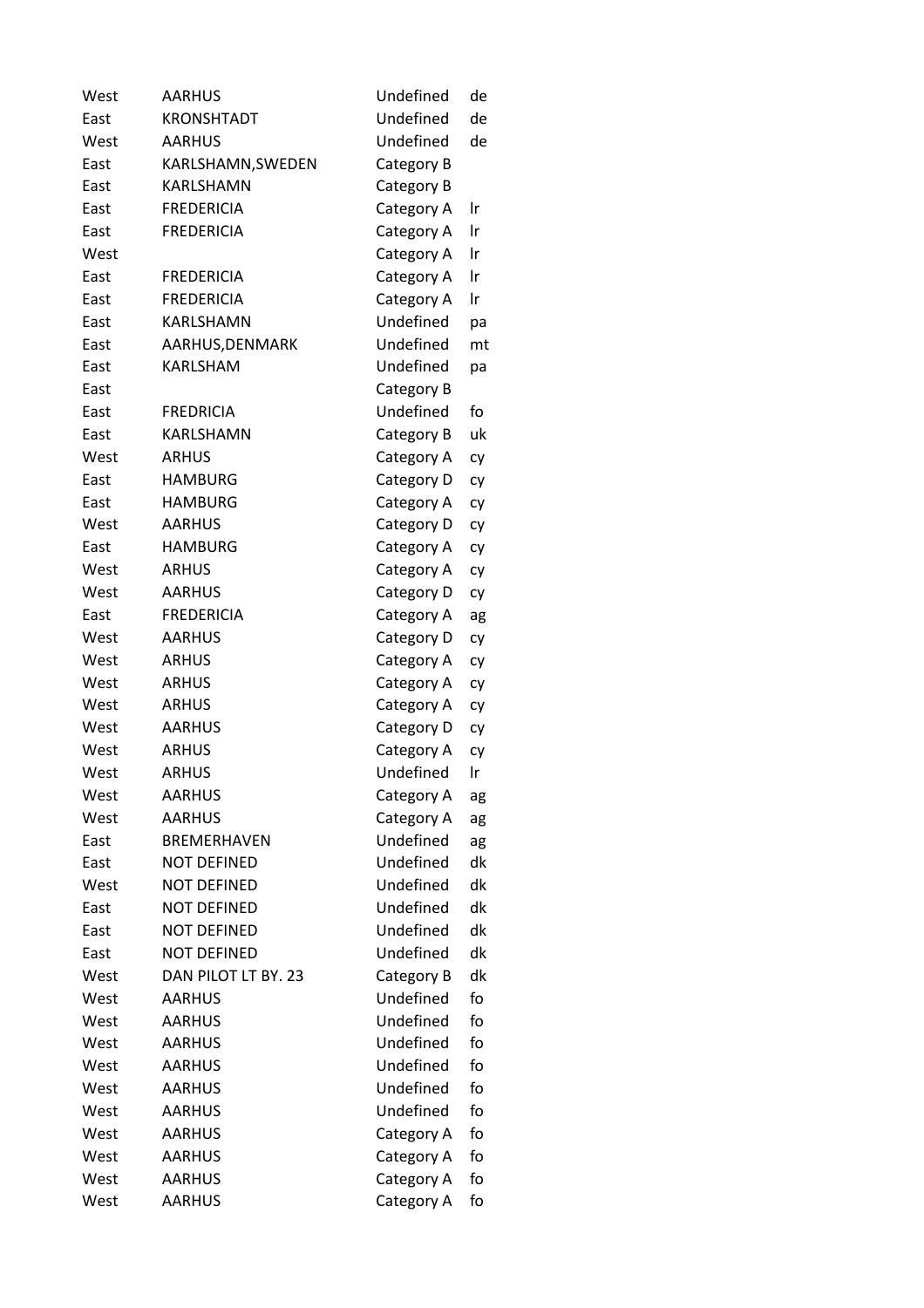| <b>AARHUS</b><br>fo<br>West<br>Category A<br><b>AARHUS</b><br>fo<br>West<br>Category A<br>fo<br><b>AARHUS</b><br>West<br>Category A<br>West<br><b>AARHUS</b><br>fo<br>Category A<br>fo<br><b>AARHUS</b><br>West<br>Category A<br>fo<br><b>AARHUS</b><br>West<br>Category A<br><b>AARHUS</b><br>fo<br>West<br>Category A<br>West<br><b>AARHUS</b><br>fo<br>Category A<br>West<br><b>AARHUS</b><br>fo<br>Category A<br>fo<br><b>AARHUS</b><br>West<br>Category A<br><b>AARHUS</b><br>fo<br>West<br>Category A<br><b>AARHUS</b><br>fo<br>West<br>Category A<br><b>AARHUS</b><br>West<br>fo<br>Category A<br>West<br><b>AARHUS</b><br>fo<br>Category A<br>fo<br><b>AARHUS</b><br>West<br>Category A<br><b>AARHUS</b><br>fo<br>West<br>Category A<br>fo<br>West<br>AARHUS<br>Category A<br><b>ROSTOCK</b><br>Undefined<br>East<br><b>AARHUS</b><br>West<br>fo<br>Category A<br><b>FREDERICIA</b><br>East<br>Category A<br>KARLSHAMN<br>Undefined<br>East<br>KALUNDBORG<br>East<br>Category A<br>cy<br><b>FREDERICIA</b><br>East<br>Category A<br>cy<br><b>FREDERICIA</b><br>East<br>Category A<br>сy<br><b>FREDERICIA</b><br>East<br>Category A<br>cy<br><b>AARHUS</b><br>East<br>Category A<br>сy<br><b>FREDERICIA</b><br>East<br>Category A<br>cy<br><b>FREDERICIA</b><br>East<br>Category A<br>cy<br>AARHUS<br>East<br>Category A<br>cy<br>West<br><b>AARHUS VIA NOK</b><br>Category A<br>сy<br>East<br><b>FREDERICIA</b><br>Category A<br><b>HAMBURG</b><br>Undefined<br>East<br>East<br><b>FREDERICIA</b><br>Category A<br>Undefined<br><b>FREDERICIA</b><br>East<br>Undefined<br><b>FREDERICIA</b><br>East<br><b>FREDERICIA</b><br>East<br>Category B<br><b>FREDERICIA</b><br>Category A<br>East<br><b>FREDERICIA</b><br>Category A<br>East<br>East<br><b>FREDERICIA</b><br>Category A<br>Undefined<br>East<br><b>FREDERICIA</b><br>Undefined<br><b>FREDERICIA</b><br>East<br>West<br><b>AARHUS</b><br>Category A<br>сy<br>KALUNDBORG<br>East<br>Category A<br>сy<br>East<br>KALUNDBORG<br>Category A<br>сy<br>East<br>KALUNDBORG<br>Category A<br>сy<br>KALUNDBORG<br>East<br>Category A<br>cy<br>KALUNDBORG<br>East<br>Category A<br>West<br><b>AARHUS</b><br>Category A | West | <b>AARHUS</b> | Category A | fo |
|-----------------------------------------------------------------------------------------------------------------------------------------------------------------------------------------------------------------------------------------------------------------------------------------------------------------------------------------------------------------------------------------------------------------------------------------------------------------------------------------------------------------------------------------------------------------------------------------------------------------------------------------------------------------------------------------------------------------------------------------------------------------------------------------------------------------------------------------------------------------------------------------------------------------------------------------------------------------------------------------------------------------------------------------------------------------------------------------------------------------------------------------------------------------------------------------------------------------------------------------------------------------------------------------------------------------------------------------------------------------------------------------------------------------------------------------------------------------------------------------------------------------------------------------------------------------------------------------------------------------------------------------------------------------------------------------------------------------------------------------------------------------------------------------------------------------------------------------------------------------------------------------------------------------------------------------------------------------------------------------------------------------------------------------------------------------------------------------------------------------------------------------------------------------------------|------|---------------|------------|----|
|                                                                                                                                                                                                                                                                                                                                                                                                                                                                                                                                                                                                                                                                                                                                                                                                                                                                                                                                                                                                                                                                                                                                                                                                                                                                                                                                                                                                                                                                                                                                                                                                                                                                                                                                                                                                                                                                                                                                                                                                                                                                                                                                                                             |      |               |            |    |
|                                                                                                                                                                                                                                                                                                                                                                                                                                                                                                                                                                                                                                                                                                                                                                                                                                                                                                                                                                                                                                                                                                                                                                                                                                                                                                                                                                                                                                                                                                                                                                                                                                                                                                                                                                                                                                                                                                                                                                                                                                                                                                                                                                             |      |               |            |    |
|                                                                                                                                                                                                                                                                                                                                                                                                                                                                                                                                                                                                                                                                                                                                                                                                                                                                                                                                                                                                                                                                                                                                                                                                                                                                                                                                                                                                                                                                                                                                                                                                                                                                                                                                                                                                                                                                                                                                                                                                                                                                                                                                                                             |      |               |            |    |
|                                                                                                                                                                                                                                                                                                                                                                                                                                                                                                                                                                                                                                                                                                                                                                                                                                                                                                                                                                                                                                                                                                                                                                                                                                                                                                                                                                                                                                                                                                                                                                                                                                                                                                                                                                                                                                                                                                                                                                                                                                                                                                                                                                             |      |               |            |    |
|                                                                                                                                                                                                                                                                                                                                                                                                                                                                                                                                                                                                                                                                                                                                                                                                                                                                                                                                                                                                                                                                                                                                                                                                                                                                                                                                                                                                                                                                                                                                                                                                                                                                                                                                                                                                                                                                                                                                                                                                                                                                                                                                                                             |      |               |            |    |
|                                                                                                                                                                                                                                                                                                                                                                                                                                                                                                                                                                                                                                                                                                                                                                                                                                                                                                                                                                                                                                                                                                                                                                                                                                                                                                                                                                                                                                                                                                                                                                                                                                                                                                                                                                                                                                                                                                                                                                                                                                                                                                                                                                             |      |               |            |    |
|                                                                                                                                                                                                                                                                                                                                                                                                                                                                                                                                                                                                                                                                                                                                                                                                                                                                                                                                                                                                                                                                                                                                                                                                                                                                                                                                                                                                                                                                                                                                                                                                                                                                                                                                                                                                                                                                                                                                                                                                                                                                                                                                                                             |      |               |            |    |
|                                                                                                                                                                                                                                                                                                                                                                                                                                                                                                                                                                                                                                                                                                                                                                                                                                                                                                                                                                                                                                                                                                                                                                                                                                                                                                                                                                                                                                                                                                                                                                                                                                                                                                                                                                                                                                                                                                                                                                                                                                                                                                                                                                             |      |               |            |    |
|                                                                                                                                                                                                                                                                                                                                                                                                                                                                                                                                                                                                                                                                                                                                                                                                                                                                                                                                                                                                                                                                                                                                                                                                                                                                                                                                                                                                                                                                                                                                                                                                                                                                                                                                                                                                                                                                                                                                                                                                                                                                                                                                                                             |      |               |            |    |
|                                                                                                                                                                                                                                                                                                                                                                                                                                                                                                                                                                                                                                                                                                                                                                                                                                                                                                                                                                                                                                                                                                                                                                                                                                                                                                                                                                                                                                                                                                                                                                                                                                                                                                                                                                                                                                                                                                                                                                                                                                                                                                                                                                             |      |               |            |    |
|                                                                                                                                                                                                                                                                                                                                                                                                                                                                                                                                                                                                                                                                                                                                                                                                                                                                                                                                                                                                                                                                                                                                                                                                                                                                                                                                                                                                                                                                                                                                                                                                                                                                                                                                                                                                                                                                                                                                                                                                                                                                                                                                                                             |      |               |            |    |
|                                                                                                                                                                                                                                                                                                                                                                                                                                                                                                                                                                                                                                                                                                                                                                                                                                                                                                                                                                                                                                                                                                                                                                                                                                                                                                                                                                                                                                                                                                                                                                                                                                                                                                                                                                                                                                                                                                                                                                                                                                                                                                                                                                             |      |               |            |    |
|                                                                                                                                                                                                                                                                                                                                                                                                                                                                                                                                                                                                                                                                                                                                                                                                                                                                                                                                                                                                                                                                                                                                                                                                                                                                                                                                                                                                                                                                                                                                                                                                                                                                                                                                                                                                                                                                                                                                                                                                                                                                                                                                                                             |      |               |            |    |
|                                                                                                                                                                                                                                                                                                                                                                                                                                                                                                                                                                                                                                                                                                                                                                                                                                                                                                                                                                                                                                                                                                                                                                                                                                                                                                                                                                                                                                                                                                                                                                                                                                                                                                                                                                                                                                                                                                                                                                                                                                                                                                                                                                             |      |               |            |    |
|                                                                                                                                                                                                                                                                                                                                                                                                                                                                                                                                                                                                                                                                                                                                                                                                                                                                                                                                                                                                                                                                                                                                                                                                                                                                                                                                                                                                                                                                                                                                                                                                                                                                                                                                                                                                                                                                                                                                                                                                                                                                                                                                                                             |      |               |            |    |
|                                                                                                                                                                                                                                                                                                                                                                                                                                                                                                                                                                                                                                                                                                                                                                                                                                                                                                                                                                                                                                                                                                                                                                                                                                                                                                                                                                                                                                                                                                                                                                                                                                                                                                                                                                                                                                                                                                                                                                                                                                                                                                                                                                             |      |               |            |    |
|                                                                                                                                                                                                                                                                                                                                                                                                                                                                                                                                                                                                                                                                                                                                                                                                                                                                                                                                                                                                                                                                                                                                                                                                                                                                                                                                                                                                                                                                                                                                                                                                                                                                                                                                                                                                                                                                                                                                                                                                                                                                                                                                                                             |      |               |            |    |
|                                                                                                                                                                                                                                                                                                                                                                                                                                                                                                                                                                                                                                                                                                                                                                                                                                                                                                                                                                                                                                                                                                                                                                                                                                                                                                                                                                                                                                                                                                                                                                                                                                                                                                                                                                                                                                                                                                                                                                                                                                                                                                                                                                             |      |               |            | ag |
|                                                                                                                                                                                                                                                                                                                                                                                                                                                                                                                                                                                                                                                                                                                                                                                                                                                                                                                                                                                                                                                                                                                                                                                                                                                                                                                                                                                                                                                                                                                                                                                                                                                                                                                                                                                                                                                                                                                                                                                                                                                                                                                                                                             |      |               |            |    |
|                                                                                                                                                                                                                                                                                                                                                                                                                                                                                                                                                                                                                                                                                                                                                                                                                                                                                                                                                                                                                                                                                                                                                                                                                                                                                                                                                                                                                                                                                                                                                                                                                                                                                                                                                                                                                                                                                                                                                                                                                                                                                                                                                                             |      |               |            | ag |
|                                                                                                                                                                                                                                                                                                                                                                                                                                                                                                                                                                                                                                                                                                                                                                                                                                                                                                                                                                                                                                                                                                                                                                                                                                                                                                                                                                                                                                                                                                                                                                                                                                                                                                                                                                                                                                                                                                                                                                                                                                                                                                                                                                             |      |               |            | mh |
|                                                                                                                                                                                                                                                                                                                                                                                                                                                                                                                                                                                                                                                                                                                                                                                                                                                                                                                                                                                                                                                                                                                                                                                                                                                                                                                                                                                                                                                                                                                                                                                                                                                                                                                                                                                                                                                                                                                                                                                                                                                                                                                                                                             |      |               |            |    |
|                                                                                                                                                                                                                                                                                                                                                                                                                                                                                                                                                                                                                                                                                                                                                                                                                                                                                                                                                                                                                                                                                                                                                                                                                                                                                                                                                                                                                                                                                                                                                                                                                                                                                                                                                                                                                                                                                                                                                                                                                                                                                                                                                                             |      |               |            |    |
|                                                                                                                                                                                                                                                                                                                                                                                                                                                                                                                                                                                                                                                                                                                                                                                                                                                                                                                                                                                                                                                                                                                                                                                                                                                                                                                                                                                                                                                                                                                                                                                                                                                                                                                                                                                                                                                                                                                                                                                                                                                                                                                                                                             |      |               |            |    |
|                                                                                                                                                                                                                                                                                                                                                                                                                                                                                                                                                                                                                                                                                                                                                                                                                                                                                                                                                                                                                                                                                                                                                                                                                                                                                                                                                                                                                                                                                                                                                                                                                                                                                                                                                                                                                                                                                                                                                                                                                                                                                                                                                                             |      |               |            |    |
|                                                                                                                                                                                                                                                                                                                                                                                                                                                                                                                                                                                                                                                                                                                                                                                                                                                                                                                                                                                                                                                                                                                                                                                                                                                                                                                                                                                                                                                                                                                                                                                                                                                                                                                                                                                                                                                                                                                                                                                                                                                                                                                                                                             |      |               |            |    |
|                                                                                                                                                                                                                                                                                                                                                                                                                                                                                                                                                                                                                                                                                                                                                                                                                                                                                                                                                                                                                                                                                                                                                                                                                                                                                                                                                                                                                                                                                                                                                                                                                                                                                                                                                                                                                                                                                                                                                                                                                                                                                                                                                                             |      |               |            |    |
|                                                                                                                                                                                                                                                                                                                                                                                                                                                                                                                                                                                                                                                                                                                                                                                                                                                                                                                                                                                                                                                                                                                                                                                                                                                                                                                                                                                                                                                                                                                                                                                                                                                                                                                                                                                                                                                                                                                                                                                                                                                                                                                                                                             |      |               |            |    |
|                                                                                                                                                                                                                                                                                                                                                                                                                                                                                                                                                                                                                                                                                                                                                                                                                                                                                                                                                                                                                                                                                                                                                                                                                                                                                                                                                                                                                                                                                                                                                                                                                                                                                                                                                                                                                                                                                                                                                                                                                                                                                                                                                                             |      |               |            |    |
|                                                                                                                                                                                                                                                                                                                                                                                                                                                                                                                                                                                                                                                                                                                                                                                                                                                                                                                                                                                                                                                                                                                                                                                                                                                                                                                                                                                                                                                                                                                                                                                                                                                                                                                                                                                                                                                                                                                                                                                                                                                                                                                                                                             |      |               |            |    |
|                                                                                                                                                                                                                                                                                                                                                                                                                                                                                                                                                                                                                                                                                                                                                                                                                                                                                                                                                                                                                                                                                                                                                                                                                                                                                                                                                                                                                                                                                                                                                                                                                                                                                                                                                                                                                                                                                                                                                                                                                                                                                                                                                                             |      |               |            | de |
|                                                                                                                                                                                                                                                                                                                                                                                                                                                                                                                                                                                                                                                                                                                                                                                                                                                                                                                                                                                                                                                                                                                                                                                                                                                                                                                                                                                                                                                                                                                                                                                                                                                                                                                                                                                                                                                                                                                                                                                                                                                                                                                                                                             |      |               |            | de |
|                                                                                                                                                                                                                                                                                                                                                                                                                                                                                                                                                                                                                                                                                                                                                                                                                                                                                                                                                                                                                                                                                                                                                                                                                                                                                                                                                                                                                                                                                                                                                                                                                                                                                                                                                                                                                                                                                                                                                                                                                                                                                                                                                                             |      |               |            | cy |
|                                                                                                                                                                                                                                                                                                                                                                                                                                                                                                                                                                                                                                                                                                                                                                                                                                                                                                                                                                                                                                                                                                                                                                                                                                                                                                                                                                                                                                                                                                                                                                                                                                                                                                                                                                                                                                                                                                                                                                                                                                                                                                                                                                             |      |               |            | de |
|                                                                                                                                                                                                                                                                                                                                                                                                                                                                                                                                                                                                                                                                                                                                                                                                                                                                                                                                                                                                                                                                                                                                                                                                                                                                                                                                                                                                                                                                                                                                                                                                                                                                                                                                                                                                                                                                                                                                                                                                                                                                                                                                                                             |      |               |            | de |
|                                                                                                                                                                                                                                                                                                                                                                                                                                                                                                                                                                                                                                                                                                                                                                                                                                                                                                                                                                                                                                                                                                                                                                                                                                                                                                                                                                                                                                                                                                                                                                                                                                                                                                                                                                                                                                                                                                                                                                                                                                                                                                                                                                             |      |               |            | uk |
|                                                                                                                                                                                                                                                                                                                                                                                                                                                                                                                                                                                                                                                                                                                                                                                                                                                                                                                                                                                                                                                                                                                                                                                                                                                                                                                                                                                                                                                                                                                                                                                                                                                                                                                                                                                                                                                                                                                                                                                                                                                                                                                                                                             |      |               |            | de |
|                                                                                                                                                                                                                                                                                                                                                                                                                                                                                                                                                                                                                                                                                                                                                                                                                                                                                                                                                                                                                                                                                                                                                                                                                                                                                                                                                                                                                                                                                                                                                                                                                                                                                                                                                                                                                                                                                                                                                                                                                                                                                                                                                                             |      |               |            | de |
|                                                                                                                                                                                                                                                                                                                                                                                                                                                                                                                                                                                                                                                                                                                                                                                                                                                                                                                                                                                                                                                                                                                                                                                                                                                                                                                                                                                                                                                                                                                                                                                                                                                                                                                                                                                                                                                                                                                                                                                                                                                                                                                                                                             |      |               |            | de |
|                                                                                                                                                                                                                                                                                                                                                                                                                                                                                                                                                                                                                                                                                                                                                                                                                                                                                                                                                                                                                                                                                                                                                                                                                                                                                                                                                                                                                                                                                                                                                                                                                                                                                                                                                                                                                                                                                                                                                                                                                                                                                                                                                                             |      |               |            | de |
|                                                                                                                                                                                                                                                                                                                                                                                                                                                                                                                                                                                                                                                                                                                                                                                                                                                                                                                                                                                                                                                                                                                                                                                                                                                                                                                                                                                                                                                                                                                                                                                                                                                                                                                                                                                                                                                                                                                                                                                                                                                                                                                                                                             |      |               |            | de |
|                                                                                                                                                                                                                                                                                                                                                                                                                                                                                                                                                                                                                                                                                                                                                                                                                                                                                                                                                                                                                                                                                                                                                                                                                                                                                                                                                                                                                                                                                                                                                                                                                                                                                                                                                                                                                                                                                                                                                                                                                                                                                                                                                                             |      |               |            |    |
|                                                                                                                                                                                                                                                                                                                                                                                                                                                                                                                                                                                                                                                                                                                                                                                                                                                                                                                                                                                                                                                                                                                                                                                                                                                                                                                                                                                                                                                                                                                                                                                                                                                                                                                                                                                                                                                                                                                                                                                                                                                                                                                                                                             |      |               |            |    |
|                                                                                                                                                                                                                                                                                                                                                                                                                                                                                                                                                                                                                                                                                                                                                                                                                                                                                                                                                                                                                                                                                                                                                                                                                                                                                                                                                                                                                                                                                                                                                                                                                                                                                                                                                                                                                                                                                                                                                                                                                                                                                                                                                                             |      |               |            |    |
|                                                                                                                                                                                                                                                                                                                                                                                                                                                                                                                                                                                                                                                                                                                                                                                                                                                                                                                                                                                                                                                                                                                                                                                                                                                                                                                                                                                                                                                                                                                                                                                                                                                                                                                                                                                                                                                                                                                                                                                                                                                                                                                                                                             |      |               |            |    |
|                                                                                                                                                                                                                                                                                                                                                                                                                                                                                                                                                                                                                                                                                                                                                                                                                                                                                                                                                                                                                                                                                                                                                                                                                                                                                                                                                                                                                                                                                                                                                                                                                                                                                                                                                                                                                                                                                                                                                                                                                                                                                                                                                                             |      |               |            |    |
|                                                                                                                                                                                                                                                                                                                                                                                                                                                                                                                                                                                                                                                                                                                                                                                                                                                                                                                                                                                                                                                                                                                                                                                                                                                                                                                                                                                                                                                                                                                                                                                                                                                                                                                                                                                                                                                                                                                                                                                                                                                                                                                                                                             |      |               |            | cy |
|                                                                                                                                                                                                                                                                                                                                                                                                                                                                                                                                                                                                                                                                                                                                                                                                                                                                                                                                                                                                                                                                                                                                                                                                                                                                                                                                                                                                                                                                                                                                                                                                                                                                                                                                                                                                                                                                                                                                                                                                                                                                                                                                                                             |      |               |            | de |
|                                                                                                                                                                                                                                                                                                                                                                                                                                                                                                                                                                                                                                                                                                                                                                                                                                                                                                                                                                                                                                                                                                                                                                                                                                                                                                                                                                                                                                                                                                                                                                                                                                                                                                                                                                                                                                                                                                                                                                                                                                                                                                                                                                             | East | ST.PETERSBURG | Category A | de |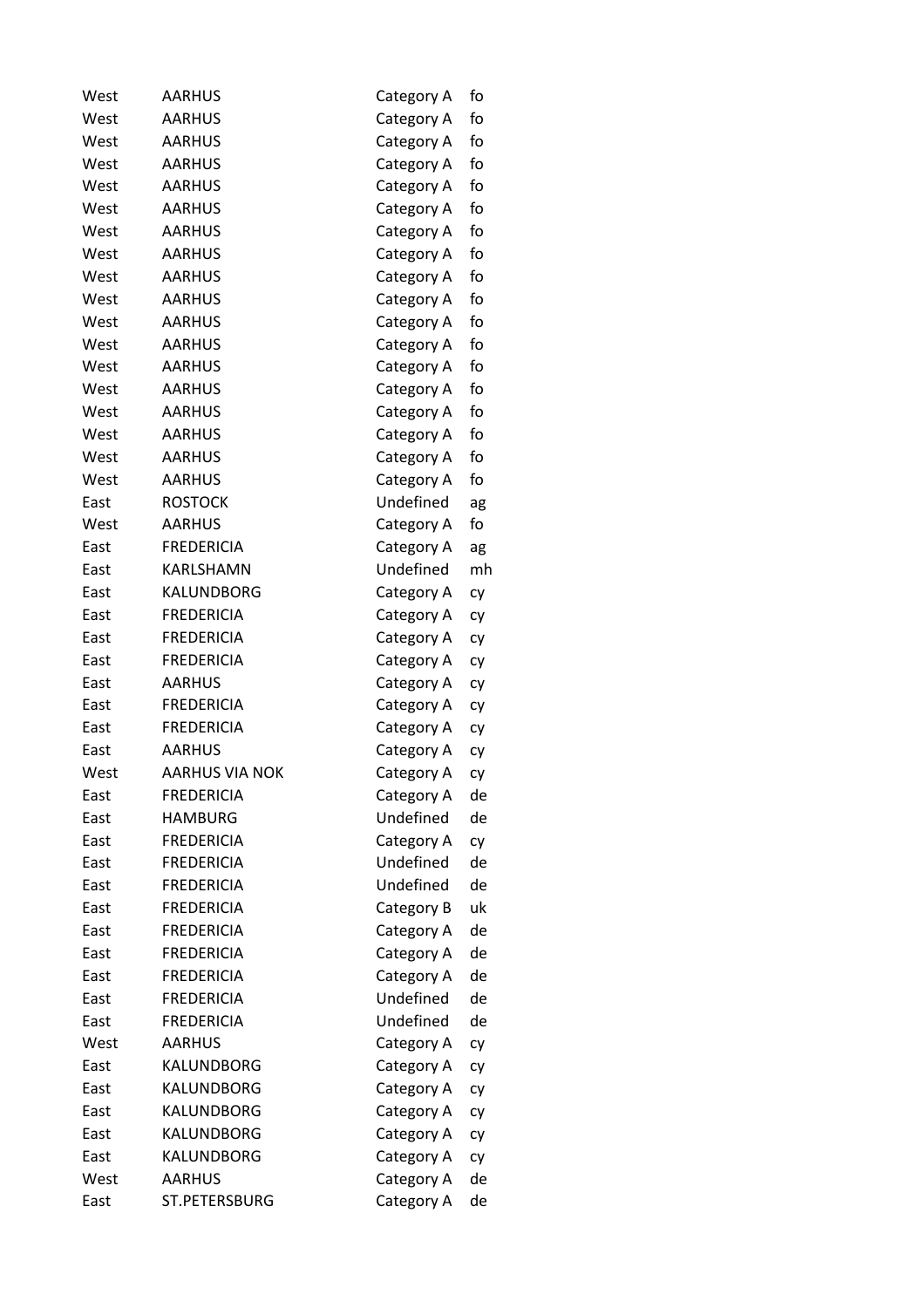| East | <b>FREDERICIA</b>          | Category A | сy       |
|------|----------------------------|------------|----------|
| West | <b>ARHUS</b>               | Category A | cy       |
| East | <b>FREDERICIA</b>          | Category A | cy       |
| West | <b>AARHUS</b>              | Category A | de       |
| East | <b>AARHUS</b>              | Category A | de       |
| East | KALUNDBORG                 | Category A | cy       |
| West | <b>AARHUS</b>              | Category A | cy       |
| East | <b>FREDERICIA</b>          | Category A | cy       |
| East | <b>FREDERICIA</b>          | Category A | de       |
| East | ST.PETERSBURG              | Category A | de       |
| East | KALUNDBORG                 | Category A | de       |
| East | KALUNDBORG                 | Category A | cy       |
| East | <b>FREDERICIA</b>          | Category A | cy       |
| East | KALUNDBORG                 | Undefined  | cy       |
| East | <b>FREDERICIA</b>          | Category A | cy       |
| West | <b>DKAAR</b>               | Undefined  | de       |
| East | <b>DKFRC</b>               | Undefined  | de       |
| East | <b>BREMERHAVEN VIA NOK</b> | Category A | cy       |
| East | <b>DKFRC</b>               | Undefined  | de       |
| East | <b>FREDERICIA</b>          | Undefined  | uk       |
| East | <b>DKFRC</b>               | Undefined  | de       |
| East | <b>FREDERICIA</b>          | Undefined  | uk       |
| East | <b>FREDERICIA</b>          | Undefined  | cy       |
| West | <b>AARHUS VIA NOK</b>      | Category A | de       |
| East | ST.PETERSBURG              | Category A | de       |
| East | KALUNDBORG                 | Category A | cy       |
| East | <b>DKFRC</b>               | Undefined  | de       |
| East | KALUNDBORG                 | Category A | cy       |
| East | <b>DKFRC</b>               | Undefined  | de       |
| East | ST.PETERSBURG              | Category A | lu       |
| East | KALUNDBORG                 | Category A | cy       |
| East | <b>DKKAL</b>               | Category A | de       |
| West | <b>AARHUS</b>              | Category A | de       |
| East | <b>HAMBURG</b>             | Category A | de       |
| West | AARHUS\KALUNDBORG          | Undefined  | cy       |
| East | AARHUS\KALUNDBORG          | Undefined  | cy       |
| West | AARHUS\KALUNDBORG          | Undefined  | cy       |
| East | AARHUS\KALUNDBORG          | Undefined  | cy       |
| East | AARHUS\KALUNDBORG          | Undefined  | cy       |
| East | AARHUS\KALUNDBORG          | Undefined  | cy       |
| East | AARHUS\KALUNDBORG          | Undefined  | cy       |
| West | AARHUS\KALUNDBORG          | Undefined  | cy       |
| East | AARHUS\KALUNDBORG          | Undefined  | cy       |
| West | AARHUS\KALUNDBORG          | Undefined  | cy       |
| East | AARHUS\KALUNDBORG          | Undefined  | cy       |
| West | AARHUS\KALUNDBORG          | Undefined  |          |
| East | AARHUS\KALUNDBORG          | Undefined  | cy<br>cy |
| West | AARHUS\KALUNDBORG          | Undefined  |          |
| East | <b>ROTTERDAM</b>           | Undefined  | cy<br>uk |
| East | AARHUS\KALUNDBORG          | Undefined  |          |
|      |                            |            | cy       |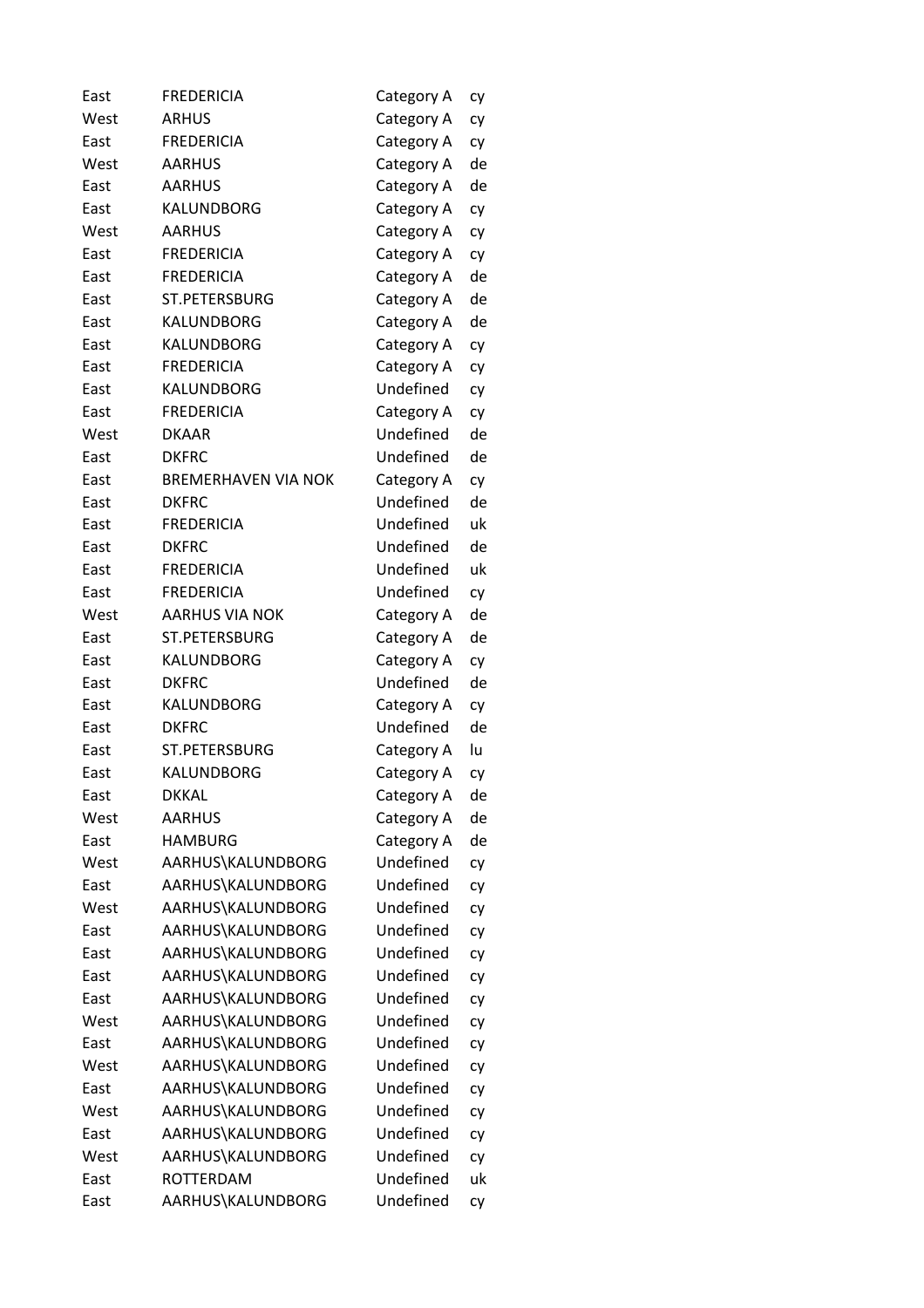| West | AARHUS\KALUNDBORG | Undefined  | cy |
|------|-------------------|------------|----|
| East | AARHUS\KALUNDBORG | Undefined  | cy |
| West | AARHUS\KALUNDBORG | Undefined  | cy |
| East | AARHUS\KALUNDBORG | Undefined  | cy |
| East | <b>ROTTERDAM</b>  | Undefined  | uk |
| East | AARHUS\KALUNDBORG | Undefined  | cy |
| West | AARHUS\KALUNDBORG | Undefined  | cy |
| West | AARHUS\KALUNDBORG | Undefined  | cy |
| East | AARHUS\KALUNDBORG | Undefined  | cy |
| West | AARHUS\KALUNDBORG | Undefined  | cy |
| East | AARHUS\KALUNDBORG | Undefined  | cy |
| West | AARHUS\KALUNDBORG | Undefined  | cy |
| East | AARHUS\KALUNDBORG | Undefined  | cy |
| West | AARHUS\KALUNDBORG | Undefined  | cy |
| East | AARHUS\KALUNDBORG | Undefined  | cy |
| West | AARHUS\KALUNDBORG | Undefined  | cy |
| East | AARHUS\KALUNDBORG | Undefined  | cy |
| East | AARHUS\KALUNDBORG | Undefined  | cy |
| West | AARHUS\KALUNDBORG | Undefined  | cy |
| East | AARHUS\KALUNDBORG | Undefined  | cy |
| West | AARHUS\KALUNDBORG | Undefined  | cy |
| East | AARHUS\KALUNDBORG | Undefined  | cy |
| East | AARHUS\KALUNDBORG | Undefined  | cy |
| West | AARHUS\KALUNDBORG | Undefined  | cy |
| East | AARHUS\KALUNDBORG | Undefined  | cy |
| West | AARHUS\KALUNDBORG | Undefined  | cy |
| East | AARHUS\KALUNDBORG | Undefined  | cy |
| West | AARHUS\KALUNDBORG | Undefined  | cy |
| East | AARHUS\KALUNDBORG | Undefined  | cy |
| West | AARHUS\KALUNDBORG | Undefined  | cy |
| East | AARHUS\KALUNDBORG | Undefined  | cy |
| East | AARHUS\KALUNDBORG | Undefined  | cy |
| West | AARHUS\KALUNDBORG | Undefined  | cy |
| East | AARHUS\KALUNDBORG | Undefined  | сy |
| West | AARHUS\KALUNDBORG | Undefined  | cy |
| East | AARHUS\KALUNDBORG | Undefined  | cy |
| East | AARHUS\KALUNDBORG | Undefined  | cy |
| West |                   | Category A | nl |
| West | <b>STUDSTRUP</b>  | Undefined  | dk |
| East | <b>ENSTED</b>     | Undefined  | dk |
| East | <b>HAMBURG</b>    | Category A | cy |
| West | <b>STUDSTRUP</b>  | Undefined  | dk |
| East | <b>ENSTED</b>     | Undefined  | dk |
| West | <b>STUDSTRUP</b>  | Undefined  | dk |
| East | <b>ENSTED</b>     | Undefined  | dk |
| West | <b>STUDSTRUP</b>  | Undefined  | dk |
| East | <b>ENSTED</b>     | Undefined  | dk |
| West | <b>STUDSTRUP</b>  | Undefined  | dk |
| East | <b>ENSTED</b>     | Undefined  | dk |
| West | <b>STUDSTRUP</b>  | Undefined  | dk |
|      |                   |            |    |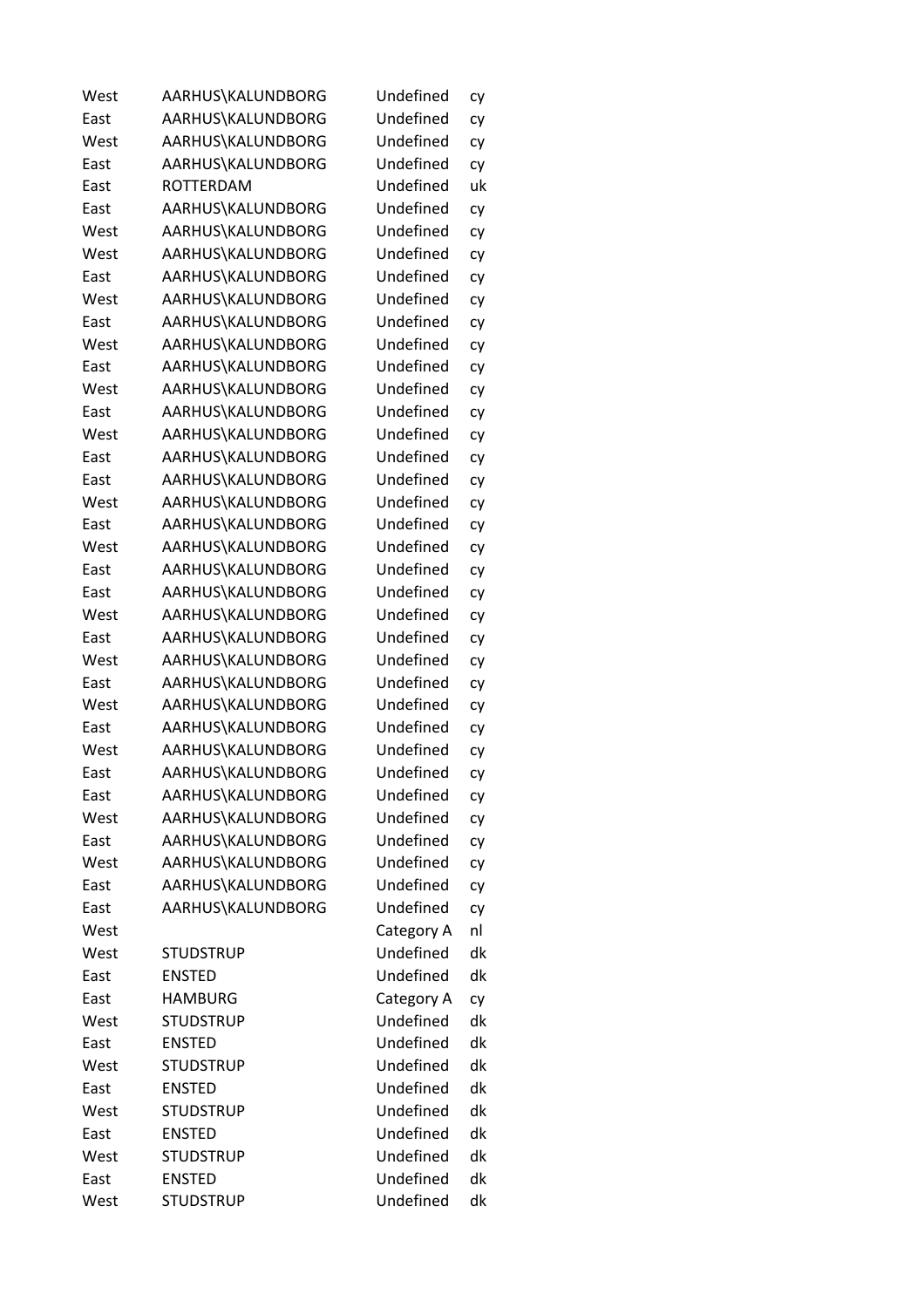| West | <b>STUDSTRUP</b>  | Undefined  | dk |
|------|-------------------|------------|----|
| East | <b>ENSTED</b>     | Undefined  | dk |
| West | <b>STUDSTRUP</b>  | Undefined  | dk |
| East | <b>ENSTED</b>     | Undefined  | dk |
| West | <b>STUDSTRUP</b>  | Undefined  | dk |
| East | <b>ENSTED</b>     | Undefined  | dk |
| West | <b>STUDSTRUP</b>  | Undefined  | dk |
| East | <b>ENSTED</b>     | Undefined  | dk |
| West | <b>STUDSTRUP</b>  | Undefined  | dk |
| East | <b>ENSTED</b>     | Undefined  | dk |
| West |                   | Undefined  | dk |
| East | <b>ENSTED</b>     | Undefined  | dk |
| West |                   | Undefined  | dk |
| East | <b>FREDERICIA</b> | Category D | cy |
| West |                   | Undefined  | dk |
| East | <b>ENSTED</b>     | Undefined  | dk |
| West |                   | Undefined  | dk |
| West |                   | Undefined  | dk |
| East | <b>ENSTED</b>     | Undefined  | dk |
| West | <b>STUDSTRUP</b>  | Undefined  | dk |
| East | <b>ENSTED</b>     | Undefined  | dk |
| West | <b>STUDSTRUP</b>  | Undefined  | dk |
| West | <b>STUDSTRUP</b>  | Undefined  | dk |
| East | <b>ENSTED</b>     | Undefined  | dk |
| West | <b>STUDSTRUP</b>  | Undefined  | dk |
| East | <b>ENSTED</b>     | Undefined  | dk |
| West | <b>STUDSTRUP</b>  | Undefined  | dk |
| East | <b>SOEBY</b>      | Undefined  | dk |
| West | <b>STUDSTRUP</b>  | Undefined  | dk |
| West | <b>STUDSTRUP</b>  | Undefined  | dk |
| East | <b>ENSTED</b>     | Undefined  | dk |
| West |                   | Undefined  | dk |
| East | <b>ENSTED</b>     | Undefined  | dk |
| West |                   | Undefined  | dk |
| East | <b>ENSTED</b>     | Undefined  | dk |
| West | <b>STUDSTRUP</b>  | Undefined  | dk |
| East | <b>ENSTED</b>     | Undefined  | dk |
| West |                   | Undefined  | dk |
| East | <b>ENSTED</b>     | Undefined  | dk |
| West | <b>STUDSTRUP</b>  | Undefined  | dk |
| West | <b>STUDSTRUP</b>  | Undefined  | dk |
| East | <b>ENSTED</b>     | Undefined  | dk |
| East | <b>ENSTED</b>     | Undefined  | dk |
| West | <b>STUDSTRUP</b>  | Undefined  | dk |
| West |                   | Undefined  | dk |
| East | <b>ENSTED</b>     | Undefined  | dk |
| West | <b>STUDSTRUP</b>  | Undefined  | dk |
| East | <b>ENSTED</b>     | Undefined  | dk |
| West |                   | Undefined  | dk |
| East | AABENRAA          | Undefined  | dk |
|      |                   |            |    |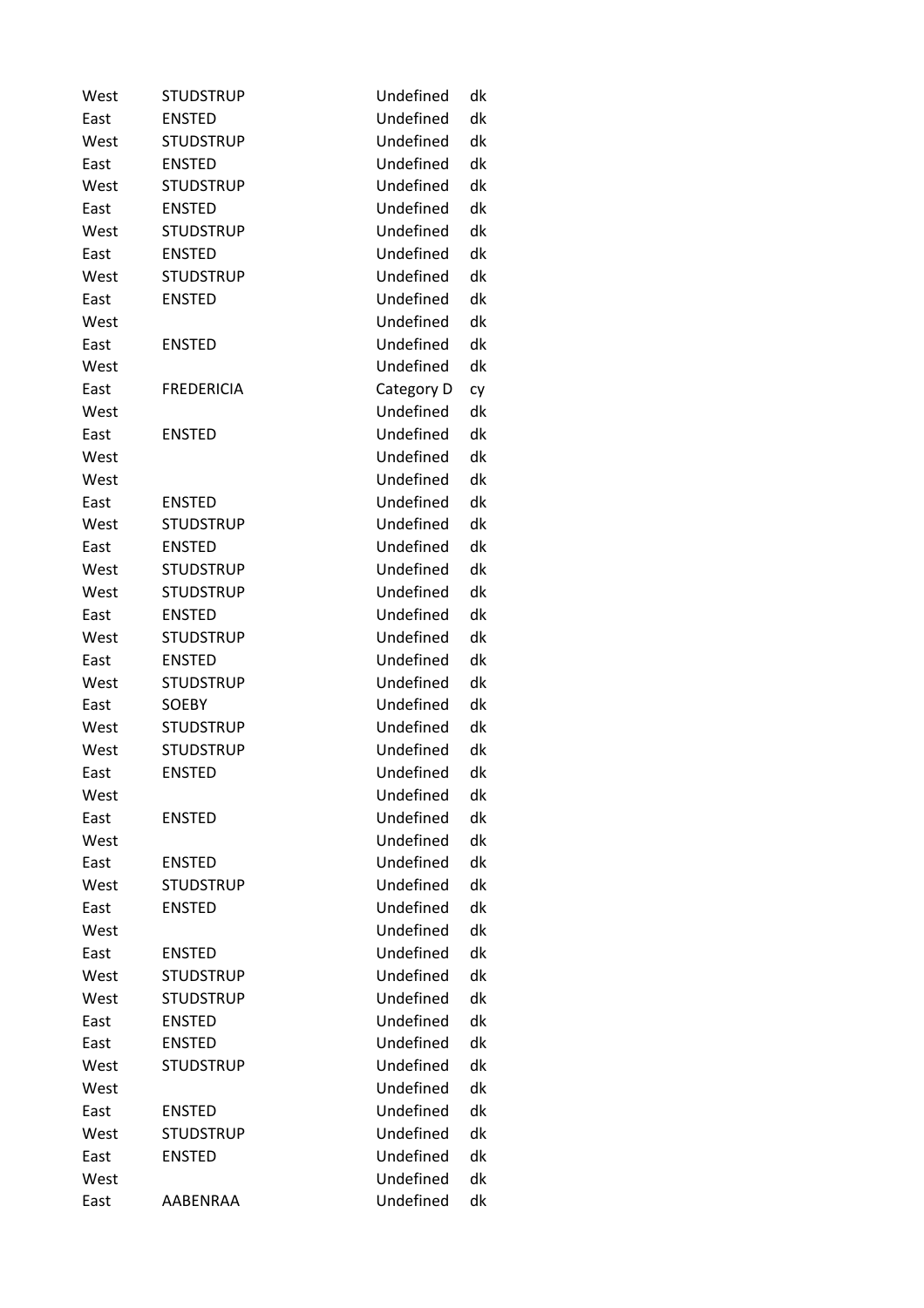| West | <b>STUDSTRUP</b>  | Undefined  | dk |
|------|-------------------|------------|----|
| West | <b>STUDSTRUP</b>  | Undefined  | dk |
| West | <b>STUDSTRUP</b>  | Undefined  | dk |
| West |                   | Undefined  | dk |
| East | <b>FREDERICIA</b> | Undefined  | dk |
| West | <b>STUDSTRUP</b>  | Undefined  | dk |
| East | <b>ENSTED</b>     | Undefined  | dk |
| West | <b>STUDSTRUP</b>  | Undefined  | dk |
| East | <b>ENSTED</b>     | Undefined  | dk |
| West | <b>STUDSTRUP</b>  | Undefined  | dk |
| East | <b>ENSTED</b>     | Undefined  | dk |
| West | <b>STUDSTRUP</b>  | Undefined  | dk |
| East | <b>ENSTED</b>     | Undefined  | dk |
| West |                   | Undefined  | dk |
| East | <b>ENSTED</b>     | Undefined  | dk |
| West | <b>STUDSTRUP</b>  | Undefined  | dk |
| East | <b>ENSTED</b>     | Undefined  | dk |
| West | <b>STUDSTRUP</b>  | Undefined  | dk |
| East | <b>ENSTED</b>     | Undefined  | dk |
| West |                   | Undefined  | dk |
| East | <b>ENSTED</b>     | Undefined  | dk |
| West | <b>STUDSTRUP</b>  | Undefined  | dk |
| East | <b>ENSTED</b>     | Undefined  | dk |
| West |                   | Undefined  | dk |
| East | <b>ENSTED</b>     | Undefined  | dk |
| West |                   | Undefined  | dk |
| East | <b>ENSTED</b>     | Undefined  | dk |
| West |                   | Undefined  | dk |
| West | <b>STUDSTRUP</b>  | Undefined  | dk |
| West | <b>STUDSTRUP</b>  | Undefined  | dk |
| West |                   | Undefined  | dk |
| East | <b>ENSTED</b>     | Undefined  | dk |
| East | <b>HAMBURG</b>    | Category A | cy |
| West | <b>STUDSTRUP</b>  | Undefined  | dk |
| East | <b>ENSTED</b>     | Undefined  | dk |
| West | <b>STUDSTRUP</b>  | Undefined  | dk |
| East | <b>STUDSTRUP</b>  | Undefined  | dk |
| West | <b>STUDSTRUP</b>  | Undefined  | dk |
| East | <b>ENSTED</b>     | Undefined  | dk |
| West |                   | Undefined  | dk |
| East | <b>ENSTED</b>     | Undefined  | dk |
| West | <b>STUDSTRUP</b>  | Undefined  | dk |
| East | <b>ENSTED</b>     | Undefined  | dk |
| West | <b>STUDSTRUP</b>  | Undefined  | dk |
| East | <b>ENSTED</b>     | Undefined  | dk |
| West | <b>STUDSTRUP</b>  | Undefined  | dk |
| East | <b>ENSTED</b>     | Undefined  | dk |
| West | <b>STUDSTRUP</b>  | Undefined  | dk |
| West |                   | Undefined  | dk |
| West | <b>STUDSTRUP</b>  | Undefined  | dk |
|      |                   |            |    |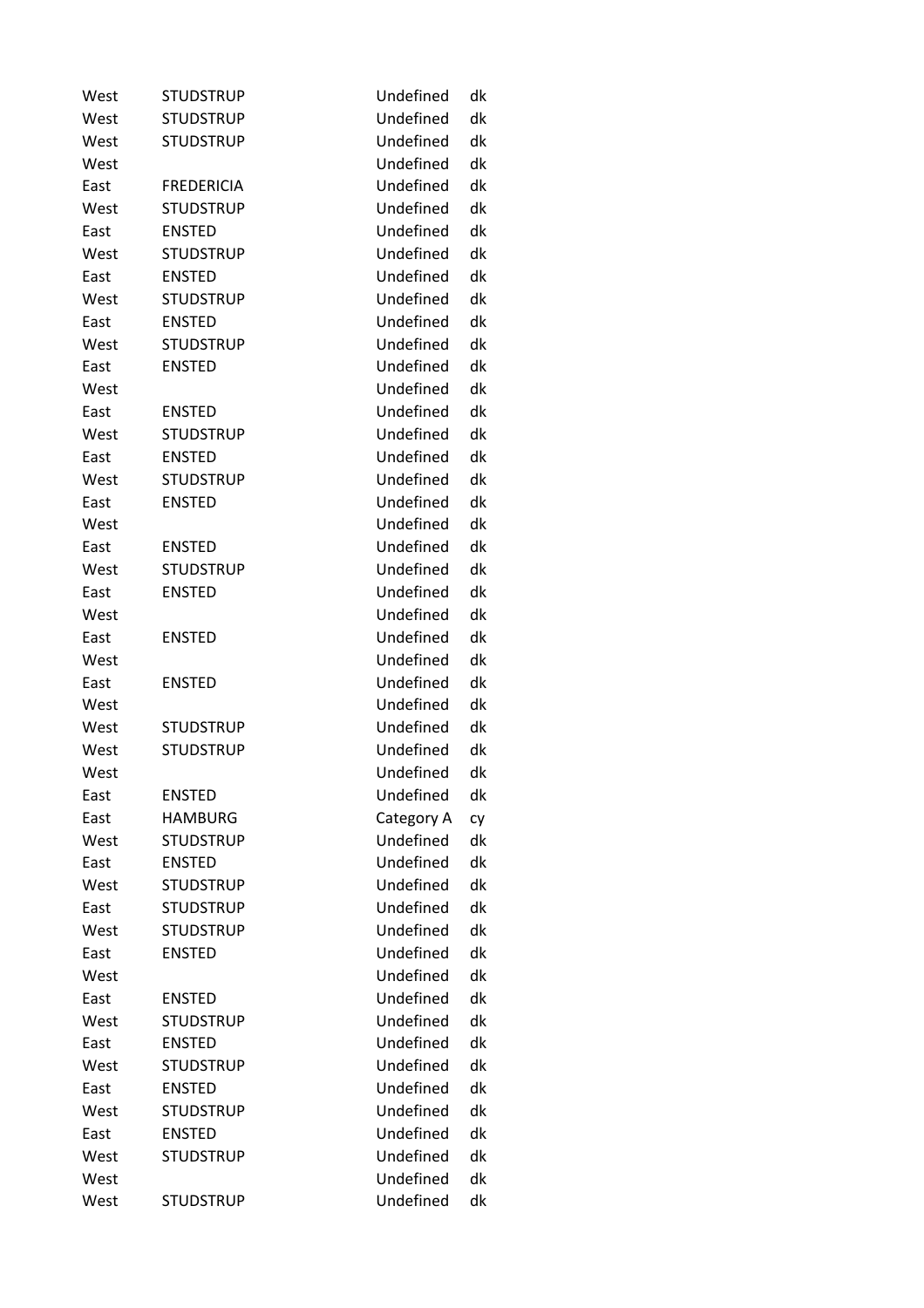| East | <b>ENSTED</b>           | Undefined  | dk |
|------|-------------------------|------------|----|
| West | <b>STUDSTRUP</b>        | Undefined  | dk |
| West | <b>STUDSTRUP</b>        | Undefined  | dk |
| East | <b>ENSTED</b>           | Undefined  | dk |
| East | <b>HAMBURG</b>          | Undefined  | cy |
| West | <b>AARHUS</b>           | Undefined  | cy |
| East | <b>AARHUS</b>           | Undefined  | сy |
| East | <b>HAMBURG</b>          | Category A | сy |
| East | <b>KIEL PILOT</b>       | Category A | cy |
| East | <b>HAMBURG</b>          | Category A | uk |
| East | KIEL LTH.               | Category A | cy |
| East | <b>HORSENS</b>          | Undefined  | bs |
| West | <b>AARHUS</b>           | Undefined  | сy |
| East | <b>HAMBURG</b>          | Category A | сy |
| East | <b>HAMBURG</b>          | Category A | сy |
| East | <b>HAMBURG</b>          | Undefined  | сy |
| East | <b>FREDERICIA</b>       | Category A | сy |
| East | <b>FREDERICIA</b>       | Category A | cy |
| West | <b>AARHUS</b>           | Undefined  | dk |
| East | <b>ENSTED</b>           | Undefined  | dk |
| West | <b>STUDSTRUP</b>        | Undefined  | dk |
| East | <b>ENSTED</b>           | Undefined  | dk |
| West | <b>STUDSTRUP</b>        | Undefined  | dk |
| East | <b>ENSTED</b>           | Undefined  | dk |
| West | <b>STUDSTRUP</b>        | Undefined  | dk |
| East | <b>ENSTED</b>           | Undefined  | dk |
| West | <b>STUDSTRUP</b>        | Undefined  | dk |
| East | <b>ENSTED</b>           | Undefined  | dk |
| West | STUDSTRUPVAERKET        | Undefined  | dk |
| East | <b>ENSTED</b>           | Undefined  | dk |
| West | <b>STUDSTRUPVAERKET</b> | Undefined  | dk |
| East | <b>ENSTED</b>           | Undefined  | dk |
| West | <b>AARHUS</b>           | Undefined  | dk |
| East | <b>ENSTED</b>           | Undefined  | dk |
| West | <b>STUDSTRUP</b>        | Undefined  | dk |
| East | <b>ENSTED</b>           | Undefined  | dk |
| East | <b>ENSTED</b>           | Undefined  | dk |
| West | <b>STUDSTRUP</b>        | Undefined  | dk |
| East | <b>ENSTED</b>           | Undefined  | dk |
| West |                         | Undefined  | dk |
| West | <b>STUDSTRUP</b>        | Undefined  | dk |
| East | <b>ENSTED</b>           | Undefined  | dk |
| West | <b>STUDSTRUP</b>        | Undefined  | dk |
| East | <b>ENSTED</b>           | Undefined  | dk |
| West | <b>STUDSTRUP</b>        | Undefined  | dk |
| East | <b>STUDSTRUP</b>        | Undefined  | dk |
| West |                         | Undefined  | dk |
| East | <b>ENSTED</b>           | Undefined  | dk |
| West | <b>STUDSTRUPVAERKET</b> | Undefined  | dk |
| East | <b>ENSTED</b>           | Undefined  | dk |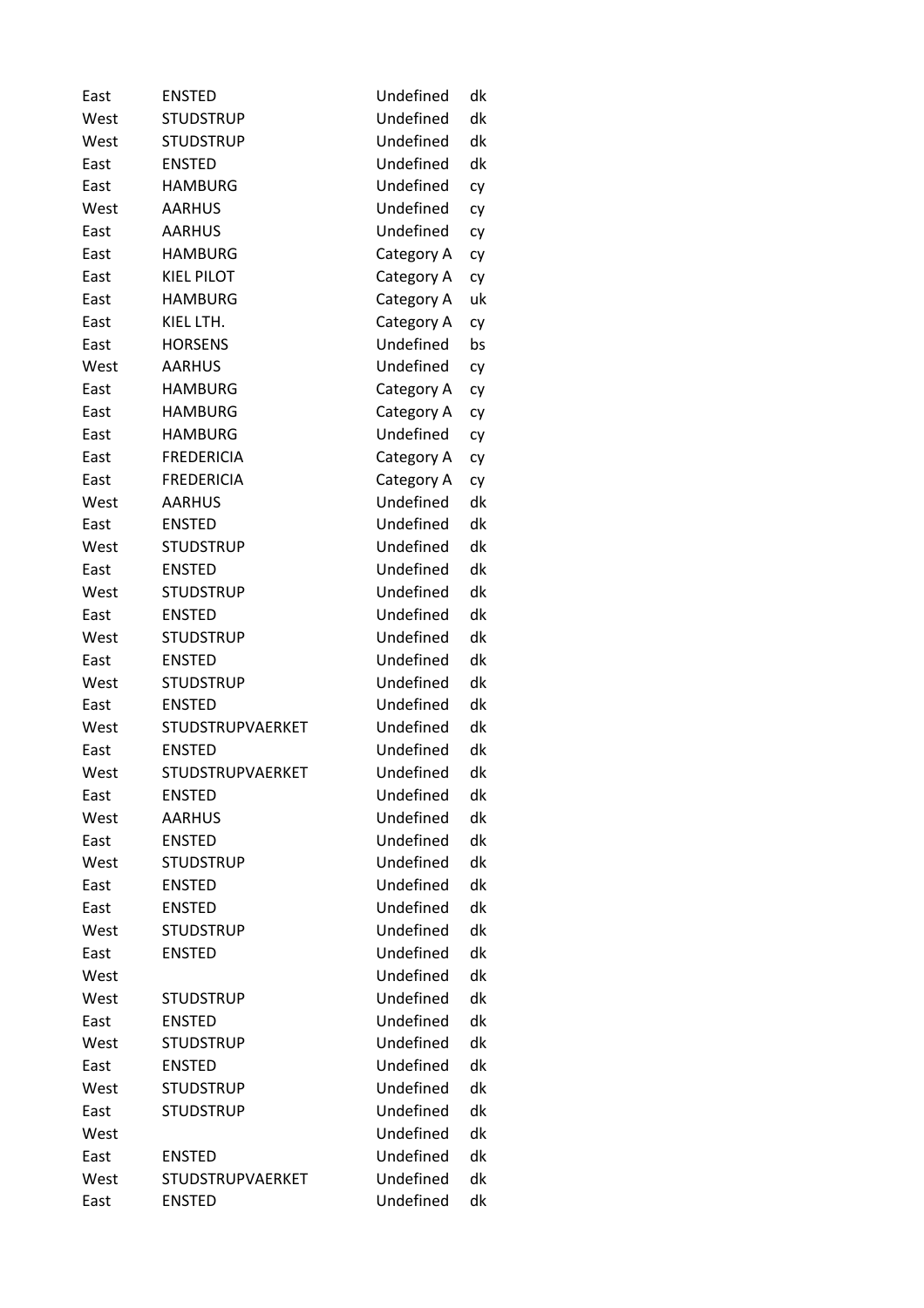| West | <b>STUDSTRUPVAERKET</b>         | Undefined  | dk |
|------|---------------------------------|------------|----|
| East | <b>ENSTED</b>                   | Undefined  | dk |
| East | <b>FREDERICIAPEC 104</b>        | Category A | dk |
| West | <b>AARHUS VIA KIEL</b>          | Undefined  | mt |
| West | <b>ARRHUS</b>                   | Undefined  | mt |
| West | <b>AARHUS</b>                   | Undefined  | mt |
| East | <b>ASNAES</b>                   | Undefined  | mt |
| West | <b>ARRHUS</b>                   | Undefined  | mt |
| West | <b>AARHUS</b>                   | Undefined  | mt |
| East | <b>ASNAES</b>                   | Undefined  | mt |
| West | <b>AARHUS</b>                   | Undefined  | mt |
| East |                                 | Undefined  | mt |
| West | AARHUS                          | Undefined  | mt |
| West | <b>AARHUS</b>                   | Undefined  | mt |
| West | <b>AARHUS</b>                   | Category A | mt |
| West | <b>AARHUS</b>                   | Undefined  | mt |
| West |                                 | Category A | mt |
| East | <b>ASNAES</b>                   | Undefined  | mt |
| West | <b>AARHUS</b>                   | Category A | mt |
| West | <b>AARHUS</b>                   | Category A | mt |
| East | <b>ASNAES</b>                   | Undefined  | mt |
| West | <b>AARHUS</b>                   | Category A | mt |
| East | <b>ASNAES</b>                   | Undefined  | mt |
| West |                                 | Category A | mt |
| West | <b>ARHUS</b>                    | Category A | cy |
| East | <b>HAMBURG</b>                  | Category A | cy |
| East | KALUNDBORG                      | Category A | cy |
| West | <b>ARHUS</b>                    | Undefined  | nl |
| East | <b>GDANSK</b>                   | Undefined  | nl |
| West | <b>AARHUS</b>                   | Undefined  | nl |
| West | <b>AARHUS</b><br><b>PEC 101</b> | Category D | dk |
| East | KALUNDBORG PEC217               | Category D | dk |
| West |                                 | Category D | dk |
| East | <b>GOTEBORG</b>                 | Category A | nl |
| East | KALUNDBORG                      | Undefined  | uk |
| West | <b>AARHUS</b>                   | Category C | uk |
| West | <b>AARHUS</b>                   | Undefined  | mt |
| West | <b>AARHUS</b>                   | Undefined  | dk |
| East | <b>ROSTOCK</b>                  | Undefined  | dk |
| West | <b>AARHUS</b>                   | Undefined  | dk |
| West | <b>FREDERICIA</b>               | Undefined  | dk |
| East | <b>FREDERICIA</b>               | Undefined  | dk |
| East | <b>BRUNSBUTTEL</b>              | Category B | mh |
| East | <b>ANTWERP</b>                  | Undefined  | se |
| West | DK KAL > DK AAR                 | Category A | se |
| West | <b>ARHUS</b>                    | Undefined  | nl |
| East | KALUNDBORG                      | Undefined  | nl |
| West | <b>AARHUS DENMARK</b>           | Undefined  | no |
| East | <b>KLAIPEDA</b>                 | Undefined  | kn |
| West | <b>AARHUS</b>                   | Undefined  | kn |
|      |                                 |            |    |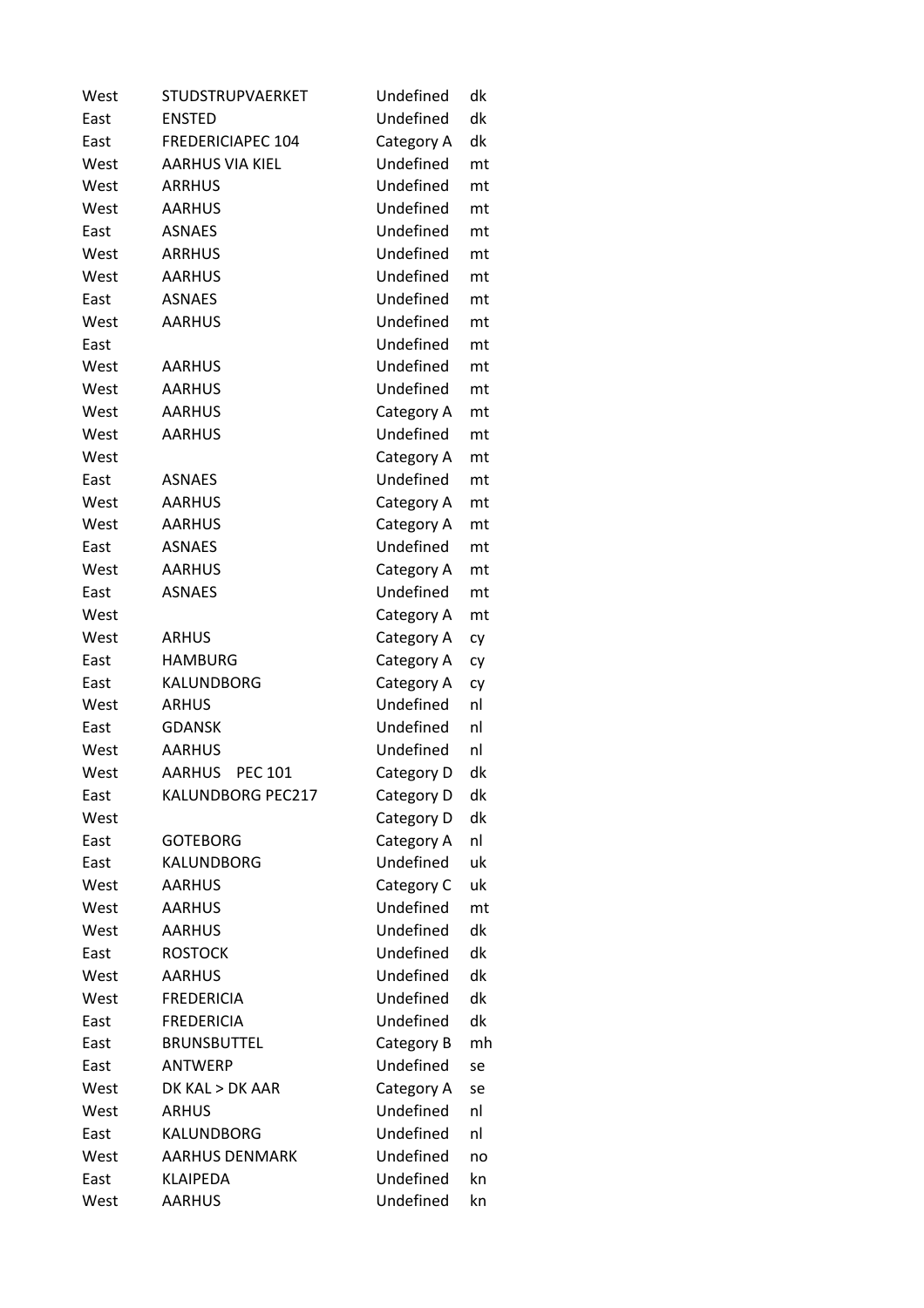| East | AABENRAA                | Undefined  | VC |
|------|-------------------------|------------|----|
| West | <b>AARHUS</b>           | Undefined  | kn |
| East | <b>STIGSNAES</b>        | Undefined  | dk |
| West | <b>AARHUS</b>           | Category A | dk |
| West | <b>AARHUS</b>           | Undefined  |    |
| West |                         | Undefined  | ru |
| East | ARHUS>KOLDING           | Undefined  | ru |
| East | AARHUS-KOLDINK          | Undefined  | ru |
| East |                         | Undefined  | nl |
| West | <b>KOLDING-AARHUS</b>   | Undefined  | ru |
| West |                         | Undefined  | mt |
| East | <b>FREDERICIA</b>       | Category C | mt |
| West | <b>AARHUS</b>           | Category A | nl |
| East | <b>KALUNDBORG</b>       | Category A | nl |
| West | <b>STUDSTRUP PEC132</b> | Undefined  | mh |
| West | <b>STUDSTRUP PEC132</b> | Undefined  | mh |
| East | <b>ASNAES PEC132</b>    | Undefined  | mh |
| West | <b>AARHUS</b>           | Category A | nl |
| East | <b>KALUNDBORG</b>       | Category A | nl |
| West | <b>STUDSTRUP PEC132</b> | Undefined  | mh |
| West | <b>AARHUS</b>           | Category A | nl |
| East | KALUNDBORG              | Category A | nl |
| West | <b>STUDSTRUP</b>        | Undefined  | mh |
| West | <b>ARHUS</b>            | Category A | nl |
| West | <b>STUDSTRUP PEC132</b> | Undefined  | mh |
| East | <b>ASNAES PEC132</b>    | Undefined  | mh |
| West | <b>AARHUS</b>           | Category A | nl |
| East | <b>AARHUS</b>           | Category A | nl |
| West | <b>ARHUS</b>            | Category A | nl |
| West | <b>STUDSTRUP</b>        | Undefined  | mh |
| East | <b>KALUNDBORG</b>       | Category A | nl |
| West | <b>AARHUS</b>           | Category A | nl |
| East | KALUNDBORG              | Category A | nl |
| West | <b>AARHUS</b>           | Category A | nl |
| West | <b>STUDSTRUP PEC132</b> | Undefined  | mh |
| East | <b>HORSEN</b>           | Undefined  | mt |
| West | <b>AARHUS</b>           | Category A | nl |
| East | <b>AARHUS</b>           | Category A | nl |
| West | <b>AARHUS</b>           | Undefined  | dk |
| West | <b>AARHUS</b>           | Category A | nl |
| West | <b>AARHUS</b>           | Category A | nl |
| East | <b>KALUNDBORG</b>       | Category A | nl |
| West | <b>AARHUS</b>           | Category A | nl |
| East | KALUNDBORG              | Category A | nl |
| East | <b>AARHUS PEC03</b>     | Category A | dk |
| West | <b>AARHUS</b>           | Category A | nl |
| East | KALUNDBORG              | Category A | nl |
| West | <b>AARHUS</b>           | Category A | nl |
| East | <b>KALUNDBORG</b>       | Category A | nl |
| West | <b>AARHUS</b>           | Category A | nl |
|      |                         |            |    |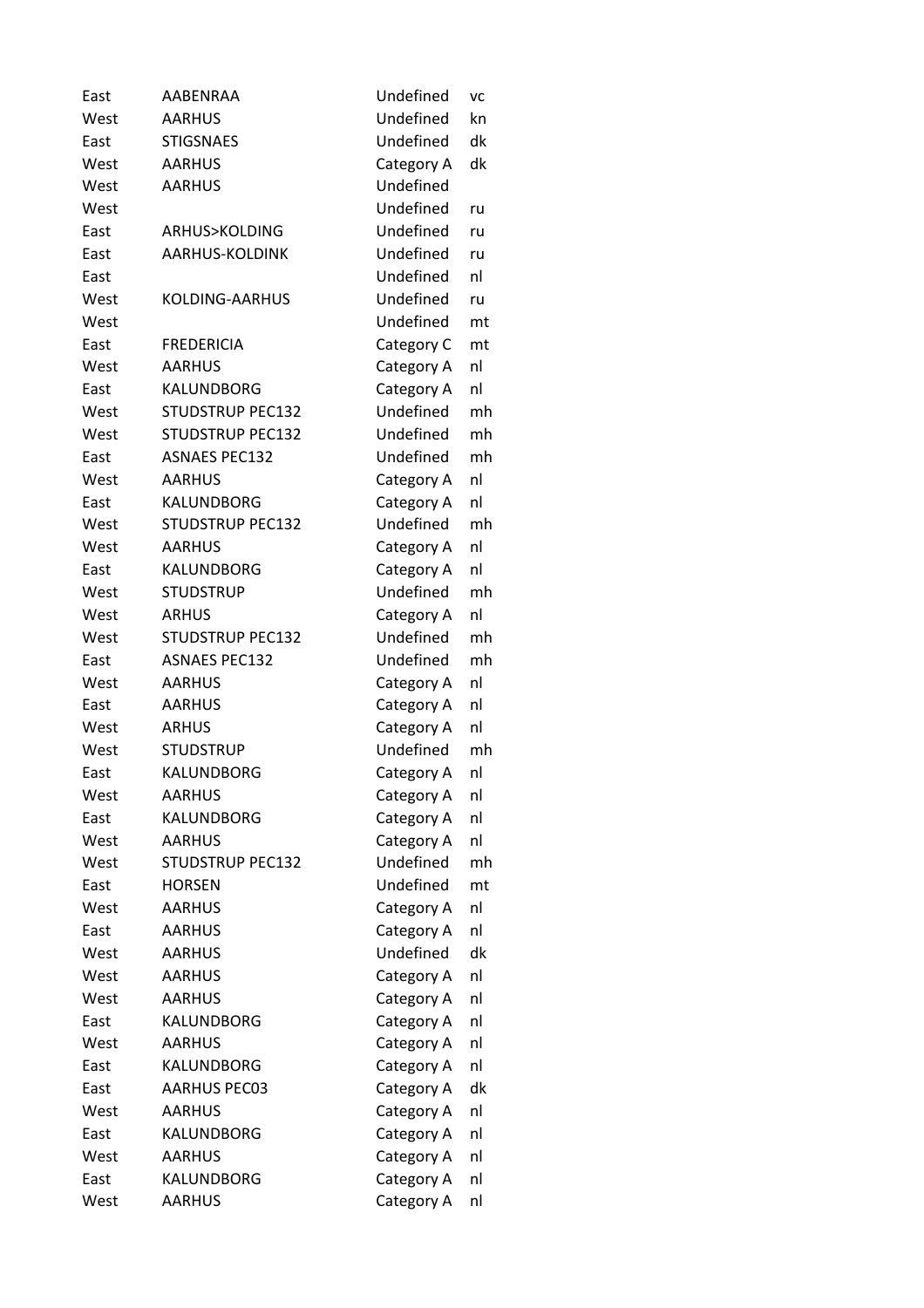| West | <b>AARHUS</b>        | Category A | nl |
|------|----------------------|------------|----|
| East | <b>FREDERICIA</b>    | Category A | nl |
| West | <b>AARHUS</b>        | Category A | nl |
| East | KALUNDBORG           | Category A | nl |
| West | <b>AARHUS</b>        | Category A | nl |
| East | KALUNDBORG           | Category A | nl |
| West | <b>ARHUS</b>         | Category A | nl |
| East | <b>KALUNDBORG</b>    | Category A | nl |
| East | <b>HAMBURG</b>       | Category A | gi |
| East | <b>HAMBURG</b>       | Undefined  | gi |
| East | <b>HAMBURG</b>       | Category A | gi |
| West | <b>AARHUS</b>        | Undefined  | gi |
| West | <b>AARHUS</b>        | Undefined  | gi |
| West | <b>AARHUS</b>        | Undefined  | gi |
| East | <b>HAMBURG</b>       | Undefined  | de |
| West | <b>AARHUS</b>        | Undefined  | gi |
| West | <b>AARHUS</b>        | Undefined  | gi |
| East | <b>HAMBURG</b>       | Undefined  | gi |
| East | <b>HAMBURG</b>       | Undefined  | gi |
| East | <b>HAMBURG</b>       | Category A | gi |
| East | <b>HAMBURG</b>       | Category A | gi |
| West | <b>AARHUS</b>        | Undefined  | gi |
| East | <b>HAMBURG</b>       | Category A | gi |
| West | <b>AARHUS</b>        | Undefined  | gi |
| West | <b>AARHUS</b>        | Undefined  | de |
| East | <b>HAMBURG</b>       | Category A | gi |
| West | <b>AARHUS</b>        | Undefined  | gi |
| West |                      | Undefined  | gi |
| East | <b>HAMBURG</b>       | Undefined  | gi |
| East | <b>HAMBURG</b>       | Category A | gi |
| East | <b>HAMBURG</b>       | Undefined  | gi |
| East | <b>ARHUS</b>         | Undefined  | gi |
| East | <b>HAMBURG</b>       | Category A | gi |
| East | <b>HAMBURG</b>       | Category A | gi |
| East | <b>HAMBURG</b>       | Category A | gi |
| East | <b>HAMBURG</b>       | Category A | gi |
| East | <b>HAMBURG</b>       | Undefined  | gi |
| East | <b>HAMBURG</b>       | Category A | gi |
| East | <b>HAMBURG</b>       | Category A | gi |
| East | <b>HAMBURG</b>       | Undefined  | gi |
| West | <b>ARHUS</b>         | Category A | gi |
| West | AARHUS               | Category A | gi |
| East | <b>HAMBURG</b>       | Category A | gi |
| East | <b>HAMBURG</b>       | Category A | gi |
| East | <b>HAMBURG</b>       | Category A | gi |
| East | <b>HAMBURG</b>       | Category A | gi |
| East | <b>HAMBURG</b>       | Category A | gi |
| East | <b>HAMBURG</b>       | Category A | gi |
| East | KALUNDBORG           | Undefined  | gi |
| West | <b>ARRHUS PEC185</b> | Undefined  | se |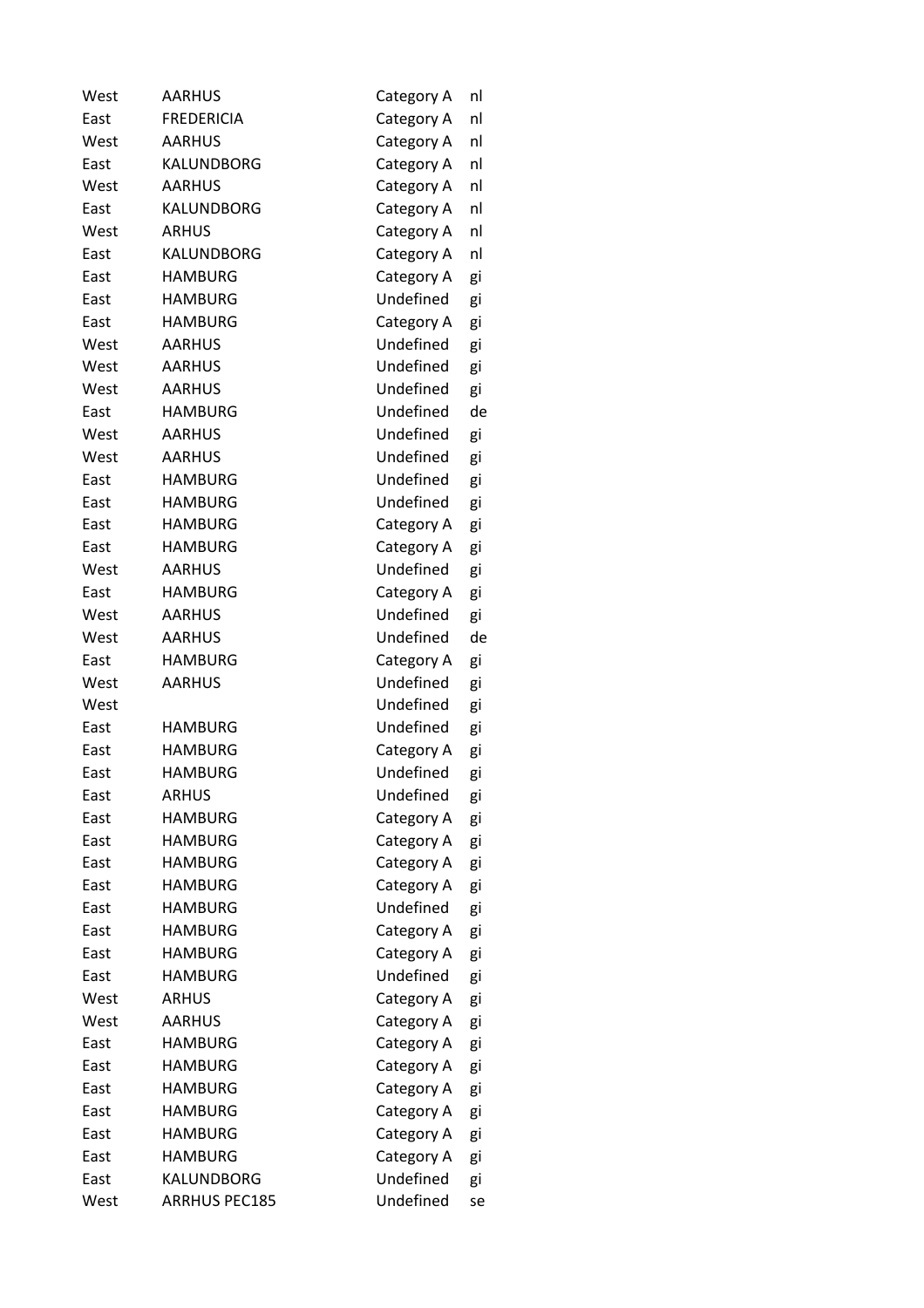| East | <b>FREDERICIA PEC185</b> | Undefined  | se        |
|------|--------------------------|------------|-----------|
| East | <b>STETTIN</b>           | Undefined  | gi        |
| West | AARHUS, DENMARK          | Undefined  | gi        |
| West | <b>AARHUS</b>            | Undefined  | <b>VC</b> |
| East | <b>KALUNDBORG</b>        | Undefined  | VC        |
| East | <b>KALUNDBORG PEC6</b>   | Undefined  | dk        |
| East | OFF KALUNDBORG PEC6      | Undefined  | dk        |
| East | OFF KALUNDBORG PEC7      | Undefined  | dk        |
| West | <b>AARHUS PEC7</b>       | Undefined  | dk        |
| West | <b>AARHUS PEC 6</b>      | Undefined  | dk        |
| East | <b>KLB FJORD PEC7</b>    | Undefined  | dk        |
| West | <b>AARHUS</b>            | Undefined  | ag        |
| West | <b>AARHUS</b>            | Undefined  | nl        |
| West | <b>AARHUS PEC 198</b>    | Category B | dk        |
| West | <b>AARHUS</b>            | Undefined  | ag        |
| West | <b>AARHUS</b>            | Undefined  | gi        |
| East | <b>ROSTOCK</b>           | Undefined  | gi        |
| East | <b>GDANSK</b>            | Undefined  | gi        |
| West | <b>AARHUS</b>            | Undefined  | gi        |
| East | <b>ROSTOCK</b>           | Undefined  | gi        |
| East | <b>ROSTOCK</b>           | Undefined  | mt        |
| West | <b>AARHUS</b>            | Undefined  | gi        |
| East | <b>ROSTOCK</b>           | Undefined  | de        |
| East | <b>TRAVMUNDE</b>         | Undefined  | gi        |
| West | BUOY-23-AARHUS           | Undefined  | gi        |
| East | <b>ROSTOCK</b>           | Undefined  | gi        |
| West | <b>AARHUS</b>            | Undefined  | gi        |
| East | <b>ROSTOCK</b>           | Undefined  | gi        |
| West |                          | Undefined  | gi        |
| East | <b>TRAVEMUNDE</b>        | Undefined  | gi        |
| East | <b>TRAVEMUNDE</b>        | Category A | gi        |
| East | <b>ROSTOCK</b>           | Undefined  | ag        |
| West | <b>AARHUS</b>            | Category B | gi        |
| West | <b>AARHUS</b>            | Category C | mt        |
| West | <b>AARHUS</b>            | Undefined  | dk        |
| East | <b>FREDERICIA</b>        | Undefined  | dk        |
| West | <b>AARHUS</b>            | Undefined  | dk        |
| East | <b>FREDERICIA</b>        | Undefined  | dk        |
| East | <b>STETTIN</b>           | Undefined  | nl        |
| West | <b>AARHUS</b>            | Category B | gi        |
| East | <b>FREDERICIA</b>        | Category B | gi        |
| East | <b>HORSENS</b>           | Category B | mt        |
| West | <b>ARHUS</b>             | Undefined  | dk        |
| West | <b>AARHUS</b>            | Category B | gi        |
| West | <b>AARHUS</b>            | Undefined  | dk        |
| West | <b>ARHUS</b>             | Category B | gi        |
| West | <b>AARHUS</b>            | Category B | mt        |
| West | <b>ARHUS</b>             | Undefined  | dk        |
| East | <b>FREDERICIA</b>        | Undefined  | dk        |
| West | <b>AARHUS</b>            | Category B | gi        |
|      |                          |            |           |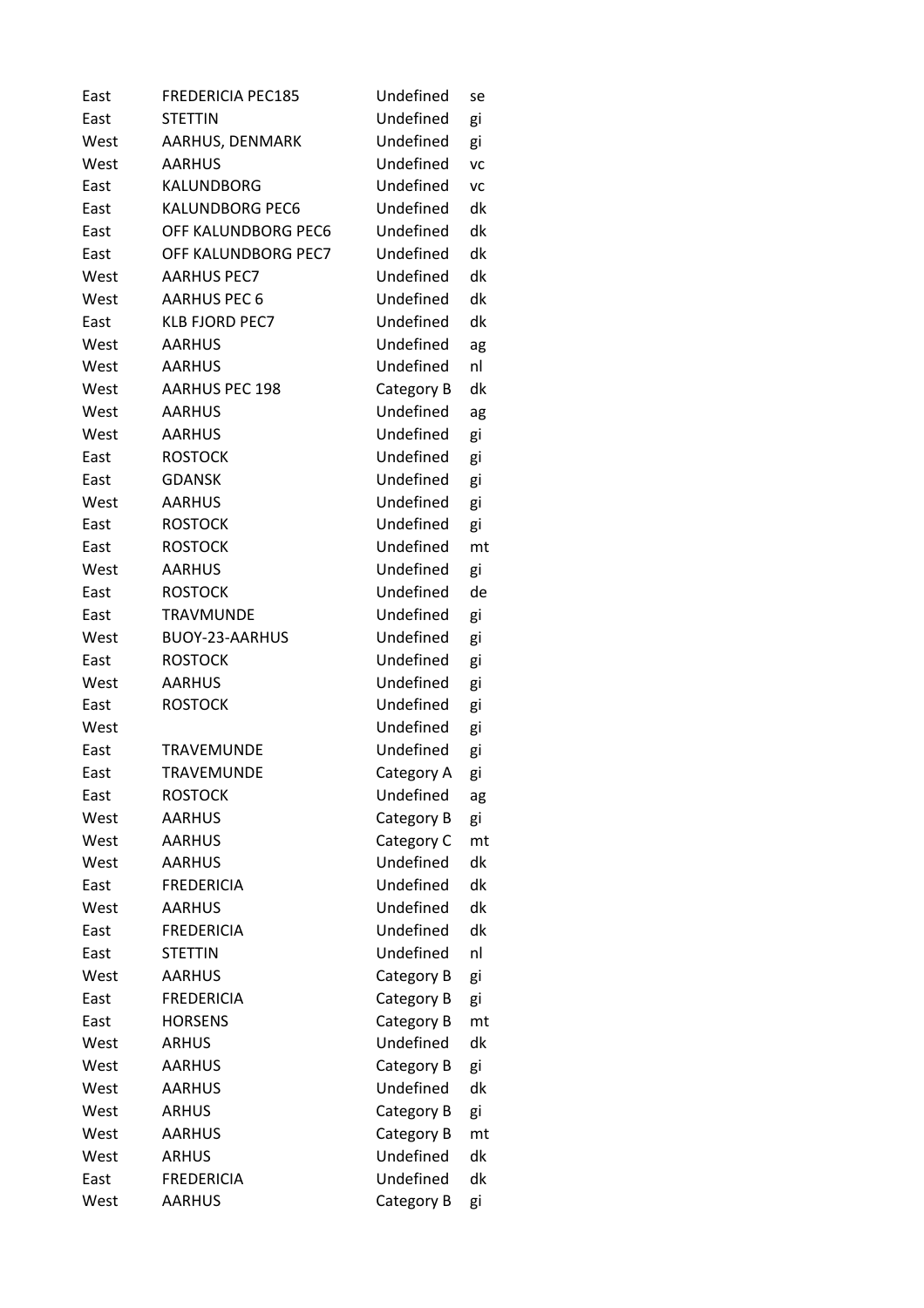| West | <b>ARHUS</b>            | Category B | gi |
|------|-------------------------|------------|----|
| East | KALUNDBORG              | Undefined  | mt |
| East | <b>KALUNDBORG</b>       | Undefined  | dk |
| West | <b>AARHUS</b>           | Undefined  | dk |
| East | <b>KALUNDBORG</b>       | Undefined  | dk |
| West | <b>ARHUS</b>            | Category B | gi |
| West | <b>HAMBURG-AARHUS</b>   | Undefined  | ag |
| East | <b>NYBORG</b>           | Undefined  | nl |
| West | <b>AARHUS</b>           | Undefined  | ag |
| East | KIEL                    | Undefined  | ag |
| West | <b>AARHUS</b>           | Undefined  | ag |
| East | KIEL                    | Undefined  | ag |
| West | AARHUS PEC113           | Undefined  | dk |
| West | <b>AARHUS</b>           | Undefined  | bs |
| East | <b>AARHUS</b>           | Undefined  | mt |
| West | <b>AARHUS BERTH 314</b> | Undefined  | dk |
| East | <b>ODENSE BERTH 56</b>  | Undefined  | dk |
| West | <b>AARHUS</b>           | Undefined  | dk |
| West |                         | Undefined  | dk |
| East | <b>ODENSE BERT 56</b>   | Undefined  | dk |
| West | <b>AARHUS BERTH 314</b> | Undefined  | dk |
| East | <b>ODENSE BERTH 56</b>  | Undefined  | dk |
| West | <b>AARHUS</b>           | Undefined  | dk |
| East | <b>ODENSE BERTH 56</b>  | Undefined  | dk |
| West | <b>AARHUS</b>           | Undefined  | dk |
| West | <b>AARHUS</b>           | Undefined  | dk |
| West | <b>AARHUS</b>           | Undefined  | dk |
| West | <b>AARHUS</b>           | Undefined  | dk |
| East | <b>ODENSE</b>           | Undefined  | dk |
| East | <b>MISTLEY</b>          | Undefined  | ag |
| West | <b>AARHUS</b>           | Undefined  | dk |
| East | <b>ODENSE</b>           | Undefined  | dk |
| West | <b>AARHUS</b>           | Undefined  | dk |
| East | <b>NAKSKOV</b>          | Undefined  | dk |
| West | <b>AARHUS BERTH 314</b> | Undefined  | dk |
| East | <b>ODENSE BERTH 56</b>  | Undefined  | dk |
| West | <b>ARHVS</b>            | Undefined  | ag |
| East | <b>FREDERICIA</b>       | Undefined  | ag |
| West | <b>AARHUS</b>           | Undefined  | dk |
| East | <b>ODENSE</b>           | Undefined  | dk |
| East | <b>FREDICIA</b>         | Undefined  | mt |
| East | <b>STIGSNAES PEC 8</b>  | Undefined  | dk |
| West | AARHUS PEC 8            | Undefined  | dk |
| East | STIGSNAES PEC 8         | Undefined  | dk |
| West | <b>AARHUS PEC 8</b>     | Undefined  | dk |
| East | STIGSNAES PEC 8         | Undefined  | dk |
| West |                         | Undefined  | dk |
| West |                         | Undefined  | dk |
| East | ROSTOCK PEC 60          | Undefined  | dk |
| East | KALUNDBORG PEC 60       | Undefined  | dk |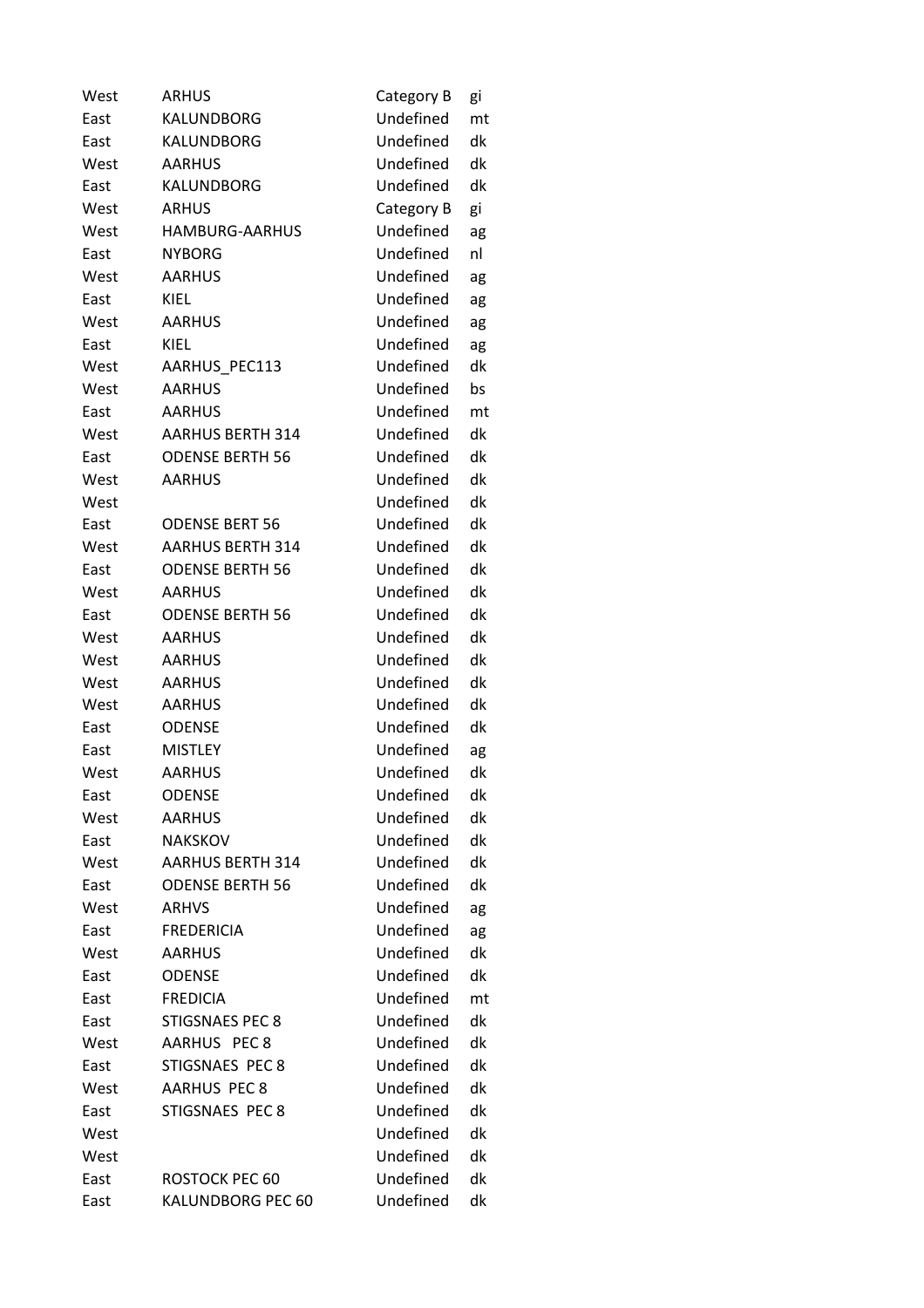| West | AARHUS PEC 60      | Undefined | dk |
|------|--------------------|-----------|----|
| East | KALUNDBORG PEC 008 | Undefined | dk |
| West |                    | Undefined | dk |
| East | KALUNDBORG PEC 008 | Undefined | dk |
| West | AARHUS PEC 008     | Undefined | dk |
| East | KALUNDBORG PEC 008 | Undefined | dk |
| East | <b>NAKSKOV</b>     | Undefined | ag |
| East | <b>LUBECK</b>      | Undefined | no |
| West | <b>AARHUS</b>      | Undefined | cy |
| West | <b>AARHUS</b>      | Undefined | nl |
| East | <b>FREDERICIA</b>  | Undefined | nl |
| West | <b>AARHUS DK</b>   | Undefined | cy |
| West | <b>AARHUS DK</b>   | Undefined | cy |
| West | <b>AARHUS</b>      | Undefined | nl |
| West | <b>AARHUS</b>      | Undefined | de |
| East | <b>ROSTOCK</b>     | Undefined | de |
| East | <b>LINDOE DK</b>   | Undefined | dk |
| East | <b>LINDOE DK</b>   | Undefined | dk |
| East | <b>HAMBURG</b>     | Undefined | ag |
| West | <b>AARHUS</b>      | Undefined | ag |
| West | <b>AARHUS</b>      | Undefined | cy |
| East | <b>LUEBECK</b>     | Undefined | ag |
| West | <b>AARHUS</b>      | Undefined | ag |
| West |                    | Undefined | dk |
| East | SZCZEIN            | Undefined | dk |
| East | <b>SZCZECIN</b>    | Undefined | ag |
| West | <b>AARHUS</b>      | Undefined | nl |
| East | <b>IJMUIDEN</b>    | Undefined | nl |
| West | <b>ARHUS</b>       | Undefined | dm |
| East | OREHOVED           | Undefined | dm |
| East | <b>GDANSK</b>      | Undefined | ag |
| West | <b>AARHUS</b>      | Undefined | de |
| East | <b>HEILIGENHF</b>  | Undefined | de |
| West | <b>AARHUS</b>      | Undefined | de |
| East | <b>ROSTOCK</b>     | Undefined | de |
| West | <b>AARHUS</b>      | Undefined | gi |
| West | <b>AARHUS</b>      | Undefined | ag |
| East | <b>SVENDBORG</b>   | Undefined | ag |
| East | <b>BANDHOLM</b>    | Undefined | ag |
| East | ORDER              | Undefined | ag |
| East | <b>NYKOEPING</b>   | Undefined | ag |
| East | <b>KOLDING</b>     | Undefined | ag |
| East | <b>NYKOEPING</b>   | Undefined | ag |
| East | <b>NYKOEPING</b>   | Undefined | ag |
| West | <b>AARHUS</b>      | Undefined | se |
| East | KALUNDBORG         | Undefined | se |
| East | HULL UK            | Undefined | se |
| West |                    | Undefined | nl |
| East | <b>AARHUS</b>      | Undefined | nl |
| West | <b>AARHUS</b>      | Undefined | de |
|      |                    |           |    |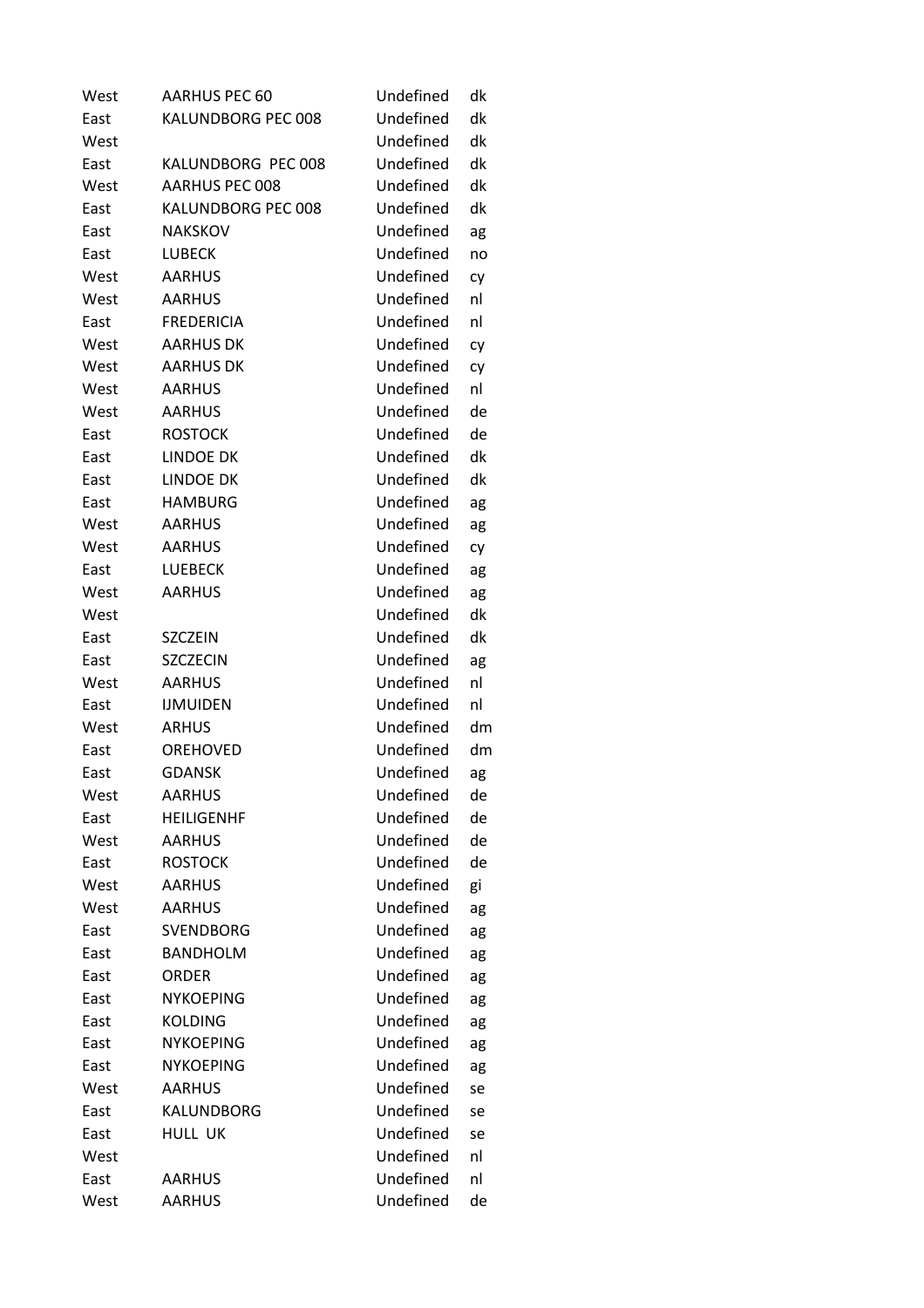| East | <b>SZCZECIN</b>    | Undefined  | bz |
|------|--------------------|------------|----|
| East | <b>ROSTOCK</b>     | Undefined  | de |
| East |                    | Undefined  | nl |
| East | <b>ROSTOCK</b>     | Undefined  | bz |
| East | HEILIGENHAFEN      | Category B | de |
| East | <b>SOEBY</b>       | Undefined  | de |
| East | <b>ROSTOCK</b>     | Category A | de |
| West | <b>AARHUS</b>      | Category A | nl |
| East | <b>BURGSTAAKEN</b> | Undefined  | de |
| East | <b>ROSTOCK</b>     | Undefined  | de |
| West | <b>AARHUS</b>      | Undefined  | de |
| East | <b>NYKOEBING</b>   | Undefined  | de |
| East | <b>WISMAR</b>      | Undefined  | de |
| West | <b>AARHUS</b>      | Undefined  | nl |
| East | <b>WISMAR</b>      | Undefined  | de |
| East | <b>ROSTOCK</b>     | Undefined  | de |
| West |                    | Undefined  | dk |
| West | AARHUS             | Undefined  | dk |
| East | <b>NYKOBING</b>    | Undefined  | dk |
| East | <b>MARSTAL</b>     | Undefined  | dm |
| West | <b>AARHUS</b>      | Undefined  | se |
| West | <b>ARHUS</b>       | Undefined  | dm |
| East | <b>ROEDBY</b>      | Undefined  | ag |
| West | <b>AARHUS</b>      | Undefined  | ag |
| East | <b>LUBECK</b>      | Undefined  | ag |
| West | <b>AARHUS</b>      | Category C | de |
| East | <b>FLENSBURG</b>   | Category C | de |
| West | <b>AARHUS</b>      | Category D | Ir |
| East | <b>SWINOUJSCIE</b> | Undefined  | ag |
| West | <b>AARHUS</b>      | Undefined  | ag |
| East | <b>LUBECK</b>      | Undefined  | ag |
| West | <b>AARHUS</b>      | Undefined  | ag |
| East | <b>SVENDBORG</b>   | Undefined  | ag |
| West | <b>AARHUS</b>      | Undefined  | ag |
| West | <b>AARHUS</b>      | Undefined  | ag |
| East | <b>SZCZECIN</b>    | Undefined  | ag |
| West | <b>AARHUS</b>      | Category D | Ir |
| East | <b>SZCZECIN</b>    | Undefined  | ag |
| West | <b>AARHUS</b>      | Category C | Ir |
| West | <b>ARHUS</b>       | Undefined  | ru |
| West | <b>AARHUS</b>      | Undefined  | Ir |
| East | <b>ANTWERP</b>     | Undefined  | ru |
| West | <b>AARHUS</b>      | Undefined  | VC |
| East | KIEL               | Undefined  | de |
| West | <b>AAHUS</b>       | Undefined  | dm |
| East | <b>KORSOR</b>      | Undefined  | dm |
| West | <b>AAHUS</b>       | Undefined  | dm |
| East | KALUNDBORG         | Undefined  | dm |
| East | <b>SVENDBORG</b>   | Undefined  | VC |
| West | <b>AARHUS</b>      | Undefined  | de |
|      |                    |            |    |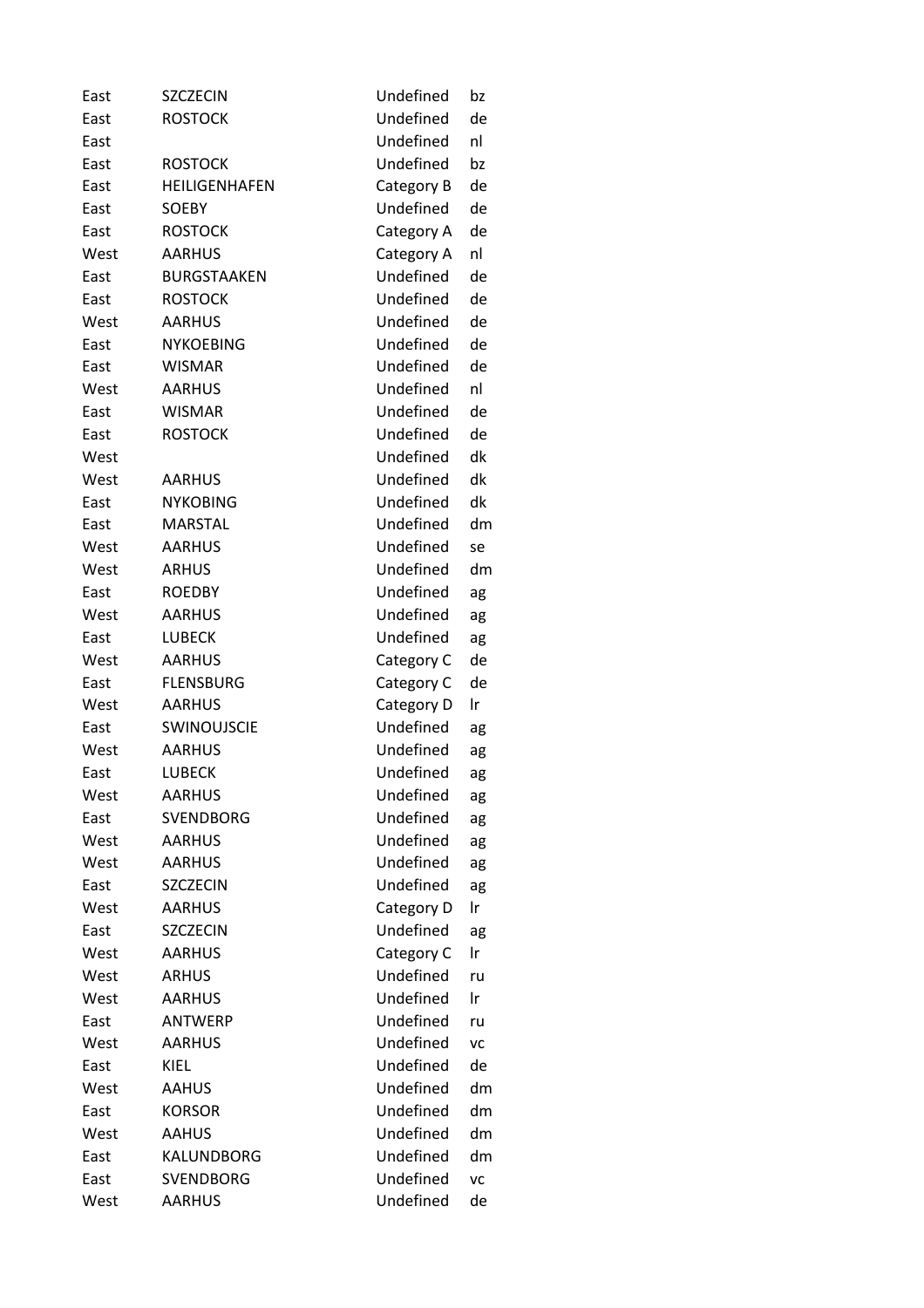| East | HEILIGENHAFEN             | Undefined | de        |
|------|---------------------------|-----------|-----------|
| East | <b>NYKOBING F</b>         | Undefined | VC        |
| West | <b>AARHUS</b>             | Undefined | VC        |
| East | <b>SZCZECIN</b>           | Undefined | <b>VC</b> |
| East | <b>ROSTOCK</b>            | Undefined | <b>VC</b> |
| East | <b>STETTIN</b>            | Undefined | VC        |
| West |                           | Undefined | <b>VC</b> |
| East | <b>SZCZECIN</b>           | Undefined | VC        |
| West | <b>AARHUS</b>             | Undefined | VC        |
| West | <b>AARHUS</b>             | Undefined | ag        |
| West | <b>ARHUS</b>              | Undefined | pa        |
| East | <b>SVENDBORG</b>          | Undefined | ag        |
| West | <b>AARHUS</b>             | Undefined | ag        |
| East | <b>STETTIN</b>            | Undefined | ag        |
| West | <b>AARHUS</b>             | Undefined | VC        |
| West | <b>AARHUS</b>             | Undefined | se        |
| East | <b>ROSTOCK</b>            | Undefined | se        |
| West | <b>ARHUS</b>              | Undefined | ag        |
| East | <b>SZCZECIN</b>           | Undefined | ag        |
| West |                           | Undefined | se        |
| East |                           | Undefined | se        |
| West | <b>AARHUS</b>             | Undefined | ag        |
| East | <b>RONNE</b>              | Undefined | ag        |
| West | <b>AARHUS</b>             | Undefined | se        |
| East | <b>TRAVE</b>              | Undefined | se        |
| West | <b>AARHUS</b>             | Undefined | se        |
| East | <b>TRAVE</b>              | Undefined | se        |
| West | <b>AARHUS</b>             | Undefined | se        |
| East | <b>TRAVEMUNDE</b>         | Undefined | se        |
| East | <b>KALUNDBORG</b>         | Undefined | dk        |
| West | <b>AARHUS</b>             | Undefined | dk        |
| East | <b>NAKSKOV</b>            | Undefined | dk        |
| West |                           | Undefined | dk        |
| West | <b>AARHUS</b>             | Undefined | dk        |
| East | <b>AARHUS</b>             | Undefined | dk        |
| West | <b>AARHUS</b>             | Undefined | VC        |
| East | <b>WISMAR</b>             | Undefined | VC        |
| West | <b>AARHUS</b>             | Undefined | <b>VC</b> |
| West | <b>AARHUS DK</b>          | Undefined | VC        |
| East | <b>NYBORG</b>             | Undefined | dk        |
| East | <b>HASMARK</b>            | Undefined | dk        |
| West | <b>ARHUS</b>              | Undefined | dk        |
| East | <b>HASMARK</b>            | Undefined | dk        |
| East | <b>BOLSAKS</b>            | Undefined | dk        |
| East | <b>BOLSAKS</b>            | Undefined | dk        |
| East | <b>FYNS HOVED HASMARK</b> | Undefined | dk        |
| East | <b>HASMARK</b>            | Undefined | dk        |
| West | <b>WULF FLAK</b>          | Undefined | dk        |
| East | <b>NYBORG</b>             | Undefined | dk        |
| West | <b>WULF FLAK</b>          | Undefined | dk        |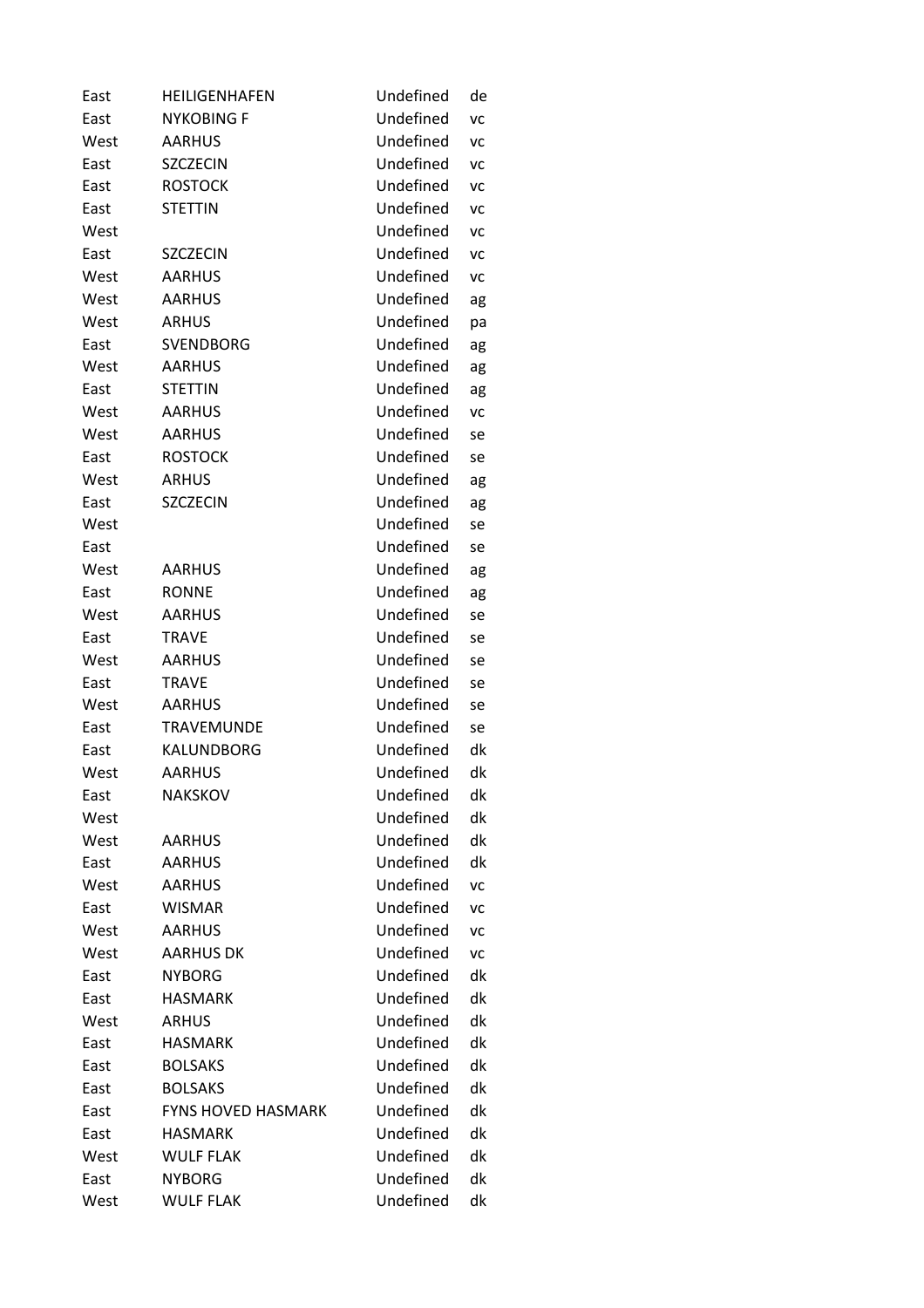| East | <b>HASMARK</b>              | Undefined | dk |
|------|-----------------------------|-----------|----|
| West | <b>WULF FLAK</b>            | Undefined | dk |
| West | <b>ARHUS</b>                | Undefined | fi |
| East | <b>STETTIN</b>              | Undefined | fi |
| West | <b>AARHUS</b>               | Undefined | ag |
| East | <b>AARHUS</b>               | Undefined | ag |
| West | <b>AARHUS</b>               | Undefined | ag |
| East | <b>BANDHOLM</b>             | Undefined | ag |
| West | <b>AARHUS</b>               | Undefined | ag |
| East | <b>VIEROW</b>               | Undefined | ag |
| West | <b>AARHUS</b>               | Undefined | ag |
| East | <b>ROEDBY</b>               | Undefined | ag |
| East | HEILIGENHAFEN               | Undefined | ag |
| West | <b>AARHUS</b>               | Undefined | ag |
| East | <b>SVENDBORG</b>            | Undefined | ag |
| West | <b>AARHUS</b>               | Undefined | ag |
| East | <b>ODENSE</b>               | Undefined | ag |
| West | <b>AARHUS</b>               | Undefined | ag |
| West | <b>AARHUS</b>               | Undefined | ag |
| East | <b>BURGSTAAKEN</b>          | Undefined | ag |
| West | <b>AARHUS</b>               | Undefined | ag |
| East | <b>WISMAR</b>               | Undefined | ag |
| West | KALUNDBORG                  | Undefined | ag |
| West | <b>AARHUS</b>               | Undefined | ag |
| East | <b>WISMAR</b>               | Undefined | ag |
| East | <b>WISMAR</b>               | Undefined | ag |
| West | <b>AARHUS</b>               | Undefined | de |
| East | <b>RODBY</b>                | Undefined | de |
| East | <b>NYBORG</b>               | Undefined | dk |
| East | <b>WULF FLAK</b>            | Undefined | dk |
| West | <b>AARHUS RED</b>           | Undefined | dk |
| East | <b>ASSENS</b><br>$\perp$    | Undefined | dk |
| West | <b>NYBORG</b><br>T          | Undefined | dk |
| East | <b>NYBORG</b><br>$\sqrt{ }$ | Undefined | dk |
| West | <b>WULFFSFLAK</b>           | Undefined | dk |
| East | NYBORG :                    | Undefined | dk |
| West | <b>WULFSSFLAK</b>           | Undefined | dk |
| East | NYBORG                      | Undefined | dk |
| West | <b>WULFFSFLAK</b>           | Undefined | dk |
| East | <b>WULFFSFLAK</b>           | Undefined | dk |
| West | <b>WULFFS:FAK</b>           | Undefined | dk |
| East | NYBORG AK                   | Undefined | dk |
| West | <b>VULFFS#FLAK</b>          | Undefined | dk |
| East | NYBORG#                     | Undefined | dk |
| West | <b>WULFFS# FLAK</b>         | Undefined | dk |
| East | NYBORG' <>>>                | Undefined | dk |
| West | <b>AAHUS</b>                | Undefined | dk |
| East | <b>AARHUS</b>               | Undefined | dk |
| West | WULFFS\FLAKH                | Undefined | dk |
| East | <b>TOERRESOE</b>            | Undefined | dk |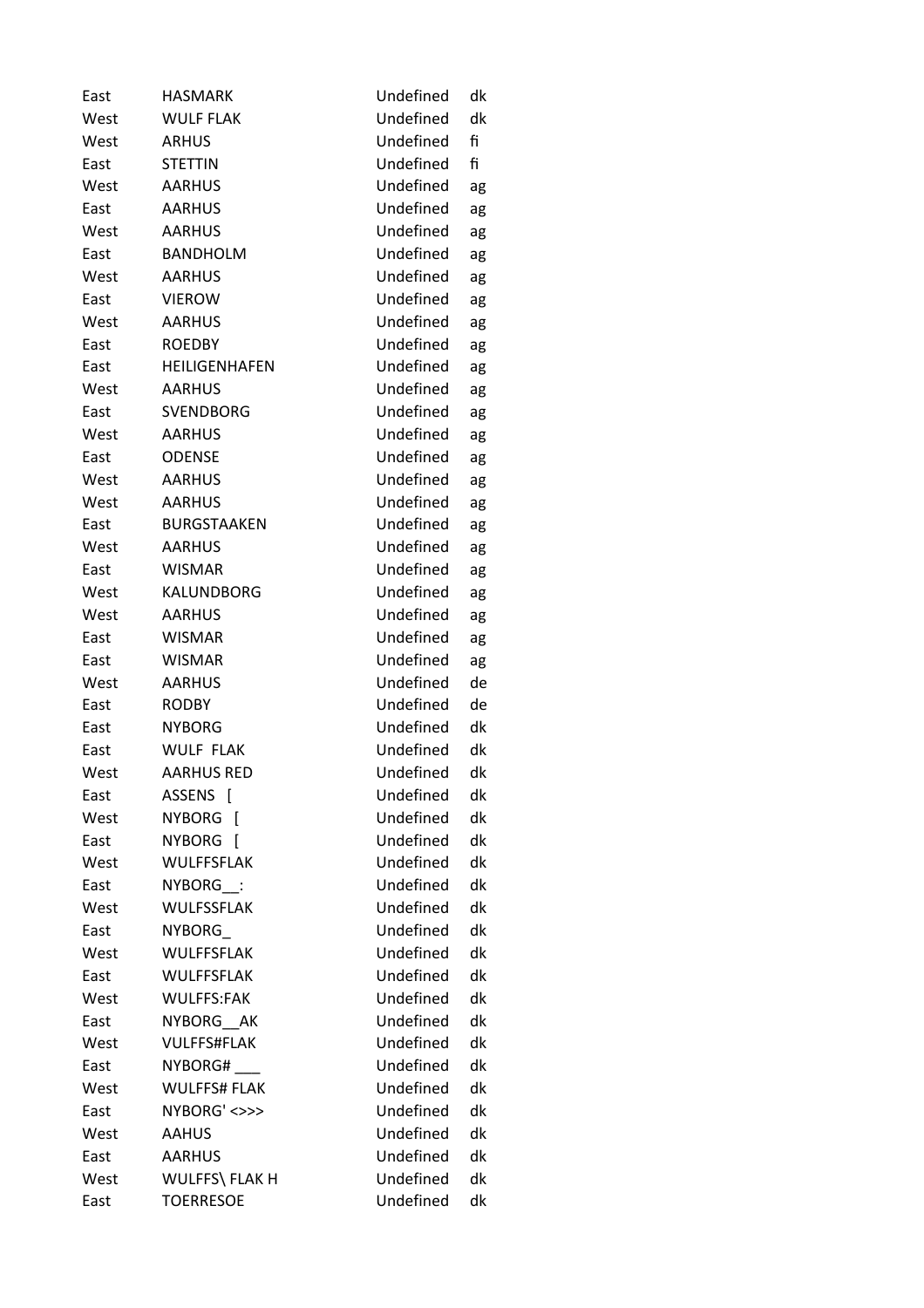| West | <b>WULFLAK</b>            | Undefined | dk |
|------|---------------------------|-----------|----|
| East |                           | Undefined | de |
| East |                           | Undefined | de |
| East | NO DATA                   | Undefined | de |
| East | <b>NYBORG</b>             | Undefined | dk |
| East | <b>TVLLINGERNE</b>        | Undefined | dk |
| West | <b>WULFFS FLAK AARHUS</b> | Undefined | dk |
| East | <b>STUBBEKOEBING</b>      | Undefined | dk |
| West | <b>AARHUS</b>             | Undefined | dk |
| East | <b>NYBORG</b>             | Undefined | dk |
| West | <b>AARHUS</b>             | Undefined | de |
| East | <b>BOLSAKS</b>            | Undefined | dk |
| West | <b>ODENSE</b>             | Undefined | dk |
| West |                           | Undefined | dk |
| East | <b>AARHUS</b>             | Undefined | dk |
| East | <b>AARHUS</b>             | Undefined | dk |
| East | KIEL                      | Undefined | nl |
| West |                           | Undefined | dk |
| East |                           | Undefined | dk |
| East |                           | Undefined | dk |
| West |                           | Undefined | dk |
| West |                           | Undefined | dk |
| West |                           | Undefined | dk |
| East |                           | Undefined | dk |
| East |                           | Undefined | dk |
| West |                           | Undefined | dk |
| West |                           | Undefined | dk |
| East |                           | Undefined | dk |
| East |                           | Undefined | dk |
| East |                           | Undefined | dk |
| East |                           | Undefined | dk |
| East |                           | Undefined | dk |
| East |                           | Undefined | dk |
| West |                           | Undefined | dk |
| East |                           | Undefined | dk |
| West |                           | Undefined | dk |
| East |                           | Undefined | dk |
| East |                           | Undefined | dk |
| West |                           | Undefined | dk |
| East |                           | Undefined | dk |
| West |                           | Undefined | dk |
| East |                           | Undefined | dk |
| West |                           | Undefined | dk |
| East |                           | Undefined | dk |
| East |                           | Undefined | dk |
| East |                           | Undefined | dk |
|      |                           | Undefined | dk |
| East | <b>NOT DEFINED</b>        | Undefined |    |
| West |                           |           | dk |
| East |                           | Undefined | dk |
| West |                           | Undefined | dk |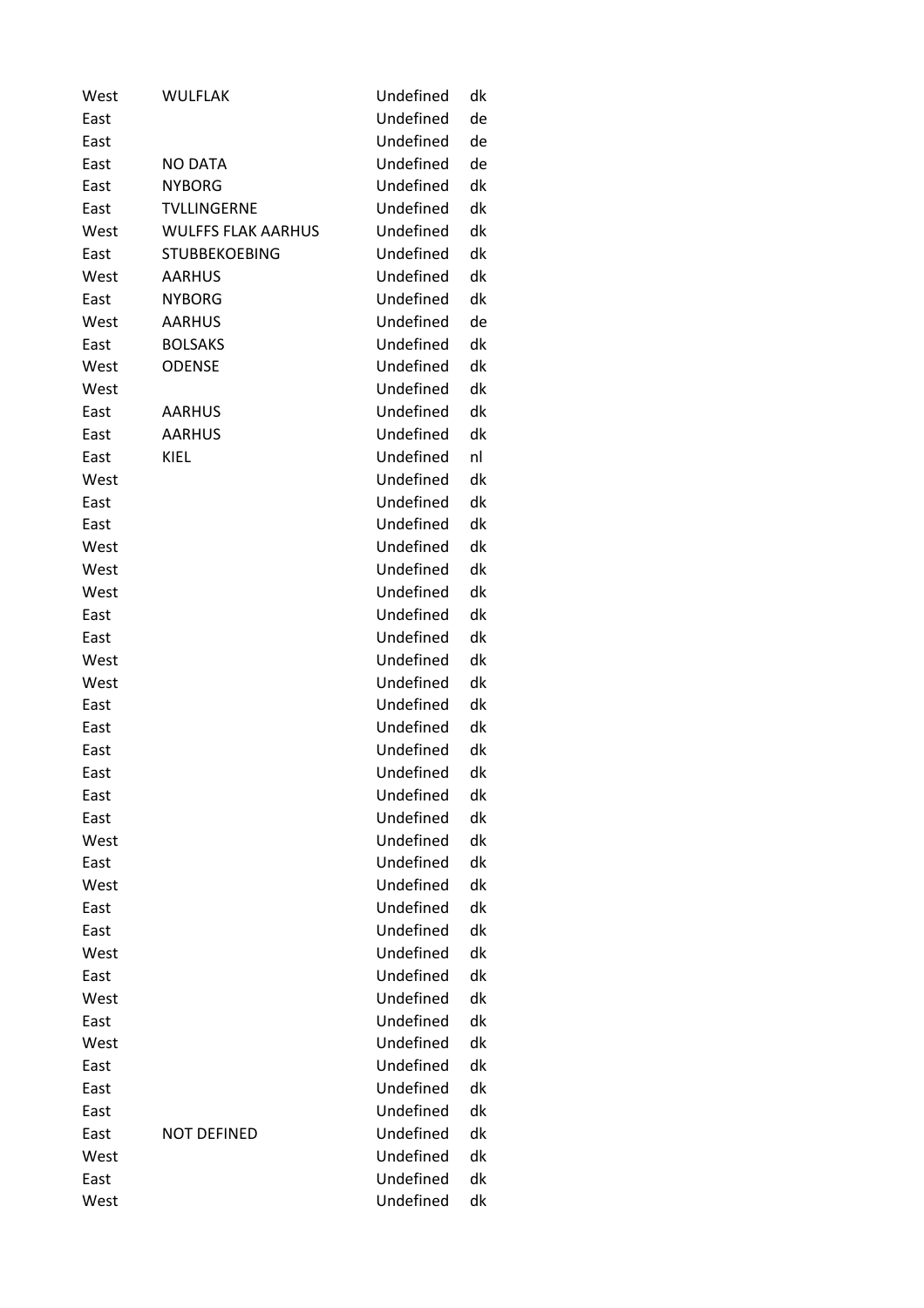| West |                            | Undefined | dk |
|------|----------------------------|-----------|----|
| East |                            | Undefined | dk |
| East | <b>NOT DEFINED</b>         | Undefined | dk |
| East | <b>AARHUS</b>              | Undefined | dk |
| West | <b>AARHUS</b>              | Undefined | dk |
| East |                            | Undefined | dk |
| East | NAKSKOV                    | Undefined | dk |
| West | <b>AARHUS</b>              | Undefined | nl |
| East | <b>ARHUS</b>               | Undefined | nl |
| East | <b>DEN HELDER</b>          | Undefined | nl |
| West |                            | Undefined | dk |
| West |                            | Undefined | dk |
| East | AARHUS                     | Undefined | dk |
| East | <b>LINDOE</b>              | Undefined | dk |
| West | <b>AARHUS</b>              | Undefined | dk |
| East | KALUNDBORG                 | Undefined | dk |
| West | <b>AARHUS</b>              | Undefined | dk |
| East | <b>NAKSKOV</b>             | Undefined | dk |
| East | <b>LINDOE</b>              | Undefined | dk |
| West | AARHUS                     | Undefined | dk |
| East | <b>ODENSE</b>              | Undefined | dk |
| West | <b>AARHUS</b>              | Undefined | dk |
| East | <b>FREDERICIA</b>          | Undefined | dk |
| West | <b>AARHUS</b>              | Undefined | dk |
| East | <b>LINDOE</b>              | Undefined | dk |
| West | <b>AARHUS</b>              | Undefined | dk |
| East | <b>FREDERICIA</b>          | Undefined | dk |
| West | <b>AARHUS</b>              | Undefined | dk |
| West | <b>AARHUS</b>              | Undefined | dk |
| East | <b>FLENSBURG</b>           | Undefined | dk |
| East | <b>LINDOE</b>              | Undefined | dk |
| West | <b>AARHUS</b>              | Undefined | dk |
| West | <b>AARHUS</b>              | Undefined | dk |
| East | <b>LINDOE</b>              | Undefined | dk |
| West |                            | Undefined | de |
| East | <b>BREMERHAVEN</b>         | Undefined | de |
| West | <b>AARHUS</b>              | Undefined | dk |
| East |                            | Undefined | dk |
| West | <b>AARHUS</b>              | Undefined | dk |
| East | <b>AARHUS</b>              | Undefined | dk |
| West | <b>AARHUS</b>              | Undefined | dk |
| East | STS-GREATBELT              | Undefined | dk |
| East | <b>INSPEKTION</b>          | Undefined | dk |
| West |                            | Undefined | dk |
| West |                            | Undefined | dk |
| West | <b>NO INFO</b>             | Undefined | dk |
| East |                            | Undefined | dk |
| West | <b>ARHUS</b>               | Undefined | de |
| East | <b>ROSTOCK</b>             | Undefined | de |
| East | <b>HYDROGRAPHIC SURVEY</b> | Undefined | dk |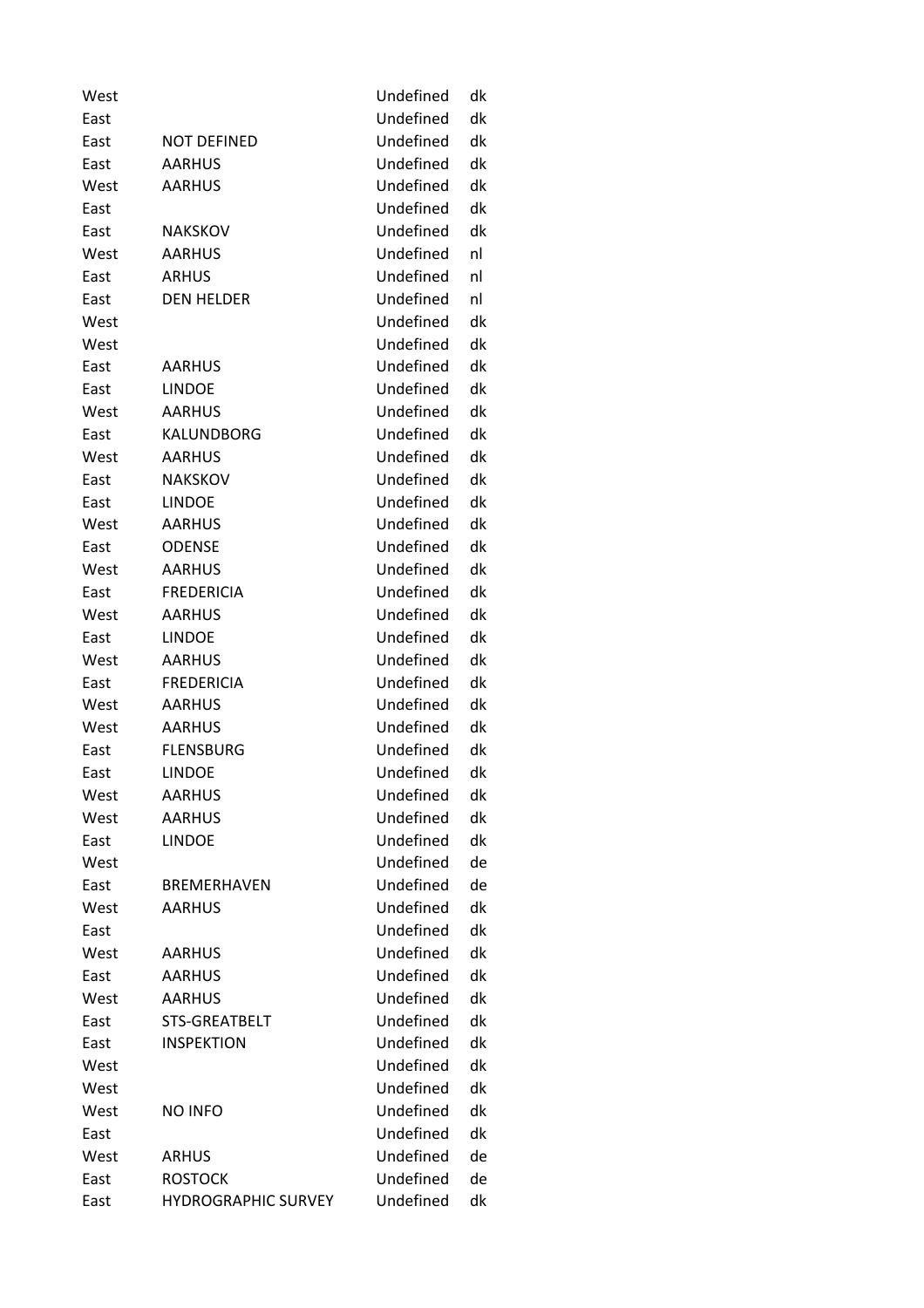| West | <b>HYDROGRAPHIC SURVEY</b> | Undefined | dk |
|------|----------------------------|-----------|----|
| East | <b>HYDROGRAPHIC SURVEY</b> | Undefined | dk |
| West | <b>HYDROGRAPHIC SURVEY</b> | Undefined | dk |
| West | <b>MCM OPS</b>             | Undefined | dk |
| West | <b>HYDROGRAPHIC SURVEY</b> | Undefined | dk |
| East | <b>HYDROGRAPHIC SURVEY</b> | Undefined | dk |
| West | <b>HYDROGRAPHIC SURVEY</b> | Undefined | dk |
| East | <b>HYDROGRAPHIC SURVEY</b> | Undefined | dk |
| West | <b>HYDROGRAPHIC SURVEY</b> | Undefined | dk |
| East | <b>HYDROGRAPHIC SURVEY</b> | Undefined | dk |
| West | <b>HYDROGRAPHIC SURVEY</b> | Undefined | dk |
| East | <b>HYDROGRAPHIC SURVEY</b> | Undefined | dk |
| West | <b>HYDROGRAPHIC SURVEY</b> | Undefined | dk |
| East | <b>HYDROGRAPHIC SURVEY</b> | Undefined | dk |
| West | <b>HYDROGRAPHIC SURVEY</b> | Undefined | dk |
| East | <b>HYDROGRAPHIC SURVEY</b> | Undefined | dk |
| West | <b>HYDROGRAPHIC SURVEY</b> | Undefined | dk |
| East | <b>HYDROGRAPHIC SURVEY</b> | Undefined | dk |
| West | <b>HYDROGRAPHIC SURVEY</b> | Undefined | dk |
| East | <b>HYDROGRAPHIC SURVEY</b> | Undefined | dk |
| East | <b>HYDROGRAPHIC SURVEY</b> | Undefined | dk |
| West | <b>HYDROGRAPHIC SURVEY</b> | Undefined | dk |
| West | <b>HOME</b>                | Undefined | dk |
| West |                            | Undefined | dk |
| East | VEJLE                      | Undefined | dk |
| West |                            | Undefined | dk |
| West | <b>ON PATROLE</b>          | Undefined | dk |
| East | <b>ON PATROLE</b>          | Undefined | dk |
| East | <b>ON PATROLE</b>          | Undefined | dk |
| West |                            | Undefined | dk |
| East |                            | Undefined | dk |
| East |                            | Undefined | dk |
| East | <b>CPH HARBOR</b>          | Undefined | dk |
| West | <b>ARHUS</b>               | Undefined | de |
| West | <b>NAKSKOV</b>             | Undefined | dk |
| East |                            | Undefined | dk |
| West | SOEBY                      | Undefined | dk |
| East | <b>VORDINGBORG</b>         | Undefined | dk |
| West |                            | Undefined | dk |
| East | <b>SWINOUJSCIE</b>         | Undefined | dk |
| West | <b>AARHUS</b>              | Undefined | dk |
| West | <b>AARHUS</b>              | Undefined | dk |
| East | <b>NAKSKOV</b>             | Undefined | dk |
| West | <b>AARHUS</b>              | Undefined | dk |
| East | <b>NAKSKOV</b>             | Undefined | dk |
| West |                            | Undefined | mt |
| West |                            | Undefined | dk |
| East |                            | Undefined | ee |
| East |                            | Undefined | de |
| East |                            | Undefined | dk |
|      |                            |           |    |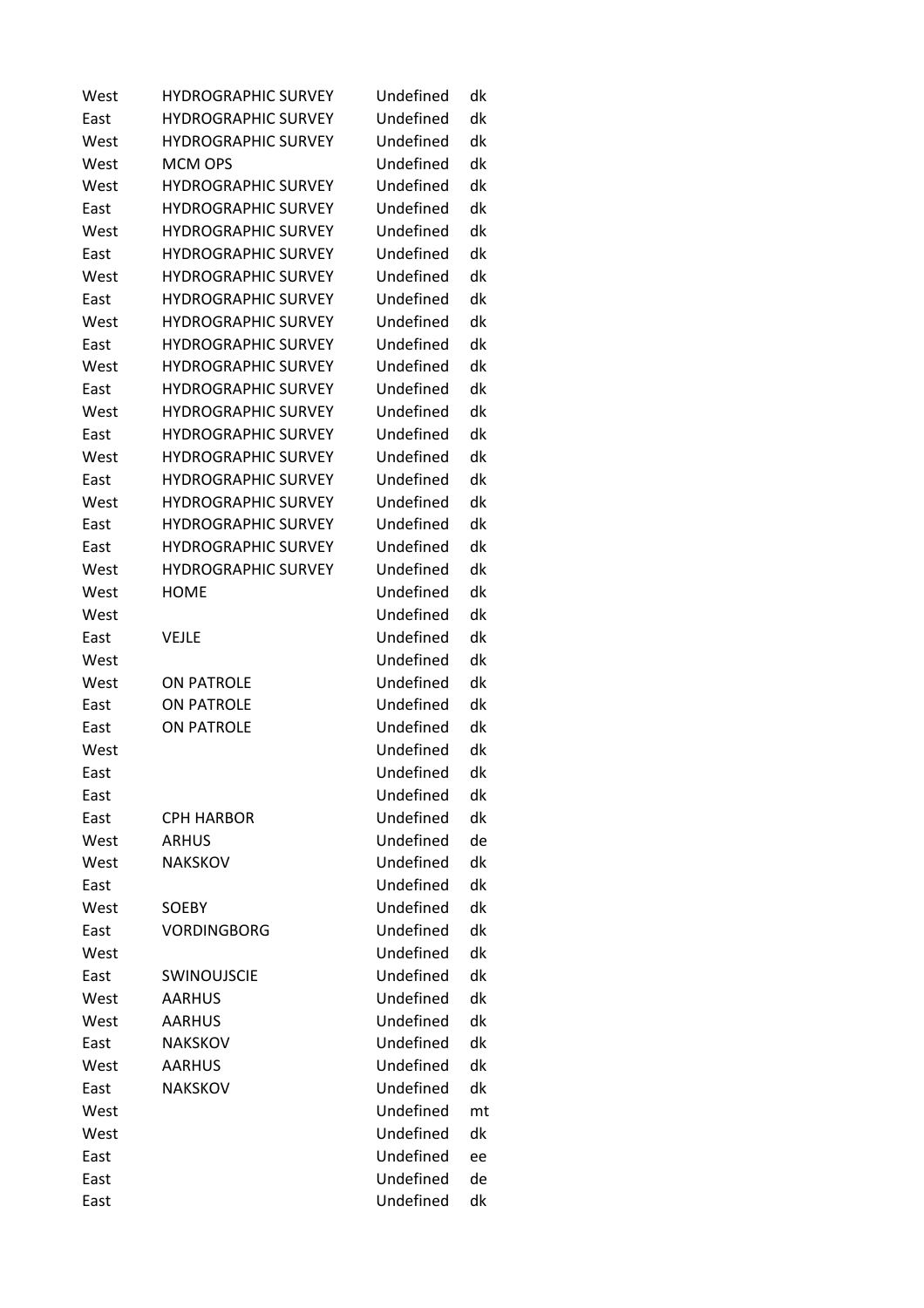| West<br>Category A<br>nl<br>AARHUS<br>East<br>KALUNDBORG<br>Category A<br>nl<br>Undefined<br>East<br>se<br>Undefined<br>dk<br>East<br><b>KORSOER</b><br>Undefined<br>East<br>uk<br>Undefined<br>uk<br>West<br>Undefined<br>dk<br>East<br>Undefined<br>dk<br>West<br>Undefined<br>dk<br>East<br><b>KORSOER</b><br>Undefined<br>dk<br>East<br>Undefined<br>dk<br>West<br><b>AARHUS FISKERIHAVN</b><br>Undefined<br>dk<br>East<br>Undefined<br>East<br>nl<br>Undefined<br>dk<br>West<br>Undefined<br>dk<br>East<br>Undefined<br>dk<br>West<br>Undefined<br>dk<br>East<br>Undefined<br>dk<br>East<br>Undefined<br>dk<br>West<br>Undefined<br>West<br>de<br>Undefined<br>West<br>se<br>Undefined<br>dk<br>East<br>Undefined<br>dk<br>East<br>Undefined<br>dk<br>West<br>Undefined<br>dk<br>West<br>Undefined<br>dk<br>East<br>Undefined<br>dk<br>West<br>Undefined<br>dk<br>East<br>Undefined<br>dk<br>East<br>Undefined<br>West<br>dk<br>Undefined<br>dk<br>West<br>Undefined<br>de<br>East<br>Undefined<br>dk<br>West<br>Undefined<br>dk<br>East<br>Undefined<br>dk<br>West<br>Undefined<br>dk<br>East<br>Undefined<br>dk<br>West<br>Undefined<br>dk<br>East<br>Undefined<br>dk<br>East<br>Undefined<br>dk<br>West<br>Undefined<br>dk<br>East<br>Undefined<br>West<br>dk<br>Undefined<br>East<br>se<br>Undefined<br>de<br>East<br>Undefined<br>dk<br>West<br>Undefined<br>dk<br>East<br>Undefined<br>West<br>dk<br>Undefined<br>dk<br>East<br>Undefined<br>East<br>dk | West | Undefined | dk |
|--------------------------------------------------------------------------------------------------------------------------------------------------------------------------------------------------------------------------------------------------------------------------------------------------------------------------------------------------------------------------------------------------------------------------------------------------------------------------------------------------------------------------------------------------------------------------------------------------------------------------------------------------------------------------------------------------------------------------------------------------------------------------------------------------------------------------------------------------------------------------------------------------------------------------------------------------------------------------------------------------------------------------------------------------------------------------------------------------------------------------------------------------------------------------------------------------------------------------------------------------------------------------------------------------------------------------------------------------------------------------------------------------------------------------------------------------------------------|------|-----------|----|
|                                                                                                                                                                                                                                                                                                                                                                                                                                                                                                                                                                                                                                                                                                                                                                                                                                                                                                                                                                                                                                                                                                                                                                                                                                                                                                                                                                                                                                                                    |      |           |    |
|                                                                                                                                                                                                                                                                                                                                                                                                                                                                                                                                                                                                                                                                                                                                                                                                                                                                                                                                                                                                                                                                                                                                                                                                                                                                                                                                                                                                                                                                    |      |           |    |
|                                                                                                                                                                                                                                                                                                                                                                                                                                                                                                                                                                                                                                                                                                                                                                                                                                                                                                                                                                                                                                                                                                                                                                                                                                                                                                                                                                                                                                                                    |      |           |    |
|                                                                                                                                                                                                                                                                                                                                                                                                                                                                                                                                                                                                                                                                                                                                                                                                                                                                                                                                                                                                                                                                                                                                                                                                                                                                                                                                                                                                                                                                    |      |           |    |
|                                                                                                                                                                                                                                                                                                                                                                                                                                                                                                                                                                                                                                                                                                                                                                                                                                                                                                                                                                                                                                                                                                                                                                                                                                                                                                                                                                                                                                                                    |      |           |    |
|                                                                                                                                                                                                                                                                                                                                                                                                                                                                                                                                                                                                                                                                                                                                                                                                                                                                                                                                                                                                                                                                                                                                                                                                                                                                                                                                                                                                                                                                    |      |           |    |
|                                                                                                                                                                                                                                                                                                                                                                                                                                                                                                                                                                                                                                                                                                                                                                                                                                                                                                                                                                                                                                                                                                                                                                                                                                                                                                                                                                                                                                                                    |      |           |    |
|                                                                                                                                                                                                                                                                                                                                                                                                                                                                                                                                                                                                                                                                                                                                                                                                                                                                                                                                                                                                                                                                                                                                                                                                                                                                                                                                                                                                                                                                    |      |           |    |
|                                                                                                                                                                                                                                                                                                                                                                                                                                                                                                                                                                                                                                                                                                                                                                                                                                                                                                                                                                                                                                                                                                                                                                                                                                                                                                                                                                                                                                                                    |      |           |    |
|                                                                                                                                                                                                                                                                                                                                                                                                                                                                                                                                                                                                                                                                                                                                                                                                                                                                                                                                                                                                                                                                                                                                                                                                                                                                                                                                                                                                                                                                    |      |           |    |
|                                                                                                                                                                                                                                                                                                                                                                                                                                                                                                                                                                                                                                                                                                                                                                                                                                                                                                                                                                                                                                                                                                                                                                                                                                                                                                                                                                                                                                                                    |      |           |    |
|                                                                                                                                                                                                                                                                                                                                                                                                                                                                                                                                                                                                                                                                                                                                                                                                                                                                                                                                                                                                                                                                                                                                                                                                                                                                                                                                                                                                                                                                    |      |           |    |
|                                                                                                                                                                                                                                                                                                                                                                                                                                                                                                                                                                                                                                                                                                                                                                                                                                                                                                                                                                                                                                                                                                                                                                                                                                                                                                                                                                                                                                                                    |      |           |    |
|                                                                                                                                                                                                                                                                                                                                                                                                                                                                                                                                                                                                                                                                                                                                                                                                                                                                                                                                                                                                                                                                                                                                                                                                                                                                                                                                                                                                                                                                    |      |           |    |
|                                                                                                                                                                                                                                                                                                                                                                                                                                                                                                                                                                                                                                                                                                                                                                                                                                                                                                                                                                                                                                                                                                                                                                                                                                                                                                                                                                                                                                                                    |      |           |    |
|                                                                                                                                                                                                                                                                                                                                                                                                                                                                                                                                                                                                                                                                                                                                                                                                                                                                                                                                                                                                                                                                                                                                                                                                                                                                                                                                                                                                                                                                    |      |           |    |
|                                                                                                                                                                                                                                                                                                                                                                                                                                                                                                                                                                                                                                                                                                                                                                                                                                                                                                                                                                                                                                                                                                                                                                                                                                                                                                                                                                                                                                                                    |      |           |    |
|                                                                                                                                                                                                                                                                                                                                                                                                                                                                                                                                                                                                                                                                                                                                                                                                                                                                                                                                                                                                                                                                                                                                                                                                                                                                                                                                                                                                                                                                    |      |           |    |
|                                                                                                                                                                                                                                                                                                                                                                                                                                                                                                                                                                                                                                                                                                                                                                                                                                                                                                                                                                                                                                                                                                                                                                                                                                                                                                                                                                                                                                                                    |      |           |    |
|                                                                                                                                                                                                                                                                                                                                                                                                                                                                                                                                                                                                                                                                                                                                                                                                                                                                                                                                                                                                                                                                                                                                                                                                                                                                                                                                                                                                                                                                    |      |           |    |
|                                                                                                                                                                                                                                                                                                                                                                                                                                                                                                                                                                                                                                                                                                                                                                                                                                                                                                                                                                                                                                                                                                                                                                                                                                                                                                                                                                                                                                                                    |      |           |    |
|                                                                                                                                                                                                                                                                                                                                                                                                                                                                                                                                                                                                                                                                                                                                                                                                                                                                                                                                                                                                                                                                                                                                                                                                                                                                                                                                                                                                                                                                    |      |           |    |
|                                                                                                                                                                                                                                                                                                                                                                                                                                                                                                                                                                                                                                                                                                                                                                                                                                                                                                                                                                                                                                                                                                                                                                                                                                                                                                                                                                                                                                                                    |      |           |    |
|                                                                                                                                                                                                                                                                                                                                                                                                                                                                                                                                                                                                                                                                                                                                                                                                                                                                                                                                                                                                                                                                                                                                                                                                                                                                                                                                                                                                                                                                    |      |           |    |
|                                                                                                                                                                                                                                                                                                                                                                                                                                                                                                                                                                                                                                                                                                                                                                                                                                                                                                                                                                                                                                                                                                                                                                                                                                                                                                                                                                                                                                                                    |      |           |    |
|                                                                                                                                                                                                                                                                                                                                                                                                                                                                                                                                                                                                                                                                                                                                                                                                                                                                                                                                                                                                                                                                                                                                                                                                                                                                                                                                                                                                                                                                    |      |           |    |
|                                                                                                                                                                                                                                                                                                                                                                                                                                                                                                                                                                                                                                                                                                                                                                                                                                                                                                                                                                                                                                                                                                                                                                                                                                                                                                                                                                                                                                                                    |      |           |    |
|                                                                                                                                                                                                                                                                                                                                                                                                                                                                                                                                                                                                                                                                                                                                                                                                                                                                                                                                                                                                                                                                                                                                                                                                                                                                                                                                                                                                                                                                    |      |           |    |
|                                                                                                                                                                                                                                                                                                                                                                                                                                                                                                                                                                                                                                                                                                                                                                                                                                                                                                                                                                                                                                                                                                                                                                                                                                                                                                                                                                                                                                                                    |      |           |    |
|                                                                                                                                                                                                                                                                                                                                                                                                                                                                                                                                                                                                                                                                                                                                                                                                                                                                                                                                                                                                                                                                                                                                                                                                                                                                                                                                                                                                                                                                    |      |           |    |
|                                                                                                                                                                                                                                                                                                                                                                                                                                                                                                                                                                                                                                                                                                                                                                                                                                                                                                                                                                                                                                                                                                                                                                                                                                                                                                                                                                                                                                                                    |      |           |    |
|                                                                                                                                                                                                                                                                                                                                                                                                                                                                                                                                                                                                                                                                                                                                                                                                                                                                                                                                                                                                                                                                                                                                                                                                                                                                                                                                                                                                                                                                    |      |           |    |
|                                                                                                                                                                                                                                                                                                                                                                                                                                                                                                                                                                                                                                                                                                                                                                                                                                                                                                                                                                                                                                                                                                                                                                                                                                                                                                                                                                                                                                                                    |      |           |    |
|                                                                                                                                                                                                                                                                                                                                                                                                                                                                                                                                                                                                                                                                                                                                                                                                                                                                                                                                                                                                                                                                                                                                                                                                                                                                                                                                                                                                                                                                    |      |           |    |
|                                                                                                                                                                                                                                                                                                                                                                                                                                                                                                                                                                                                                                                                                                                                                                                                                                                                                                                                                                                                                                                                                                                                                                                                                                                                                                                                                                                                                                                                    |      |           |    |
|                                                                                                                                                                                                                                                                                                                                                                                                                                                                                                                                                                                                                                                                                                                                                                                                                                                                                                                                                                                                                                                                                                                                                                                                                                                                                                                                                                                                                                                                    |      |           |    |
|                                                                                                                                                                                                                                                                                                                                                                                                                                                                                                                                                                                                                                                                                                                                                                                                                                                                                                                                                                                                                                                                                                                                                                                                                                                                                                                                                                                                                                                                    |      |           |    |
|                                                                                                                                                                                                                                                                                                                                                                                                                                                                                                                                                                                                                                                                                                                                                                                                                                                                                                                                                                                                                                                                                                                                                                                                                                                                                                                                                                                                                                                                    |      |           |    |
|                                                                                                                                                                                                                                                                                                                                                                                                                                                                                                                                                                                                                                                                                                                                                                                                                                                                                                                                                                                                                                                                                                                                                                                                                                                                                                                                                                                                                                                                    |      |           |    |
|                                                                                                                                                                                                                                                                                                                                                                                                                                                                                                                                                                                                                                                                                                                                                                                                                                                                                                                                                                                                                                                                                                                                                                                                                                                                                                                                                                                                                                                                    |      |           |    |
|                                                                                                                                                                                                                                                                                                                                                                                                                                                                                                                                                                                                                                                                                                                                                                                                                                                                                                                                                                                                                                                                                                                                                                                                                                                                                                                                                                                                                                                                    |      |           |    |
|                                                                                                                                                                                                                                                                                                                                                                                                                                                                                                                                                                                                                                                                                                                                                                                                                                                                                                                                                                                                                                                                                                                                                                                                                                                                                                                                                                                                                                                                    |      |           |    |
|                                                                                                                                                                                                                                                                                                                                                                                                                                                                                                                                                                                                                                                                                                                                                                                                                                                                                                                                                                                                                                                                                                                                                                                                                                                                                                                                                                                                                                                                    |      |           |    |
|                                                                                                                                                                                                                                                                                                                                                                                                                                                                                                                                                                                                                                                                                                                                                                                                                                                                                                                                                                                                                                                                                                                                                                                                                                                                                                                                                                                                                                                                    |      |           |    |
|                                                                                                                                                                                                                                                                                                                                                                                                                                                                                                                                                                                                                                                                                                                                                                                                                                                                                                                                                                                                                                                                                                                                                                                                                                                                                                                                                                                                                                                                    |      |           |    |
|                                                                                                                                                                                                                                                                                                                                                                                                                                                                                                                                                                                                                                                                                                                                                                                                                                                                                                                                                                                                                                                                                                                                                                                                                                                                                                                                                                                                                                                                    |      |           |    |
|                                                                                                                                                                                                                                                                                                                                                                                                                                                                                                                                                                                                                                                                                                                                                                                                                                                                                                                                                                                                                                                                                                                                                                                                                                                                                                                                                                                                                                                                    |      |           |    |
|                                                                                                                                                                                                                                                                                                                                                                                                                                                                                                                                                                                                                                                                                                                                                                                                                                                                                                                                                                                                                                                                                                                                                                                                                                                                                                                                                                                                                                                                    |      |           |    |
|                                                                                                                                                                                                                                                                                                                                                                                                                                                                                                                                                                                                                                                                                                                                                                                                                                                                                                                                                                                                                                                                                                                                                                                                                                                                                                                                                                                                                                                                    |      |           |    |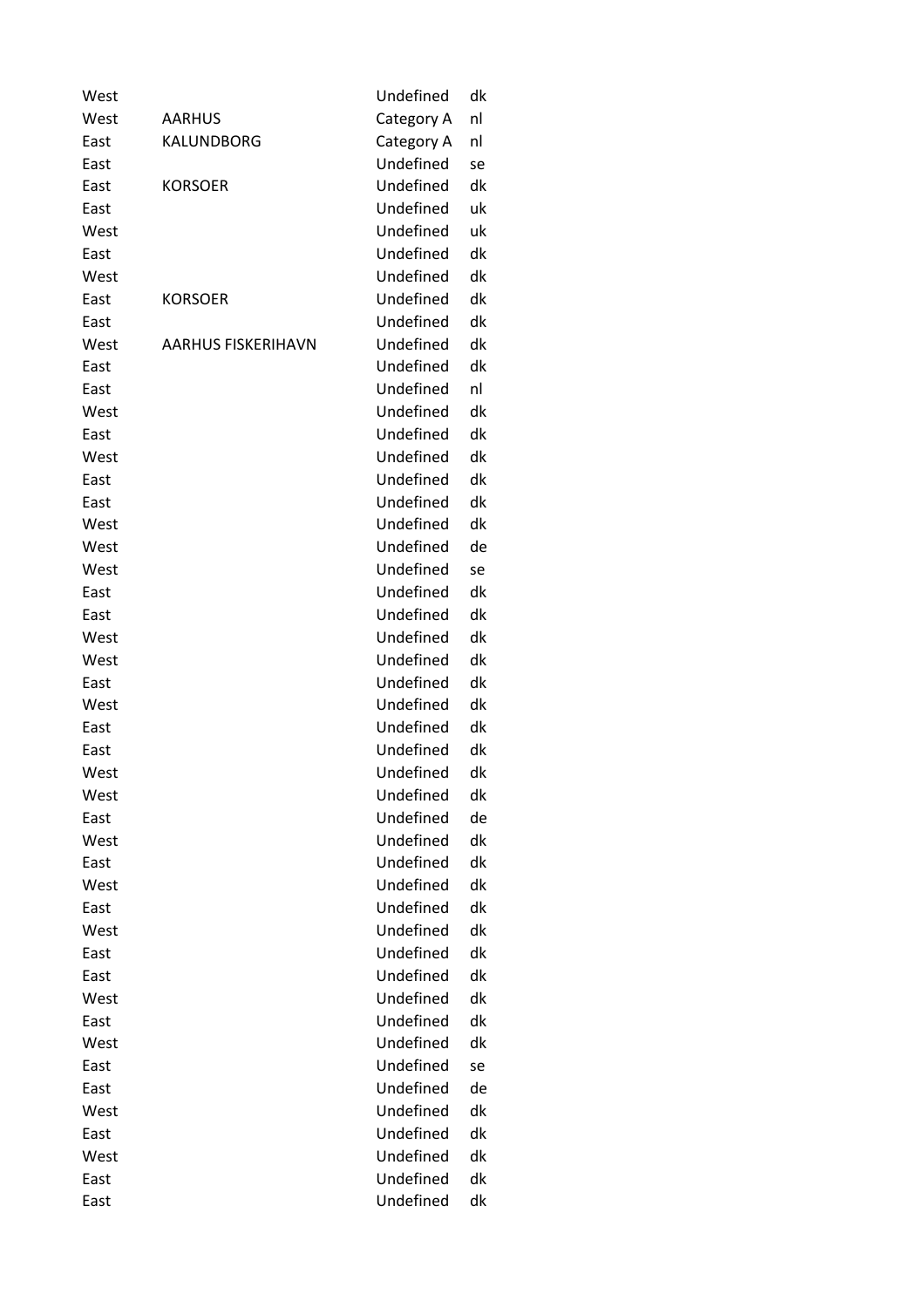| West |                    | Undefined  | dk |
|------|--------------------|------------|----|
| East |                    | Undefined  | dk |
| East |                    | Undefined  | dk |
| East |                    | Undefined  | dk |
| East |                    | Undefined  | dk |
| West | <b>AARHUS</b>      | Undefined  | dk |
| East | <b>NYBORG</b>      | Undefined  | dk |
| West | <b>WULF FLAK</b>   | Undefined  | dk |
| East | <b>NYBORG</b>      | Undefined  | dk |
| West | <b>WULF FLAK</b>   | Undefined  | dk |
| East | <b>SVENDBORG</b>   | Undefined  | dk |
| West | <b>ARHUS</b>       | Undefined  | dk |
| West |                    | Undefined  | dk |
| East | <b>AARHUS</b>      | Undefined  | dk |
| West | <b>AARHUS BUGT</b> | Undefined  | dk |
| West | <b>AARHUS</b>      | Undefined  | mh |
| West | <b>AARHUS</b>      | Undefined  | mh |
| East | <b>AARHUS</b>      | Undefined  | dk |
| West | <b>AARHUS</b>      | Category A | mh |
| East | KALLUNDBORG        | Undefined  | dk |
| West |                    | Undefined  | gi |
| West | <b>AARHUS</b>      | Undefined  | fo |
| West |                    | Undefined  | ag |
| East | <b>FREDERICIA</b>  | Undefined  | mh |
| West |                    | Undefined  | gi |
| West |                    | Undefined  | dk |
| West |                    | Undefined  | ag |
| East | <b>LUBMIN</b>      | Undefined  | ag |
| West |                    | Undefined  | de |
| East | <b>FREDERICIA</b>  | Undefined  | mh |
| West |                    | Undefined  | dk |
| East | KALUNDBORG         | Undefined  | dk |
| West | AARHUS             | Undefined  | dk |
| West |                    | Undefined  | kn |
| East | <b>FREDERICIA</b>  | Undefined  | de |
| East | <b>FREDERICIA</b>  | Undefined  | mh |
| West | <b>AARHUS</b>      | Undefined  | mt |
| East |                    | Undefined  | nl |
| East | <b>FREDERICA</b>   | Undefined  | de |
| East |                    | Undefined  | nl |
| West |                    | Undefined  | fo |
| East |                    | Undefined  | dk |
| East | <b>AARHUS</b>      | Undefined  | dk |
| West |                    | Undefined  | mt |
| West | <b>AARHUS</b>      | Undefined  | mh |
| East |                    | Undefined  | mh |
| East | <b>HAMBURG</b>     | Undefined  | uk |
| East |                    | Undefined  | dk |
| West | <b>AARHUS</b>      | Undefined  | nl |
| West | <b>AARHUS</b>      | Undefined  | dk |
|      |                    |            |    |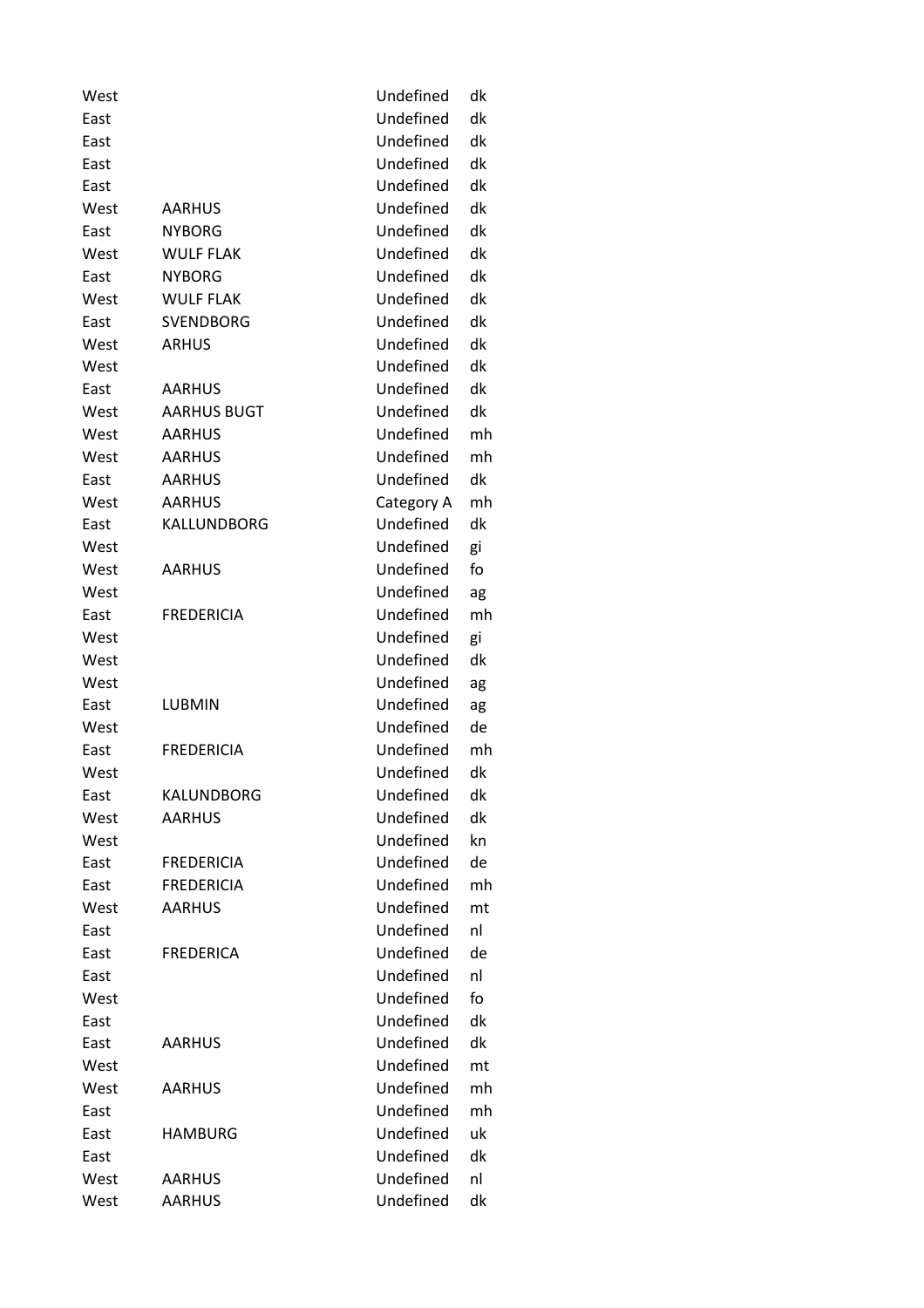| East | KALUNDBORG        | Undefined | nl |
|------|-------------------|-----------|----|
| West | <b>STUDSTRUP</b>  | Undefined | dk |
| East | <b>ODENSE</b>     | Undefined | dk |
| East | <b>ENSTED</b>     | Undefined | dk |
| East | <b>HAMBURG</b>    | Undefined | dk |
| East |                   | Undefined | dk |
| East | <b>FREDERICIA</b> | Undefined | mh |
| West | <b>AARHUS</b>     | Undefined | mt |
| West |                   | Undefined | dk |
| West | <b>AARHUS</b>     | Undefined | fo |
| East |                   | Undefined | dk |
| East | <b>SVENDBORG</b>  | Undefined | de |
| East | <b>FREDERICIA</b> | Undefined | gi |
| West |                   | Undefined | gi |
| West | <b>AARHUS</b>     | Undefined | ag |
| East | <b>HAMBURG</b>    | Undefined | cy |
| West | <b>AARHUS</b>     | Undefined | mh |
| West |                   | Undefined | ag |
| East | <b>ROSTOCK</b>    | Undefined | ag |
| East | <b>ROSTOCK</b>    | Undefined | ag |
| East | <b>FREDERICIA</b> | Undefined | de |
| East | <b>HAMBURG</b>    | Undefined | uk |
| West |                   | Undefined | dk |
| West |                   | Undefined | gi |
| East | <b>FREDERICIA</b> | Undefined | de |
| East | <b>FREDERICIA</b> | Undefined | mh |
| West |                   | Undefined | dk |
| West |                   | Undefined | dk |
|      |                   | Undefined |    |
| East | KARLHAMN, SWEDEN  | Undefined | pa |
| West |                   |           | gi |
| West |                   | Undefined | fo |
| East | GABET / LINDOE    | Undefined | dk |
| West | <b>AARHUS</b>     | Undefined | dk |
| West |                   | Undefined | ag |
| East | <b>ODENSE</b>     | Undefined | cy |
| East | <b>FREDERICIA</b> | Undefined | mh |
| West | <b>AARHUS</b>     | Undefined | cy |
| East | <b>FREDERICIA</b> | Undefined | cy |
| West |                   | Undefined | gi |
| East | <b>FREFRICIA</b>  | Undefined | de |
| West |                   | Undefined | fo |
| West |                   | Undefined | dk |
| West | <b>AARHUS</b>     | Undefined | cy |
| East | <b>FREDERICIA</b> | Undefined | mh |
| East | <b>FREDERICIA</b> | Undefined | cy |
| West |                   | Undefined | gi |
| West |                   | Undefined | fo |
| East | ROTTERDAM VA NOK  | Undefined | cy |
| East | <b>FREDERICIA</b> | Undefined | mh |
| West | <b>STUDSTRUP</b>  | Undefined | nl |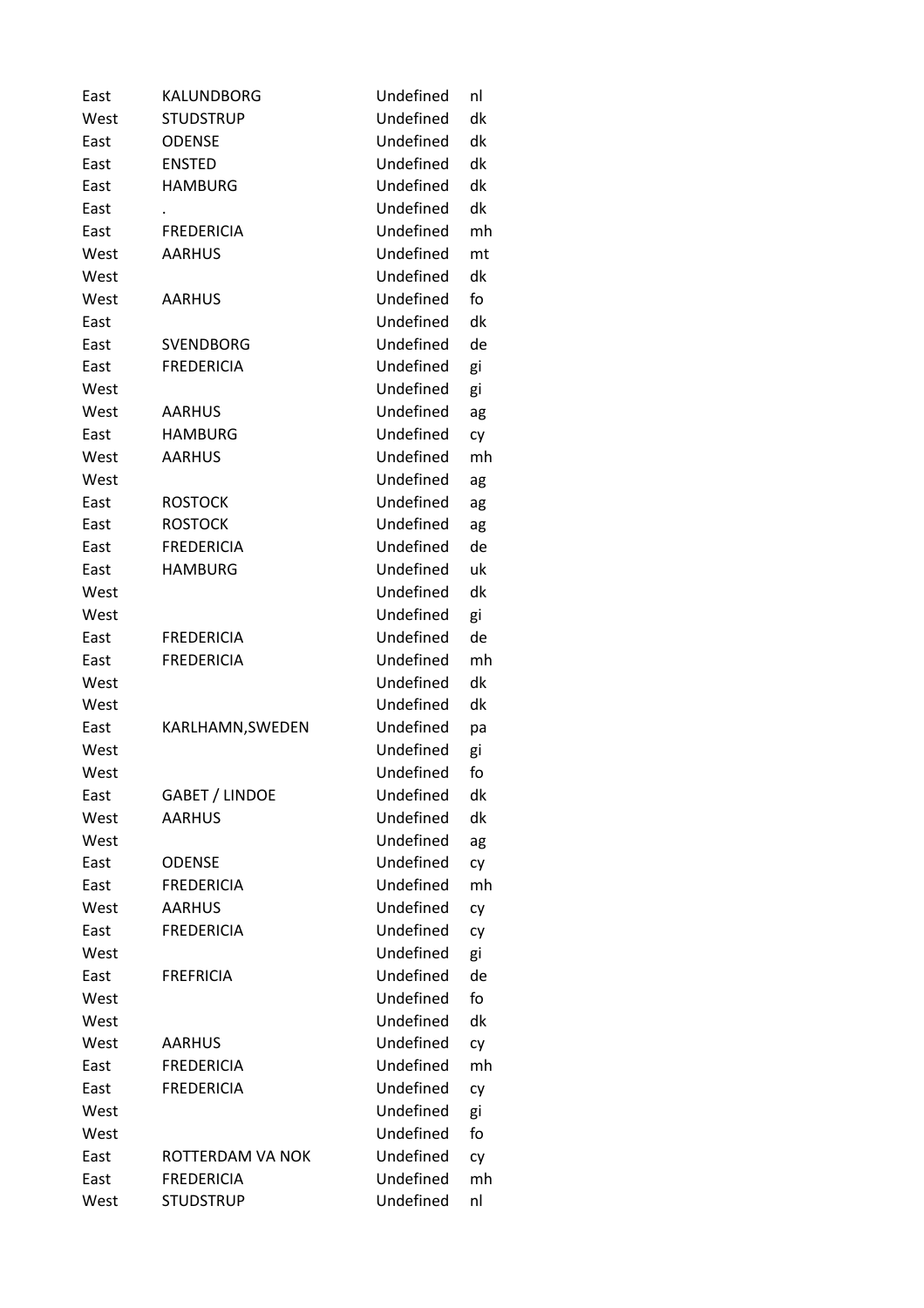| East | MUUGA, ESTONIA            | Undefined | рa |
|------|---------------------------|-----------|----|
| East | <b>WISMAR</b>             | Undefined | ag |
| West |                           | Undefined | dk |
| West | <b>AARHUS PEC7</b>        | Undefined | dk |
| West |                           | Undefined | fo |
| West |                           | Undefined | ru |
| West |                           | Undefined | cy |
| East | <b>ENSTED</b>             | Undefined | dk |
| East | <b>LINDOE</b>             | Undefined | dk |
| West | <b>AARHUS</b>             | Undefined | dk |
| West |                           | Undefined | de |
| West |                           | Undefined | dk |
| East | <b>ENSTED</b>             | Undefined | dk |
| East | <b>RIGA</b>               | Undefined | ru |
| East | <b>ROENNE</b>             | Undefined | de |
| West | <b>STUDSTRUP</b>          | Undefined | dk |
| East | <b>ENSTED</b>             | Undefined | dk |
| West | <b>AARHUS: GREAT BELT</b> | Undefined | no |
| West | <b>AARHUS</b>             | Undefined | cy |
| East | KALUNDBORG                | Undefined | cy |
| East | <b>STIGSNAES</b>          | Undefined | dk |
| West | <b>AARHUS</b>             | Undefined | dk |
| West | <b>AARHUS</b>             | Undefined | ag |
| East | KALUNDBORG                | Undefined | dk |
| West | <b>AARHUS</b>             | Undefined | dk |
| West | <b>ARHUS</b>              | Undefined | dk |
| West | <b>STUDSTRUP</b>          | Undefined | dk |
| East | <b>LINDOE</b>             | Undefined | dk |
| West |                           | Undefined | dk |
| West | <b>AARHUS</b>             | Undefined | dk |
| East |                           | Undefined | dk |
| West |                           | Undefined | dk |
| East |                           | Undefined | dk |
| East |                           | Undefined | dk |
| West | <b>STUDSTRUP</b>          | Undefined | dk |
| East | <b>ENSTED</b>             | Undefined | dk |
| West | <b>AARHUS</b>             | Undefined | dk |
| East | <b>ODENSE</b>             | Undefined | dk |
| West | <b>STUDSTRUP</b>          | Undefined | dk |
| East | <b>ENSTED</b>             | Undefined | dk |
| West |                           | Undefined | dk |
| West | <b>STUDSTRUP</b>          | Undefined | dk |
| East |                           | Undefined | cy |
| East | OFF KALUNDBORG PEC 6      | Undefined | dk |
| West |                           | Undefined | cy |
| East |                           | Undefined | cy |
| West | <b>AARHUS PEC 6</b>       | Undefined | dk |
| West |                           | Undefined | cy |
| East |                           | Undefined | cy |
| West |                           | Undefined | dk |
|      |                           |           |    |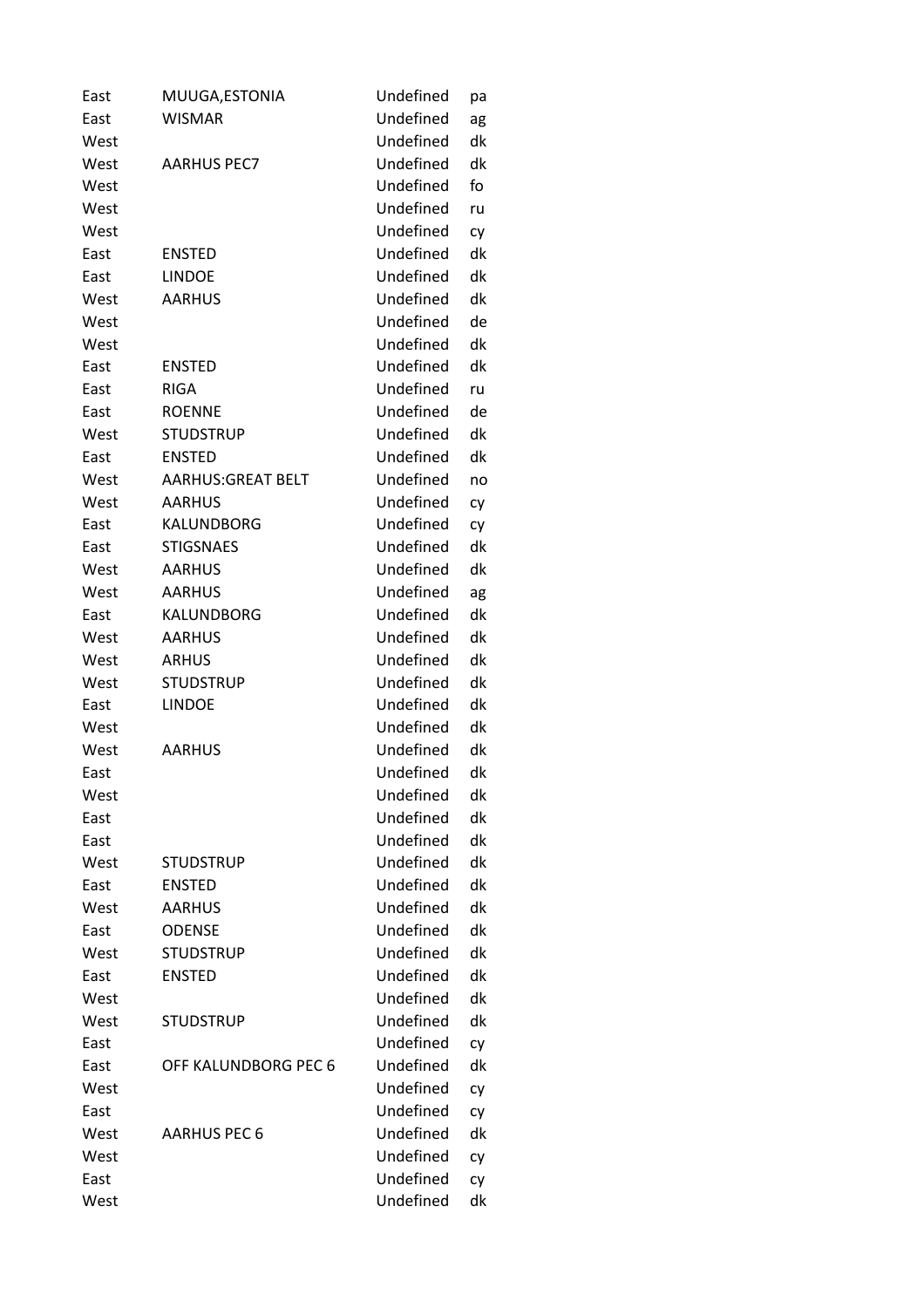| West |                           | Undefined | cy |
|------|---------------------------|-----------|----|
| East |                           | Undefined | cy |
| West |                           | Undefined | cy |
| East |                           | Undefined | cy |
| West |                           | Undefined | de |
| East | <b>ENSTED</b>             | Undefined | dk |
| East | <b>HAMBURG</b>            | Undefined | de |
| East |                           | Undefined | dk |
| West | <b>STUDSTRUP</b>          | Undefined | dk |
| West | <b>AARHUS</b>             | Undefined | de |
| East | <b>ENSTED</b>             | Undefined | dk |
| West | <b>AARHUS</b>             | Undefined | ag |
| East | <b>HAMBURG</b>            | Undefined | de |
| West | <b>AARHUS VIANOK</b>      | Undefined | gi |
| West | <b>STUDSTRUP</b>          | Undefined | dk |
| East | <b>ENSTED</b>             | Undefined | dk |
| East | <b>SVENDBORG</b>          | Undefined | ag |
| East |                           | Undefined | dk |
| East | <b>ROSTOCK</b>            | Undefined | gi |
| East | <b>FREDERECIA DENMARK</b> | Undefined |    |
| East |                           | Undefined | dk |
| East | <b>FREDERICIA</b>         | Undefined | Ir |
| East | <b>SZCZECIN</b>           | Undefined | ag |
| East | <b>HASMARK</b>            | Undefined | dk |
| East |                           | Undefined | dk |
| East |                           | Undefined | dk |
| West |                           | Undefined | dk |
| West | <b>STUDSTRUP</b>          | Undefined | dk |
| West |                           | Undefined | fo |
| East | <b>AARHUS</b>             | Undefined | dk |
| East |                           | Undefined | рa |
| West |                           | Undefined | cy |
| West | AARHUS/DK                 | Undefined | gi |
| West | <b>AARHUS</b>             | Undefined | ag |
| East | <b>FREDERICIA</b>         | Undefined | сy |
| West |                           | Undefined | dk |
| East | <b>FREDERICIA</b>         | Undefined | cy |
| East | <b>SZCZECIN</b>           | Undefined | fi |
| West | <b>AARHUS</b>             | Undefined | mt |
| East |                           | Undefined | dk |
| West |                           | Undefined | dk |
| East | AARHUS DENMARK            | Undefined | hk |
| East | ST.PETERSBURG             | Undefined | de |
| West |                           | Undefined | fo |
|      |                           | Undefined | dk |
| East | <b>KALUNDBORG DK</b>      |           |    |
| East | <b>FREDERICIA</b>         | Undefined | Ir |
| West | <b>ARHUS</b>              | Undefined | nl |
| West | <b>STUDSTRUP</b>          | Undefined | dk |
| East | <b>ENSTED</b>             | Undefined | dk |
| West |                           | Undefined | gi |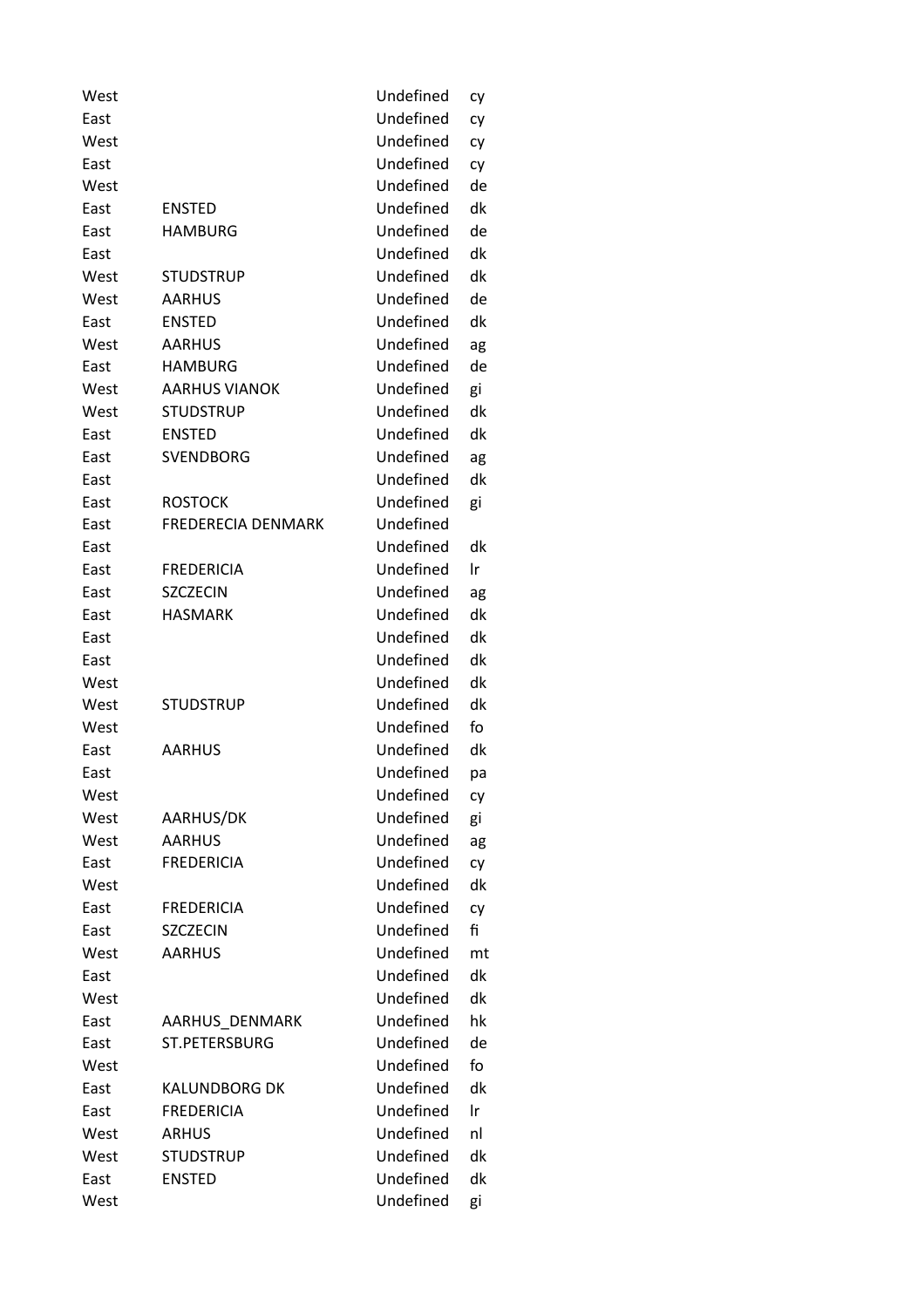| East | <b>TRAVEMUNDE</b>   | Undefined | gi  |
|------|---------------------|-----------|-----|
| West | <b>STUDSTRUP</b>    | Undefined | dk  |
| West |                     | Undefined | fo  |
| West |                     | Undefined | dk  |
| West | <b>AARHUS</b>       | Undefined | mt  |
| East | <b>ENSTED</b>       | Undefined | dk  |
| East | KALUNDBORG          | Undefined | nl  |
| West | <b>AARHUS</b>       | Undefined | cy  |
| East | <b>ROENNE</b>       | Undefined | de  |
| East | <b>FREDERICIA</b>   | Undefined | cy  |
| West |                     | Undefined | dk  |
| East | <b>ENSTED</b>       | Undefined | dk  |
| West | <b>AARHUS</b>       | Undefined | gi  |
| East | <b>FREDERECIA</b>   | Undefined | dk  |
| East | <b>TRAVEMUNDE</b>   | Undefined | gi  |
| West | <b>ARHUS</b>        | Undefined | cy  |
| East | <b>BAGENKOP</b>     | Undefined | dk  |
| West | <b>AARHUS</b>       | Undefined | dk  |
| East | <b>FREDERECIA</b>   | Undefined | dk  |
| East | <b>DKKAL</b>        | Undefined | de  |
| West | <b>AARHUS</b>       | Undefined | VC  |
| East | <b>NOT DEFINED</b>  | Undefined | dk  |
| West |                     | Undefined | cy  |
| West |                     | Undefined | dk  |
| West | <b>AARHUS</b>       | Undefined | ag  |
| West | <b>AARHUS</b>       | Undefined | fo  |
| East | <b>FREDERICIA</b>   | Undefined | Ir. |
| West |                     | Undefined | dk  |
| East | <b>ENSTED</b>       | Undefined | dk  |
| West | <b>AARHUS</b>       | Undefined | de  |
| East | <b>HAMBURG</b>      | Undefined | cy  |
| West |                     | Undefined | dk  |
| East | <b>ENSTED</b>       | Undefined | dk  |
| West |                     | Undefined | de  |
| West |                     | Undefined | cy  |
| East | <b>DESTL</b>        | Undefined | de  |
| West | <b>AARHUS PEC 6</b> | Undefined | dk  |
| East | <b>LUEBECK</b>      | Undefined | cy  |
| West |                     | Undefined | cy  |
| West |                     | Undefined | dk  |
| East | <b>DKFRC</b>        | Undefined | de  |
| West |                     | Undefined | ag  |
| East | KIEL                | Undefined | ag  |
| West | <b>AARHUS</b>       | Undefined | nl  |
| East | KALUNDBORG          | Undefined | nl  |
| East | <b>HAMBURG</b>      | Undefined | cy  |
| West | <b>AARHUS</b>       | Undefined | dk  |
| West | KALUNDBORG          | Undefined | dk  |
| East | <b>FREDERICIA</b>   | Undefined | dk  |
| West | <b>ARHUS</b>        | Undefined | nl  |
|      |                     |           |     |